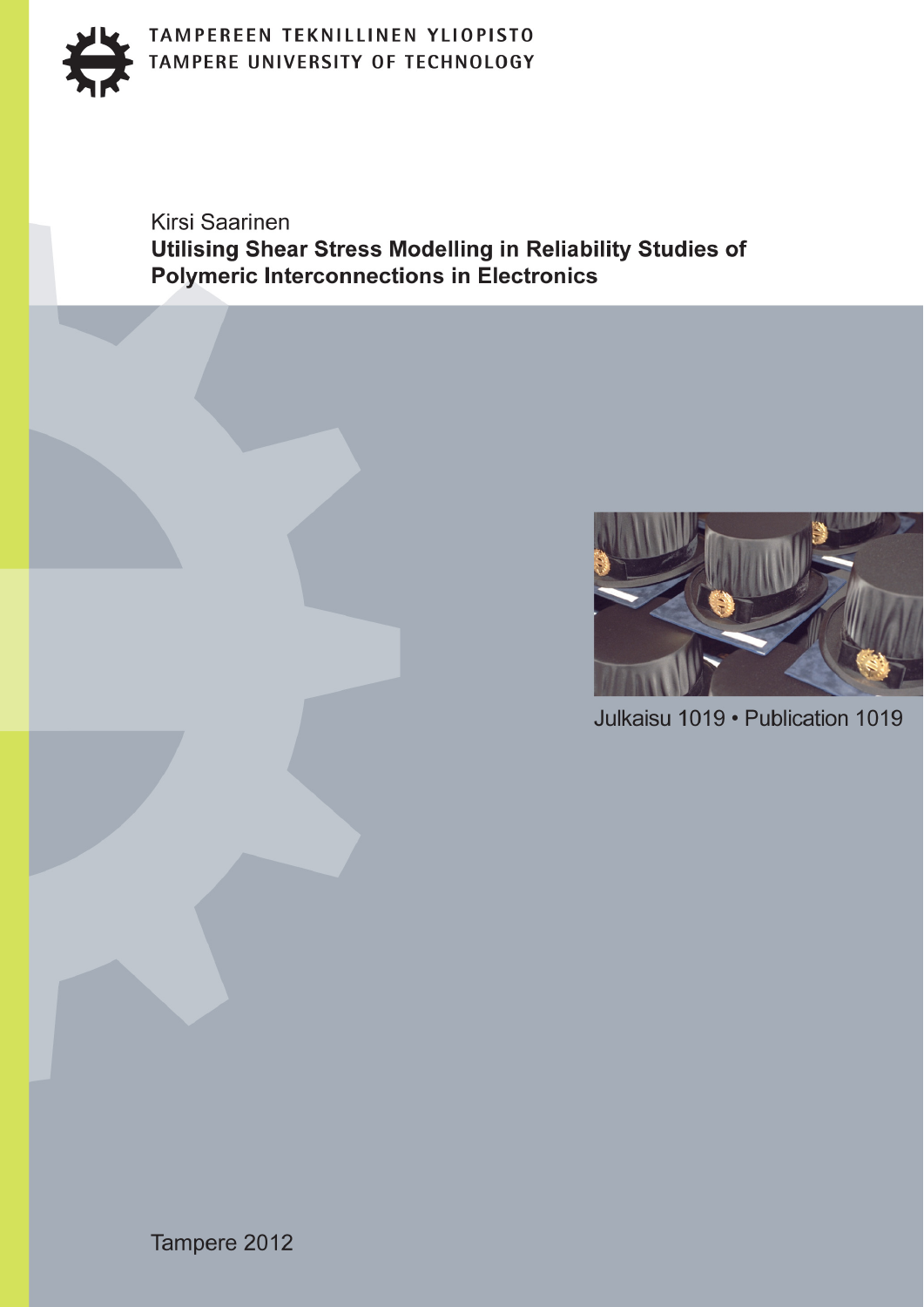Tampereen teknillinen yliopisto. Julkaisu 1019 Tampere University of Technology. Publication 1019

Kirsi Saarinen

# **Utilising Shear Stress Modelling in Reliability Studies of Polymeric Interconnections in Electronics**

Thesis for the degree of Doctor of Science in Technology to be presented with due permission for public examination and criticism in Tietotalo Building, Auditorium TB109, at Tampere University of Technology, on the 24<sup>th</sup> of February 2012, at 12 noon.

Tampereen teknillinen yliopisto - Tampere University of Technology Tampere 2012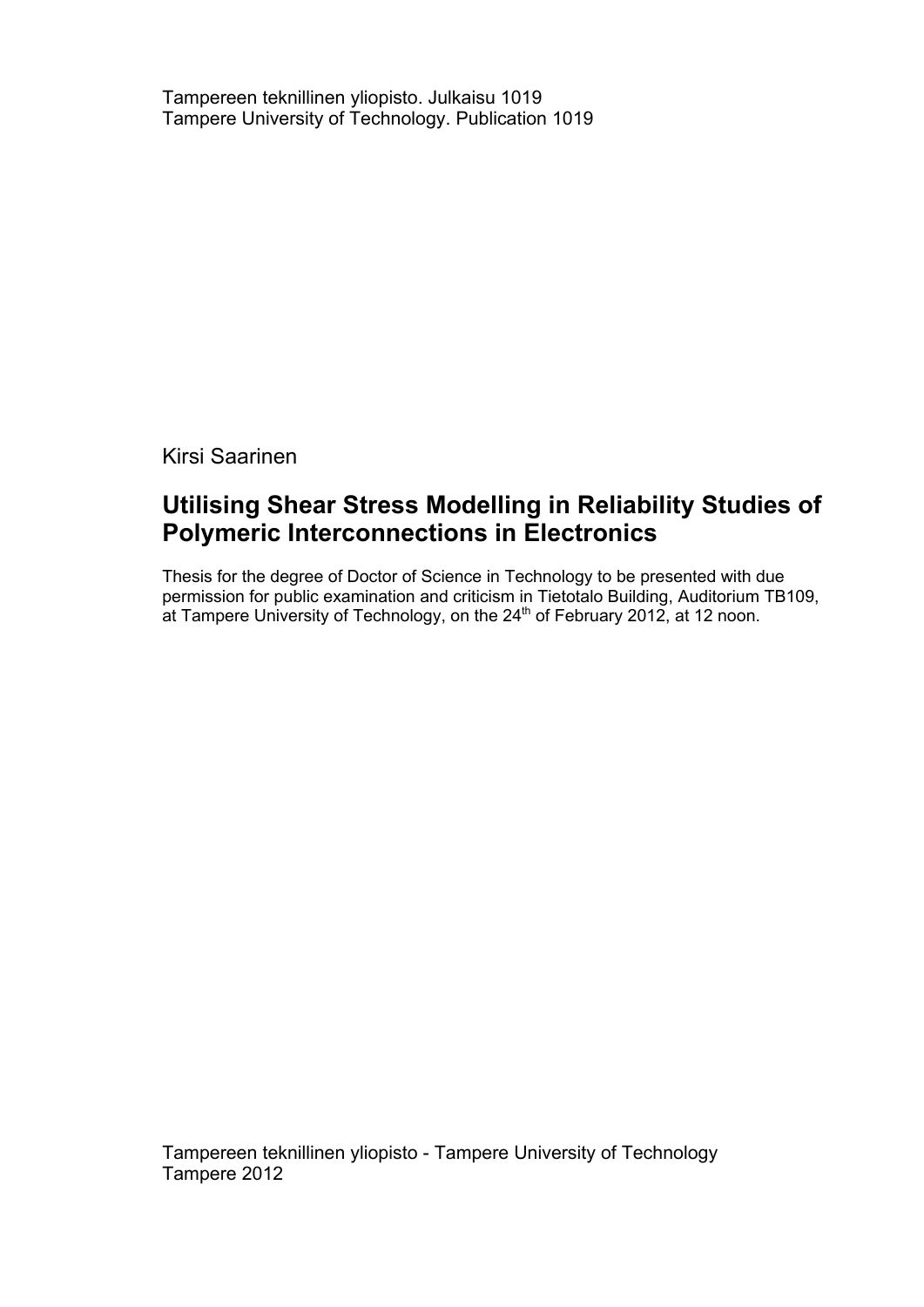ISBN 978-952-15-2759-3 (printed) ISBN 978-952-15-2774-6 (PDF) ISSN 1459-2045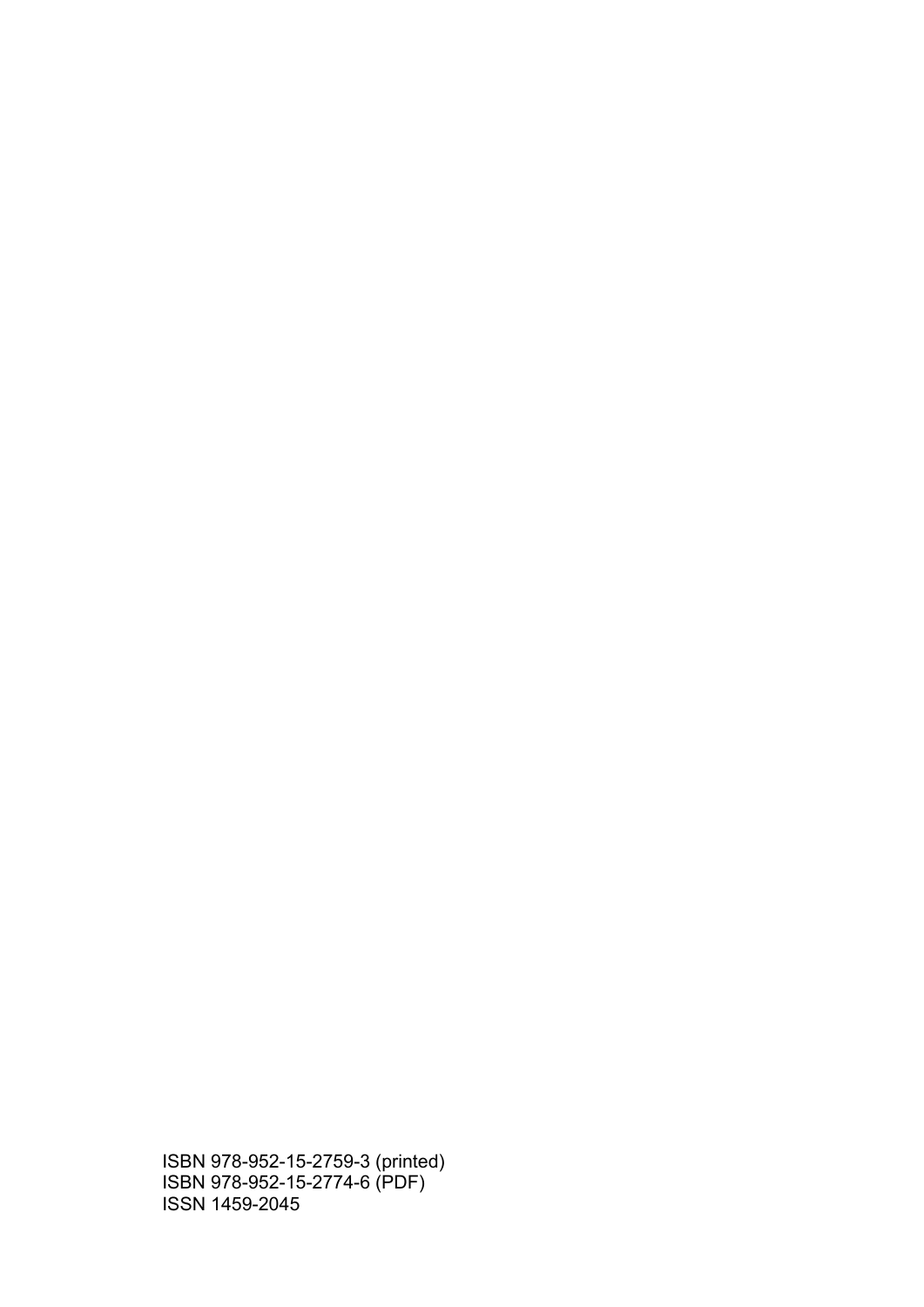# **ABSTRACT**

Polymeric interconnections in electronics are used in various applications and consequently, they may be exposed to various environments during their life-time. Accelerated life tests are typically used to study their reliability in different environments. However, the tests are fairly time-consuming and often expensive. If modelling with accurate results could be utilised when studying reliability, time and cost savings could be achieved as the need for actual testing would decrease. In this study possibilities to utilise shear stress modelling in the prediction of polymeric interconnection reliability under humid and thermal environments were investigated.

It was observed that if the failure mechanism of the polymeric interconnections is related to shear stresses, shear stress modelling can be utilised in reliability studies in thermal environments. For example, delamination may be one manifestation of failure mechanisms related to shear stress. If the materials or dimensions of polymeric interconnections are changed so that failure mechanisms will not change, shear stress modelling together with the reliability data of the initial structure can be used to estimate failure times and places of the new structure. On the other hand, if the failure mechanism of the polymeric interconnection is related to thermal expansion of the adhesive matrix, strain modelling which calculates the changes in thickness of an adhesive layer between contacts seems feasible in reliability studies. In addition it was observed in this study that reliability prediction of polymeric interconnections in humid environments is extremely difficult due to the numerous factors causing failures in humid environments. It was not possible to use shear stress modelling alone, as the factors causing failure are not only related to shear stresses. However, if shear stress modelling together with adhesion measurements is used, estimation of failure times in a constant humidity test seems to be possible.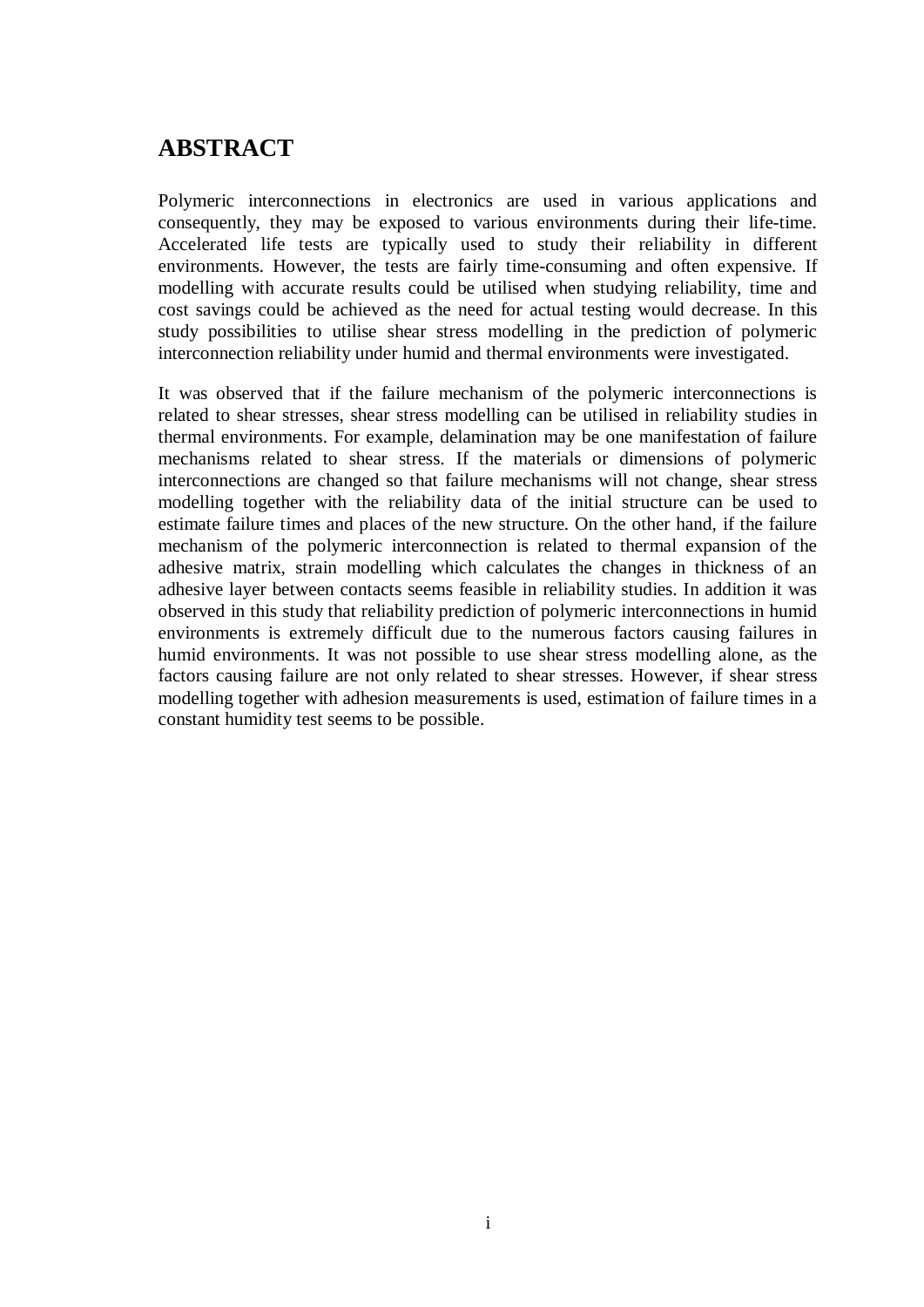# **ACKNOWLEDGEMENTS**

This work was carried out at the Department of Electronics of the Faculty of Computing and Electrical Engineering at Tampere University of Technology (TUT) during the period 2008-2012.

This work was supported financially by the TUT President's Doctoral Programme, the Finnish Cultural Foundation, the KAUTE Foundation, the HPY Research Foundation, the EIS Foundation, the Tuula and Yrjö Neuvo Fund and the Ulla Tuominen Foundation, whose support is here gratefully acknowledged.

I want to thank my supervisor Professor Lauri Kettunen for his guidance and support for finalizing this thesis. I am most grateful to my supervisor Laura Frisk, D.Sc., whose guidance, encouragement and support were essential for the completion of this thesis. I also want to express my gratitude to my former supervisor, Adjunct Professor Pekka Heino for the guidance and support at the beginning of this study. In addition, I want to thank my co-authors Adjunct Professor Leena Ukkonen and Anne Cumini, D.Sc. Furthermore, I am thankful to the pre-examiners Professor Christopher Bailey and Helge Kristiansen, D.Sc. for their valuable comments and suggestions.

I am very grateful to my colleagues in the Packaging and Reliability Group for the help and support during this process. Especially, I want to thank Janne Kiilunen, M.Sc. for his help in arranging the experiments, and Kati Kokko, D.Sc., Janne Kiilunen, M.Sc., Anniina Parviainen M.Sc. and Sanna Lahokallio M.Sc. for the encouragement and fruitful discussions. I am also very grateful to the personnel in the Radio Frequency Identification Group for helping me with the measurements of radio frequency identification tags. Additionally, I want to thank Marko Silvennoinen, M.Sc. at Optoelectronics Research Centre for his help with the adhesion tests.

Most of all, I am very grateful to Kimmo and my family for their loving support and encouragement.

Tampere, January 2012

Kirsi Saarinen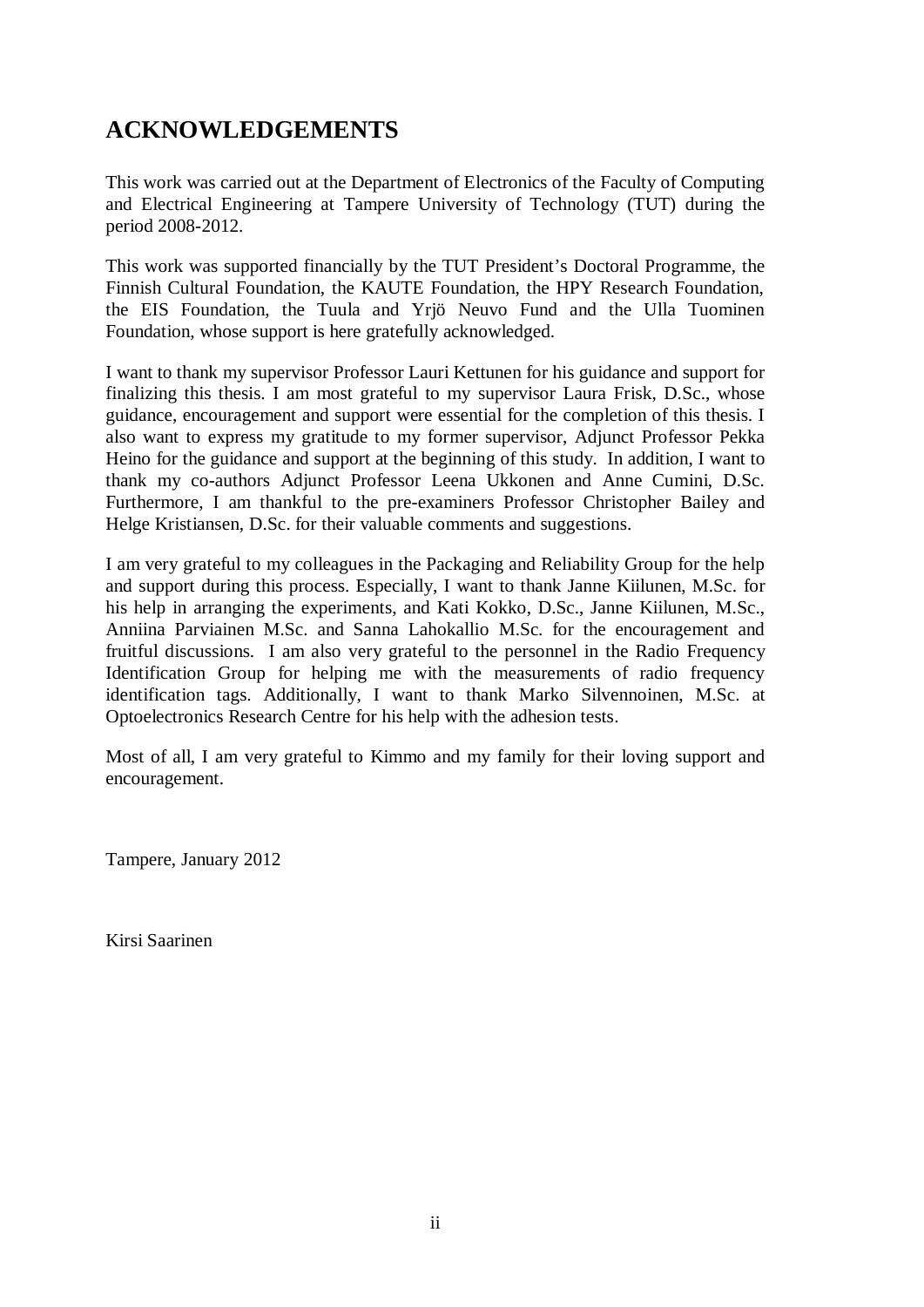| Supervisors   | Professor Lauri Kettunen<br>Department of Electronics<br>Tampere University of Technology<br>Finland                                                                         |  |  |
|---------------|------------------------------------------------------------------------------------------------------------------------------------------------------------------------------|--|--|
|               | D.Sc. Laura Frisk<br>Department of Electronics<br>Tampere University of Technology<br>Finland                                                                                |  |  |
|               | Adjunct Professor Pekka Heino<br>Department of Electronics<br>Tampere University of Technology<br>Finland                                                                    |  |  |
| Pre-examiners | Professor Christopher Bailey<br><b>Computational Mechanics and Reliability</b><br>School of Computing and Mathematical Sciences<br>University of Greenwich<br>United Kingdom |  |  |
|               | D.Sc. Helge Kristiansen<br><b>Conpart AS</b><br>Norway                                                                                                                       |  |  |
| Opponent      | Adjunct Professor Olli Salmela<br>Nokia Siemens Networks<br>Finland                                                                                                          |  |  |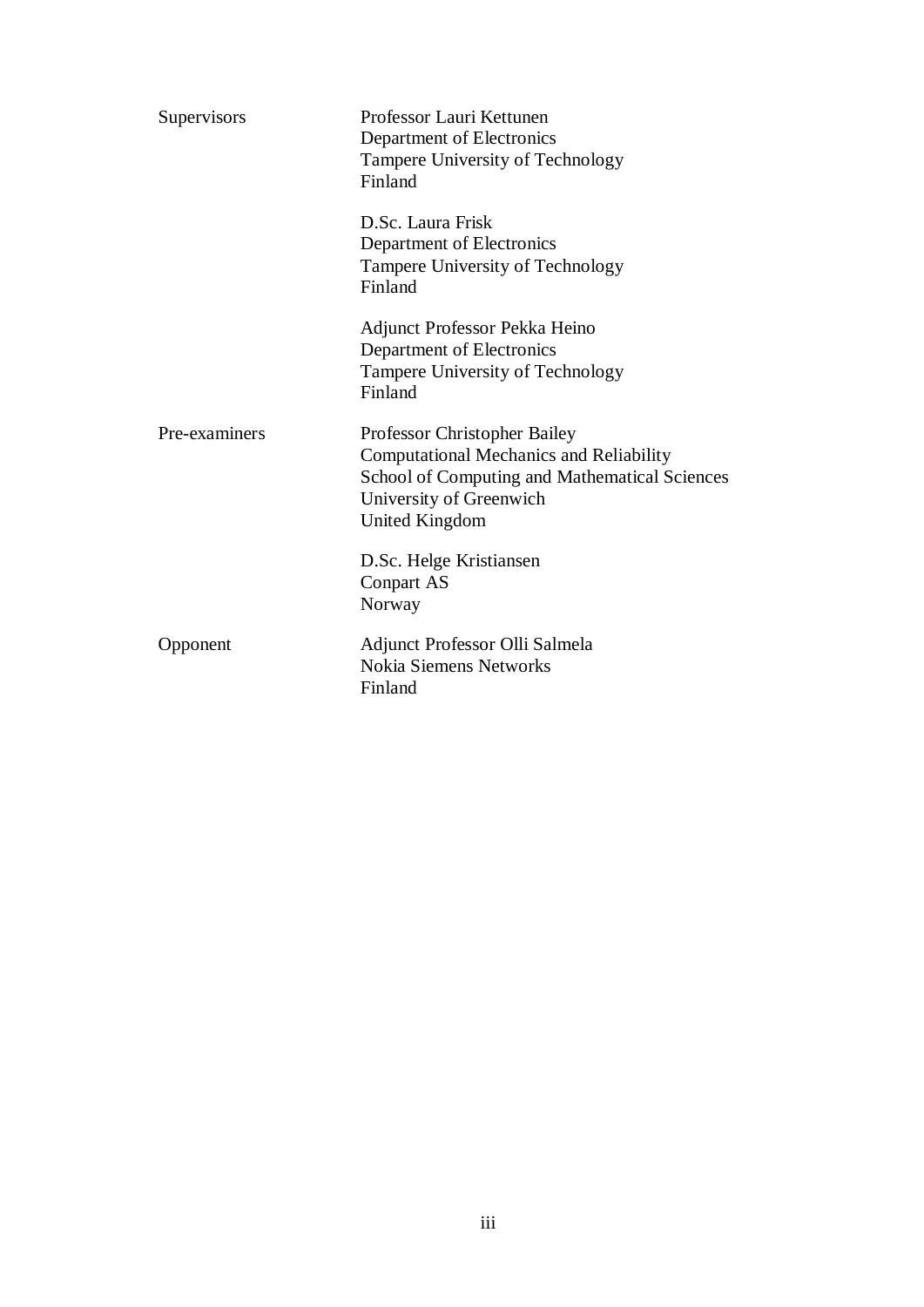# **TABLE OF CONTENTS**

| $\mathbf 1$    |     |       |                                              |
|----------------|-----|-------|----------------------------------------------|
|                | 1.1 |       |                                              |
|                | 1.2 |       |                                              |
| $\overline{2}$ |     |       | POLYMERIC INTERCONNECTIONS FOR ELECTRONICS 3 |
|                | 2.1 |       |                                              |
|                | 2.2 |       |                                              |
|                | 2.3 |       |                                              |
|                | 2.4 |       |                                              |
|                |     | 2.4.1 |                                              |
|                | 2.5 |       |                                              |
|                | 2.6 |       |                                              |
|                | 2.7 |       |                                              |
|                | 2.8 |       |                                              |
|                |     | 2.8.1 |                                              |
|                | 2.9 |       |                                              |
| 3              |     |       |                                              |
|                | 3.1 |       |                                              |
|                | 3.2 |       |                                              |
|                |     | 3.2.1 |                                              |
|                |     | 3.2.2 |                                              |
|                |     | 3.2.3 |                                              |
|                | 3.3 |       |                                              |
|                |     | 3.3.1 |                                              |
|                |     | 3.3.2 |                                              |
|                |     | 3.3.3 |                                              |
|                | 3.4 |       |                                              |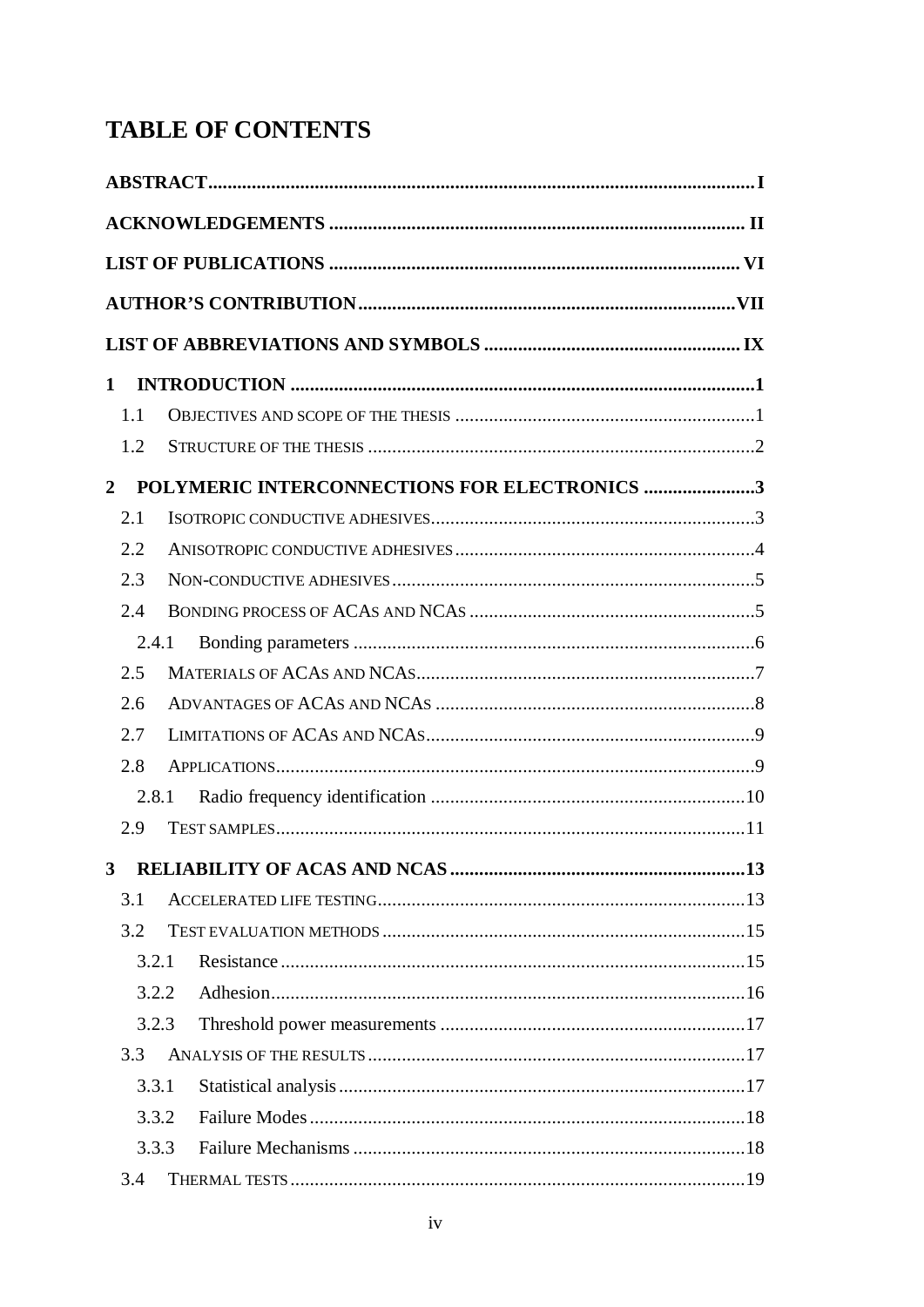|   | 3.4.1 |                                                        |  |
|---|-------|--------------------------------------------------------|--|
|   | 3.4.2 |                                                        |  |
|   | 3.4.3 |                                                        |  |
|   | 3.5   |                                                        |  |
|   | 3.5.1 |                                                        |  |
|   | 3.5.2 |                                                        |  |
| 4 |       |                                                        |  |
|   | 4.1   |                                                        |  |
|   | 4.2   |                                                        |  |
|   | 4.2.1 |                                                        |  |
|   | 4.2.2 |                                                        |  |
|   | 4.3   |                                                        |  |
|   | 4.4   |                                                        |  |
|   | 4.4.1 |                                                        |  |
|   | 4.4.2 |                                                        |  |
|   | 4.4.3 |                                                        |  |
|   | 4.5   |                                                        |  |
|   | 4.5.1 |                                                        |  |
|   | 4.5.2 | Effects of humidity aging on adhesion of NCF joints 46 |  |
| 5 |       |                                                        |  |
|   |       |                                                        |  |
|   |       |                                                        |  |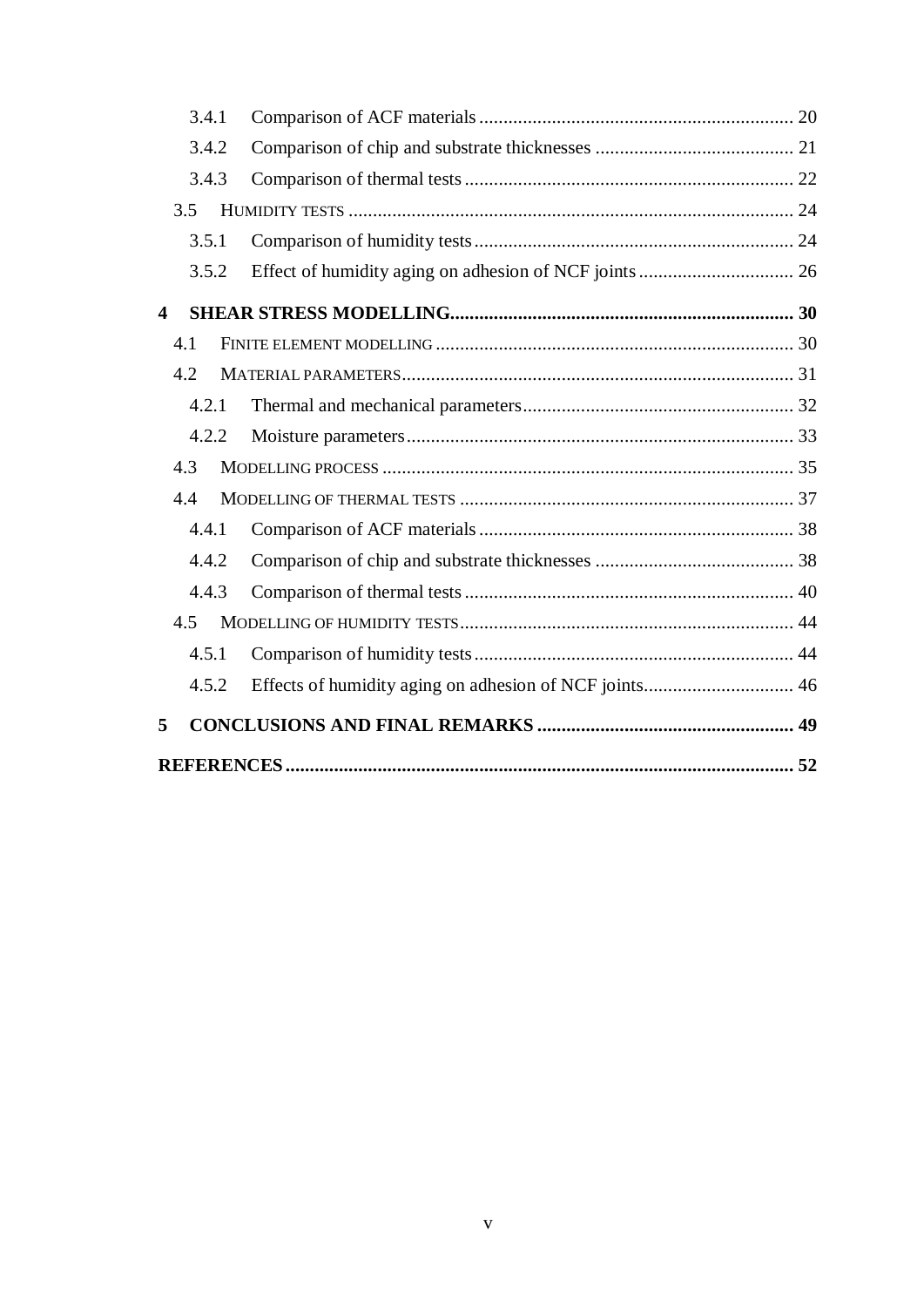# **LIST OF PUBLICATIONS**

This thesis consists of an extended summary and the following publications:

- I. Frisk, L., Saarinen, K. and Cumini, A. "Reliability of ACF interconnections on FR-4 substrates", IEEE Transactions on Components and Packaging Technologies, Vol. 32, No. 4, 2010, pp. 138-147.
- II. Saarinen, K. and Frisk, L. "The Effects of Temperature Profile of Accelerated Temperature Cycling Tests on the Reliability of ACA Joints in RFID Tags", IMAPS Journal of Microelectronics and Electronic Packaging, Vol. 8, No. 1, 2011, pp. 10-15.
- III. Saarinen, K., Frisk, L. and Ukkonen, L. "Effects of cycling humidity on the performance of RFID tags with ACA joints" Accepted for publication in IEEE Transactions on Reliability.
- IV. Saarinen, K. and Heino, P. "Moisture Effects on Adhesion of Non-Conductive Adhesive Attachments", Soldering & Surface Mount Technology, Vol. 22, No. 1, 2010, pp. 41-46.
- V. Saarinen, K. and Frisk, L. "Changes in Adhesion of Non-Conductive Adhesive Attachments during Humidity Test", IEEE Transactions on Components, Packaging and Manufacturing Technology, Vol. 1, No. 7, 2011, pp. 1082-1088.
- VI. Saarinen, K. and Frisk, L. "Shear stress modelling of ACA joints during temperature cycling testing", Report, Tampere University of Technology, Department of Electronics, 2011.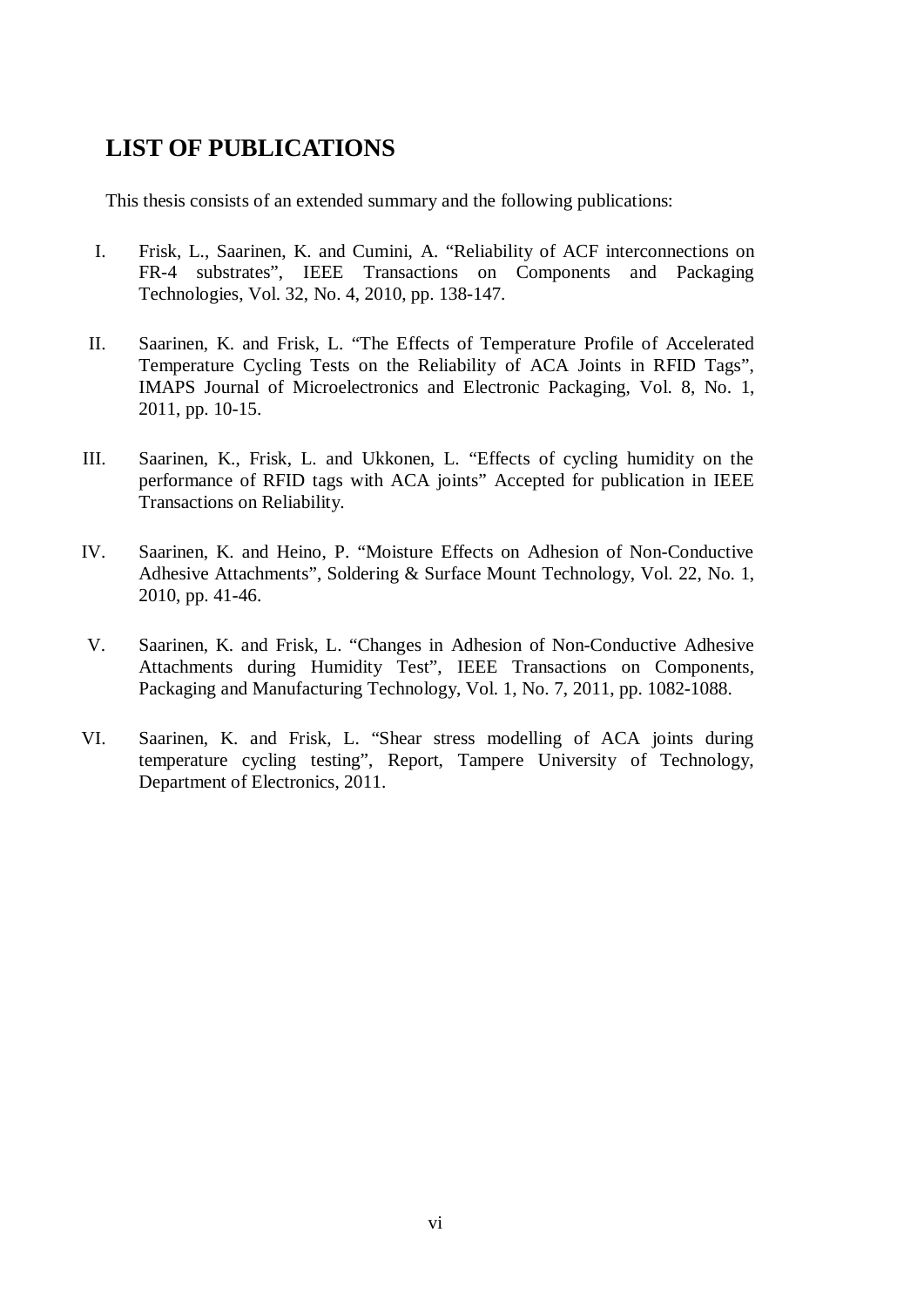# **AUTHOR'S CONTRIBUTION**

Publication I, "Reliability of ACF interconnections on FR-4 substrates", was accomplished by the present author together with the co-authors as follows: the tests were planned, the test samples assembled, the testing carried out, and the results analysed by L. Frisk. The modelling was planned with help of L. Frisk, carried out and results analysed by the present author. In the manuscript the description of experimental testing was written by L. Frisk with the help of the co-authors and of the modelling by the present author with the help of L. Frisk.

Publication II, "The Effects of Temperature Profile of Accelerated Temperature Cycling Tests on the Reliability of ACA Joints in RFID Tags", was accomplished by the present author together with the co-author as follows: the tests were planned with the help of the co-author, the testing carried out, and the results analysed by the present author. The SEM analysis was conducted at the Department of Material Science at Tampere University of Technology under the supervision of the present author. The present author wrote the manuscript with the help of the co-author.

Publication III, "Effects of cycling humidity on the performance of RFID tags with ACA joints", accomplished by the present author together with the co-authors as follows: the tests were planned with the help of L. Frisk, the testing carried out, and the results analysed by the present author. The measurements for the radio frequency identification tags were carried out by the present author with the help of L. Ukkonen. The SEM analysis was conducted at the Department of Material Science at Tampere University of Technology under the supervision of the present author. The present author wrote the manuscript with the help of the co-authors.

Publication IV, "Moisture Effects on Adhesion of Non-Conductive Adhesive Attachments", accomplished by the present author together with the co-author as follows: the tests and the modelling were planned together with the co-author, the test samples assembled, the tests carried out, the experimental results analysed, the modelling carried out, and the modelling results analysed by the present author. The present author wrote the manuscript with the help of the co-author.

Publication V, "Changes in Adhesion of Non-Conductive Adhesive Attachments during Humidity Test", accomplished by the present author together with the co-author as follows: the tests and the modelling were planned together with the co-author, the test samples assembled, the tests carried out, the experimental results analysed, the modelling carried out, and the modelling results analysed by the present author. The SEM analysis was conducted at the Department of Material Science at Tampere University of Technology under the supervision of the present author. The present author wrote the manuscript with the help of the co-author.

Publication VI, "Shear stress modelling of ACA joints during temperature cycling testing", accomplished by the present author together with the co-author as follows: the tests were planned, the test samples assembled, and the testing carried out by the coauthor. The experimental results were analysed, the modelling planned with the help of the co-author, the modelling carried out and the modelling results analysed by the present author. The SEM analysis was conducted at the Department of Material Science at Tampere University of Technology under the supervision of the co-author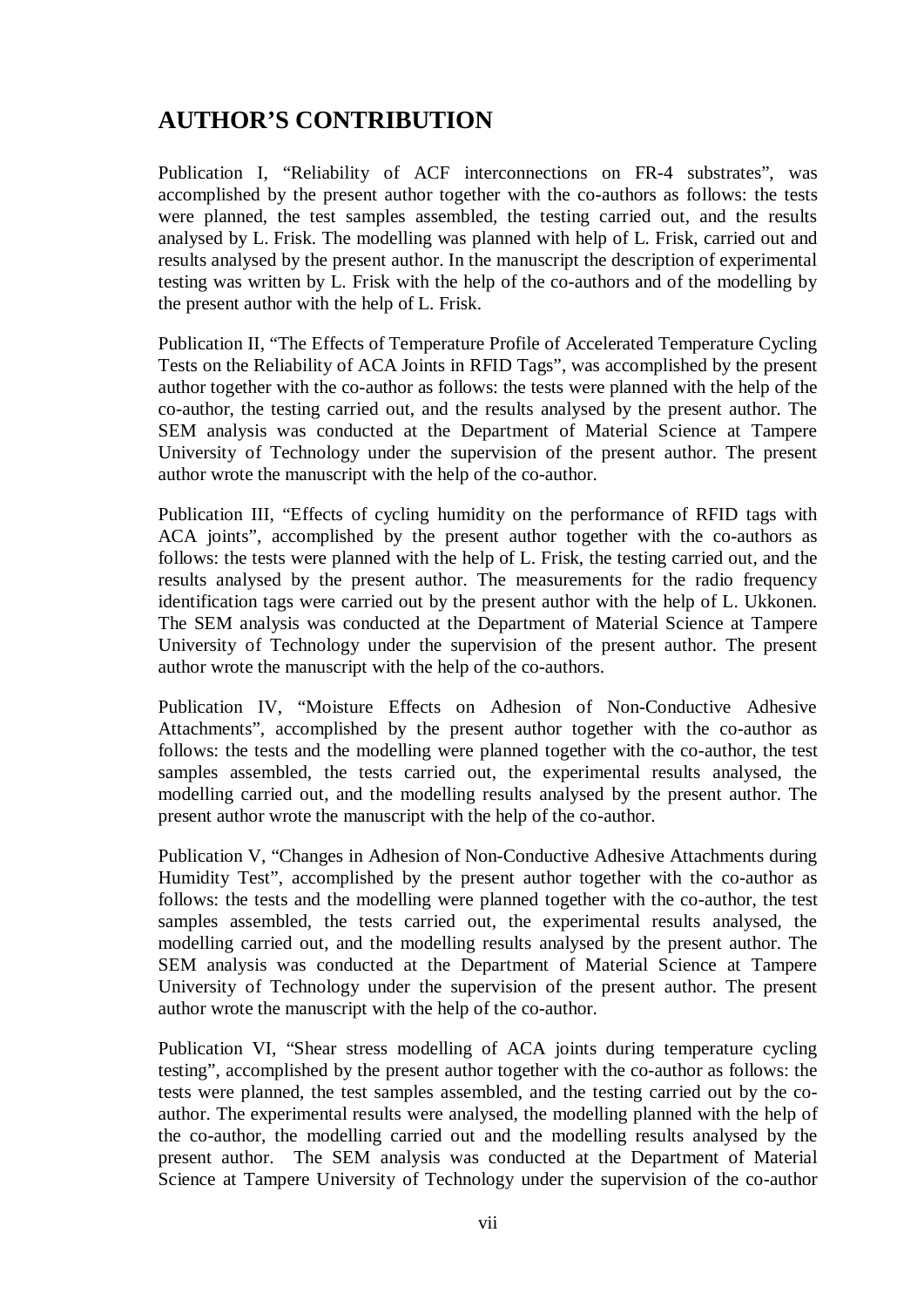and the failure analysis was carried out by the co-author. The present author wrote the manuscript with the help of the co-author.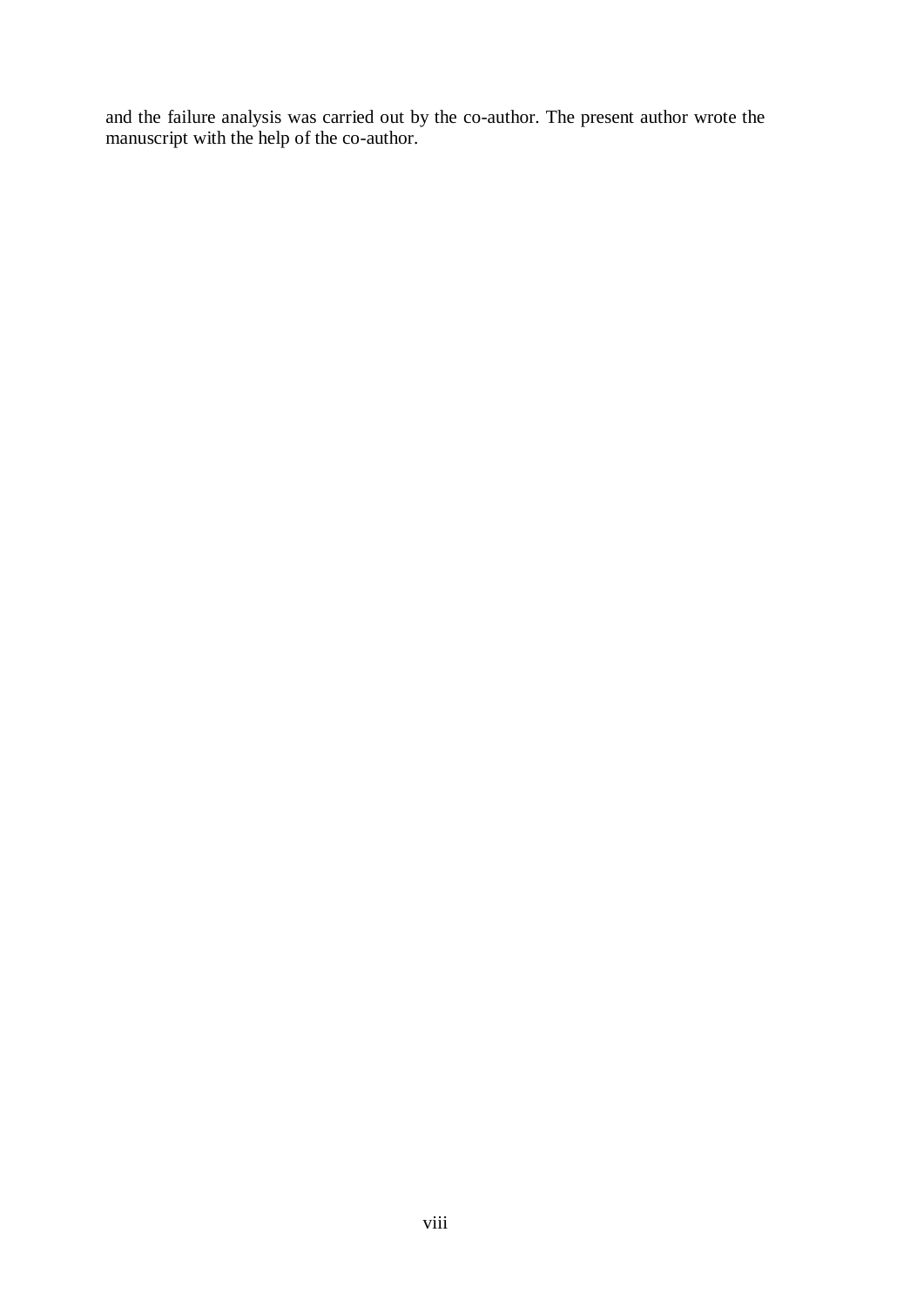# **LIST OF ABBREVIATIONS AND SYMBOLS**

| <b>ACA</b>  | Anisotropic Conductive Adhesive       |
|-------------|---------------------------------------|
| <b>ACF</b>  | Anisotropic Conductive Adhesive Film  |
| <b>ACP</b>  | Anisotropic Conductive Adhesive Paste |
| $Al_2O_3$   | Aluminium Oxide, Alumina              |
| <b>ALT</b>  | <b>Accelerated Life Test</b>          |
| <b>COF</b>  | Chip on Flex                          |
| COG         | Chip on Glass                         |
| <b>CSP</b>  | Chip Scale Package                    |
| <b>CME</b>  | Coefficient of Moisture Expansion     |
| <b>CTE</b>  | Coefficient of Thermal Expansion      |
| <b>DMA</b>  | <b>Dynamic Mechanical Analysis</b>    |
| <b>FEM</b>  | <b>Finite Element Modelling</b>       |
| $FR-4$      | Grade of substrate material           |
| <b>ICA</b>  | Isotropic Conductive Adhesive         |
| I/O         | Input/Output                          |
| <b>LCP</b>  | Liquid Crystal Polymer                |
| <b>NCA</b>  | Non-Conductive Adhesive               |
| <b>NCF</b>  | Non-Conductive Adhesive Film          |
| <b>NCP</b>  | Non-Conductive Adhesive Paste         |
| <b>OLED</b> | <b>Organic Light-Emitting Diodes</b>  |
| PDF         | Probability Density Function          |
| <b>PDP</b>  | Plasma Display Panel                  |
| <b>PET</b>  | Polyethylene Terephtalate             |
| <b>RCC</b>  | <b>Resin-Coated Copper Foil</b>       |
| <b>RFID</b> | Radio Frequency Identification        |
| <b>RH</b>   | <b>Relative Humidity</b>              |
| <b>SEM</b>  | <b>Scanning Electron Microscopy</b>   |
| <b>SMT</b>  | <b>Surface Mount Technology</b>       |
| <b>TA</b>   | <b>Thermal Analysis</b>               |
| <b>TMA</b>  | Thermo-Mechanical Analysis            |
| <b>TCP</b>  | <b>Tape Carrier Package</b>           |
| <b>UHF</b>  | <b>Ultra High Frequency</b>           |
| α           | Coefficient of Thermal Expansion      |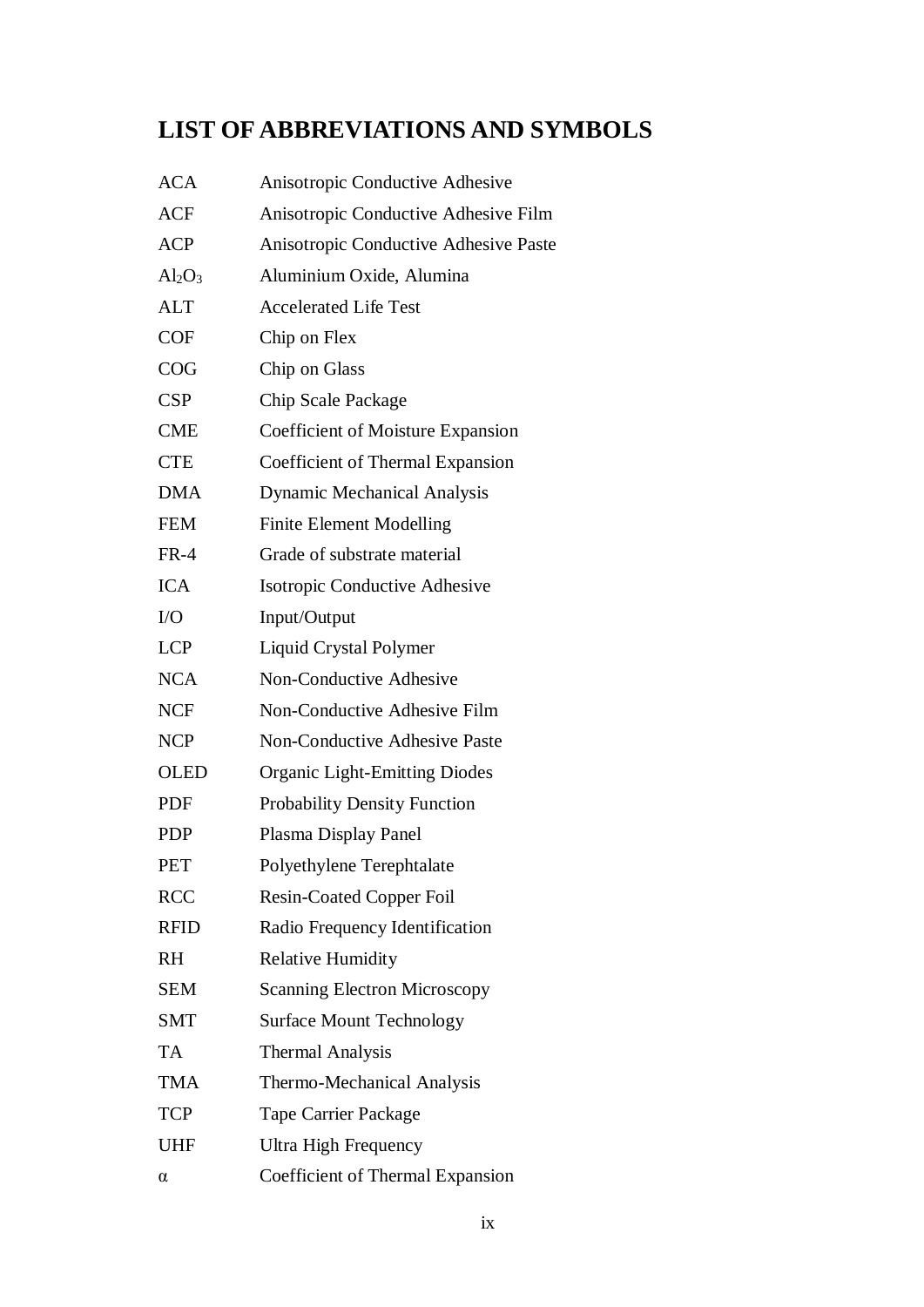| β                                          | Shape Parameter of Weibull Distribution or Coefficient of Moisture<br>Expansion |
|--------------------------------------------|---------------------------------------------------------------------------------|
| $\gamma_{xy}, \gamma_{yz}, \gamma_{xz}$    | <b>Shear Strains</b>                                                            |
| $\varDelta l$                              | Change in Length                                                                |
| $\Delta T$                                 | <b>Temperature Change</b>                                                       |
| $\varepsilon_0$                            | Thermal Strain / Hygroscopic Strain                                             |
| $\varepsilon_h$                            | Hygroscopic Strain                                                              |
| $\epsilon_x$ , $\epsilon_y$ , $\epsilon_z$ | <b>Normal Strains</b>                                                           |
| $\sigma_x$ , $\sigma_y$ , $\sigma_z$       | <b>Normal Stresses</b>                                                          |
| $\tau_{xy}, \tau_{yz}, \tau_{xz}$          | <b>Shear Stresses</b>                                                           |
| η                                          | Scale Parameter of Weibull Distribution                                         |
| B                                          | Element Strain-Displacement Matrix                                              |
| $\mathsf{C}$                               | Number of Censored Samples / Moisture Concentration                             |
| $C_{\text{sat}}$                           | <b>Saturated Moisture Concentration</b>                                         |
| D                                          | Diffusion Coefficient / Material Matrix                                         |
| $dl/l_0$                                   | <b>Relative Dimensional Change</b>                                              |
| dT                                         | <b>Temperature Change</b>                                                       |
| E                                          | Young's Modulus                                                                 |
| F                                          | Number of Failed Samples                                                        |
| f(t)                                       | <b>Probability Density Function</b>                                             |
| $l_0$                                      | Initial Length                                                                  |
| $M_t$                                      | Mass of Absorbed Moisture at Time t                                             |
| $M_{sat}$                                  | <b>Saturated Mass of Absorbed Moisture</b>                                      |
| q                                          | Displacements                                                                   |
| t                                          | Time                                                                            |
| $T_g$                                      | <b>Glass Transition Temperature</b>                                             |
| V                                          | Volume                                                                          |
| x, y, z                                    | <b>Dimensions</b>                                                               |
|                                            |                                                                                 |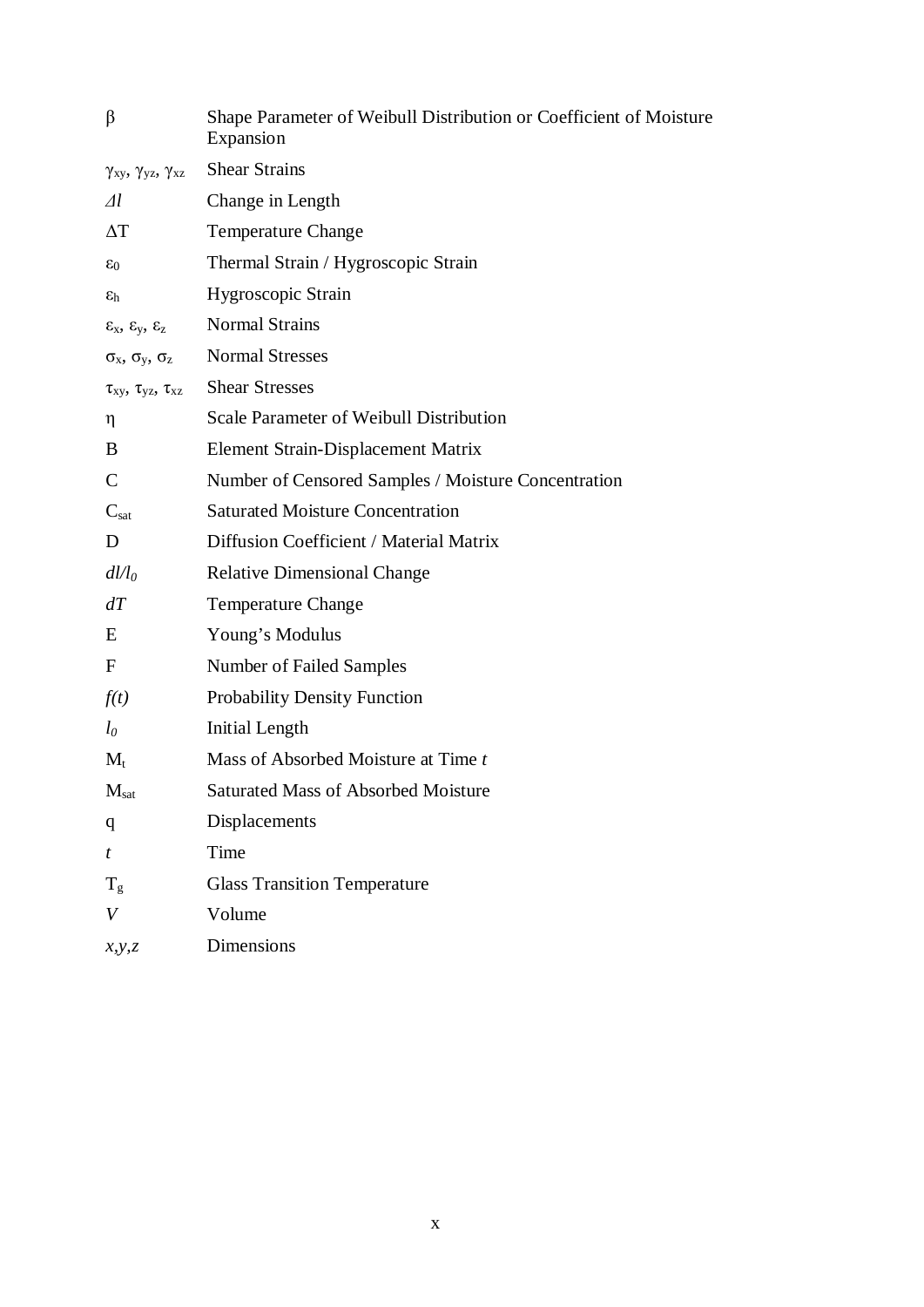# **1 Introduction**

Currently the trend in electronics is towards smaller and lighter devices with better performance and larger number of input/outputs (I/Os). At the same time better reliability, environmental friendliness and lower cost are also called for. [Lin08b] [Yim03] Isotropic conductive adhesives (ICAs), anisotropic conductive adhesives (ACAs) and non-conductive adhesives (NCAs) are used to achieve these goals due to their numerous advantages compared to traditional solder joints with underfills [Li06]. These polymeric interconnections enable finer pitches, lower processing temperatures, better environmental friendliness and reduced costs [Li06][Lin08b].

Use of ACAs as a replacement of solders has gained popularity in recent years [Lin08b]. ACAs are widely used in flip chip joints of different applications, such as radio frequency identification tags (RFID tags) [Ras04][Yim06]. In addition to ACAs, NCAs are a promising alternative to solders [Kim08a]. By using NCAs instead of ACAs, even finer pitches and lower costs, as well as better electrical performance are achieved [Kim08a][Liu99]. However, limited reliability data on polymeric interconnections is one of the limitations, which has inhibited the wider use of these materials [Liu98b][Teh04][Yim03].

Polymeric interconnections are used in applications which may be exposed to various environmental conditions during their lifetime. Consequently, reliability problems may occur, if operation of the product degrades or fails [Lin08b]. Accelerated life tests (ALTs) are used to study the reliability in different environments [Jen95][Suh02]. With these tests statistical reliability data and information of typical failure modes and mechanisms are achieved significantly faster compared to testing in the products operating environment [Suh02]. Although the results are achieved significantly faster, ALTs are still fairly time-consuming and often expensive, because the test conditions and failure mechanisms need to correspond to those in the operating environment [Jen95][Suh02]. If modelling could be utilised in the prediction of reliability the results could be achieved more quickly. In addition, cost saving could be achieved when the use of models would reduce the need for testing. [Suh02]

Modelling of polymer interconnections in ALTs is challenging due to the various factors which may affect the materials and material interfaces during testing. The failure process may be chemical, physical or mechanical [Bro99][Jen95][Tum01], and in practice different factors may act simultaneously [Lai96]. Nevertheless, a good predictive reliability model should be simple, suitable for new applications or new environments and clearly indicate the causes and the effects [Suh02].

# **1.1 Objectives and scope of the thesis**

The object of this study was to investigate whether it is possible to use relatively simple shear stress models to predict reliability in thermal and humid ALTs. The aim was to examine if the modelling together with the reliability data of a test with one type of test structure could be used in prediction of reliability of slightly changed test structure or test. The test structures were varied by changing thicknesses of test chips and substrates, or using different adhesive materials. Thermal and humidity tests with constant or fluctuating conditions were used. Tests were varied using different profiles with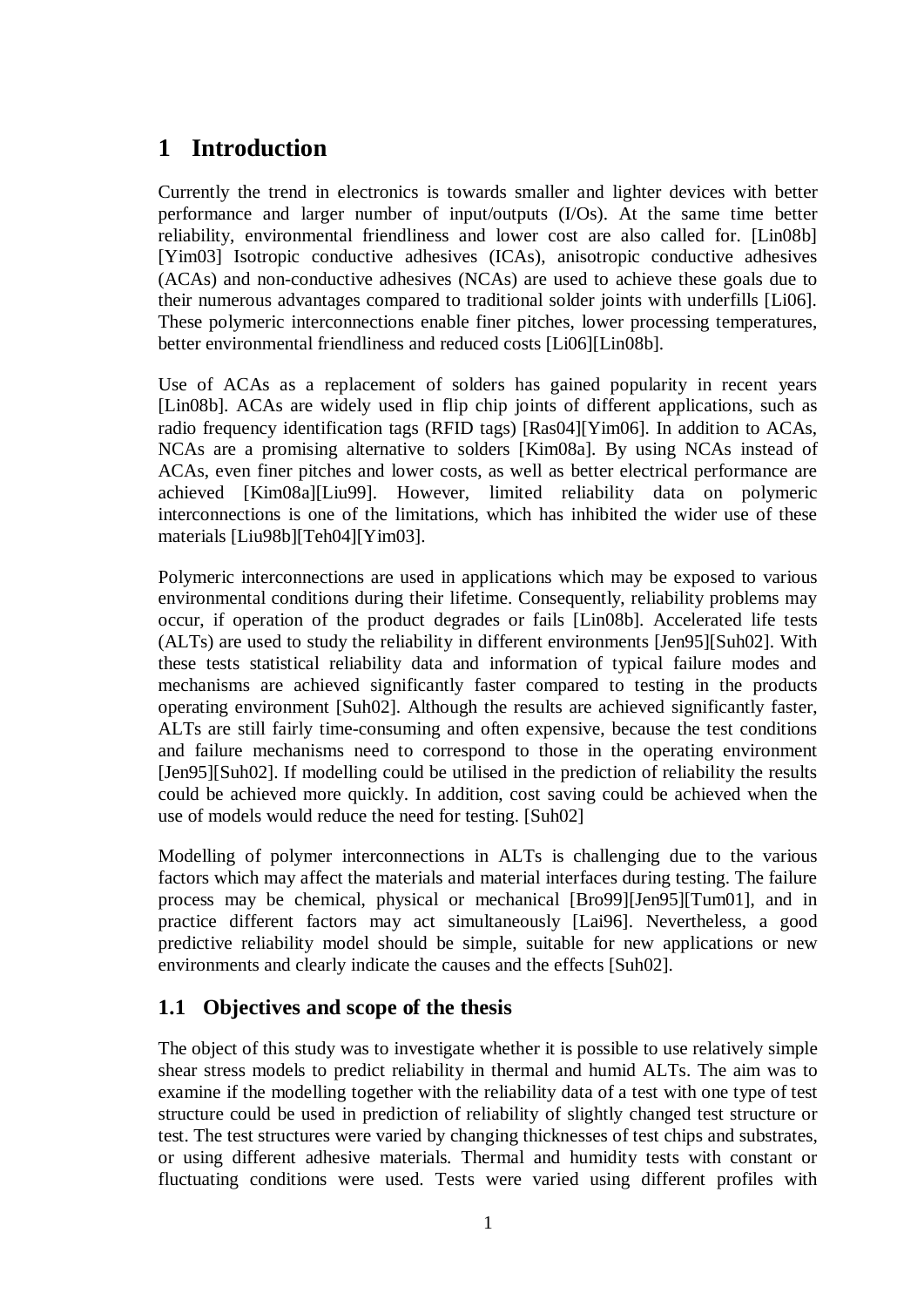different temperatures and humidity levels. In addition, the shear stress models were used together with results of adhesion strength tests to study if modelling could be utilised in prediction of failures in humid environment when the deterioration of adhesion strength is possible to estimate. The modelling was done using finite element method. The predictions made on the basis of the modelling were compared to experimental results to estimate the validity of the models.

## **1.2 Structure of the thesis**

This thesis consists of an extended summary followed by six publications. The extended summary is divided into five chapters, which provide relevant background information of the topic and present the main results. Chapter 1 gives a general introduction to the topic. Chapter 2 introduces polymeric interconnection technology and presents the test samples used in this study. Discussion about reliability and description of the test setups and reliability results used in this study are presented in Chapter 3. Chapter 4 talks about modelling, presents the main modelling results, and compares the results of modelling to the experimental results. The final conclusions and a summary of publications are presented in Chapter 5.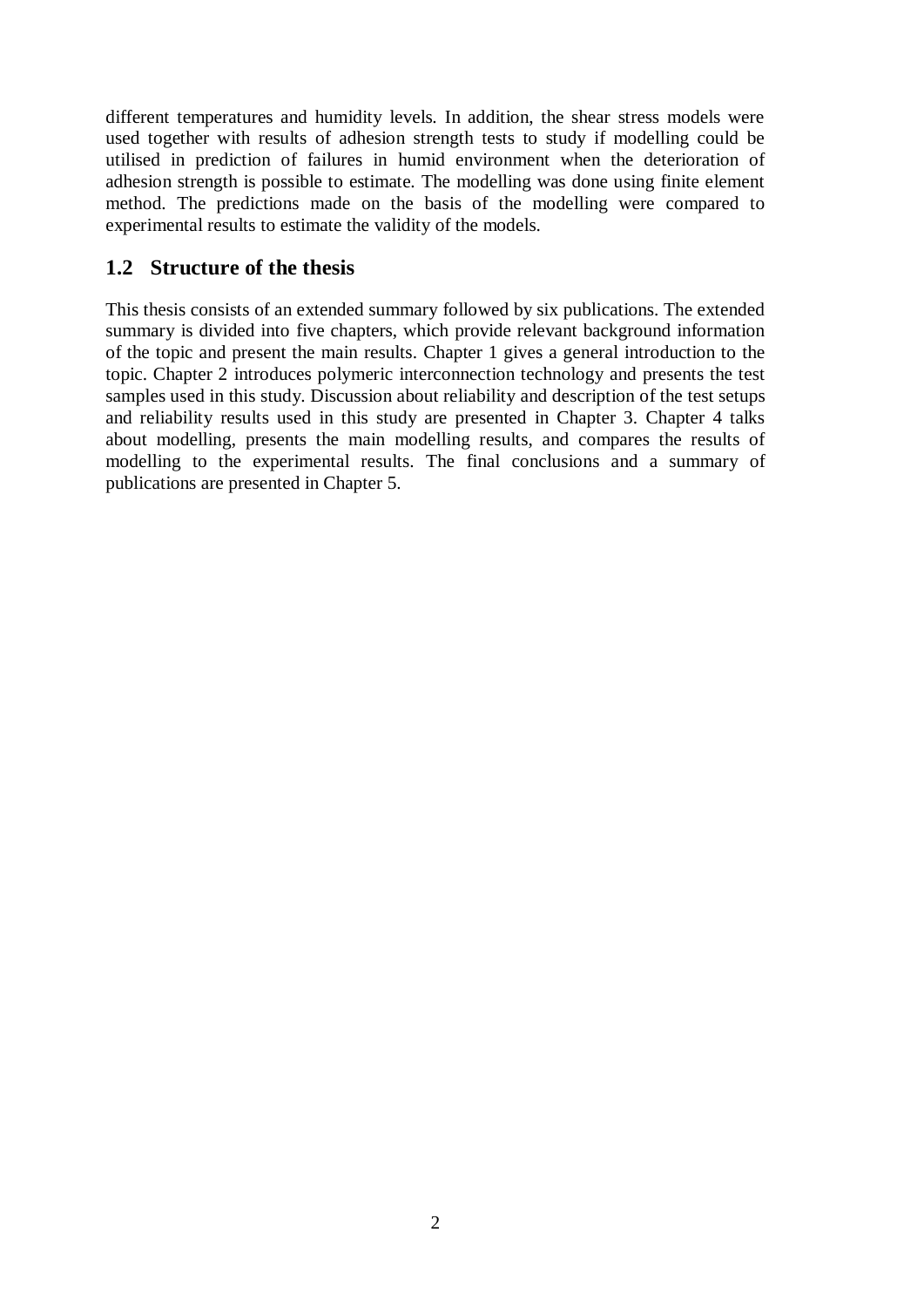# **2 Polymeric interconnections for electronics**

Adhesive attachments are an alternative to solder joints to make electrically conductive interconnections in electronics. Adhesive attachments can be formed with isotropic conductive adhesives (ICAs), anisotropic conductive adhesives (ACAs), or with nonconductive adhesives (NCAs). [Li06][Liu99] The use of adhesive attachments, especially ACAs as a replacement of solders has increased recently due to their advantages [Lin08a][Lin08b].

ICAs and ACAs are composed of polymer matrix and conductive particles [Liu99]. Polymer matrix is an insulator which provides physical and mechanical properties, such as adhesion, mechanical strength and impact strength [Li05]. The function of the polymer matrix is to provide electrical insulation, to protect joints mechanically and to provide stable adhesion [Yim99]. Electrical connection between conductors is provided through electrically conductive particles [Li05][Lin08b]. Consequently, the electrical and mechanical properties are provided by two different components, which is different from that of solders [Li06][Lin08b]. NCAs consist solely of a polymer matrix without conductive particles [Liu99]. The electrical conduction in NCA joints is created by holding conductors physically in contact [Liu99][Teh04].

Use of ACAs has gained popularity in recent years and they are widely used in flip chip joints in various applications [Lin08b][Ras04][Yim06]. On the other hand, NCAs are a promising alternative to solders and also for ACAs due to their advantages, such as even finer pitches, lower costs, and better electrical performance [Kim08a][Liu99]. Although, ACA, NCA, and ICA are all polymeric electrically conductive adhesives and may be used in similar applications, their behaviour under environmental stresses may vary a lot. The research in this work concentrates in flip chip joints using ACAs and NCAs whose bonding process is similar. Therefore, the models developed in this work may be utilised for ACA and NCA interconnects with only minor adjustments. ICAs may also be used in flip chip application. However, due to their differences compared to ACA and NCA structures they were not studied in this work. Consequently, ICAs are introduced only briefly at the beginning of this chapter and later on ACAs and NCAs are discussed in greater detail.

# **2.1 Isotropic conductive adhesives**

ICAs contain approximately 25-30 volume% of conductive particles, which is above a percolation threshold [Liu99][Lu08][Lu10a]. Thereby, conductive particles are in contact with each other and they form a conductive net between the conductors [Lew08] [Lu10a]. The conductive particles are distributed evenly and thus the adhesive conducts to all directions [Liu99][Lu08]. As ICAs typically conduct in all directions, they are used as solders by adding ICA only at the contact areas [Liu99]. The mechanical properties of the ICA are achieved by curing of the polymer matrix [Lic05]. In addition, underfill is generally added around the joints after bonding to improve mechanical support [Liu99]. An illustration of flip chip joints using ICA is shown in Figure 1.

ICAs have typically been used as die attach adhesives, flip chip interconnections and in surface mount technology (SMT) applications [Li06][Lu10a][Yim08]. ICAs are an environmentally friendly alternative to solders and they can be used in more sensitive and low cost applications than solders due to the lower processing temperatures [Li06]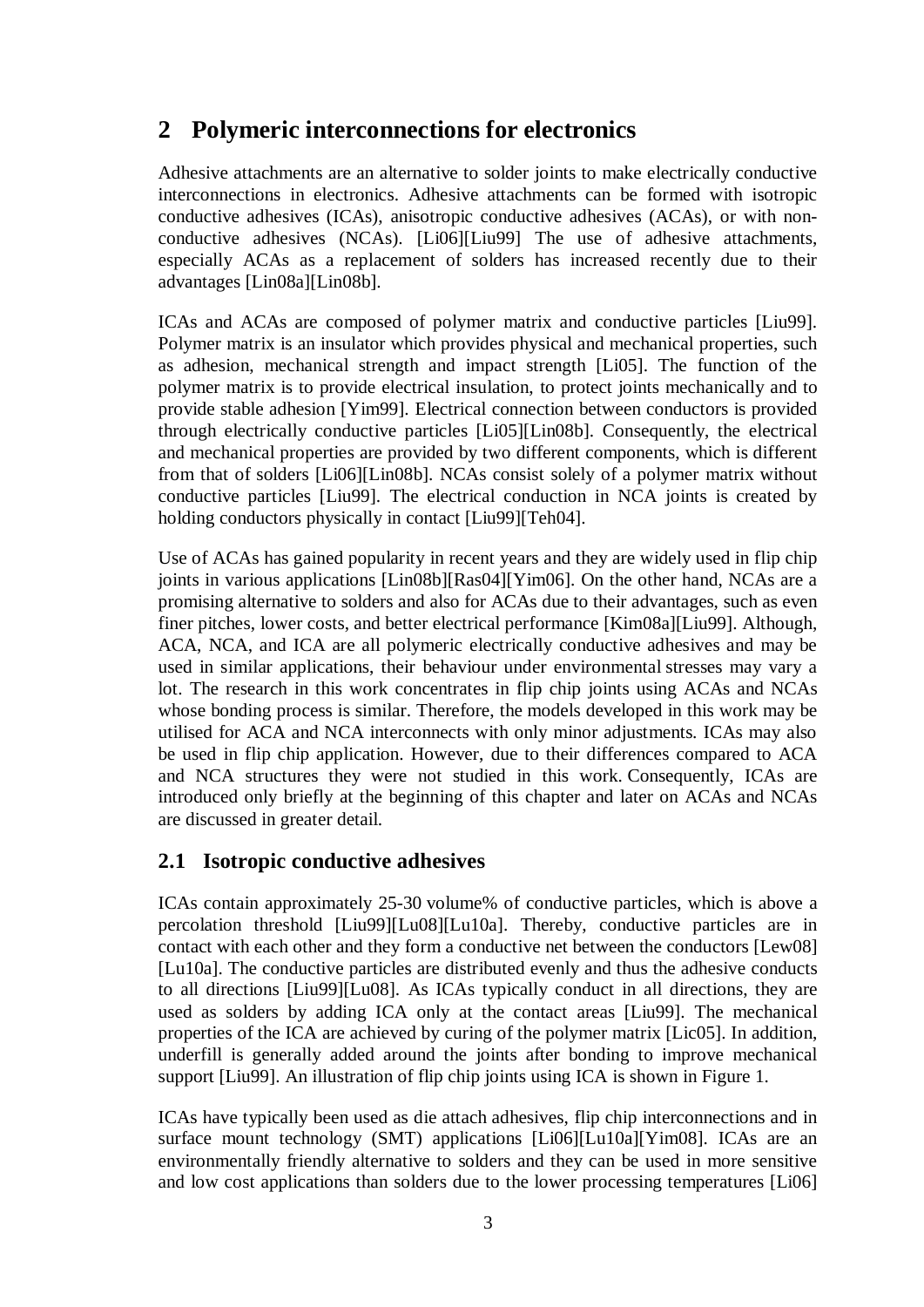[Liu99]. However, a major drawback of ICAs compared to solders is their significantly lower electrical conductivity [Lu08]. Other limitations for wider use are low reliability, high material costs, poor mechanical impact strength, and unstable contact resistance with non-noble metals [Lu08][Yim08].



**Figure 1:** An illustration of flip chip joints using ICA [Li06][Yim08].

Polymer matrix in ICAs may be thermoplastic or thermosetting [Liu99]. However, most commercial ICAs are based on thermosetting polymers, such as epoxies [Li06]. Conductive particles are typically silver, gold nickel, copper or carbon particles with various shapes and sizes [Li06]. Silver flakes are generally used because of the high conductivity, maximum contact with conductors and each other and because silver oxide is electrically conductive [Li06][Lu08].

# **2.2 Anisotropic conductive adhesives**

ACAs may be in the form of a paste (ACP) or a film (ACF) [Lin08b][Liu05]. The proportion of conductive particles in ACAs is typically between 5-10 volume%, which is below the percolation threshold [Kri98][Lew08][Lin08a][Lin08b][Liu98a]. Consequently, in ACAs the conductive particles are only in sporadic contact with each other, and ACAs serve as insulators before bonding [Kwo06a][Lin08a]. As a result, ACA can be dispensed for the whole bonding area, and no additional underfill is needed [Liu99][Liu07]. In the bonding process, contact areas, which are covered with ACA, are pressed towards each other, so that some of the conductive particles are trapped between them. The trapped particles form electrically conductive paths between the bumps on chip and the pads on substrate. Consequently, after bonding ACA conducts to z-direction, but serves still as an insulator to the other directions. [Lin08a][Lin08b] Moreover, to hold the particles in their positions and to give mechanical support, the polymer matrix is cured under pressure in the bonding process [Kri98][Kwo06a] [Liu99]. An illustration of flip chip joints using ACA is shown in Figure 2.



**Figure 2:** An illustration of flip chip joints using ACA [Li06][Lin08a].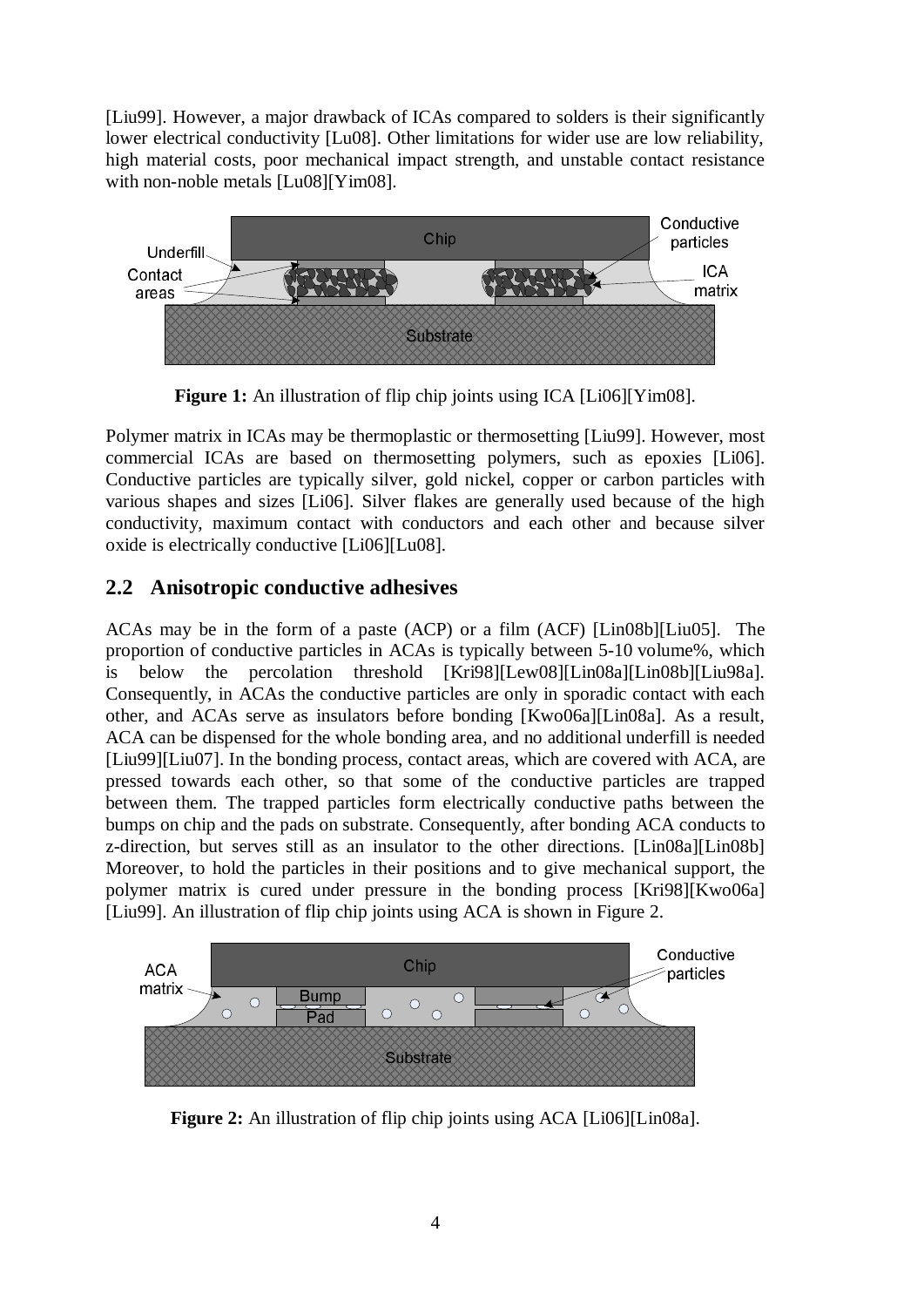## **2.3 Non-conductive adhesives**

NCAs may also be in the form of paste (NCP) or film (NCF) [Cae04][Hwa09]. Electrical connection in NCA joints is achieved through mechanical contacts between bumps and pads [Liu99]. NCA left around the joints is cured to hold the contact areas in contact and to give mechanical support [Kri98][Liu99]. The bonding process of NCAs is similar to the bonding process of ACAs. NCA is also dispersed for the whole bonding area and the contact areas are pressed against each other so that NCA flows away from contacts [Liu99]. Because of the roughness of the contact surfaces, only small contact spots are formed in the joints when a low bonding pressure is used [Liu99][Yim08]. With a higher bonding pressure the number of the spots and the contact area increases by increasing the conductivity of the joints [Liu99][Yim08][Yu04]. Moreover, to increase the contact area further, stud bumps are often used in NCA attachments. These are ball joints used in wire bonding, but the wire has been cut right after the joint. Consequently, in stud bumps there is a tail which adds significant height to the bump, causing easier flow of adhesive and providing good metal-to-metal contact under pressure. [Yim03] An illustration of flip chip joints using NCA is shown in Figure 3.



**Figure 3:** An illustration of flip chip joints using NCA [Li06][Yim08].

## **2.4 Bonding process of ACAs and NCAs**

The bonding processes of NCA and ACA attachments are similar and they have the same bonding steps [Hwa09]. The process steps of ACA are shown in Figure 4. First adhesive is dispersed on the whole bonding area of a substrate [Liu07]. Pastes can be printed with screen or stencil, or dispensed with syringe dispenser [Liu07][Lyo03]. Film type adhesive is cut to a piece which covers the bonding area and is then set on the substrate by hand or pick-and-place equipment [Lyo03]. After that the film is attached on substrate by pre-bonding [Kok10][Lin06a]. In the pre-bonding adhesive film is pressed and heated with light pressure and temperature for a short time [Lin06a] [Yim98].

The next step is alignment which is illustrated in Figure 4b. The bumps on the chip are aligned with the pads on the substrate [Lin08a]. After that, pressure is applied on the back side of the chip and the chip is pressed against the substrate [Liu07]. With NCA the polymer matrix is squeezed out from the joints so that the bumps get into contact with the pads [Liu99]. With ACA some of the conductive particles are trapped between the bumps and the pads while polymer matrix is squeezed out of the joints [Lin06b]  $[Lin08b][Liu07]$ . This can be seen in Figure 4c.

When high enough pressure is applied to ACA joints, soft conductive particles, such as metal coated polymer particles, deform [Lai96]. Deformed particles have larger conduction area and better reliability [Lai96][Liu07]. On the other hand if the particles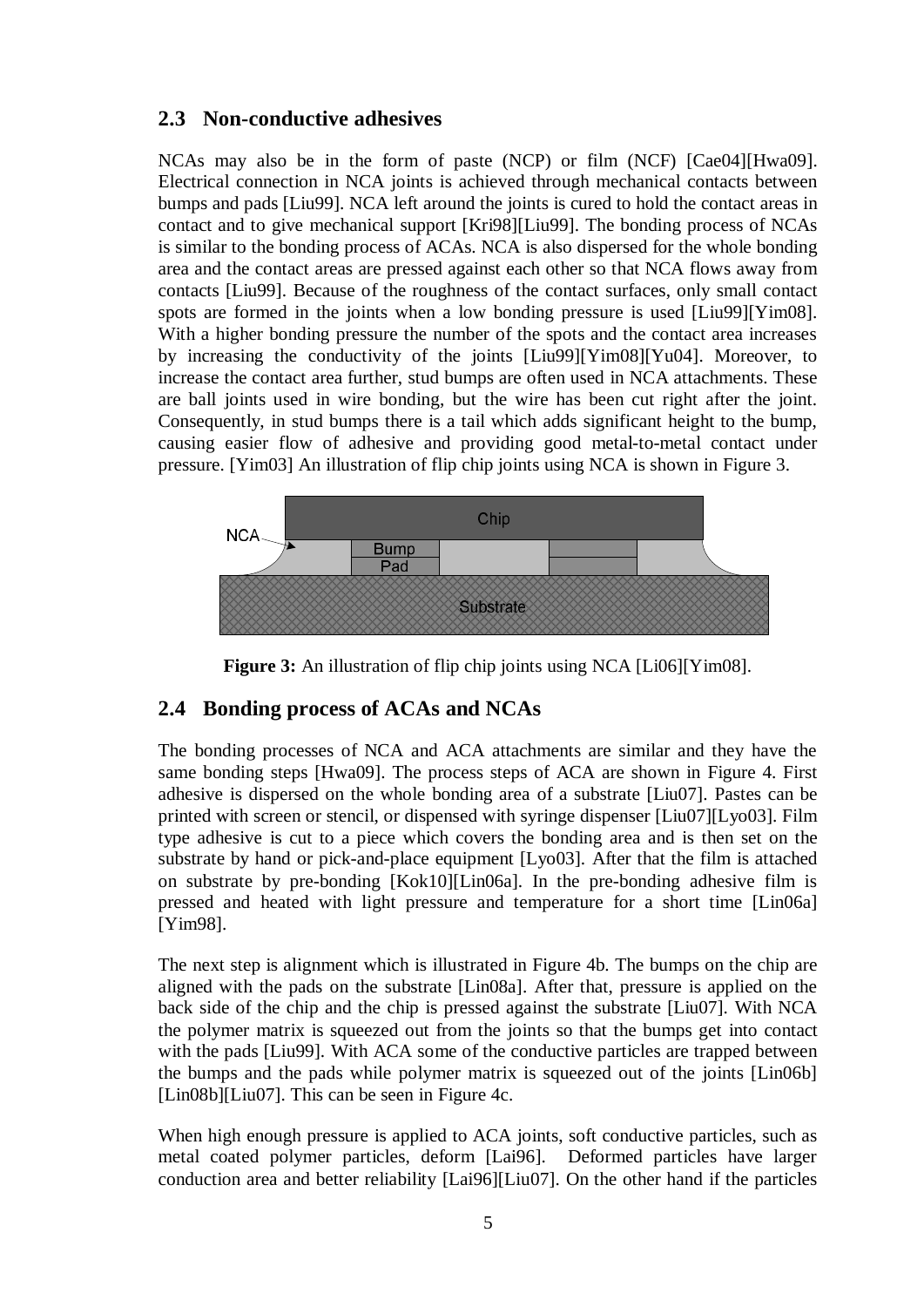are hard, such as nickel particles, but the bumps or pads are soft, such as gold or copper, the particles penetrate inside the soft metal [Yim98]. Thereby the conduction area also increases, and a possible insulating metal oxide layer on top of the bump or pad will be penetrated [Cha00][Liu07].



**Figure 4:** Steps of bonding process of ACA.

After the electrical conductivity has been ensured by the mechanical contacts of the bumps and pads to each other or to conductive particles, the polymer matrix is cured under pressure [Liu07]. During curing the polymer is hardened when the energy supplied to the polymer initiates chemical reactions [Lin08b]. Heat, UV light and added catalyst are generally used curing techniques [Lin08b][Liu07]. Heat is the most typically used one and it was used also in this study [Lin08b]. The heat was supplied though the chip and substrate. During curing the polymer matrix shrinks and forms compressive forces to the joints [Kwo04b]. These forces exert a continuous contact pressure which ensures the physical and electrical contact in the joints after the bonding [Liu07][Teh04].

## **2.4.1 Bonding parameters**

Bonding parameters have a significant effect on the quality, performance and reliability of the joints [Lai96][Lin08b][Liu07]. The three most important bonding parameters are temperature, time and pressure [Lin08b][Sep04]. Bonding temperature and time determines the curing degree of the adhesive, which has been observed to have a significant effect on electrical conductivity, adhesion and reliability of the joints [Liu07] [Riz05][Udd04].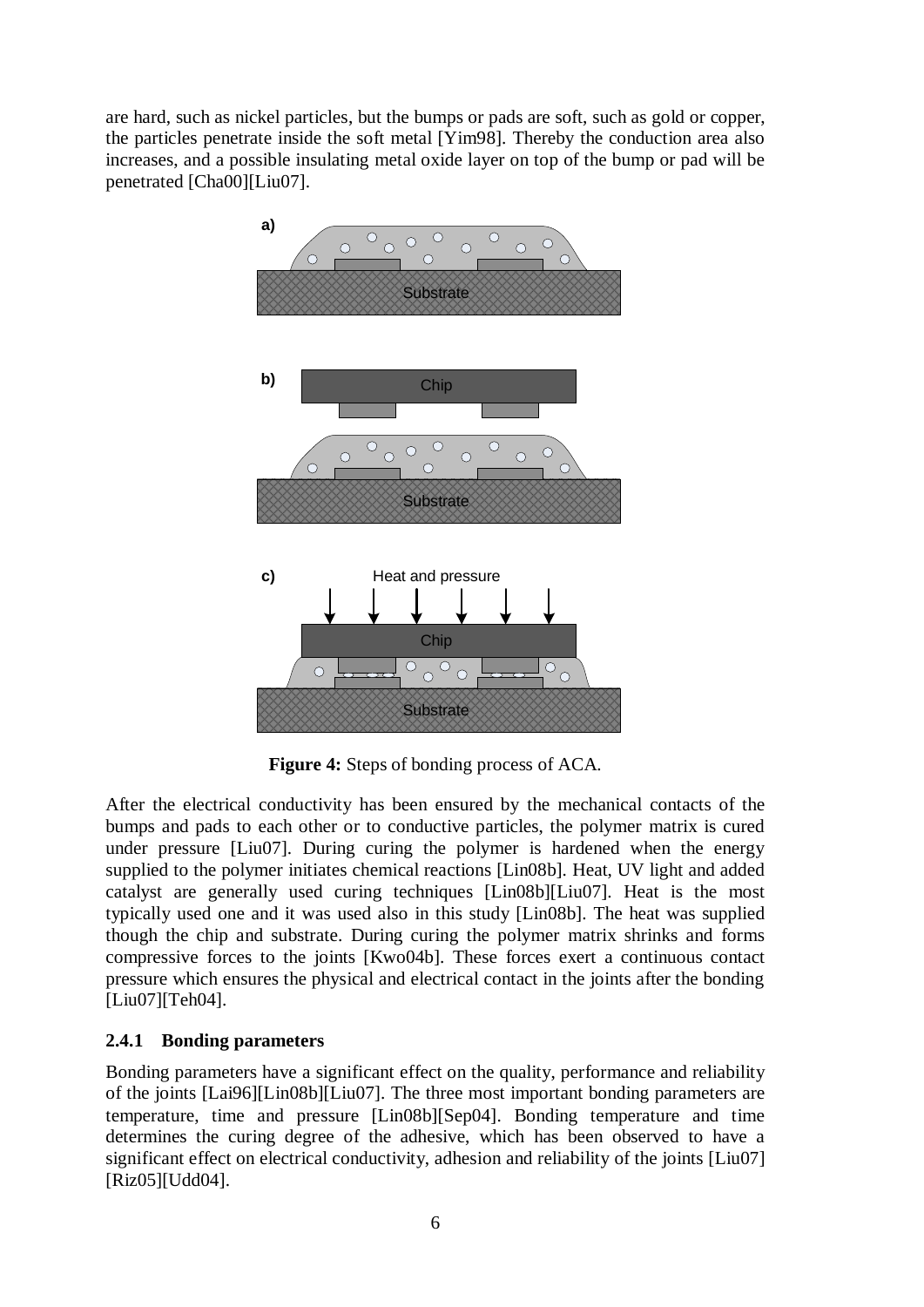In under-cured joints contact resistance is higher, adhesion is lower and reliability in humid environments is weaker [Che06][Liu07][Wan08]. On the other hand, if the adhesive is heated continually beyond its fully cured state or if excessive temperature is used, the properties will deteriorate again [Liu99][Wan08]. The adhesive may decompose and turn brittle [Liu99]. In addition, resistance may increase, adhesion and impact strength may decrease, and reliability may weaken [Lin08b][Udd04][Wan08]. Greater curing degree is achieved either with longer bonding time or with higher bonding temperature. However, longer curing time increases the process time and thus decreases productivity. On the other hand, if higher bonding temperature is used, it is possible that the polymer matrix has not enough time to flow, and the conductive particles have not enough time to compress between bumps and pads and deform properly before the polymer matrix starts to solidify. [Liu07][Rau06] In addition, at high temperatures cracks and voids may be formed to the adhesive material weakening the dielectric properties [Lin08b]. Moreover, a high temperature may be harmful in sensitive applications [Liu98a].

In ACA joints high enough pressure is required to deform particles and thereby ensure a proper electrical contact [Lai96][Liu07]. In NCA joints the pressure is also critical to ensure a stable electrical contact between bumps and pads [Hwa09]. However, high pressure may impair long-term reliability of the joints [Sep04]. Under too high pressure internal elastic stress is built up in the adhesive. On the other hand, elastic deformation of metals is relatively small and under high pressure this may lead to plastic deformation. Under use or test conditions, such as high humidity and temperature, the elastic stress of the adhesive may be released, and as a result gaps in the joints may be formed, which increases contact resistance. As the deformation caused by high pressure in metals is plastic, they are unable to compensate changes in polymer parts and this may also cause formation of gaps. [Li06][Yim99] In addition, if excessive pressure is applied to metal coated polymer particles of ACAs, the metal coating may peel off and the reliability is impaired [Yim99].

In addition to the magnitude of the bonding pressure, its distribution should be even to ensure equal conductivity and reliability of all joints [Lai96][Liu07]. Therefore, besides planarity of a bonding tool, planarity of a substrate, equal heights of bumps and homogeneity of particle sizes are desirable [Lai96][Sep04]. In FR-4 substrates pad are inclined to penetrate inside the epoxy. Glass fibre hinders the penetration and therefore a distance of a glass fibre to a pad has a significant effect on the pressure distribution and reliability. [Sep04]

## **2.5 Materials of ACAs and NCAs**

Both thermoplastic and thermosetting materials are used as polymer matrix of adhesives [Li06][Liu99]. The most significant advantage of thermoplastics is repairability of the joints, which is very difficult with thermosets [Lic05][Lin08b]. However, thermosetting materials are still the most commonly used ones because of their better strength, more robust bonds, chemical and corrosion resistance, and low cost [Li06][Lin08b][Liu07]. Generally used polymer materials of ACAs are epoxies, silicones, acrylics, polyurethanes, cyanate esters, and polyimides [Lic05][Lin08b]. Both ACAs and NCAs are typically a mixture of epoxy polymer resins [Chi01][Lew08][Yim03]. The polymers of NCAs insulate electricity very well and have high break-down voltage [Liu99]. Adhesives should form robust bonds and have good adhesion to all surfaces involved in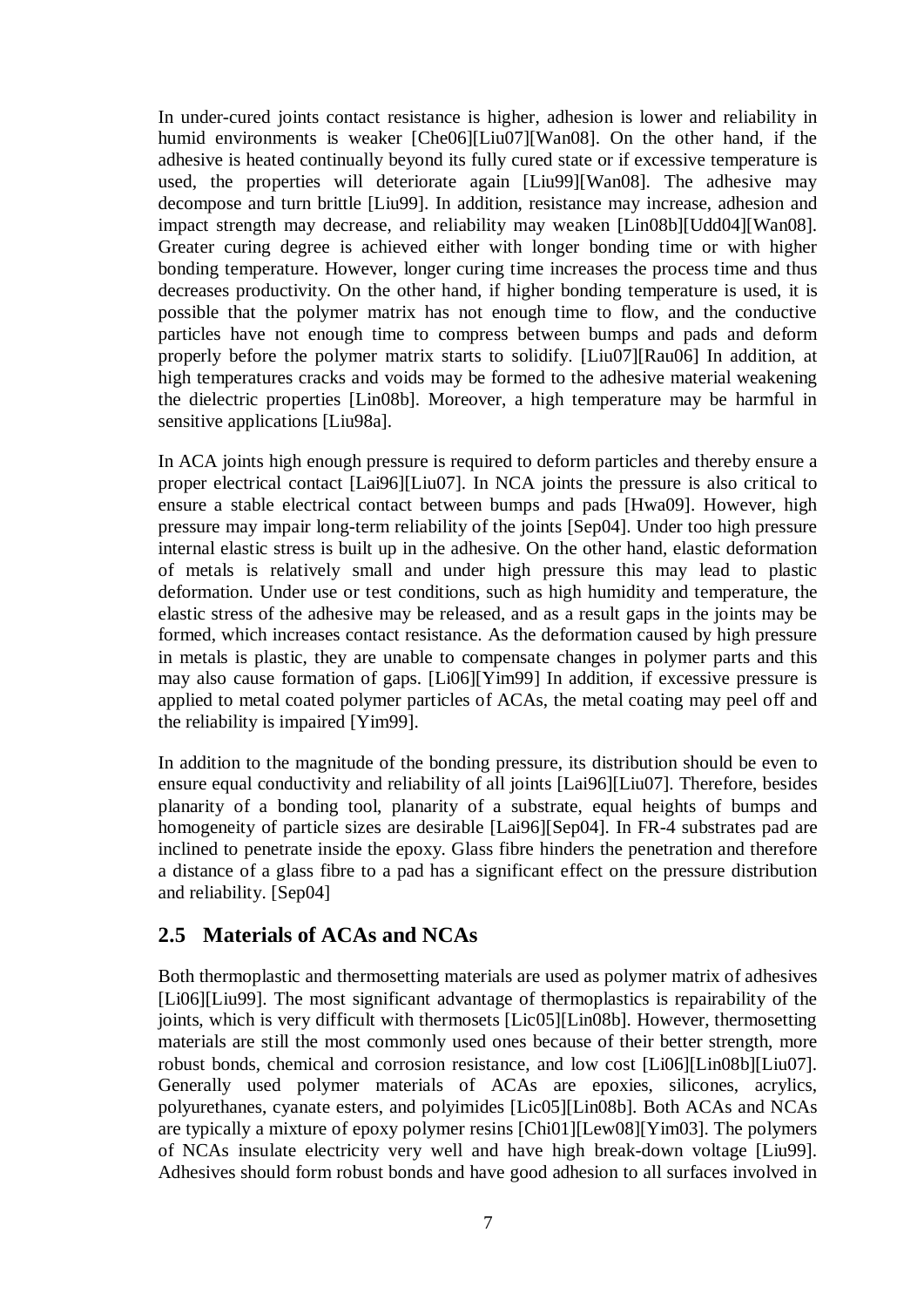the interconnections [Kwo06a][Li06][Lyo03]. To guarantee this, cleanliness of the bonding surfaces before bonding process should be confirmed.

The materials for conductive particles of ACA should also be considered when the adhesive for an application is selected [Li06][Lin08b]. The selection should be considered with a view to cost, electrical conductivity, current carrying ability, chemical reactivity, electromigration, corrosion and oxidation under heat and humidity conditions [Lin08b]. Typical materials used for conductive particles are silver (Ag), gold (Au), copper (Cu), nickel (Ni), aluminium (Al) and polymer particles with metal coating [Lew08][Li06][Lin08b]. The most widely used conductive particles are silver and nickel particles, and polymer particles with nickel or gold coating [Liu07]. In addition to the material choices, concentration and sizes of the conductive particles should also be considered in every application [Kwo06a]. The size of the particles in ACAs is typically 3-10 µm [Chi01][Hwa09][Kwo06a].

In addition to conductive particles, ACAs and NCAs may contain non-conductive particles, such as silica [Yim03][Yim07]. They are added to improve mechanical properties of the adhesives, such as lowering the coefficient of thermal expansion (CTE), and increase Young's modulus [Kim08b][Teh04][Yim03].

In this study an NCF, three ACFs and an ACP were used. They all were commercially available epoxy based thermosets. ACP had nickel particles of average 1.2 µm in diameter. Two ACFs had gold plated polymer balls as conductive particles with average 3 µm (ACF2) and 5 µm (ACF1) in diameter. The third ACF (ACF3) had gold coated nickel particles of average 8 µm in diameter. The ACF (ACF1) with larger polymer particles and the ACF with Nickel particles contained also non-conductive silica particles. They were added to lower its CTE, nevertheless, they also increased their Young's modulus. The size of silica particles was 0.8 $\mu$ m.

## **2.6 Advantages of ACAs and NCAs**

Adhesives used in polymeric interconnections have numerous advantages over conventional solders with underfills. Furthermore, they are able to fulfil the requirements of today's electronics packaging. The trend in electronics packaging is towards miniaturization and therefore small and lightweight devices with better performance are sought [Lin08b]. With finer pitches packaging density can be increased [Lew08][Li05]. ACAs and NCAs can be used in very fine pitch applications, because the risk of electrical shorts is small [Li06][Lu10a][Tum97b]. Especially with NCA, the pitch can be extremely small as it is not limited by particle size or percolation phenomenon [Li06][Liu99][Tsa08].

In addition, electronics with lower cost is desired [Lew08][Yim03]. Polymeric interconnections can be used in more sensitive applications and with various substrates and components as the bonding temperature is lower than that in the soldering process [Kri98][Liu98a][Liu05][Lu10a][Yim03]. Consequently, low-cost components and substrates are also suitable [Cai08][Li06]. In addition, the bonding process of ACA and NCA has fewer processing steps because no underfill is needed [Liu05][Tum97b]. This more flexible and simpler process reduces processing costs [Li05][Li06][Liu05]. Moreover, due to the fewer processing steps production throughput increases [Wan08]. NCAs are even more cost-effective than ACAs because they do not contain conductive particles [Hwa09][Li06][Liu99][Tsa08][Yim03].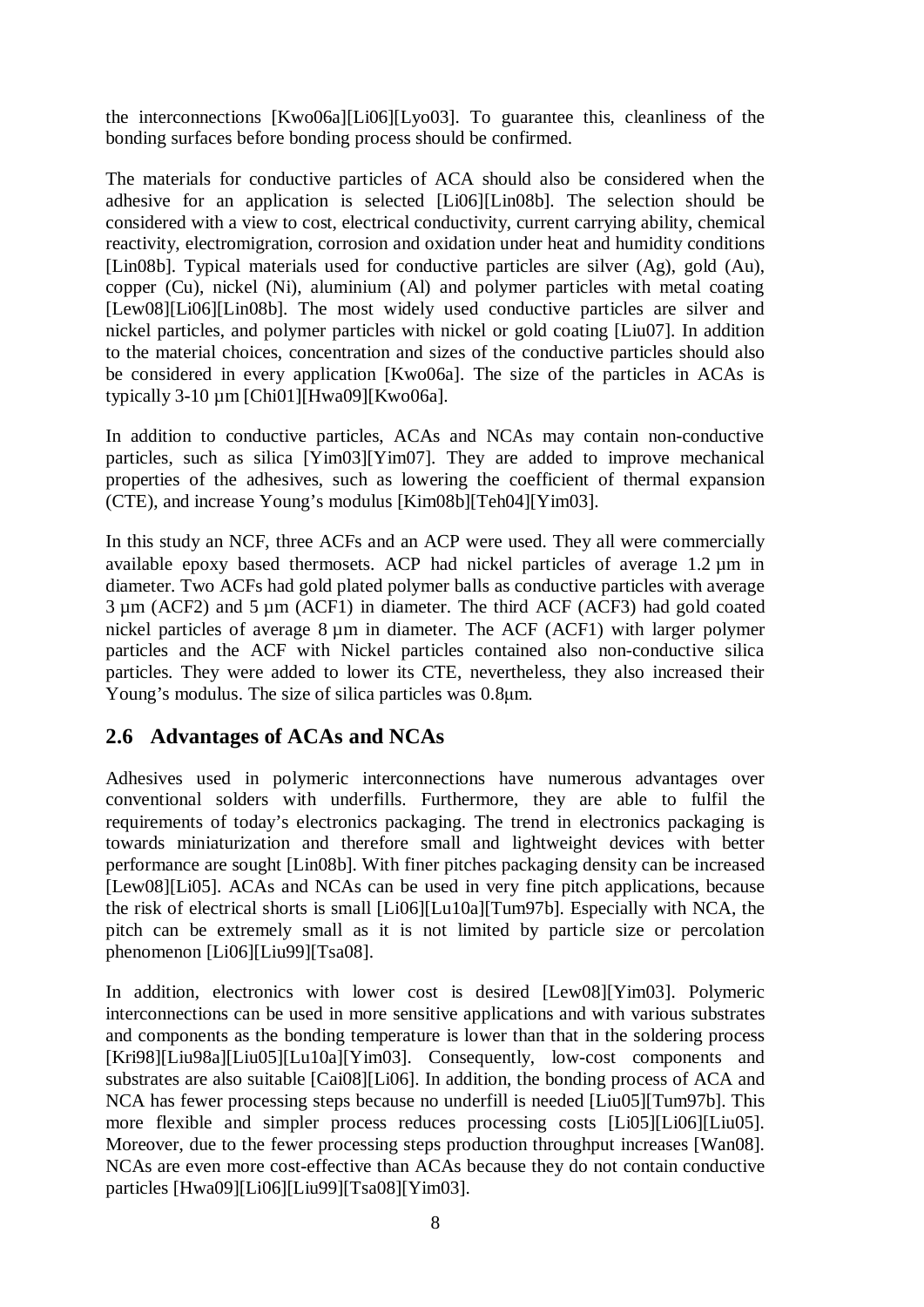Polymeric interconnections are an environmentally friendly alternative to solders containing lead, flux or other harmful substances [Li06][Liu99][Lu10a][Wan08]. Additionally, the use of adhesives increases material options for the metallization [Li06] [Lin08a]. Furthermore, stress on the substrates and joints is smaller [Li06][Wan08] and the alignment of the adhesive is not so critical as the whole bonding area is covered with the ACA or NCA [Dob07][Kri98][Wan08].

# **2.7 Limitations of ACAs and NCAs**

Although polymeric interconnections have numerous advantages, they have also some challenges and limitations which impedes the possibilities of using them as substitutes for solders in all applications [Li05][Li06]. Adhesive attachments have higher contact resistance, lower electrical conductivity, and more limited current-carrying capability than solders [Lew08][Li05][Li06][Yim99][Zho05a]. Additionally, adhesives have no self-alignment effect [Liu98b][Zho05a] and they have poor impact strength [Li05] [Li06]. Moreover, mechanical strength is lower, especially when they are exposed to different environments [Lew08].

The long-term reliability of the polymeric interconnections, especially in thermal and humid environments, is typically not as high as with solders [Lin08b]. Electrical performance as well as mechanical stability may deteriorate in demanding conditions [Li05][Li06][Liu98b]. Furthermore, uneven bonding surfaces or bump heights may cause uneven electrical performance and reliability between the joints [Lai96][Lyo03]. Moreover, in the bonding process of ACAs and NCAs, pressure together with heat is needed [Lew08]. Therefore the equipment for conditional solder reflow cannot be used in the bonding process of ACAs and NCAs [Liu98b][Zho05a].

# **2.8 Applications**

Adhesives are suitable for numerous applications such as cell phones, radios, computers, personal digital assistants, digital cameras, memory chips and displays [Li06][Liu05][Yim06]. Although these adhesives are used widely in flip chip attachments, they are also suitable for surface mount technology, chip scale packaging (CSP) and flex on printed wiring board bonding [Li06][Liu98a][Liu05][Yim06]. Moreover, there is potential to use them even more widely [Liu98a][Lyo03].

One of the most common applications for adhesives, especially for ACA joints is flat panel display modules [Hwa09][Kri98][Liu05][Yim06]. The adhesives fulfil the requirements of the display modules, such as high resolution, light weight, thin profile and low power consumption [Wat04][Yim06]. Adhesive attachments can be used in liquid crystal displays (LCDs) in flex to printed wiring board bonding, and in direct chip attachments such as chip on flex (COF) and chip on glass (COG) [Hwa09][Wat04] [Yim06]. Moreover, in plasma display panels (PDPs), and organic light-emitting diodes (OLED) ACAs are used to attach driver IC to glass substrate using tape carrier packages (TCPs) [Yim06]. The advantages of the adhesives compared to solders in these applications are low cost, fine pitch capability and low assembly temperatures [Kri98] [Lyo03][Wat04].

Polymeric interconnections are also widely used in various flip chip applications. By using flip chip technique instead of other bonding techniques, high joint density, low parasitic capacitance and inductance, and low joint resistance are achieved [Kim08b]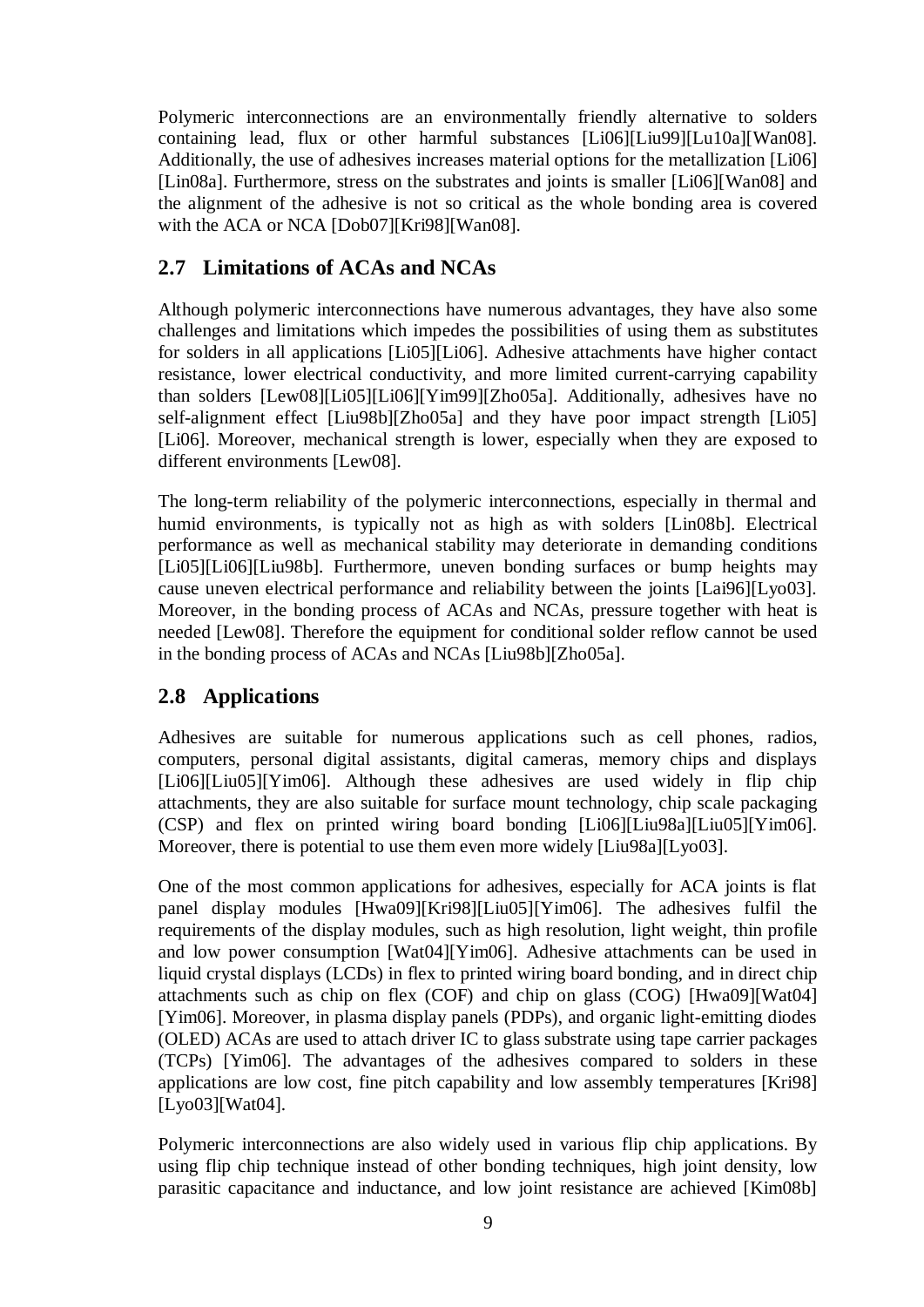[Lau98a]. In addition, flip chip technique meets the demands of higher packaging density, as a result of the high electrical performance together with smaller, lighter and thinner package [Kim08b][Yim06]. When ACAs are used in flip chip joints instead of solders, lower processing temperatures, shorter processing times and lower costs are achieved [Li06][Yim06].

### **2.8.1 Radio frequency identification**

ACAs are also suitable for high frequency applications and consequently, one significant application for ACA flip chip joints is radio frequency identification tags (RFID tags) [Ras04][Yim06]. RFID is a fast developing technology in the field of identification and security [Nik06][Rao05]. RFID tags can be effectively used in various applications [Dom07][Nat06][Rao05]. For example, they can be used to identify and track products during the manufacturing, distribution and shipment of a device [Rao05][Ras04]. Tags are used successfully in various industries, such as aeronautics, automotive and medicine [Dom07][Nat06].

RFID uses radio waves in the identification of physical objects from distances up to several meters with passive RFID systems [Dob07]. With RFID tags it is possible to identify objects individually and reliably, and multiple objects can be identified simultaneously without human assistance. Compared to bar codes, RFID tags are more durable in demanding conditions and no visual connection between a reader and a tag is needed. [Wan06]

A tag consists of an antenna which receives and backscatters radio frequency signals and a microchip which controls the operation [Dob07]. ACAs are widely used to attach microchips to RFID antennas with flip chip technique especially due to the low processing temperatures and low costs [An07][Cai08]. Low processing temperatures enable the use of low cost substrates commonly used in RFID tags [Cai08].



**Figure 5:** Components and operational principle of a passive UHF RFID system. [Dob07]

An RFID system consists of a reader and a tag. The reader transmits radio wave signals to the tag which replies by backscattering a modulated signal which contains its identification code. [Wan06] Ultra high frequency (UHF) radio frequency identification tags operate at frequencies from 860MHz to 960MHz. Tags, which draw their operating energy from the radio waves emitted by a reader instead of having internal energy source, are called passive tags. [Dob07] The components and the operating principle of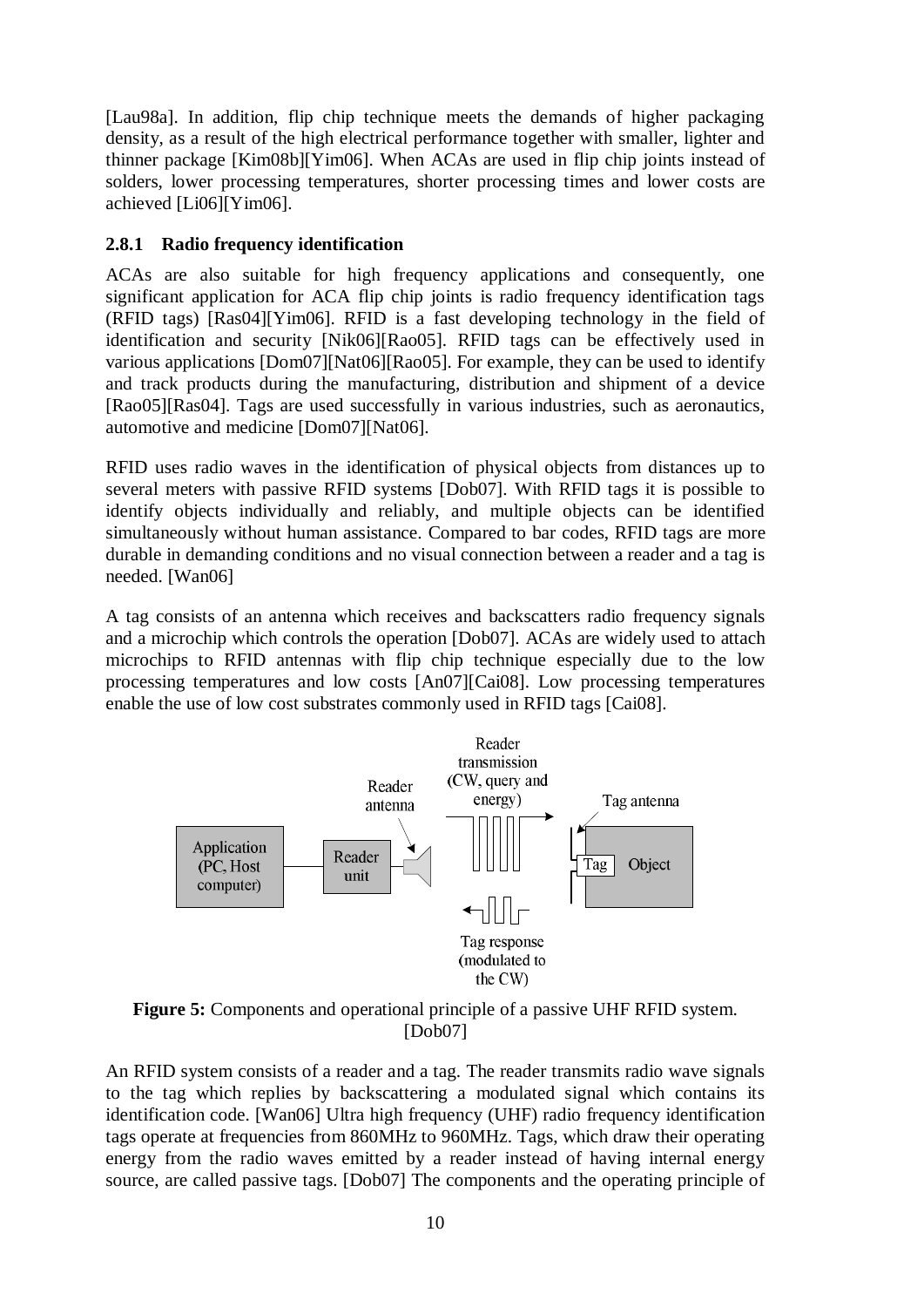a passive UHF RFID system are presented in Figure 5. Passive UHF RFID tags suit numerous applications, because they are inexpensive, compact, mechanically robust, and their read range is several metres [Dob07].

## **2.9 Test samples**

As ACAs and NCA are commonly used in flip chip joints in various applications, flip chip joints were also studied here. In Publications I, IV, V and VI bare test chips were attached onto substrates. In Publications II and III UHF RFID tags were used as test samples.

In Publication I six test lots with different structures were made using two different ACFs, three different test chips and four different FR-4 substrates. Three of the substrates were bare FR-4 with thicknesses of  $100 \mu m$ ,  $600 \mu m$  and  $710 \mu m$ , and the fourth was a 710 µm thick FR-4 with a resin-coated copper foil (RCC) laminated onto it. The size of all three test chips was 5 mm x 5 mm and they had 69 bumps which were located peripherally with a pitch of  $250 \mu m$ . Thicknesses of the chips were  $500 \mu m$ , 480 µm and 80 µm. The chip with thickness of 500 µm had gold bumps, while the other two chips had copper bumps. The six test lots with different combinations of the substrates, ACFs and chips are listed in Table 1.

**Table 1:** Test lots with different thicknesses of chips and substrates.

|            | Chip        | <b>ACF</b>       | <b>Substrate</b>  |
|------------|-------------|------------------|-------------------|
| Test lot 1 | 480 µm      | ACF3             | $710 \mu m$       |
| Test lot 2 | 480 µm      | ACF3             | $100 \mu m$       |
| Test lot 3 | $80 \mu m$  | ACF3             | $710 \mu m$       |
| Test lot 4 | 480 µm      | ACF3             | $710 \mu m + RCC$ |
| Test lot 5 | $500 \mu m$ | ACF <sub>2</sub> | $600 \mu m$       |
| Test lot 6 | 500 µm      | ACF <sub>2</sub> | $100 \mu m$       |

In Publications IV and V flip chip joints with NCF were made using a  $100 \mu m$  thick FR-4 substrate and a ceramic 635 µm thick alumina  $(A<sub>2</sub>O<sub>3</sub>)$  substrate. The test chips were silicon chips with dimensions of 5 mm x 5 mm x 500  $\mu$ m, and they had 69 gold stud bumps which were located peripherally with a pitch of  $250 \mu m$ .

In Publication VI flip chip joints were made using two different ACFs; ACF1 and ACF2. The substrate was  $100 \mu m$  thick FR-4 and test chips were silicon chips with dimensions of 5 mm  $x$  5 mm  $x$  500  $\mu$ m and they had 69 gold bumps located peripherally with a pitch of  $250 \mu m$ .

In Publications II and III a passive UHF RFID tag was used as a test sample. Its microchip was attached using the ACP. The tag was manufactured on a  $50 \mu m$  thick polyethylene terephtalate (PET) substrate and the metallisation on in was  $9 \mu m$  thin aluminium. The tag antenna was a dipole whose length was roughly 11cm. A photograph of the test tag is shown in Figure 6. The microchip in the middle of the tag was a silicon chip with dimensions of  $760 \mu m \times 760 \mu m \times 150 \mu m$ . The chip had four gold bumps, one in each corner.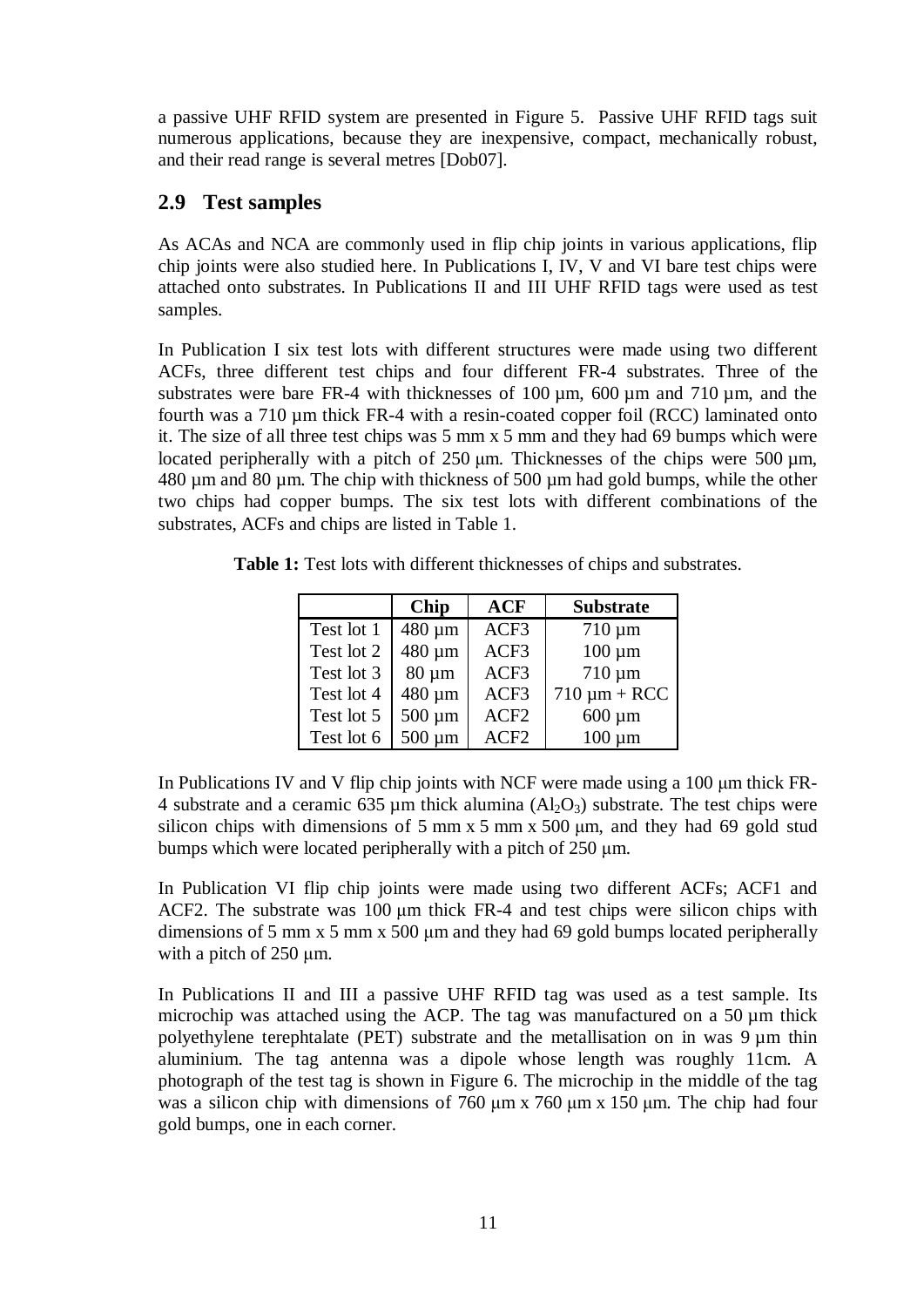

**Figure 6:** Test tag.

The bonding parameters used in this study are listed in Tables 2 and 3. The parameters of NCF with both substrate materials and all three ACFs are listed in Table 2. They were chosen according to recommendations of the adhesive manufacturers. Four different bonding pressures were used in ACF joints in Publication I and two different pressures in Publication VI to examine the effect of pressure on the reliability. In addition, the bonding parameters of ACP joints were also varied to observe the effects of the changes in them on the reliability. Four different test series with different bonding parameters were prepared and they are listed in Table 3. They were chosen by the manufacturer of the RFID tags.

| <b>Table 2:</b> Bonding parameters of NCF with different substrates and ACFs. |
|-------------------------------------------------------------------------------|
|-------------------------------------------------------------------------------|

|                                           | $NCF +$<br>Al <sub>2</sub> O <sub>3</sub> | $NCF +$<br>$FR-4$ | <b>ACFs</b>                      |
|-------------------------------------------|-------------------------------------------|-------------------|----------------------------------|
| <b>Pre-bonding</b>                        |                                           |                   |                                  |
| Temp. of tool $\lceil {^{\circ}C} \rceil$ | 90                                        | 90                | 90                               |
| Temp. of table $[^{\circ}C]$              | 70                                        | 70                | 70                               |
| Heating time [s]                          | 10                                        | 10                | 10                               |
| Pressure [MPa]                            |                                           | 0.5               | 0.5                              |
| <b>Bonding</b>                            |                                           |                   |                                  |
| Temp. of tool $[^{\circ}C]$               | 230                                       | <b>200</b>        | 220                              |
| Temp. of table $[^{\circ}C]$              | 100                                       | 100               | 100                              |
| Heating time [s]                          | 15                                        | 25                | 25                               |
| Cooling time [s]                          | 15                                        | 15                | 15                               |
| Pressure [MPa]                            | 100                                       | 100               | 50, 80, 110, 140 (Publication I) |
|                                           |                                           |                   | 80, 110 (Publication VI)         |

**Table 3:** Bonding parameters of ACP.

| <b>Series</b> | <b>Temperature</b><br>of the tool $\lceil \degree C \rceil$ | <b>Temperature</b><br>of the table $[°C]$ | <b>Pressure</b><br>ſΝ | Heating<br>time [s] |
|---------------|-------------------------------------------------------------|-------------------------------------------|-----------------------|---------------------|
|               | 190                                                         | 170                                       | 0.75                  |                     |
| В             | 190                                                         | 170                                       | 1.3                   |                     |
| C             | 200                                                         | 160                                       | 0.75                  |                     |
|               | 200                                                         | 60                                        | 0.75                  |                     |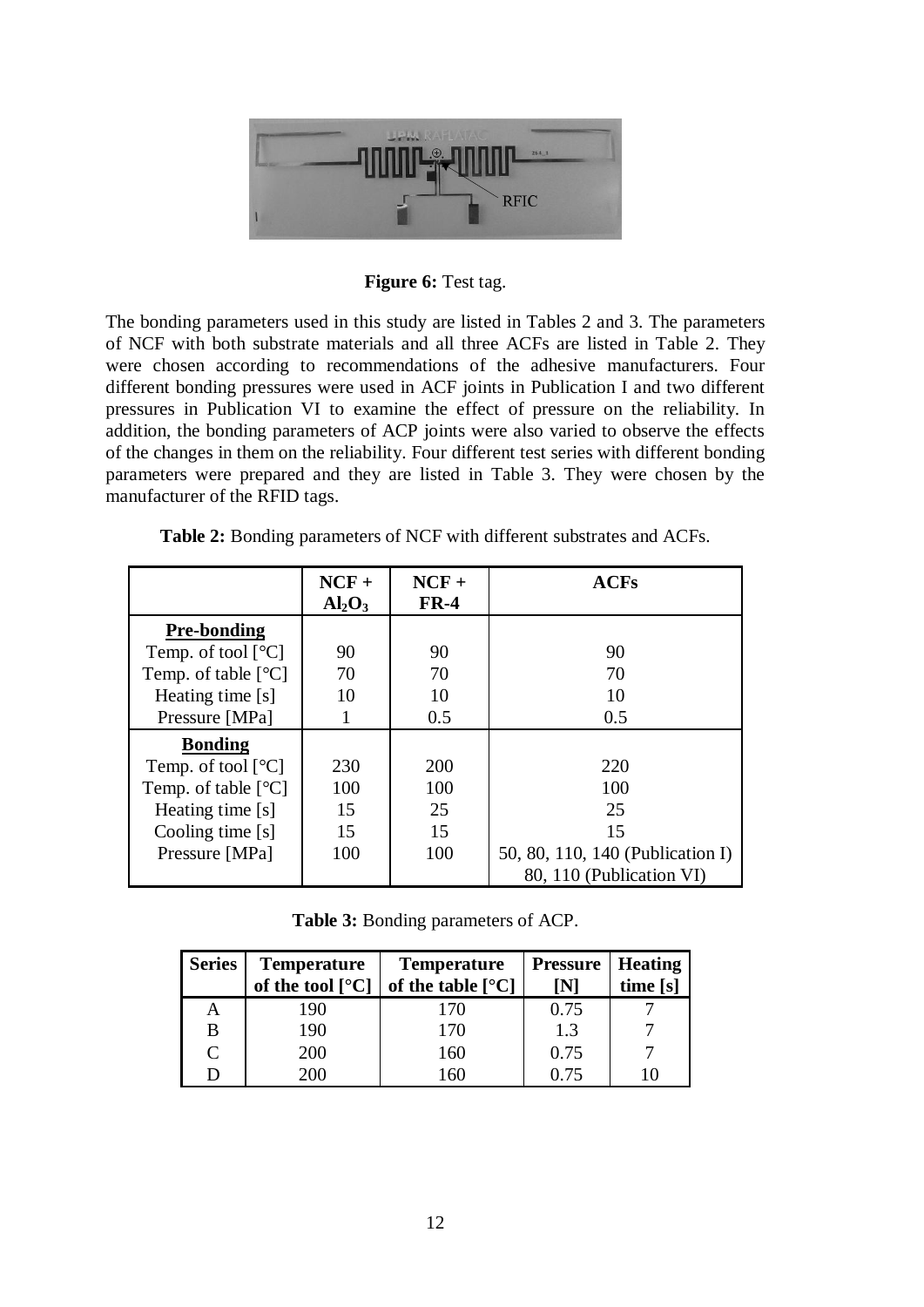# **3 Reliability of ACAs and NCAs**

Inadequate reliability data on polymeric interconnections in various environments is one of the limitations which have inhibited the wider use of polymeric interconnections as a replacement for solders [Liu98b][Teh04][Wan09][Yim03]. Reliability is typically defined as the probability of a product to perform a required function without failure under given conditions for a given period of time [Jen95][Ohr98][Suh02]. The reliability requirements of a product depend largely on the application. The demands for reliability in applications in medical, military or avionic electronics are extremely high, as human lives may depend on the electronics. On the other hand, in consumer electronics electrical failures are typically bothersome and cause loss of money, but danger to users is unusual. [Tum01] In any case, in every application reliability needs to be taken into account during design and manufacture. Nowadays electronics is exposed to various environments during manufacturing, shipment and operation. Nevertheless, the reliability requirements of the products need to be fulfilled even in demanding conditions. [Tum01]

# **3.1 Accelerated life testing**

Accelerated life test (ALTs) are generally used to study the effects of environmental conditions on the reliability [Jen95][Suh02]. In ALTs products are exposed to stresses which they are also assumed to be exposed to during their lifetime [Jen95]. However, the tests are accelerated by elevating stress levels thus the failures occur over a much shorter period of time [Bro99][Jen95][Suh02]. ALTs are used to detect possible failure modes and mechanisms, and to accumulate reliability statistics [Suh02]. However, if too harsh a test is chosen, the failure modes and mechanisms may not be the ones which would occur in the operating conditions of the product and the test will not illustrate the performance in the operating environment [Jen95][Suh02].

When the stresses for an ALT are chosen, the proposed application and its operational environment need to be well known [Tum01]. The stresses may, for example, be constant or varying temperature or humidity, mechanical shock or vibration, corrosive environment, or extreme voltages [Suh02]. In earlier studies on polymeric interconnections, the combined effects of thermal and humidity stresses have been found to be most important for the failures [Lah06][Lin08b][Lai96][Lin08b][Yim99] [Zho05b]. However, in some applications mechanical stresses may be the most critical for reliability and also merit careful consideration when reliability of polymeric interconnections is determined [Mor07].

The polymer based joints are vulnerable to moisture sorption and expansion [Lin08b]. As the chip, metals and ceramics around the joints are not expanding as much, stress will be induced in the joints [Lau98b][Teh05][Yin05a][Zho05b]. Similar effect occurs also when polymer expands or contracts in thermal environments more than the other material around it [Kwo06b][Yin03]. Consequently, polymeric interconnections are tested typically in high temperature and humidity tests, and in temperature cycling tests [Cha00][Kri98][Lai96][Lin08b][Saa08][Teh04][Yim99][Yim03]. This study has also been limited for thermal and humidity stresses.

In this study a constant humidity test, a humidity cycling test, constant temperature tests and thermal cycling tests were used. The constant humidity test was performed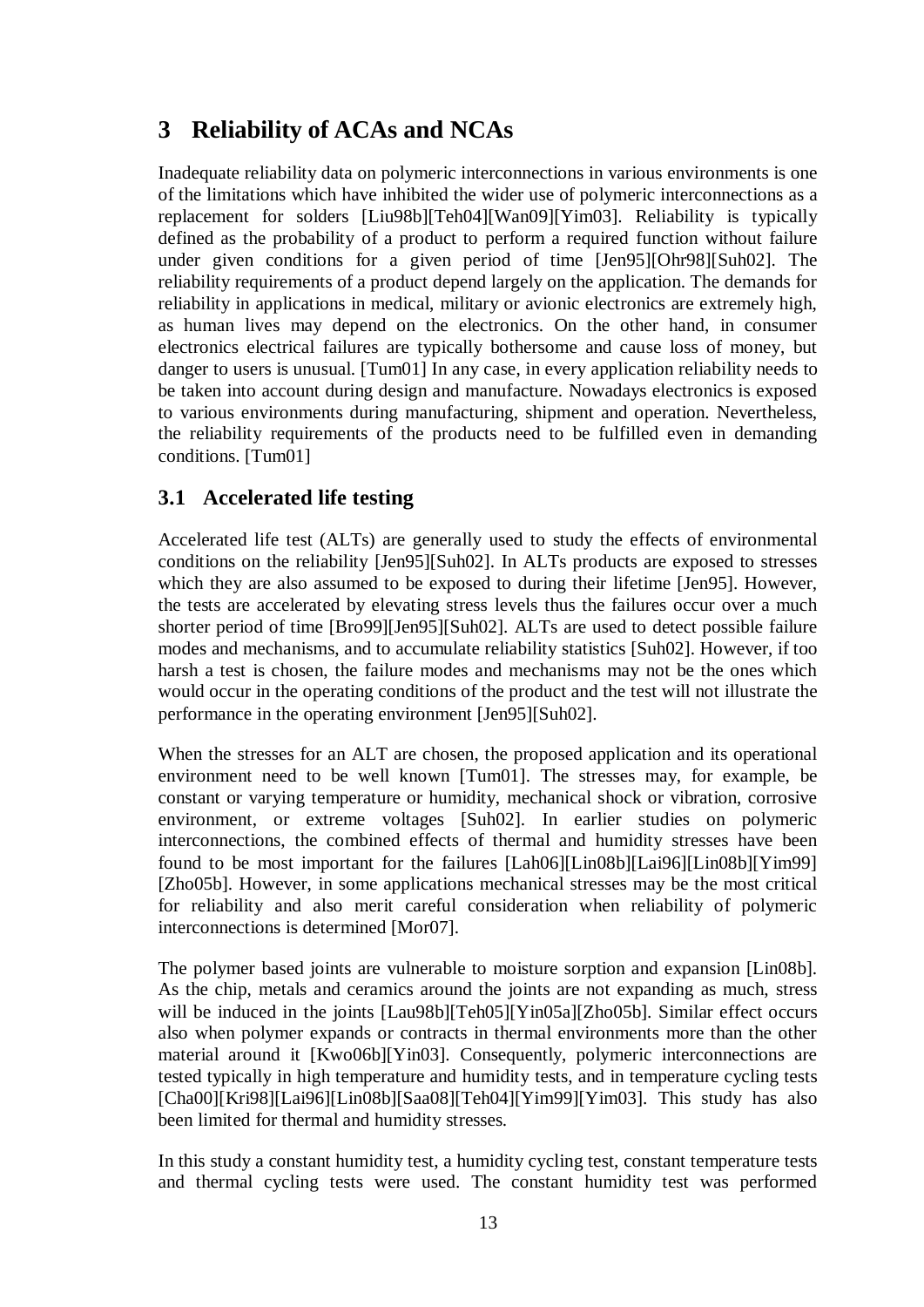according to standard EIA/JESD22-A101-C [Jed09a]. Temperature and relative humidity were chosen to be 85 °C and 85 %RH. The constant humidity test was used for NCF samples with both substrates and for the RFID tags (Publications III, IV and V). The tags were tested for 2,000 hours, the NCF joints with ceramic substrate for 2,500 hours, and the NCF joints with FR-4 substrate for 4,000 hours.

The RFID tags in Publication III were also tested using a humidity cycling test where relative humidity changed from 10 %RH to 85 %RH and temperature from 25  $\degree$ C to 85 °C. Humidity level was fluctuated from 10 %RH to 85 %RH while temperature was kept at 85 °C. The exposure time at both humid conditions was 2 hours. The total cycling time was 8 hours and the cycle profile is shown in Figure 7. The transition time from high humidity level to low humidity level was 40 minutes, while the transition from the low level to high level was 3 hours and 20 minutes. The times were different because the temperature was dropped to room temperature for a while, when the humidity level was raised from the lower level to higher level. This was done to amplify the harshness of the test. The humidity cycling test was not based on any test standard. The tags were tested for 504 cycles.



**Figure 7:** Profile of a cycle in the humidity cycling test.

Additionally, the ACP joints of RFID tags were tested using two different temperature cycling tests with temperatures varying from -40  $^{\circ}$ C to 85  $^{\circ}$ C and from -40  $^{\circ}$ C to 125  $^{\circ}$ C (Publication II). The tests were conducted according to Standard JESD22-A104D [Jed09b]. In both tests, the exposure time at extreme temperatures was 14 minutes and the transition time was 1 minute. Thus the total cycling time was 30 minutes. The tags were tested for 3,000 cycles in the -40  $\degree$ C to 85  $\degree$ C test and for 2,500 cycles in the -40 °C to 125 °C test. The ACF joints in Publications I and VI were also tested in the - 40 °C to 125 °C test. Duration of the test for ACFs was 10,000 cycles.

The high temperature tests were used to test the reliability of RFID tags in Publication II. The temperatures were the same as the upper extreme temperatures in the temperature cycling tests, i.e. 85°C and 125°C. The duration of the test at the temperature of 125°C was 3,000 hours while the duration of test at the temperature of 85°C was 1,000 hours.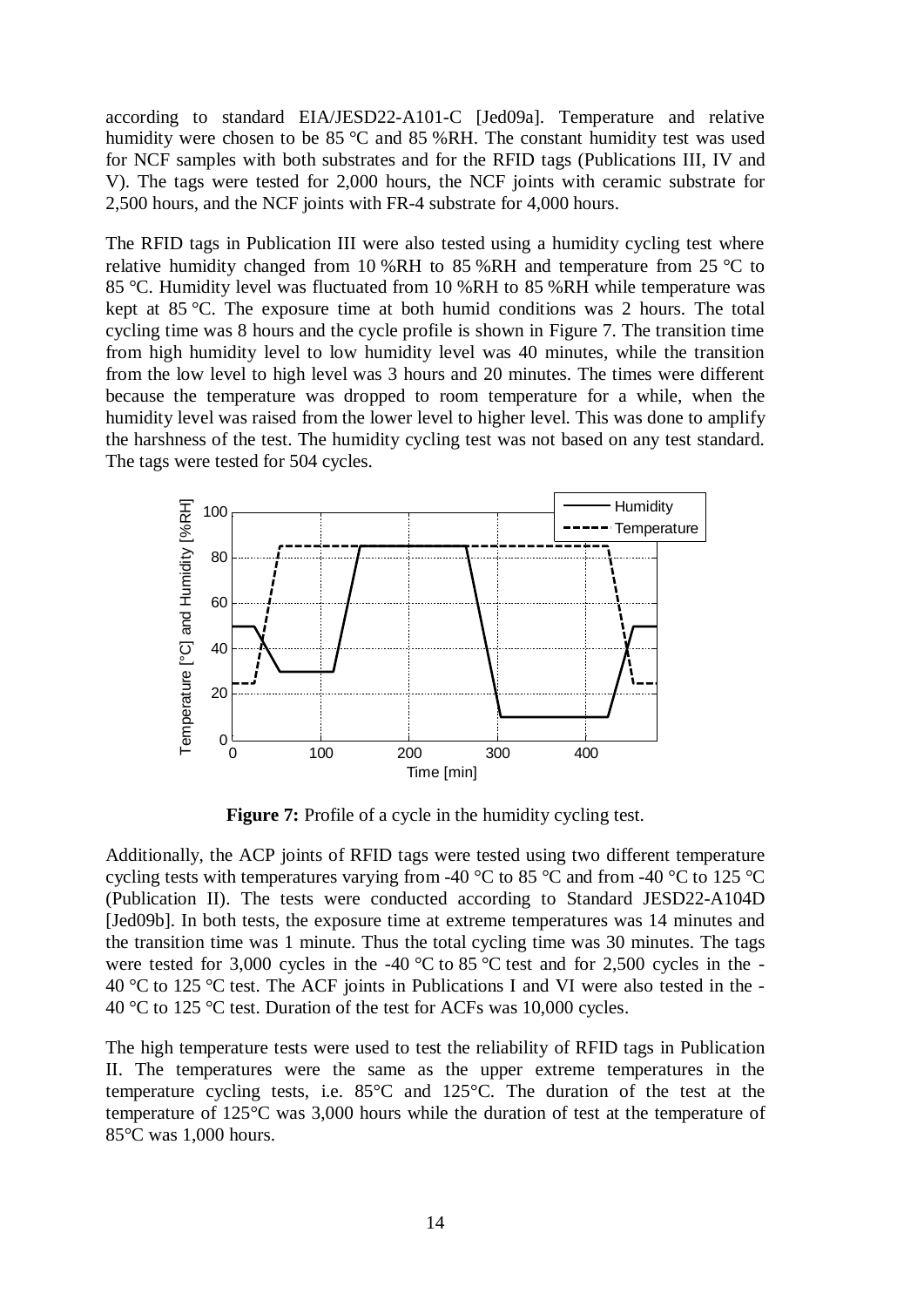## **3.2 Test evaluation methods**

To be able to define failures, an indicator for the performance of the product and failure criterion needs to be defined [Ohr98]. The indicator should be a factor which describes the performance of the product, and it needs to be measurable [Jen95]. The failure criteria express the performance limits inside which the device has to perform, or otherwise they are deemed to have failed [Ohr98]. Both of these are heavily dependent on the product and the application [Jen95][Ohr98]. The selection of failure criterion may have a significant effect on the reliability results and therefore it is important to define it according to the application and meaning of the reliability test [Kok10][Liu07]. When the aim of the test is to find the root cause of failure or failure mechanisms, it is often beneficial to have higher failure criterion [Kok10].

### **3.2.1 Resistance**

Contact resistance describes the electrical properties of joints and is a good indicator of the quality and reliability of ACA and NCA joints [Cae04][Liu07][Sep04]. Consequently the contact resistance is widely used to monitor the reliability during environmental testing [Cae04][Hwa09][Kok10][Liu07][Sep04][Udd04]. Especially in temperature cycling tests, it is possible that the changes in contact resistance may occur during the test in extreme conditions but not at room temperature after testing [Hua10] [Sep04]. This kind of behaviour was observed in the temperature cycling tests in this study. Therefore a continuous real time measurement during the testing is necessary [Sep04].

Continuous real time resistance measurement was used in this study for all other test samples except for the RFID tags in the humidity tests. All the test chips included a daisy chain structure and the daisy chain resistances were measured. In daisy chain structure the joints are connected in series via electrical wirings in turns between adjacent bumps or adjacent pads. The idea of daisy chain structure is illustrated in Figure 8.



**Figure 8:** Idea of daisy chain structure.

In the real time measurements of this study, each sample was in series with a constant  $1000\Omega$  resistance and there was a supply voltage over them. The voltages over samples were monitored and the values of measured voltages were converted into relative values of resistances. Circuit diagram of the measurement system is shown in Figure 9. The measurements were made every 20 seconds.

Three different failure criteria in resistance measurements were used. In Publications IV and V open joint, in Publication II at least ten-fold increase in daisy chain resistance, and in Publications I and VI at least doubling of the daisy chain resistance were chosen as the failure limits.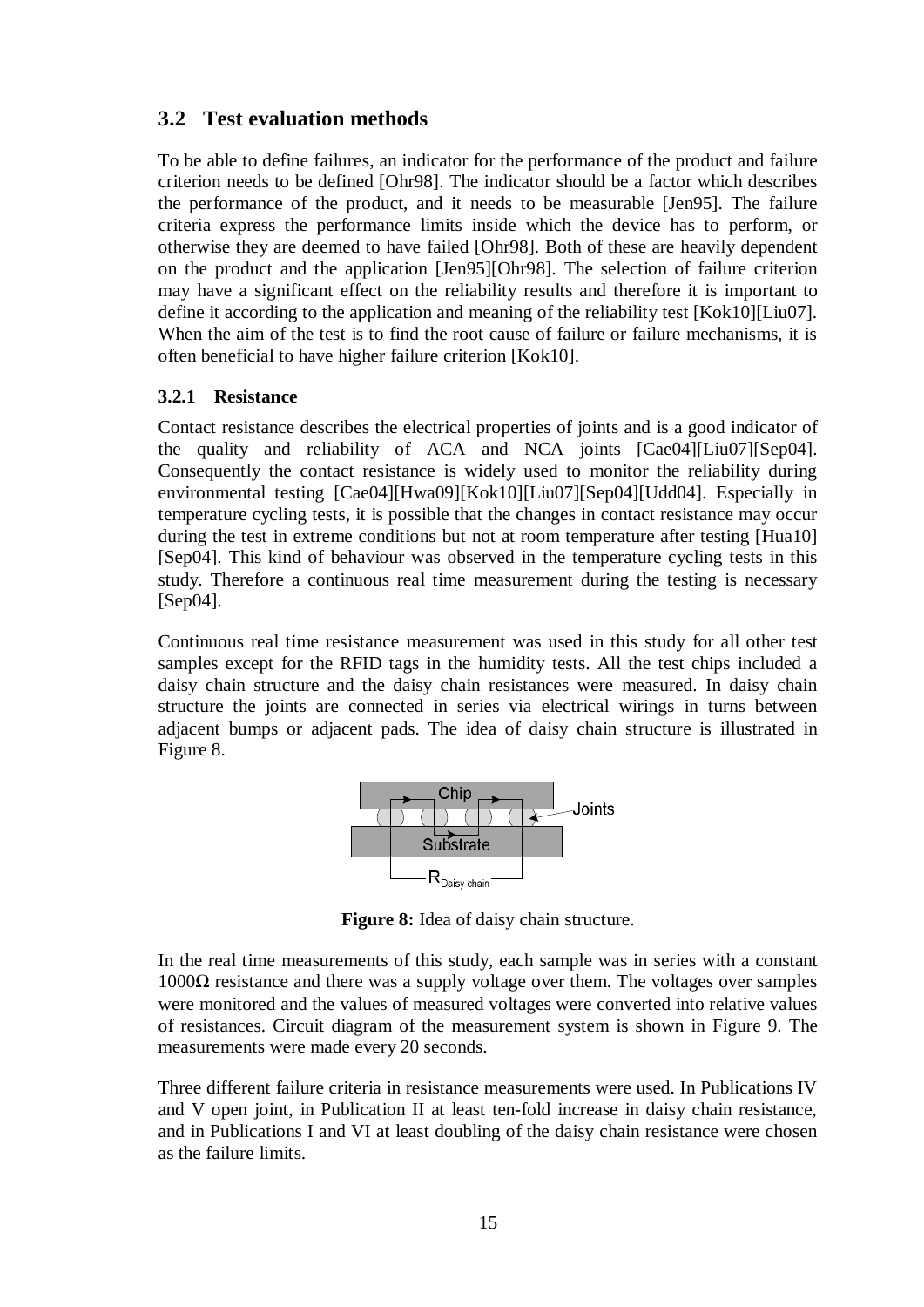

**Figure 9:** Circuit diagram of real time daisy chain resistance measurement system.

### **3.2.2 Adhesion**

In addition to resistance, adhesion is another important factor describing changes in the joints during environmental testing [Hwa09][Teh04][Udd04]. Materials with physically and chemically different properties are commonly combined in electronic applications [Tur04]. Nevertheless, the adhesion between these materials should withstand exposures to different environmental conditions during assembly, handling and lifetime [Tur04] [Udd04]. Consequently, adhesion strength is a critical parameter in polymeric interconnections [Udd04]. Adhesion forces hold the joint surfaces in contact and adhesion strength describes mechanical properties of the joints [Lic05]. Adhesion is caused by interactions at surfaces which may be physical, chemical, mechanical or frictional [Ast06].

According to earlier studies, the adhesion of material interfaces may weaken during environmental testing and cause long-term failures [Lin05][Lin06a][Lin06b][Luo05] [Teh04][Teh05][Tur04]. In addition to the mechanical degradation of the joints, lack of adhesion also has an effect on the electrical properties of the joints in polymeric interconnections [Riz05][Tur04]. Impaired adhesion strength together with environmental stresses may cause delamination on bonding surfaces, cracking of the materials, or open joints [Luo05][Teh04][Tur04].

Adhesion is typically tested using shear tests or pull-off tests [Hwa09][Lin06b][Luo05] [Teh04][Tur04]. In pull-off tests the pull force to the joints is applied vertically in zdirection [Hwa09][Tur04]. On the other hand, in shear tests the force is applied horizontally on an xy-plane [Lin06b][Luo05][Teh04]. In adhesion tests of adhesive joints, three types of failure modes may occur. Adhesion failure indicates separation of joint surfaces, breakage in a bulk material is a sign of a cohesion failure, and in mixture failure both of these two failure modes will occur. [Lin06b]

In this study, the effect of humidity on the adhesion of NCF joints with two different substrate materials was studied in Publications IV and V. The samples were tested in the constant humidity test for different time periods and after testing an adhesion strength test was made using a shear test. In Publication IV, the adhesion strength tests for NCF joints with ceramic substrate were continued for 2,500 hours at intervals of 500 hours in the humidity test. In Publication V, the adhesion tests for NCF joints with FR-4 substrate were conducted after 500, 2,000 and 4,000 hours. In the shear test, the substrate was held still while the test chip was pushed horizontally from one side. The pushing force needed to separate the chip from the substrate was measured. The operating principle of the adhesion strength test is presented in Figure 10.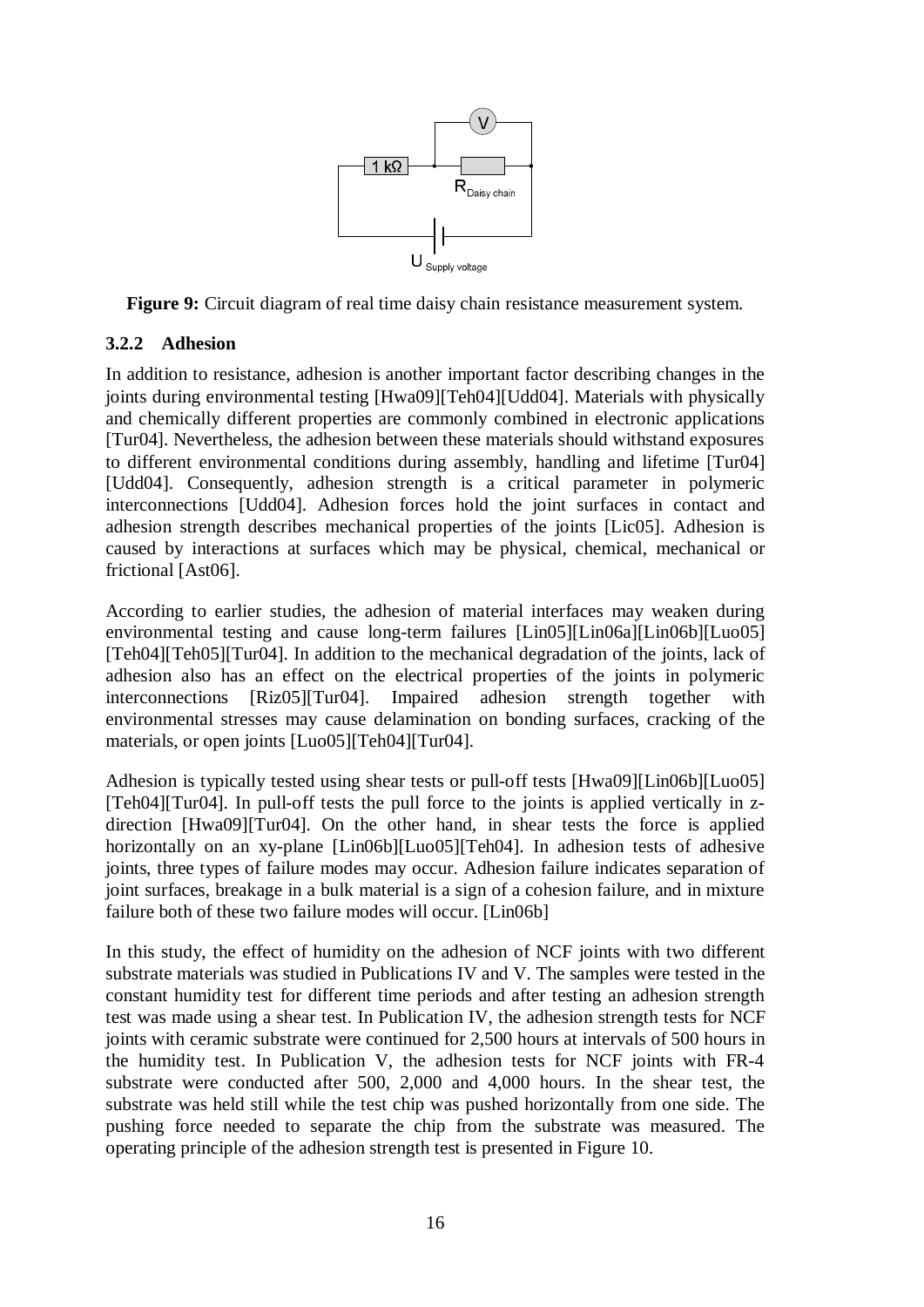

**Figure 10:** Operating principle of adhesion strength test.

### **3.2.3 Threshold power measurements**

When RFID tags are tested, changes in performance parameters may also be used as an indicator of reliability. The most important performance characteristic is read range, which describes the maximum distance between a reader and a tag at which the reader can detect the backscattered signal from the tag [Rao05][Ras04]. Theoretical read range can be calculated on the basis of threshold power measurements [Rao05]. Threshold power is the minimum transmitted power from the reader antenna to activate the tag and to receive a response to ID query at a certain frequency and a distance [Dob07].

In Publication III the changes in the RFID tags during the humidity tests were observed by measuring the threshold power after different periods in the tests. The tags were tested within a frequency band from 800 MHz to 1 GHz using 1 MHz steps with customized RFID measurement equipment. The measurements were carried out in a compact measurement cabinet where the distance between the reader antenna and the tag was 0.45m. The gain of the measurement antenna was 8.5dBi. The threshold power sweeps after different periods in humid conditions were compared to identify any significant changes in the performance parameters of the tags. The tags were deemed to have failed when the threshold power doubled at the optimal operating frequency. For the tags in the constant humidity test, the measurements were made after each 500 hours. For the tags in the humidity cycling test, the measurements were initially conducted after every 21 cycles until 168 cycles was reached. They were then conducted after every 42 cycles until 420 cycles was reached, and finally after 84 cycles until 504 cycles was reached.

# **3.3 Analysis of the results**

As ALTs are used to detect possible failure modes and mechanisms, and to accumulate reliability statistics [Suh02], failure times, modes and mechanisms need to be analysed after testing. Statistical methods are used in the estimation of failure times [Bro99] [Oco01][Jen95][Ohr98][Tum97a]. A distribution which fits the test results is sought and the parameters of that distribution are defined [Bro99][Tum97a]. Failure modes are observed as changes in the performance of the product, whereas failure mechanisms are the processes which cause the failures [Jen95].

## **3.3.1 Statistical analysis**

After testing the failure percentages of the results of a reliability test can be plotted as a function of time. Although the number of samples is finite, the results may tend to be a continuous distribution which is called a probability density function (PDF), *f(t)* [Oco01][Ohr98]. Generally used distributions in reliability studies of electronics are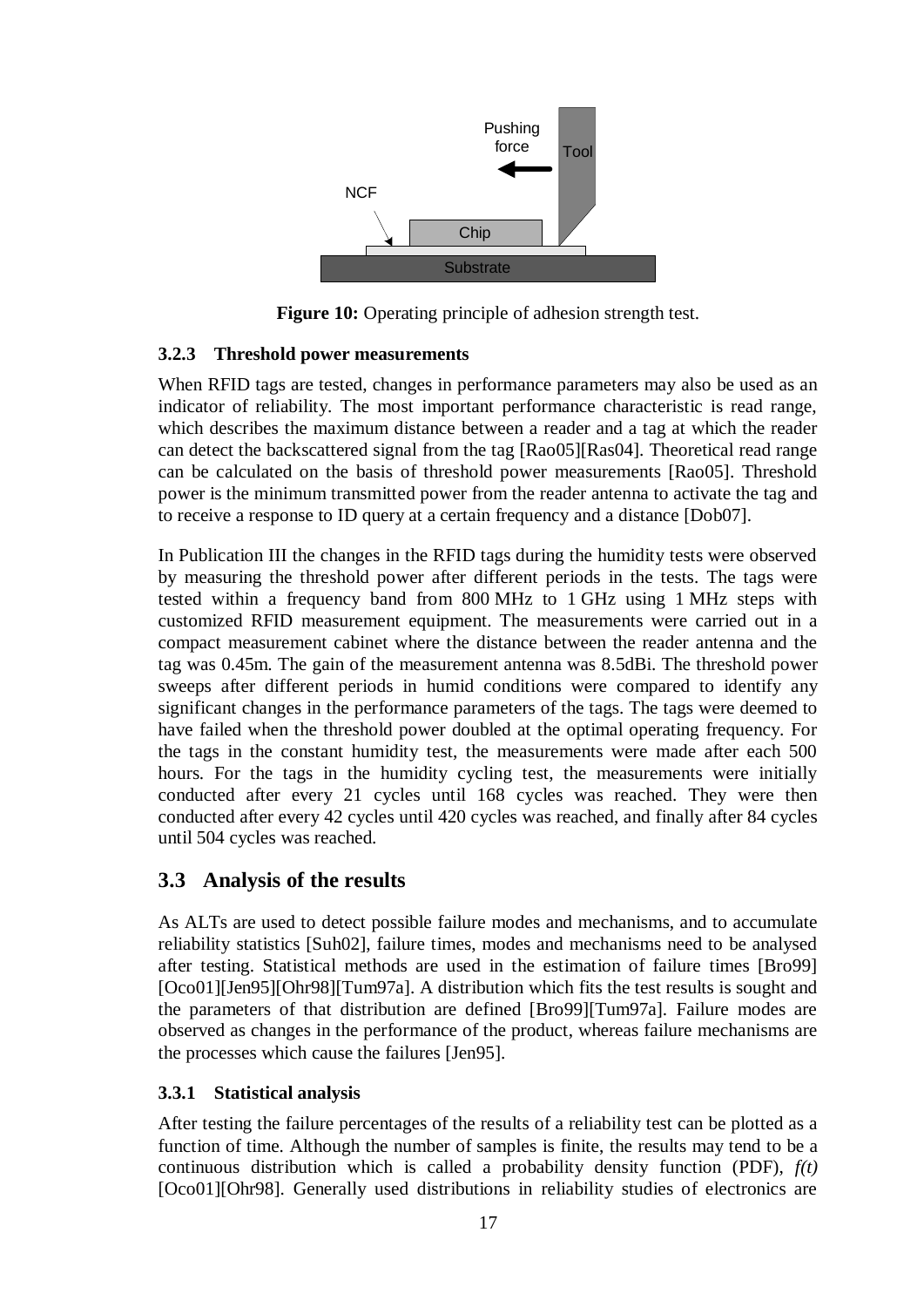normal, exponential, log-normal and Weibull distributions [Jen95][Ohr98]. They all have different PDFs and parameters which describe the shape of a distribution [Bro99] [Jen95][Ohr98].

Weibull is a versatile distribution which has been used to study the reliability of ACA interconnections [Kwo05][Liu02][Liu07]. It is also used in this work for statistical analysis of the reliability tests. PDF of a two-parametric Weibull distribution is:

$$
f(t) = \frac{\beta}{\eta} \left(\frac{t}{\eta}\right)^{\beta - 1} e^{-\left(\frac{t}{\eta}\right)^{\beta}}
$$
 (1)

where  $\eta$  is a scale parameter and  $\beta$  is a shape parameter. The scale parameter  $\eta$  is a lifepoint value and gives the age at which 63.2% of the test samples failed. The shape parameter  $\beta$  defines the shape of a distribution. With  $\beta$  < 1 the distribution has a failure rate that decreases over time. On the other hand, when  $\beta > 1$ , the failure rate of the distribution increases over time. With  $\beta = 1$  the failure rate is constant. [Bro99][Jen95] [Tum97a]

The scale and shape parameters are used to compare the reliability between different test series. The scale parameters are used in the comparison of failure times and the shape parameters describe the divergence in failure times between the test samples. Significant difference in shape parameters between test series may indicate different failure mechanisms.

### **3.3.2 Failure Modes**

Failure mode is the effect in the performance of the product by which a failure is observed [Oco01][Jen95]. Since the resistance of polymeric interconnections is widely used as an indicator of performance, the changes in the resistance are interpreted as failure modes [Fri06b][Sep04]. In this study resistance and threshold power measurements were used as indicators of the performance of the samples and consequently, changes in these indicators were also interpreted as failure modes. Failure modes of electrical devices may be categorized to four classes; short circuit, open circuit, degraded performance and functional failure [Jen95]. In this study two types of these failure modes were observed; open circuit and degraded performance.

### **3.3.3 Failure Mechanisms**

Different failure modes may indicate different failure mechanisms [Fri09][Sep04]. A failure mechanism is the process which causes the failures [Bro99][Oco01][Jen95]. The process may be chemical, physical or mechanical [Bro99][Jen95][Tum01]. There are many factors which may cause conducting failures of polymeric interconnections and in practice different factors may act simultaneously [Lai96]. Some of the failure mechanisms may be observed visually such as open joints, delamination or cracks [Lai96][Liu11][Teh04][Tur04]. On the other hand, adhesive joints may also fail due to relaxation, metal oxidation or degradation of the polymer matrix, which may be difficult to detect visually [Cha00][Lai96][Liu98b].

Different expansions of polymers compared to those of metals or ceramics in thermal or humid environments can cause failures in different ways. These different expansions may decrease the contact area or cause an open joint [Cha00][Kri98][Lai96][Teh04].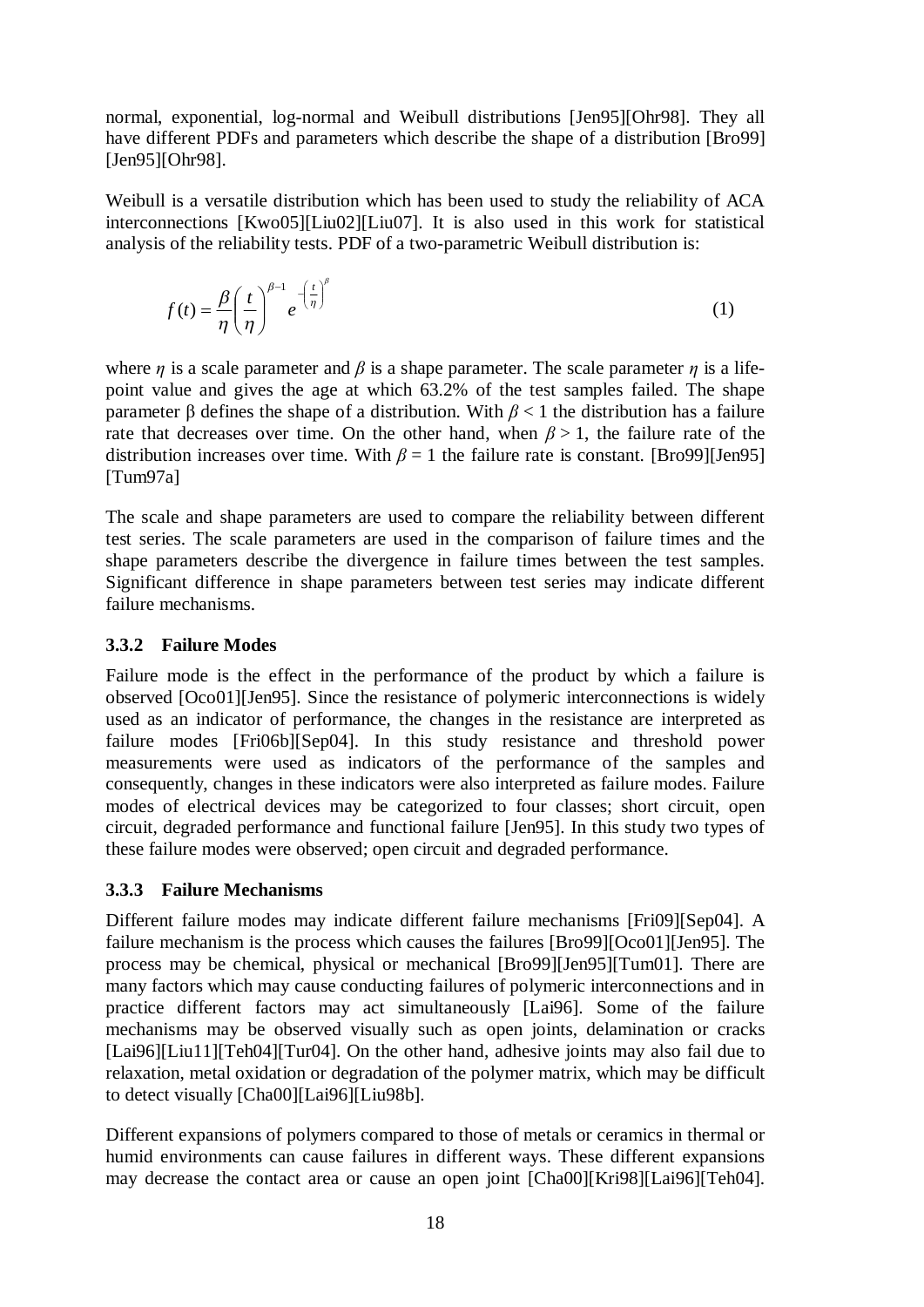They may also cause stress to the structure which may be released by cracking or delamination [Lai96][Lew08][Liu98b]. Additionally, differences in the expansions of the polymer matrix and conductive particles can cause conductive gaps to ACA joints [Lai96][Yim99]. The expansion of polymer matrix is more critical when ACAs with rigid particles instead of metal coated polymer particles are used [Sep04]. Moreover, mismatch in the expansion of chip and substrate may cause the structure to warp which may decrease the compressive forces holding the joints in contact [Kim08b][Sep04] [Wan08]. This mismatch may also cause shear stress into adhesive and its interfaces.

In humidity tests delamination may also be induced due to water seepage at the material interfaces [Cha00]. In addition, an insulating oxide layer may be formed on the bonding surfaces and around the conductive particles in humidity tests [Cha00][Kri98][Lai96] [Liu98b][Liu07][Mub09][Yim99]. Aluminium, copper and nickel are especially prone to oxidation [Cha00][Mub09][Yim99].

During environmental testing, relaxation may occur in the polymer matrix when the compressive forces, which have formed to the joints during the bonding process, are released [Lai96][Sep04][Teh04][Tur04]. The relaxation is more significant if the glass transition temperature  $(T<sub>g</sub>)$  of the adhesive is exceeded during testing [Cha03][Kwo04a] [Sep04].

Material degradation of ACA has also been found to be one reason for failures [Lai96] [Lin06b][Liu07]. Hygrothermal aging especially causes chemical and mechanical changes to epoxy based polymers, which do not recover after testing [Lin06a][Lin06b] [Liu98b][Mub09]. During hygrothermal aging  $T<sub>g</sub>$  of the material decreases, hydrolysis may undermine the mechanical properties, plasticization may soften polymer, adhesion and cohesion may decrease as a function of time, and bond strength may decrease [Lai96][Lin06a][Lin06b][Mub09][Yim99]. Additionally, conductive particles may move due to expansion of the polymer matrix [Cha03]. This movement may be significant especially at testing temperatures above  $T_g$  temperature when the polymer matrix turns from hard and solid state to soft and rubbery state [Cha03][Tum01]. Moreover, the properties of the joints may change during testing as adhesives continue curing in the tests with raised temperature [Lin06a][Udd04].

In this study failure mechanisms and places were examined using scanning electronic microscope (SEM). Cross-sections of some of the failed samples were made to expose contacts. Additionally, in Publication III the metallization of tested RFID tags were examined with an optical microscope to find any cracks which may have affected on the performance of the tags.

## **3.4 Thermal tests**

In this study, comparisons of the reliability of different test structures in the same thermal test and same test structures in different thermal tests were conducted. The results of the thermal tests are presented in this chapter. Firstly the test structure was varied by comparing two different ACF materials in a temperature cycling test. Additionally, test structures with the same materials, but different thicknesses of the substrate and the chip were tested. Furthermore, RFID tags were tested in different thermal tests and the results were compared.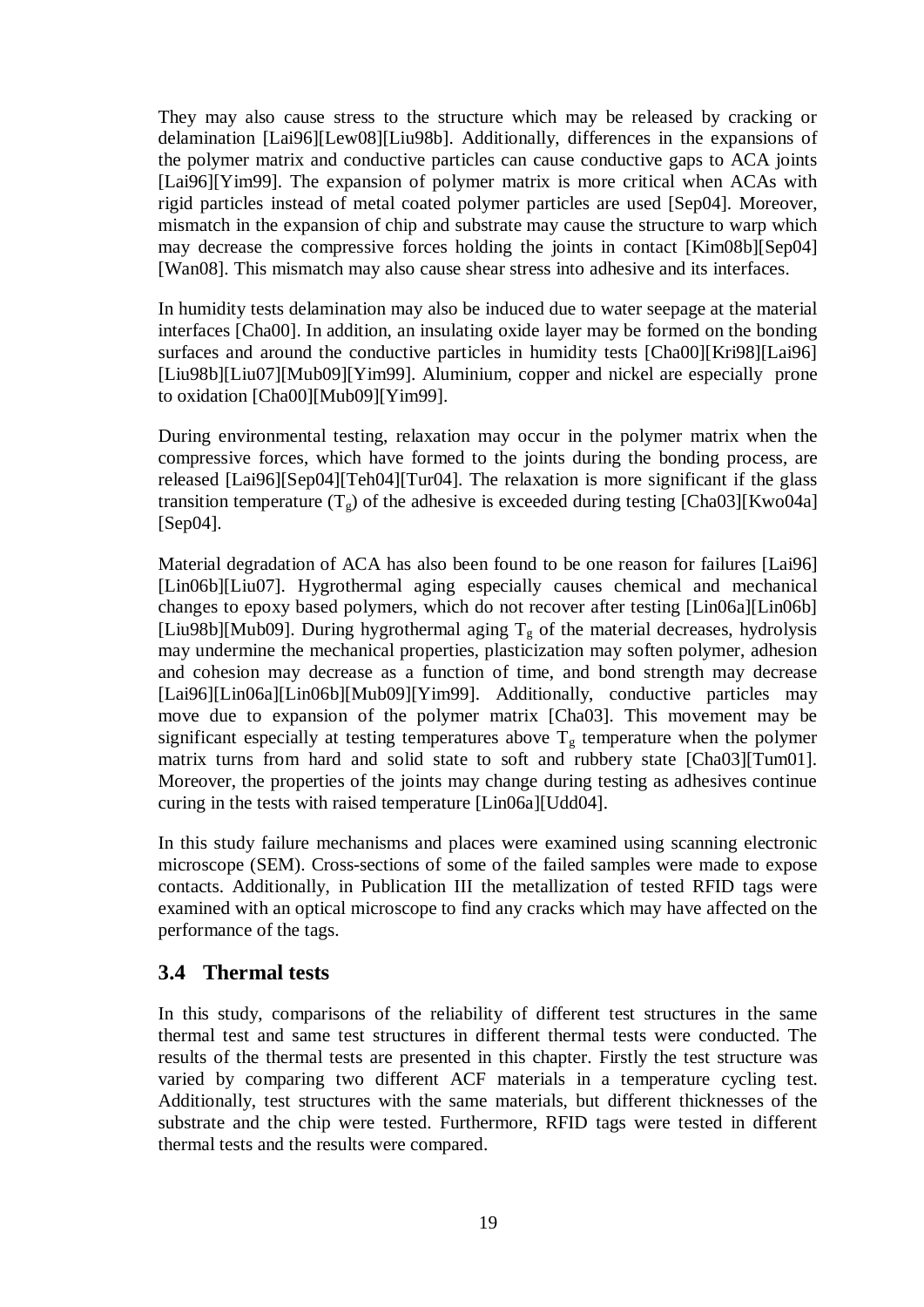#### **3.4.1 Comparison of ACF materials**

In Publication VI, an ACF with silica (ACF1) and an ACF without silica (ACF2) with two different bonding pressures were tested in a temperature cycling test where temperature varied from -40 °C to 125 °C. The Weibull plots for the results are shown in Figure 11. Numbers of failed samples (F), numbers of censored samples (C), the shape parameters  $(\beta)$ , and the scale parameters  $(\eta)$  of Weibull distributions are listed in Table 4. When the samples with the same bonding pressures but different adhesives were compared, the joints with ACF1 were found to be more reliable than those with ACF2. In addition, joints with both adhesives were more reliable when they were bonded with the higher bonding pressure.



#### Temperature cycling test from -40ºC to 125ºC

**Figure 11:** Results of comparison of ACFs in temperature cycling test.

**Table 4:** Table of statistics of comparison of ACFs in temperature cycling test.

|              |       |                |    | C |
|--------------|-------|----------------|----|---|
| ACF1, 80MPa  | 5.368 | 6,269          | 10 |   |
| ACF1, 110MPa | 6.013 | 7,133<br>4,867 | 10 |   |
| ACF2, 80MPa  | 5.047 |                | 10 |   |
| ACF2, 110MPa | 7908  | 6.090          |    |   |

Although the failure modes were similar, a difference was observed in the failure mechanisms. Delamination between bump and pad, and cracking of the substrate were found in every test sample studied with ACF1. Similar cracking of the substrate was also found from every test sample with ACF2. However, in the majority of the failed test samples with ACF2 no delamination between the pad and the bump was found. It is likely that the delamination caused the failures in the test samples with ACF1. However, the reason for the failures in the test samples with ACF2 is probably the deformation of the adhesive matrix during testing, which eventually caused the conductive particles to lose contact and the joint failed. In the failure analysis it was observed that the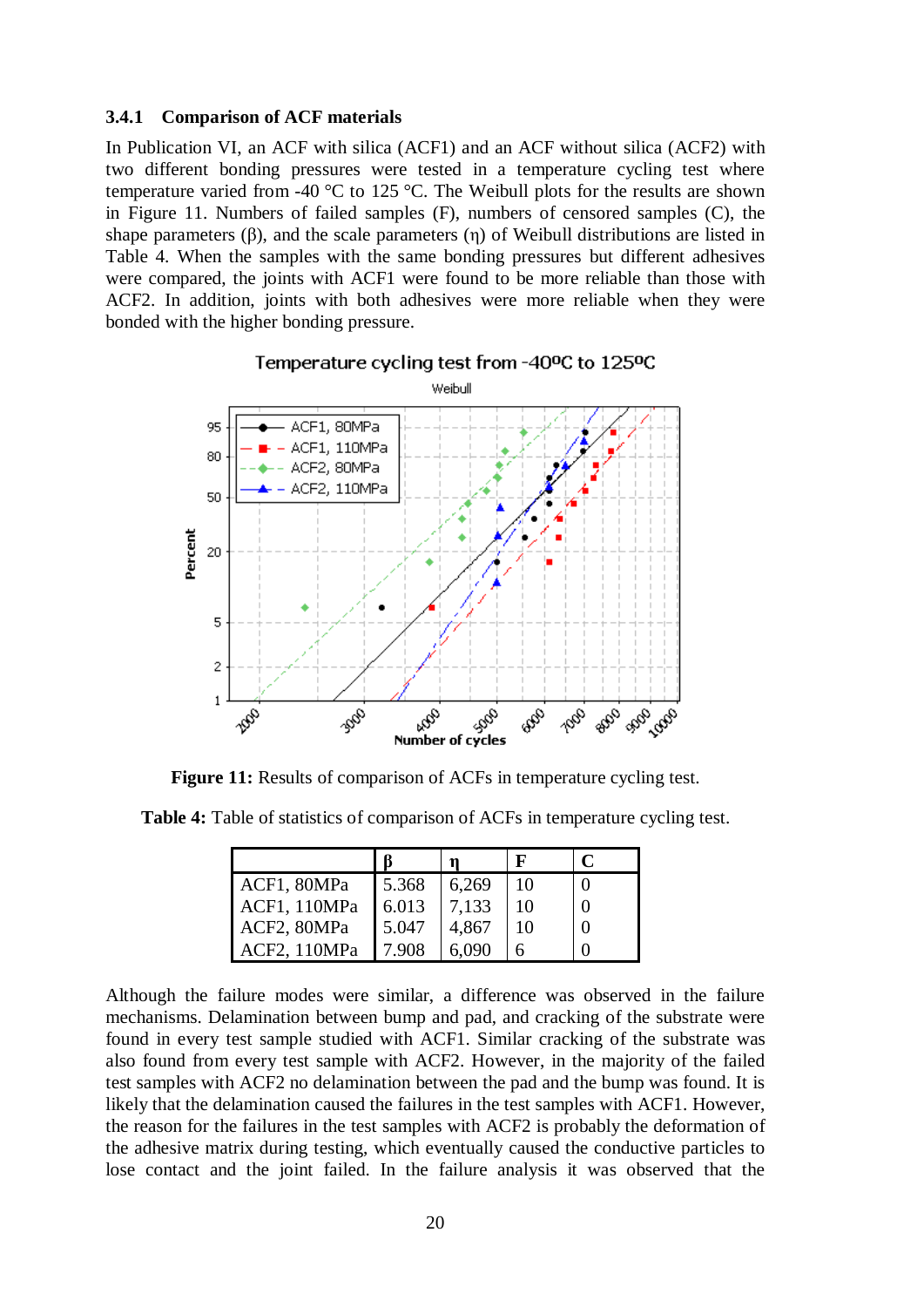delamination causing the failures was typically found in the corner joints or in the nearby joints.

### **3.4.2 Comparison of chip and substrate thicknesses**

In Publication I the effect of thicknesses of substrate and chip on the reliability were tested using the temperature cycling test from -40  $\degree$ C to 125  $\degree$ C. Six test lots with different structures were made using two different ACFs, three different test chips and four different FR-4 substrates. The six test lots with different combinations of the substrates, ACFs and chips are listed in Table 5. Four different bonding pressures; 50 MPa, 80 MPa, 110 MPa and 140 MPa were used in each test lot to investigate its effect on the reliability.

|            | <b>Chip</b> | <b>ACF</b>       | <b>Substrate</b>  |
|------------|-------------|------------------|-------------------|
| Test lot 1 | 480 µm      | ACF3             | $710 \mu m$       |
| Test lot 2 | 480 µm      | ACF3             | $100 \mu m$       |
| Test lot 3 | $80 \mu m$  | ACF3             | $710 \mu m$       |
| Test lot 4 | 480 µm      | ACF3             | $710 \mu m + RCC$ |
| Test lot 5 | $500 \mu m$ | ACF <sub>2</sub> | $600 \mu m$       |
| Test lot 6 | $500 \mu m$ | ACF <sub>2</sub> | $100 \mu m$       |

**Table 5:** Test lots with different thicknesses of chips and substrates.

In the test results a clear difference was observed between the test lots. Weibull distribution was used to analyse the results statistically. The shape parameters  $(\beta)$  of the different test lots with the different bonding pressures are shown in Figure 12 and the scale parameters  $(\eta)$  in Figure 13. When the scale parameters are compared, test lot 1 was observed to have the lowest reliability. Test lot 2, which had thinner substrate compared to test lot 1, had clearly improved reliability. Similarly, test lot 6 had thinner substrate than test lot 5, and test lot 6 was also more reliable than test lot 5. Hence, the thinning of the substrate was observed to improve reliability. Likewise, the thinning of the chip seem also to improve the reliability, as test lot 3 which had thinner chip compared to test lot 1, had better reliability than test lot 1. When the scale parameters of test lots 1 and 4 were compared, the addition of RCC layer onto the substrate also seems to improve the reliability.



**Figure 12:** Shape parameters (*ȕ*) of different test lots with different bonding pressures.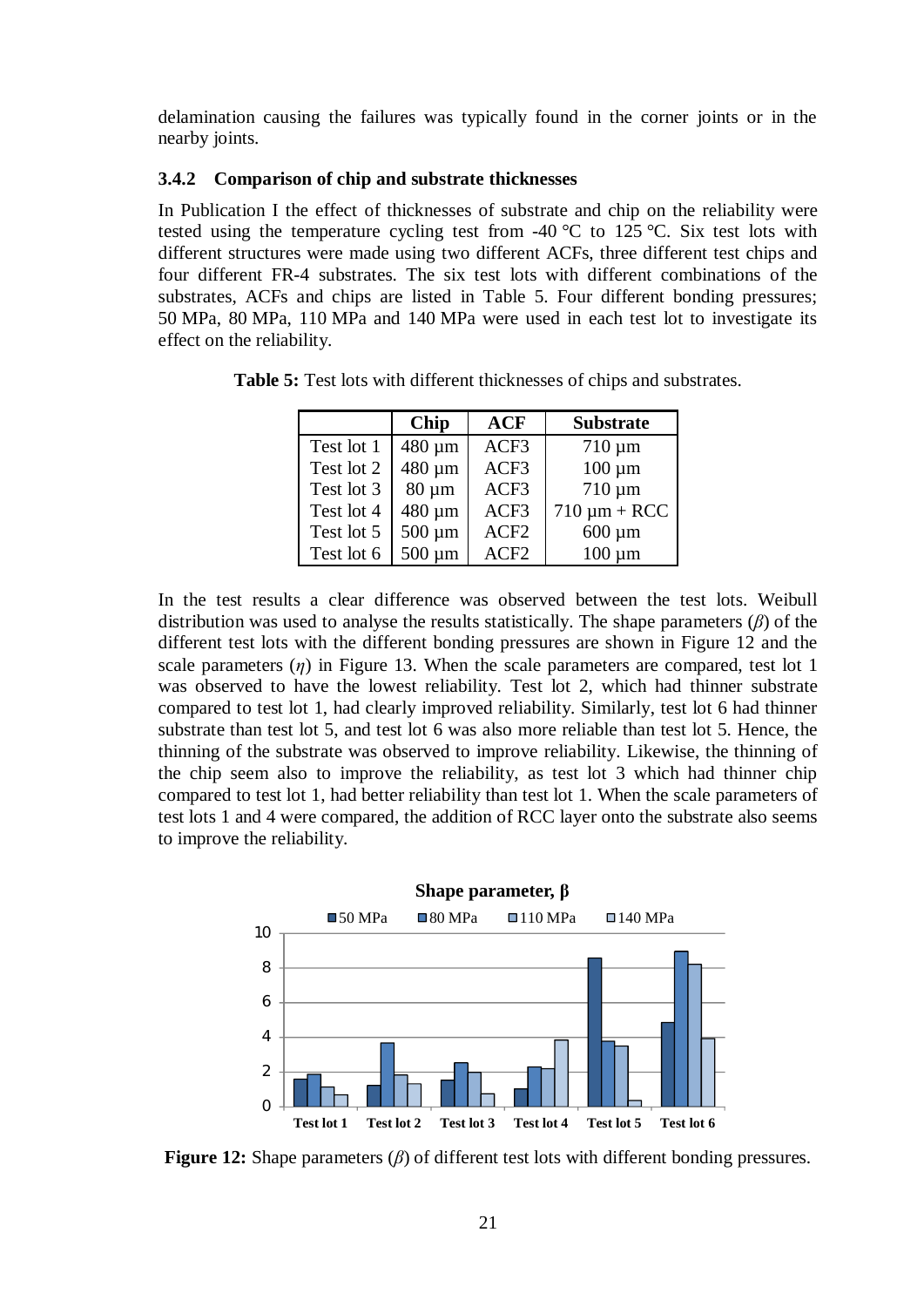

**Figure 13:** Scale parameters (*n*) of different test lots with different bonding pressures.

The failure modes of the samples with the three highest bonding pressures were similar. The increase in daisy chain resistance was generally observed at the stage of a cycle during temperature changes, or at the low extreme temperature. However, later the resistance also increased at high extreme temperature. On the other hand, in most of the samples with lowest bonding pressure, daisy chain resistance increased first at the high extreme temperature. In the failure analysis, delamination in the joints and cracking of the substrate were observed in most of the test samples. [Fri06a][Fri07a][Fri07b] Delamination was observed at the corner joints or nearby joints. The location of the failure was dependent on the location of the glass fibres in the FR-4 substrate. The distance of the glass fibres of the FR-4 substrate to the surface in the FR-4 substrate varied, and consequently the layer of epoxy between the pads and glass fibres varied according to the location of the pad on the substrate. When the fibres were near the surface, they supported the joints and improved their reliability. On the other hand, a thick layer of epoxy under a pad deformed during the bonding process and made such joints more susceptible to failures. If there was such variation in the corner areas of a chip, it was seen that the failures occurred in the joints near the corner having a thick layer of epoxy instead of at the corner joints. However, if no variation was present or if the corner joints had a thick layer of epoxy, failures were detected in the corner joints. In addition, there were also failed samples whose failure mechanism was not ascertained in SEM examination and it was assumed that they failed due to relaxation of the adhesive.

#### **3.4.3 Comparison of thermal tests**

In Publication II, four different test series of RFID tags with ACP were tested using two different temperature cycling tests and two different constant temperature tests. In the constant temperature tests with temperatures of 85  $\degree$ C and 125  $\degree$ C no failures were detected, even though the duration of the 125 ºC test was two times longer than the duration of the longer temperature cycling test [Saa10a]. However, in the -40 °C to 125 °C temperature cycling test all test samples and in the -40 °C to 85 °C test most of the test samples failed. The Weibull plots of the results of the temperature cycling tests are presented in Figures 14 and 15 and the statistics is listed in Table 6.

The results of the Weibull distributions show a clear difference between the temperature cycling tests [Saa10a]. The test samples in the -40  $^{\circ}$ C to 125  $^{\circ}$ C test failed significantly faster than the test samples in the -40  $\degree$ C to 85  $\degree$ C test. In addition, there was a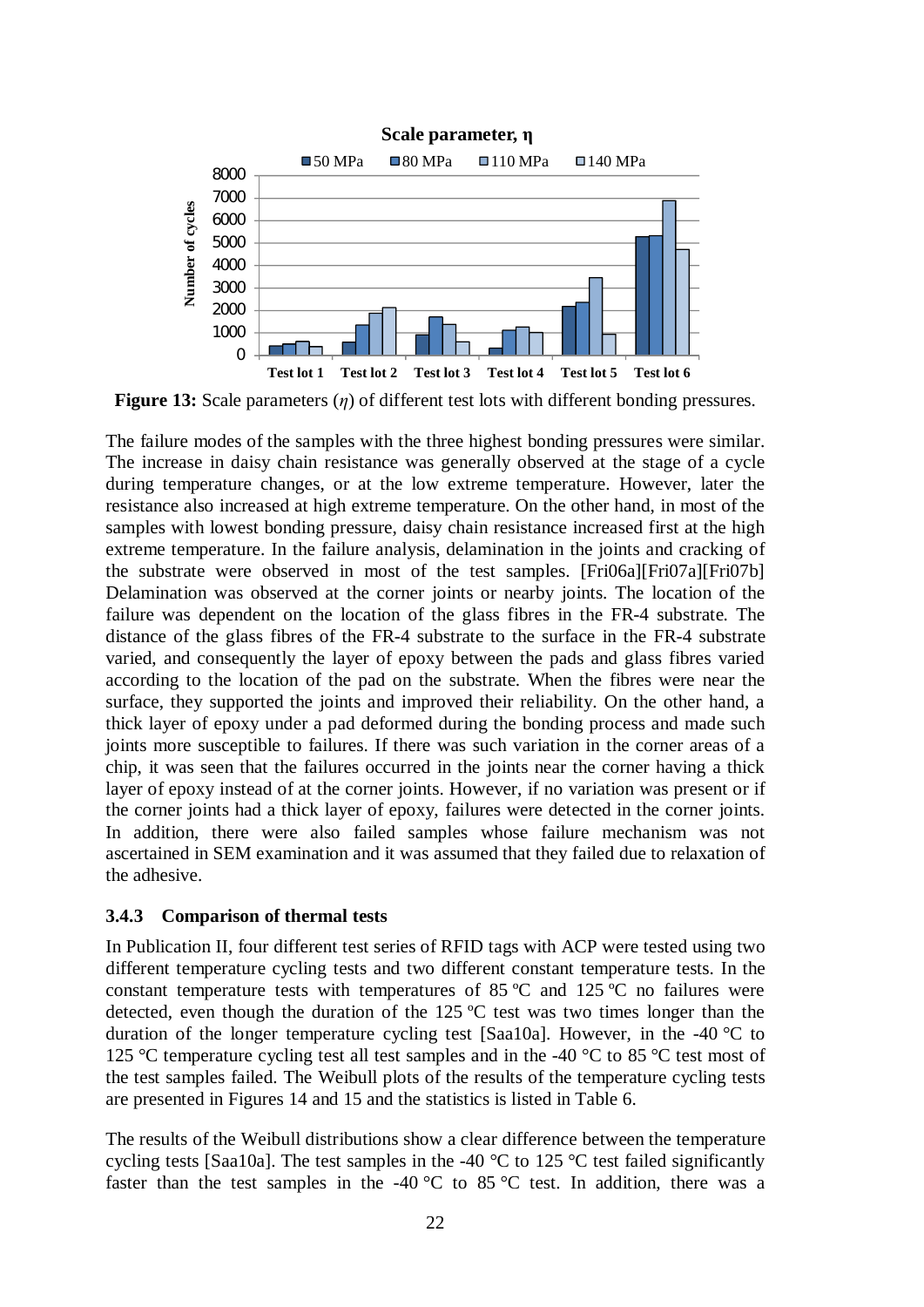difference in the behaviour of the different test series. In the -40 °C to 85 °C test the samples in each test series failed quite evenly during the test. On the other hand, in the -40 °C to 125 °C test samples with higher bonding pressure were clearly more reliable than the others, as test series B had significantly higher scale parameter than the other test series. In addition, a clear difference in the shape parameters of the Weibull distributions between the tests was observed. The differences in the behaviours of test series and in the shape parameters may indicate different failure mechanisms between these two tests.



**Figure 14:** Results of ACP joints in the temperature cycling test where the temperature varied between -40°C and 85°C.



**Figure 15:** Results of ACP joints in the temperature cycling test where the temperature varied between -40°C and 125°C.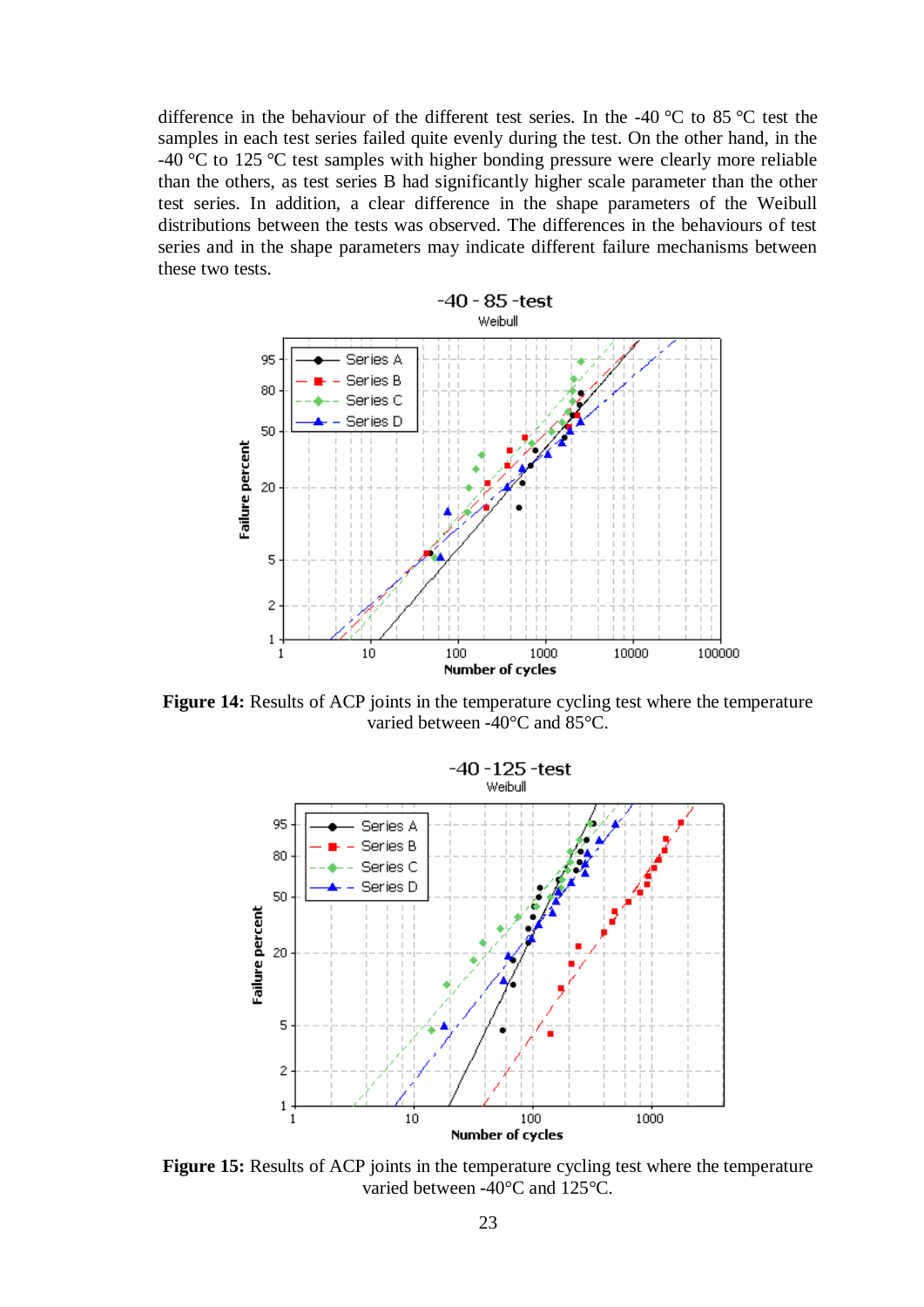|          | -40 °C to 85 °C test |      |    |  | -40 °C to 125 °C test |     |    |  |
|----------|----------------------|------|----|--|-----------------------|-----|----|--|
|          |                      |      |    |  |                       |     |    |  |
| Series A | 0.89                 | 2144 | 10 |  | 2.13                  | 170 |    |  |
| Series B | 0.77                 | 1634 |    |  | 1.48                  | 837 |    |  |
| Series C | 0.88                 | 1097 | 13 |  | 1.19                  | 147 |    |  |
| Series D | .67                  |      |    |  | l.32                  | 220 | 14 |  |

**Table 6:** Table of statistics of ACP joints in temperature cycling tests.

Different failure modes in the temperature cycling tests were observed. In the -40 °C to 125 °C test the resistance increase was initially observed at the high temperature extreme. It took some time before the resistance increase was also observed at the low temperature extreme. On the other hand, in the -40  $^{\circ}$ C to 85  $^{\circ}$ C test the resistance increased simultaneously at both temperature extremes.

After testing the resistances of the test samples were measured again at room temperature. It was observed that the resistance values of the majority of the failed test samples had fallen below the failure limit. Thus, although the samples failed during testing, they were still working at room temperature after testing. This recovery made determination of failure mechanisms difficult. No delamination or cracks were seen in the test samples. However, an ACA joint may fail by many different mechanisms, which are typically detectable in SEM examination. In a thermal environment the ACA matrix expands markedly compared to the conductive particles [Lai96]. The expansion may push the particles away from the contacts and an open joint will form or at least the contact resistance will increase. If such expansion is mainly elastic, the increased resistance values may return close to the resistance values after testing. It is likely that the failures in the samples were caused by this kind of expansion and also by relaxation of the ACA matrix as they both may be critical mechanisms with rigid particles [Cha03] [Lai96].

## **3.5 Humidity tests**

In this study humidity tests were used in the reliability study in two different ways, first by investigating the effects of different humid environments on reliability using one type of test samples in two different humidity tests, and second by measuring the effect of long-term exposure of humidity on the adhesion of the polymeric interconnections. The results of the humidity tests are presented in this chapter.

## **3.5.1 Comparison of humidity tests**

In addition to the comparison of the thermal tests, the effects of two different humidity tests on reliability were also compared. In Publication III RFID tags with four different bonding parameters were tested using constant humidity test and humidity cycling test, and the results were compared. In the humidity cycling test most of the test samples failed. The Weibull plot of the results is shown in Figure 16 and statistics of the Weibull distribution are listed in Table 7. Series A and D seemed to be more reliable in this kind of test than series B and C. In addition, there is a clear difference in the shape parameters between the test series, thus it is possible that test series B and C had different failure mechanisms from test series A and D.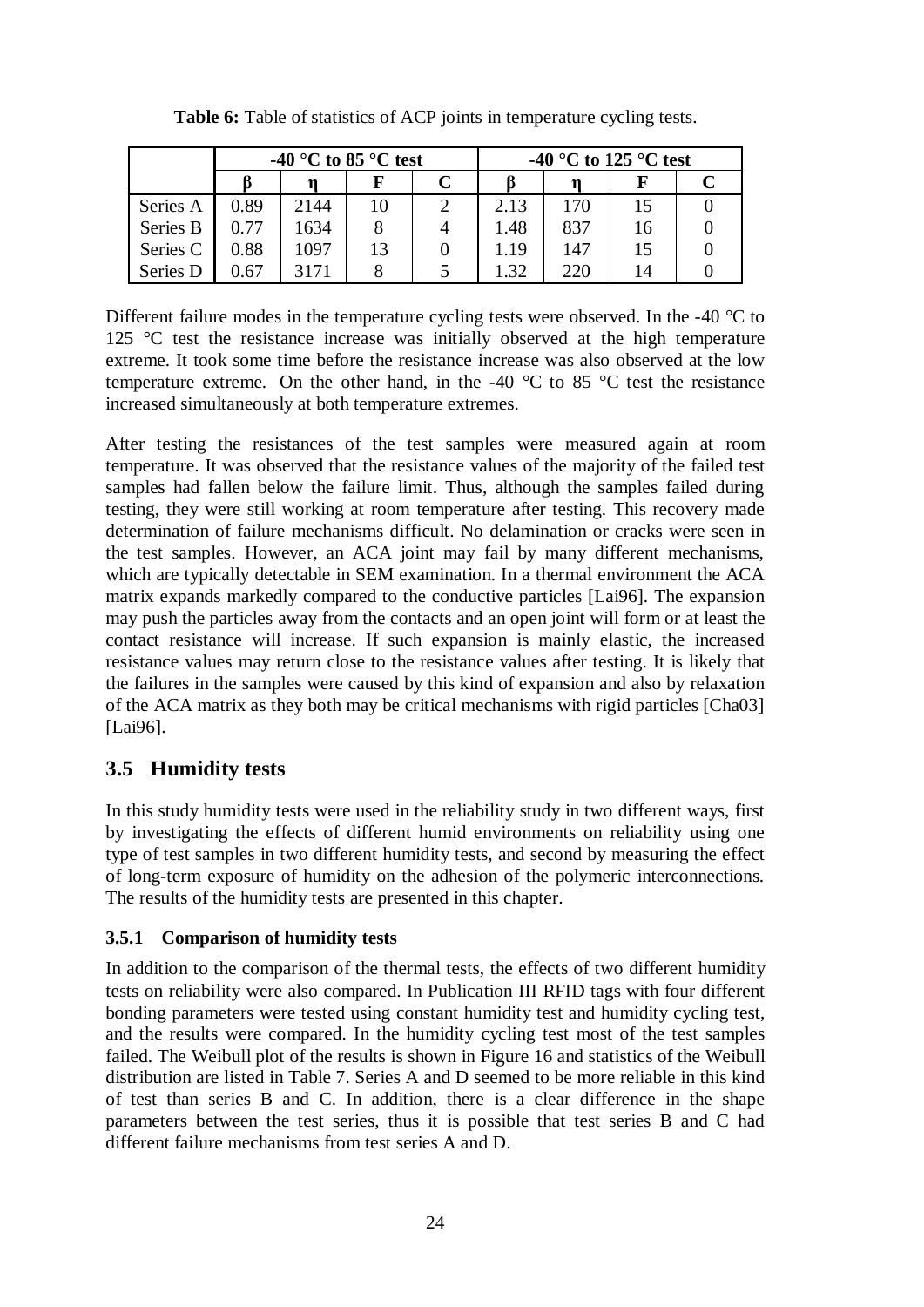

**Figure 16:** Results of the humidity cycling test.

**Table 7:** Table of statistics of ACP joints in humidity cycling tests.

|          |       |     |    | Ր |
|----------|-------|-----|----|---|
| Series A | 7.055 | 401 | 12 |   |
| Series B | 2.041 | 286 | 14 |   |
| Series C | 2.139 | 234 | 14 |   |
| Series D | 6.727 | 368 | 15 |   |

When the results of the humidity cycling test were compared to the results of the constant humidity test, significant differences were observed. The tags failed faster in the humidity cycling test and the effects of bonding parameters on the reliability were different. In the constant humidity test only four test samples failed during the 2,000 hour test and they were from test series D [Saa10b]. The numbers of failed samples in the constant humidity test compared to the total number of samples in each test series are shown on the left in Table 8. On the right of Table 8 are the corresponding numbers of cycles from the humidity cycling test and also the numbers of the failed samples compared to the total number of samples in each test series. The corresponding numbers of cycles were chosen from the measurement data so as to be as close as possible to the hours in the constant humidity test. The testing hours in the humidity cycling test are shown in brackets after the numbers of the cycles.

Different failure modes were also observed in the threshold power measurements between the humidity tests. In the humidity cycling test the tags failed by four different processes; they no longer activated at the frequency band, they activated only at the high frequencies with high threshold power, threshold power and optimal operating frequency increased significantly, or threshold power increased at optimal operating frequency so that the failure limit was exceeded. The first one occurred mainly in the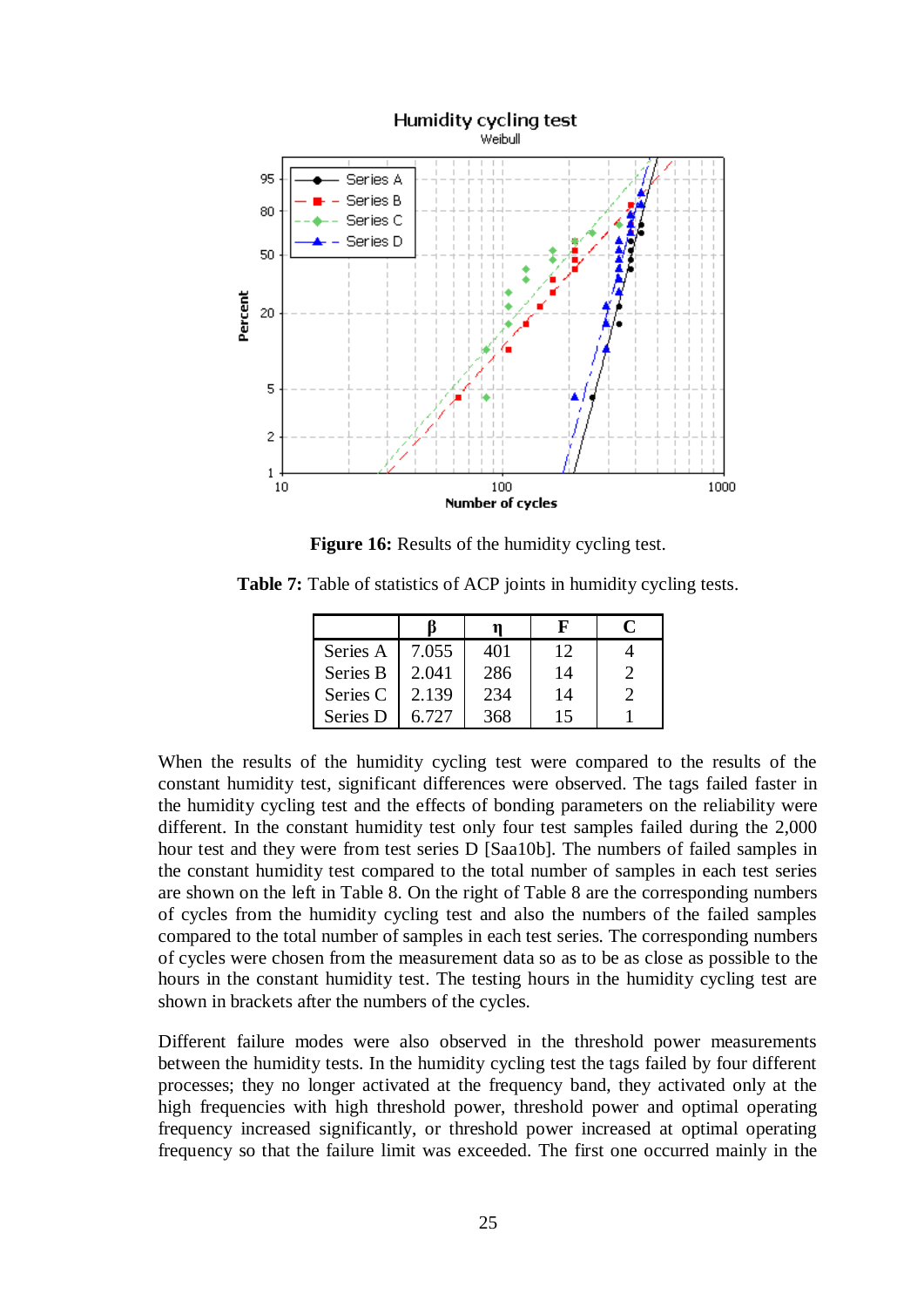tags from test series B and C, while the last one mainly occurred in test series A and D. The samples in the constant humidity test failed in the two middle modes.

| <b>Constant</b><br>humidity<br>test | <b>Series</b><br>A | <b>Series</b><br>В | <b>Series</b> | <b>Series</b><br>D | <b>Humidity</b><br>cycling test | <b>Series</b><br>A | <b>Series</b><br>В | <b>Series</b> | <b>Series</b><br>D |
|-------------------------------------|--------------------|--------------------|---------------|--------------------|---------------------------------|--------------------|--------------------|---------------|--------------------|
| 1,000h                              | 0/16               | 0/16               | 0/16          | 1/16               | 126 (1,008h)                    | 0/16               | 3/16               | 7/16          | 0/16               |
| 1,500h                              | 0/16               | 0/16               | 0/16          | 3/16               | 168 (1,344h)                    | 0/16               | 6/16               | 9/16          | 0/16               |
| 2,000h                              | 0/16               | 0/16               | 0/16          | 4/16               | 252(2,016h)                     | 1/16               | 10/16              | 11/16         | 1/16               |

**Table 8:** Numbers of failed samples compared to the total number of samples in the humidity tests.

Continuation of the constant humidity test was not possible after 2,000 hours, because the material became brittle due to hydrolysis causing lack of mechanical support to break the structure of the tags [Fay07][Saa10b]. In the humidity cycling test the exposure time for the 85 %RH and 85 °C was significantly shorter and thus no similar effect was observed in that test. However, it is likely that some hydrolysis also occurred in this test.

In the failure analysis of the humidity cycling test, cracks in the wiring of the antenna of the tag were observed near the chip of the tag in test series B and C. However, no similar failure mechanism was observed in most of the test samples from test series A and D. In SEM examination no obvious failure mechanism was observed. Consequently, it is likely that the impedance matching between the antenna and the chip changed due to oxidation of the pads or the conductive particles, or due to degradation of the polymers. According to other reliability studies of ACA joints in humid environments, oxidation and polymer degradation have been found to be reasons for failures [Lai96][Liu98b][Liu07][Mub09][Yim99]. When the bonding parameters of test series A and B were compared, cracks were observed in the tags with the higher bonding pressure. On the other hand, when the bonding parameters of test series C and D were compared, the cracks were observed in the tags with shorter bonding time and thus with lower degree of curing. As the tags from test series D were more reliable than the tags from test series C, a higher degree of curing seems to improve the reliability in this kind of test. When the tags from test series A and C were compared, the tool temperature in the bonding process was higher in the tags from test series C, but the table temperature was lower. Consequently, it is likely that the thermal gradient caused the differences in the behaviour of the samples in the humidity cycling test.

### **3.5.2 Effect of humidity aging on adhesion of NCF joints**

According to previous studies, humidity may degrade polymers and impair the adhesion of polymeric interconnections [Lin06a][Lin06b][Luo05][Teh04][Tur04]. Consequently, in Publications IV and V, adhesion strength tests were used in addition to resistance measurements during constant humidity tests.

In Publication IV, NCF was used to attach test chips to  $A<sub>12</sub>O<sub>3</sub>$  substrate. Test chips with gold stud bumps were used. The height of the stud bumps after bonding was approximately 35 µm. Bumps were used without further processing after the bumping process, so no coining was used.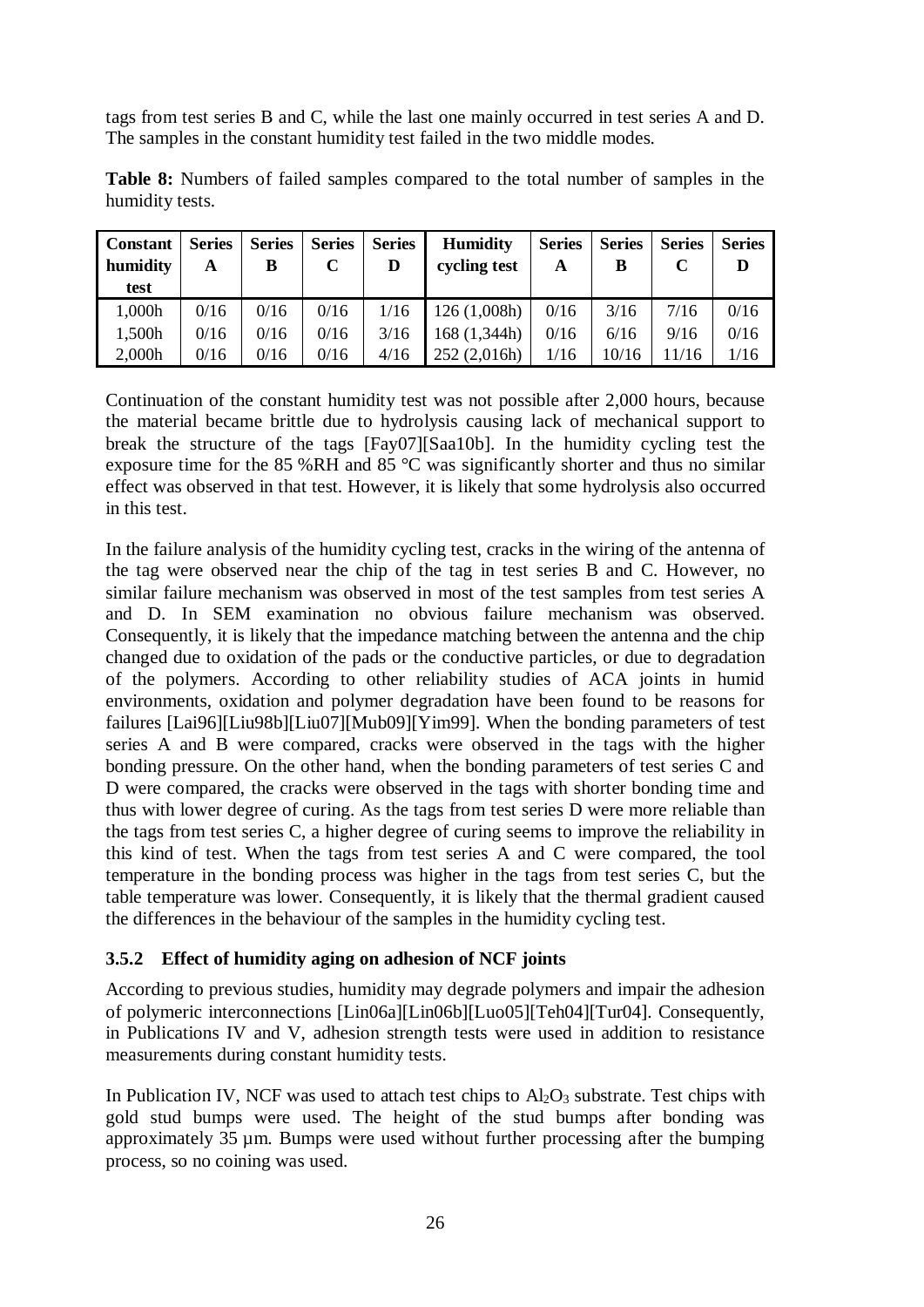Adhesion strength tests were conducted after every 500 testing hours for seven or eight samples until 2,500 hours. In addition, failures during humidity testing were monitored using the daisy chain resistance of the test samples. The first failure occurred after 2,000 hours and finally seven out of the eight test samples, remaining after 2,000 hours, failed until test was ended after 2,500 hours. The Weibull plot of the results is shown in Figure 17. Scale parameter of the Weibull distribution  $(\eta)$  is 2,333 hours and shape parameter  $(\beta)$  17.76.



**Figure 17:** Results of constant humidity test for NCF joints with  $Al_2O_3$  substrate.

In the adhesion strength test the pushing forces needed to separate a test chip from a substrate were measured and converted into congruent shear stresses. The results of the adhesion strength tests are presented in Figure 18. It can be clearly seen that the adhesion deteriorated during the long-term exposure to humid environment. When the test samples became wet at the beginning of the test, the adhesion was significantly impaired. Nevertheless, the deterioration continued after saturation as a function of time, although the decrease in shear strength was slower. After 1,500 hours there were technical problems in the humidity chamber and the chamber was out of order for 590 hours. During that period the samples had time to dry. In consequence the adhesion of the attachments recovered remarkably. Consequently, that measurement point has been excluded from the analysis.

In Publication V, NCF joints were attached onto an FR-4 substrate. Adhesion strength tests were conducted after 500, 2,000 and 4,000 testing hours. Daisy chain resistances were also monitored during testing for detection of failures. A small increase in the resistance was observed, but none of the samples were deemed to have failed during the test. Nevertheless, according to the adhesion strength measurements, it was observed that the adhesion decreased during testing. At the beginning of the test the adhesion decreased markedly, as the test samples became wet. However, with these test samples, too, the deterioration continued after that as a function of time. The results of adhesion strength tests of NCF joints with FR-4 substrate are presented in Figure 19.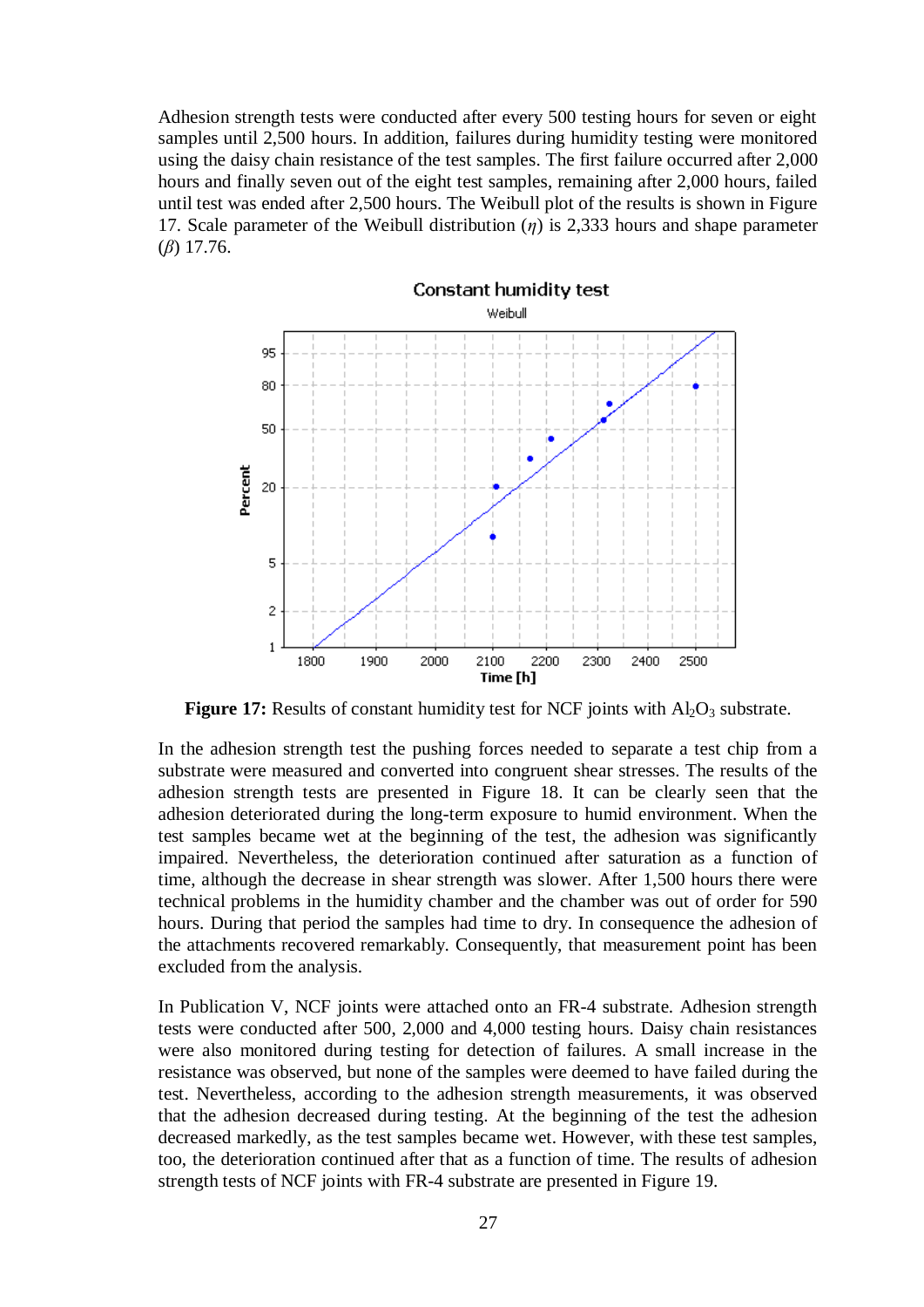

**Figure 18:** Results of adhesion strength test of NCF joints with  $Al_2O_3$  substrate.



**Figure 19:** Results of adhesion strength test of NCF joints with FR-4 substrate

Joints of two test samples with FR-4 substrate after each test period were examined using SEM. Most of the joints were flawless and a typical joint can be seen in Figure 20. However, incipient delamination between bump and pad was observed in a few corner joints, but not in most of them. No delamination or cracks in other joints or in other materials and material interfaces were detected. The incipient delamination was occasional. It was already observed in one sample after 500 hours testing. On the other hand, even after 4000 hours testing there were samples without signs of delamination. Figure 21 shows an interface of a pad and a bump with a delamination.



**Figure 20:** A NCF joint without signs of failure.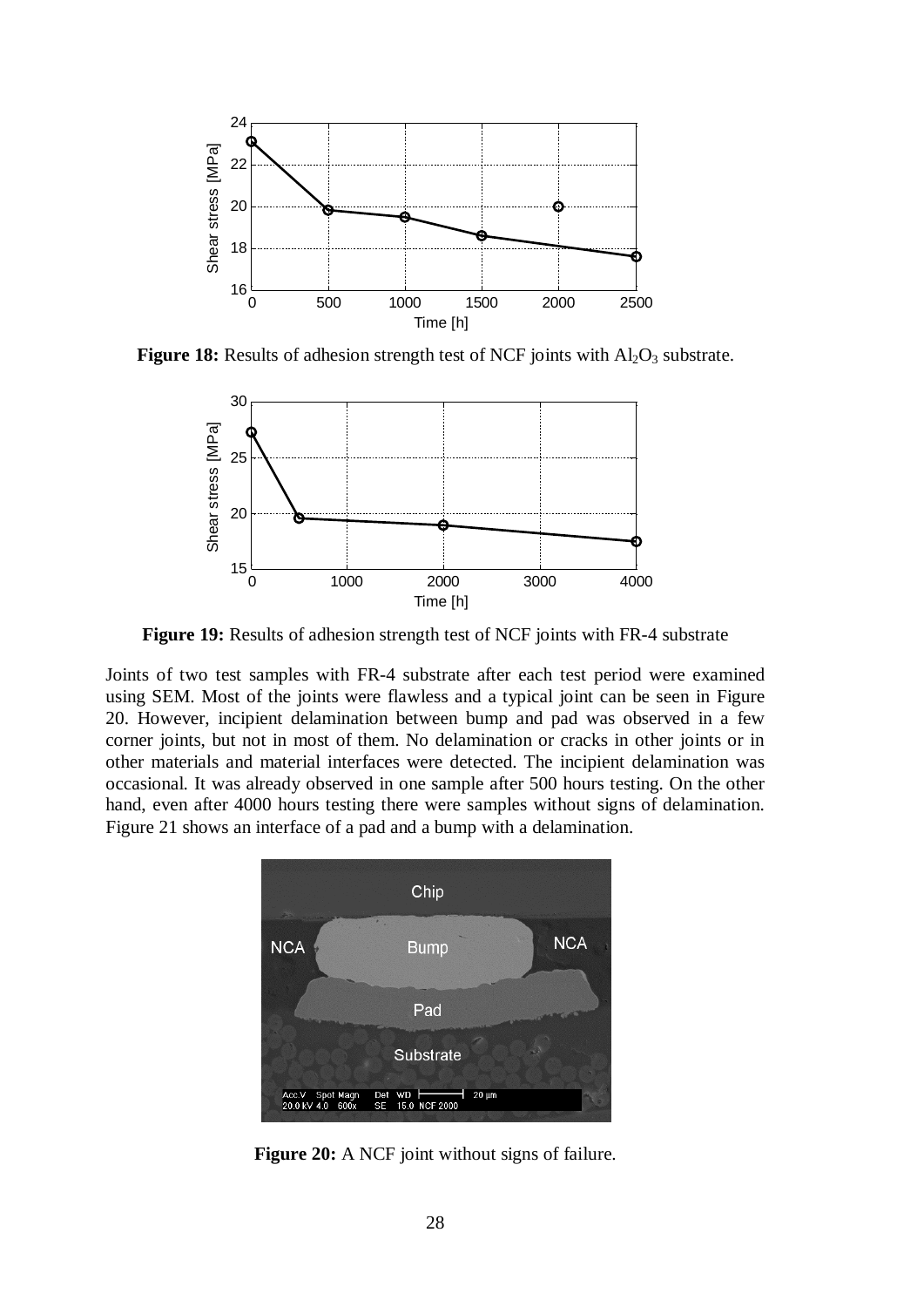

Figure 21: A delamination in the interface of the bump and the pad of a corner joint.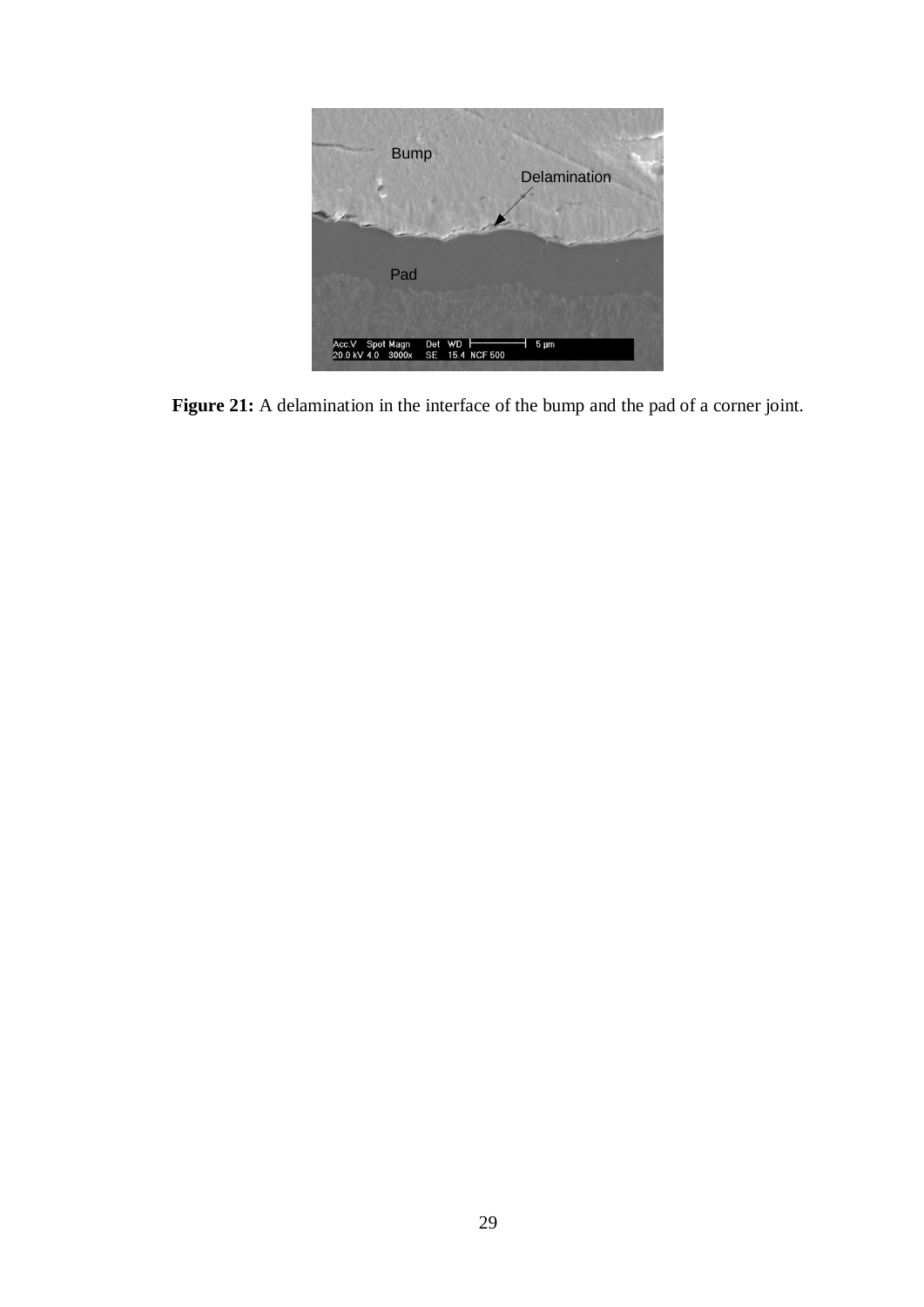# **4 Shear stress modelling**

Modelling is a powerful tool for the numerical solution of a wide range of engineering problems [Cha02]. Using modelling, time and cost savings can be achieved if the need for prototyping and testing can be reduced [Ada99][Suh02]. Nevertheless, there is lack of effective models describing failures of polymeric interconnections in ALTs [Lin08a] [Liu98b]. Modelling polymer interconnections in ALTs is challenging due to the numerous factors which may affect the materials and material interfaces during testing. Furthermore, the development of good model is challenging, as it should be simple and suitable for new applications or new environments [Suh02].

## **4.1 Finite element modelling**

Finite element method (FEM) is one of the commonly used methods in modelling [Mot96]. In FEM a continuous system is divided into a finite number of smaller parts, called elements [Cha02][Mot96][Zie94]. The elements are connected to each other via shared points, known as nodes [Mot96][Zie94]. In FEM analysis the problem is solved in each element separately. Through the shared nodes, the results of the other elements are taken into account and a solution for the whole system is achieved. [Mot96][Zie94]

In this study FEM was used to model test structures in the test environments. According to previous studies, temperature and humidity seem to be two main factors affecting the reliability of polymeric interconnections [Lah06][Lai96][Lin08b][Yim99][Zho05b]. In thermal and humid environments polymeric materials expand and contract more than metals or ceramics [Lau98b][Teh05][Yin05a][Zho05b]. This mismatch causes stresses on the joints, and when the stresses increase above the endurability of the structure, a failure will occur [Kwo06b][Tum01][Zho05b]. The stresses caused by expansion and contraction due to changes in temperature are called thermo-mechanical stresses [Kwo06b][Yin03]. Conversely, hygro-mechanical stresses arise when materials absorb moisture [Ard03][Won02a][Zho05b].

According to the reliability studies of the ACA joints, shear strength seems to be a major factor in impairing reliability [Kwo06b][Lin08b]. During aging, shear strain may be induced in the joints and the shear strength of the ACA may deteriorate [Lin08b]. As a good predictive model should be simple and suitable for new applications and environments [Suh02], relatively simple shear stress models were used in this study.

Stress and strain models have been used together with experimental testing in earlier reliability studies of polymeric interconnections. In those studies the modelling has been typically used as help in failure analysis to find factors causing failures [Cae03][Mer03] [Par10][Wan09][Yin05a][Yin05b][Zho05c]. In addition, it has been used to understand the effects of environments [Lu10b][Teh05][Tsa06][Tsa08][Yin03] and as an aid in analysing the experimental results [Hua10][Won02a][Yin05a][Zho05c]. Moreover, the modelling has been used in predicting failure mechanisms and places in a test environment [Wei02][Yin06]. Life-time modelling of polymeric interconnections has been found to be challenging, and accurate and useful model to various environments have not yet been achieved [Cae03][Wun08][Wun09]. The aim of this study was to study whether relative simple stress models can be utilised in reliability prediction of polymeric interconnections on the basis of the reliability information obtained from another reliability test.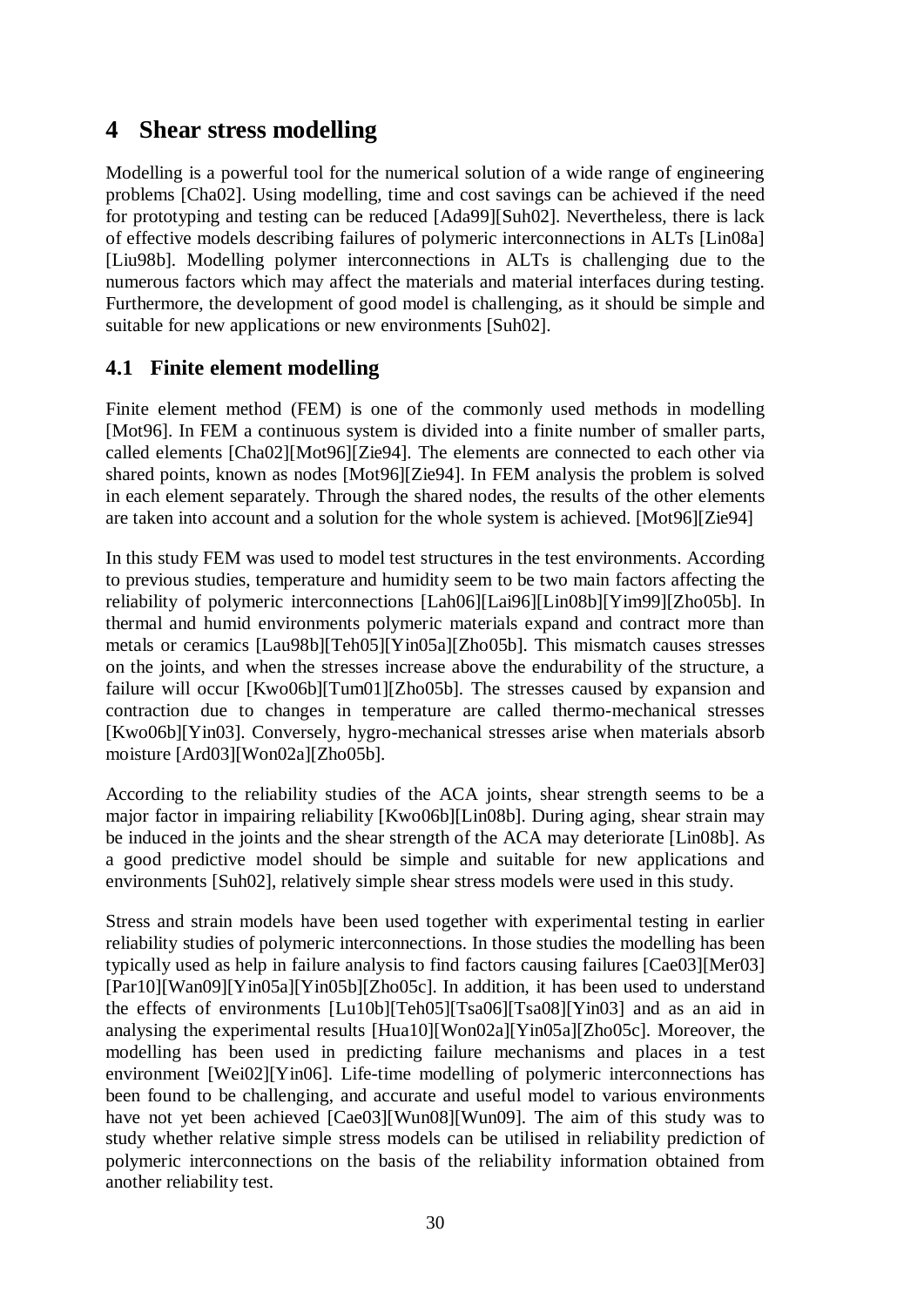Modelling consisted of three main steps; building a model, solving it and analysing the results [Ada99]. In the building phase the geometry of the test structure was created. Symmetry was utilised and only one quarter of the test samples were modelled. After that the material properties for the different sections of the geometry were defined. For accurate modelling, accurate material properties are essential and consequently, they were measured in the testing conditions. Next the model was divided into elements using meshing. Refinement was used around the joints to be able to make the models mesh independent. Finally in the building step the boundary conditions were defined. In this study boundary conditions included defining symmetry axis, stress-free conditions and environmental conditions. In the next step the model was solved and in the final step the results were analysed by comparing them to the results of experimental testing. The steps of the modelling process are illustrated in Figure 22.



**Figure 22:** Main steps of modelling [Ada99].

Three different types of models were used in this study. The shear stresses in thermal tests were calculated using thermomechanical modelling. For shear stress simulations of humidity tests hygro-mechanical modelling together with thermomechanical modelling were used. Moreover, diffusion of moisture in the test samples during testing was simulated using a diffusion model. In the diffusion model the wetness of the test samples was solved as a function of time. In the mechanical modelling samples were assumed to be fully saturated and their temperature was assumed to be balanced with the temperature of the ambient environment and therefore stresses were solved in steady state. The modelling was done with finite element based software Ansys. Because the focus was on the polymeric interconnections, only the test structures near the chip were modelled. Three-dimensional models were created.

## **4.2 Material parameters**

For accurate modelling results material properties in the testing environment are required [Ada99][Cae03][Teh04][Teh05][Won02a]. In mechanical modelling Young's modulus (E) and Poisson's ratio, which describe elastic properties of materials, are essential [Ada99][Cha02]. In thermo-mechanical modelling the coefficient of thermal expansion (CTE), which describes the expansion of a material when the temperature changes, is needed in addition to the Young's modulus and the Poisson's ratio [Ada99]. Young's modulus and CTE of polymers change significantly when their glass transition temperatures are exceeded [Har04][Kwo04b][Men08][Men09]. Therefore, the  $T_g$ temperatures of the polymers should also be known.

In humidity modelling the coefficient of moisture expansion (CME) and saturated moisture concentration  $(C_{sat})$  need to be defined, in addition to the Young's modulus and Poisson's ratio [Won02a][Won02b]. CME describes the expansion of a material when it absorbs moisture [Fan09][Ma06][Zho05b] and  $C_{sat}$  measures the moisture absorption capacity [Fan09][Fan10][Jed08]. When the diffusion of moisture is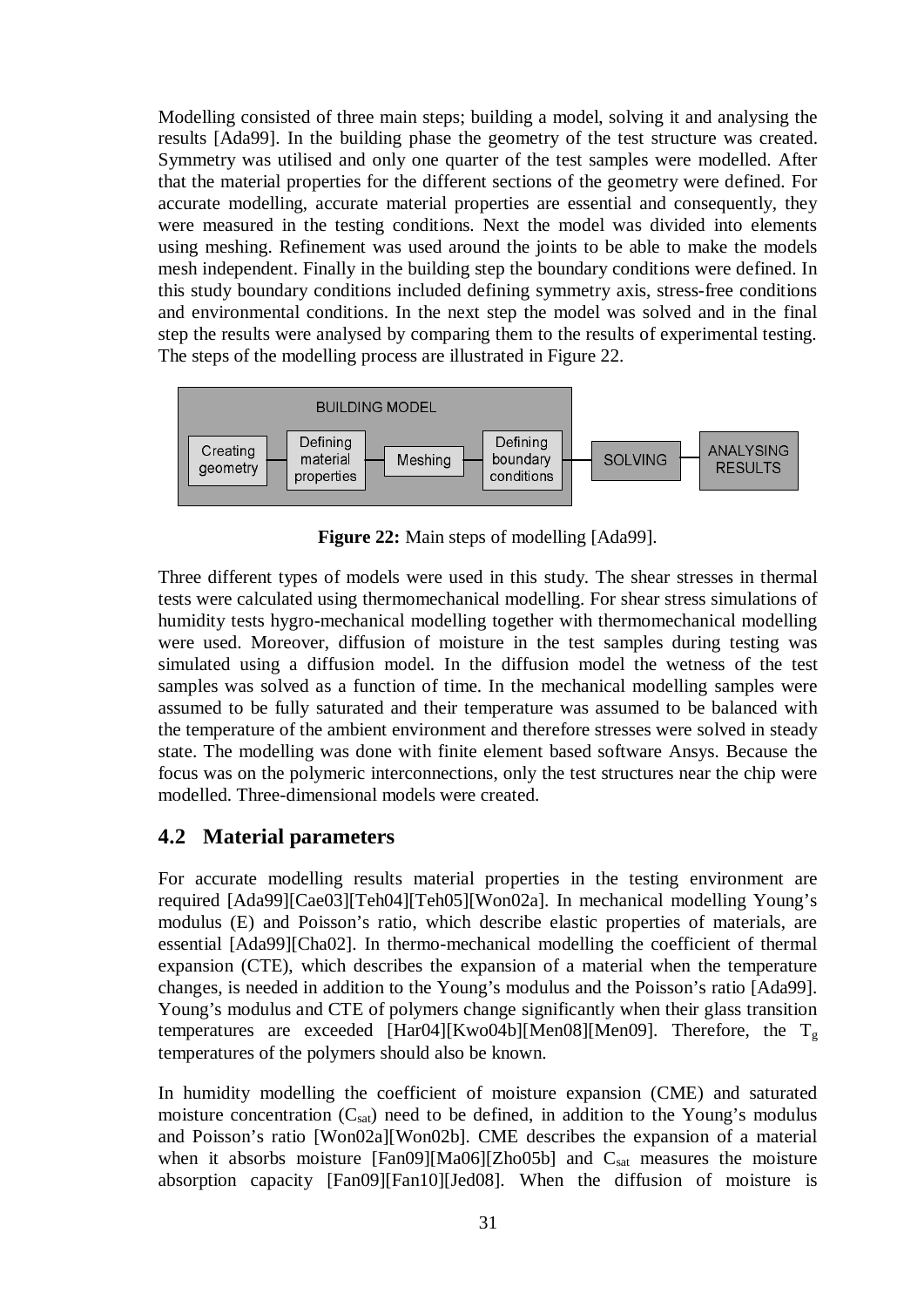modelled, a diffusion coefficient (D) is required in addition to  $C_{sat}$  [Jed08][Won02a]. The diffusion coefficient describes how fast a material absorbs moisture [Fan09][Jed08] [Yoo09]. All these parameters are dependent on the temperature and relative humidity of the environment [Fan09][Jed08][Teh05][Wun08]. Therefore for accurate modelling they need to be measured in the testing environment.

#### **4.2.1 Thermal and mechanical parameters**

Thermal analysis (TA) is a group of techniques which are used to define connections between temperature and specific properties of materials [Men09]. Thermo-mechanical analysis (TMA) and dynamic mechanical analysis (DMA) are two of these techniques [Kwo06b][Men09] and they were used in this study. TMA is used to measure changes in length or volume under static load as a function of temperature or time [Ehr04] [Men09]. One of its main functions is to measure CTE [Ehr04][Kwo06b][Wun09] [Yeo04]. In addition, it can be used to measure, for example, Young's modulus [Men09].

CTEs of ACFs in Publication VI, and CTEs of ACP and PET substrate in Publications II and III were measured using TMA. The CTEs were determined by measuring changes in the length of the samples as a function of temperature. CTE measurements were made twice for each of the samples, as during the first measurement thermal history was excluded and thermal stresses were evened out [Ehr04][Men09]. The results of the second measurements were used in modelling. For the thermal modelling, the CTEs were calculated on the basis of the results of the TMA measurements using the equation:

$$
\alpha = \frac{dl}{dT \cdot l_0} \tag{2}
$$

where  $\alpha$  is CTE,  $d/d\rho$  is the relative dimensional change and  $dT$  is the temperature change [Ehr04][Men09][Tum01]. In order to define the dimensional and temperature changes, a reference point for them was needed; this was chosen to be the stress-free temperature of a model. With each of the stress-free temperatures the reference points were different.

The TMA was also used to measure the Young's modulus of PET substrate and ACP in Publications II and III. Samples were exposed to increasing stress and the resulting strain was monitored. Young's modulus was determined by calculating the slope of the stress-strain curve. Temperature was held constant in each measurement. Therefore, to be able to estimate the Young's modulus as a function of temperature, the measurements were made separately at several temperatures. The measurement temperatures were chosen with intervals of a maximum 20 degrees Celsius. In the temperature range between the measurement points, the Young's modulus was assumed to change linearly.

DMA can also be used to measure the mechanical properties of materials [Ehr04] [Kwo06b][Men09][Yeo04]. In the analysis the sample is exposed either to a small cyclic strain when resultant stress is monitored or to a cyclic stress when the resulting strain is measured [Men09]. From the measurement results storage modulus and loss modulus for the material can be defined [Ehr04][Men09][Yeo04]. Storage modulus describes the elasticity of the material, as also does Young's modulus, which is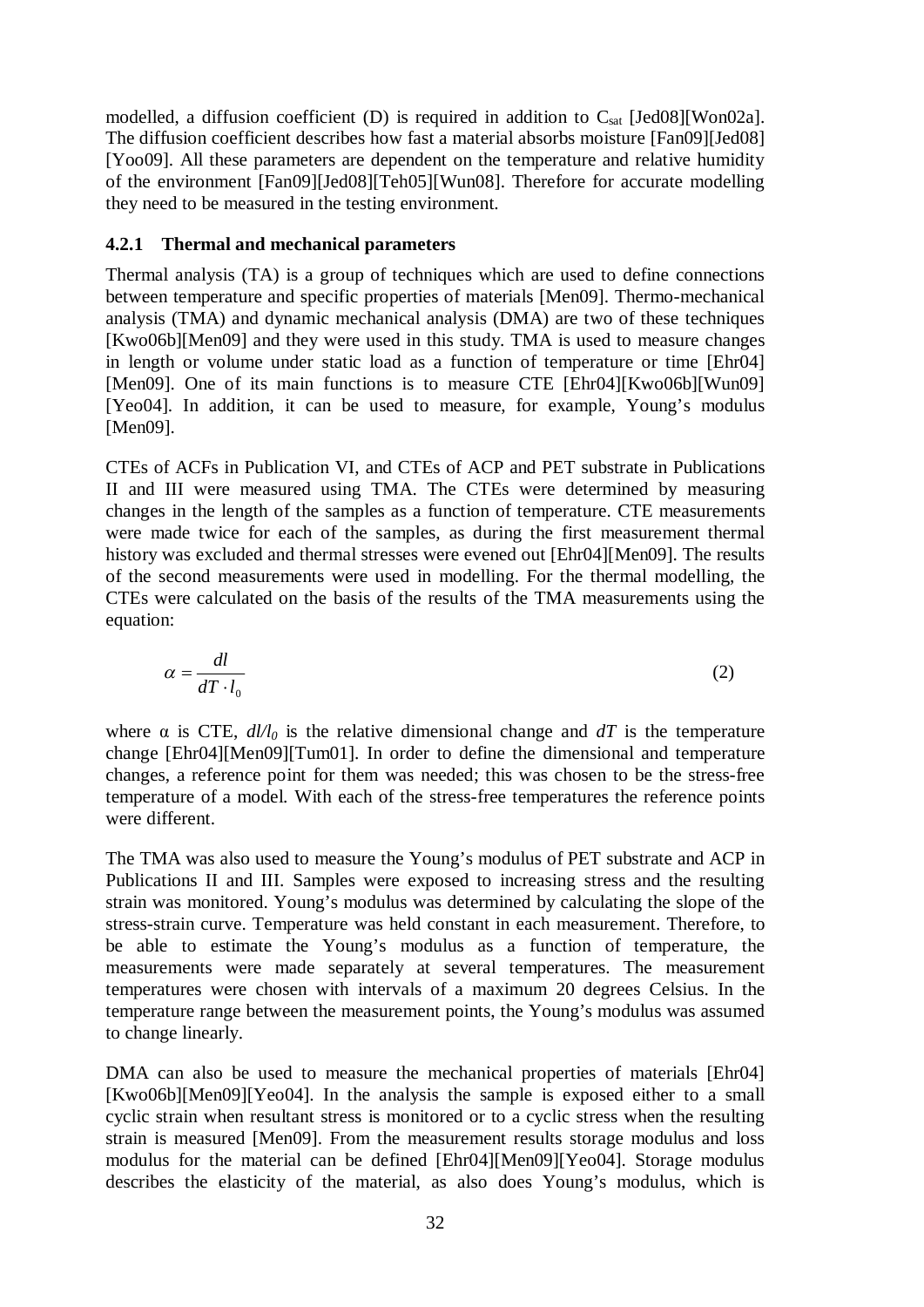measured under a constant load [Ehr04][Men08][Men09]. Consequently, Young's modulus can be approximated to be the same as the storage modulus for elastic materials [Men09]. In Publication VI DMA was used to determine Young's moduli of ACFs as a function of temperature. A cyclic stress with low frequency was applied to the ACF samples as a function of temperature. In the modelling of Publication VI the measured storage moduli were assumed to be the same as the Young's moduli.

 $T<sub>g</sub>$  temperatures of the polymer materials were also defined on the basis of the TMA and DMA measurements [Kwo04b][Yeo04]. The CTE of polymers increases and Young's modulus decreases significantly when the  $T<sub>g</sub>$  temperature is exceeded [Ehr04][Har04] [Kwo06b][Men08][Men09]. In Publication VI the  $T<sub>g</sub>$  temperatures of the ACFs were defined of the results of the DMA and the TMA measurements. In Publications II and III the  $T<sub>g</sub>$  temperatures of the ACP and PET were defined from the results of CTE measurements.

Poisson's ratio for the adhesives and the PET substrate were estimated on the basis of the literature [Pro11][Spe05][Teh05][Yeu98]. The values of Young's modulus, CTE and  $T_g$  temperature of NCF and ACFs used in Publications I, IV and V were from their manufacturer. In addition, the values of Young's modulus, Poisson's ratio and CTE for the chip, the bumps and the pads of every test structures and for the ceramic substrate used in Publication IV were collected from the reference [Mat11]. Moreover, the material parameters and  $T_g$  temperature for the FR-4 substrate used in Publications I, V and VI were from its manufacturer.

#### **4.2.2 Moisture parameters**

When the relative humidity of the environment of a polymer is increased, the polymer starts to absorb moisture until it reaches its saturation point in that environment. Conversely, desorption of moisture occurs in a polymer when the relative humidity of the environment is decreased. Fick's diffusion law is used to predict the diffusion of moisture in polymer materials [Fan09][Fan10][Zho05b]:

$$
\frac{\partial C}{\partial t} = D \left( \frac{\partial^2 C}{\partial x^2} + \frac{\partial^2 C}{\partial y^2} + \frac{\partial^2 C}{\partial z^2} \right)
$$
(3)

where *D* is the diffusion coefficient, *C* is moisture concentration, *t* is time and *x*, *y* and *z* are the dimensions of a material. Although Fick's law describes the diffusion of most polymers very well, non-Fickian behaviour may need to be taken into account at high temperatures [Fan09]. Notably, epoxy at high temperatures may not completely follow Fick's law. Nevertheless, in this work Fick's law was utilised in the diffusion modelling, in which the aim was to estimate the times for the saturation of the test samples. It was assumed that Fick's law was suitable for this purpose.

The diffusion coefficient describes the diffusion rate of moisture in the material and is needed in diffusion modelling [Fan09][Jed08][Teh05][Won02a][Yoo09]. The diffusion coefficient is heavily dependent on the temperature and relative humidity of the ambient environment [Fan09][Jed08][Teh05]. When a pure material is exposed to an environment with constant temperature and relative humidity and the mass of absorbed moisture is measured as a function of time, the diffusion coefficient in that environment can be determined by fitting the measurement data into an equation which is based on Fick's diffusion law [Jed08][Teh05][Zho05c]: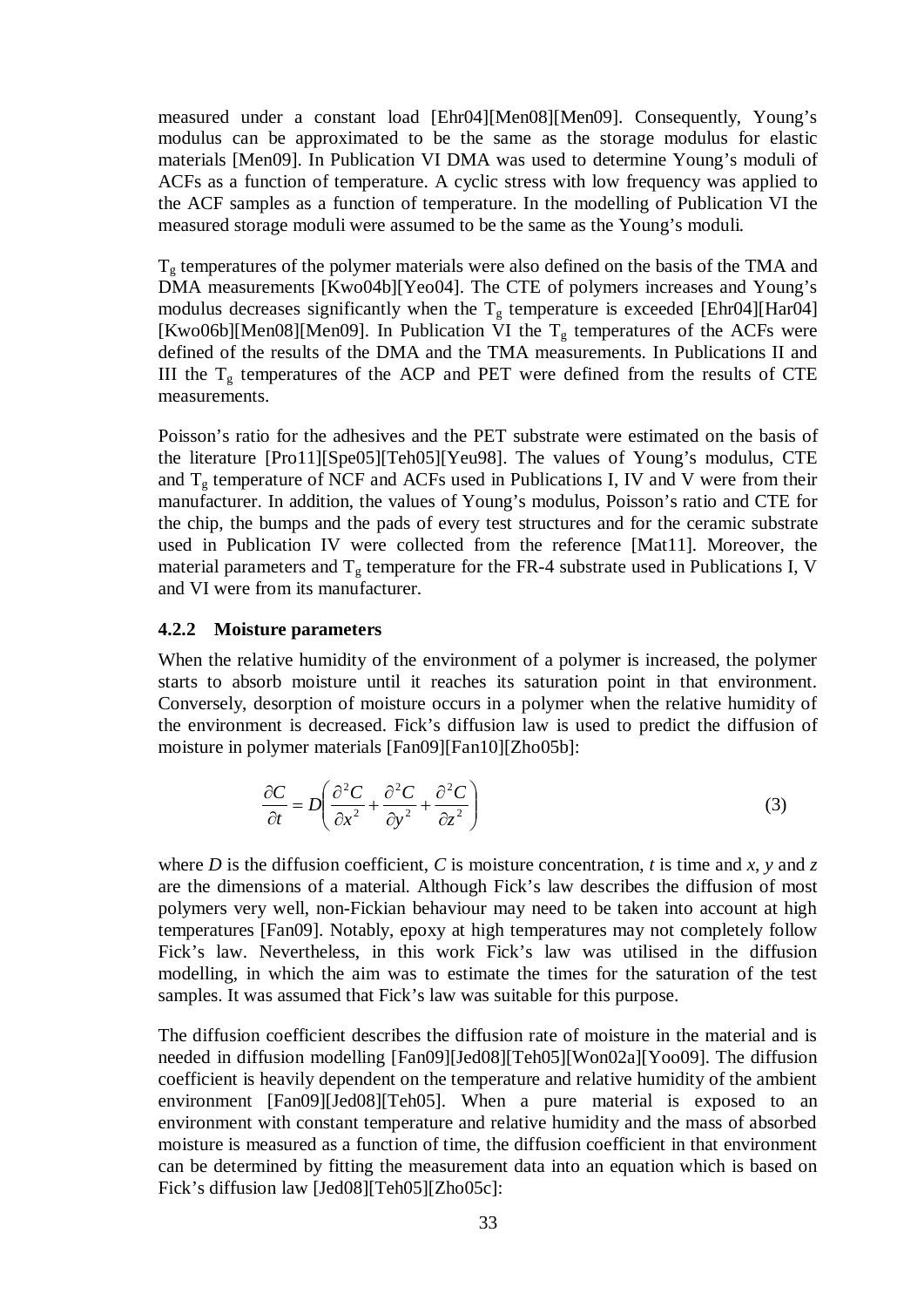$$
\frac{M_{t}}{M_{sat}} = 1 - \frac{512}{\pi^6} \sum_{l=0}^{\infty} \sum_{m=0}^{\infty} \sum_{n=0}^{\infty} \frac{\exp(-D \cdot t \cdot L_{eqv})}{(2l+1)^2 (2m+1)^2 (2n+1)^2}
$$
(4)

where

$$
L_{eqv} = \pi^2 \left\{ \left[ \frac{(2l+1)^2}{x_0} \right] + \left[ \frac{(2m+1)^2}{y_0} \right] + \left[ \frac{(2n+1)^2}{z_0} \right] \right\},
$$
 (5)

 $M_t$  is the mass of the absorbed moisture at time *t*,  $M_{sat}$  the saturated mass of moisture, *D* the diffusion coefficient, and  $x_0$ ,  $y_0$  and  $z_0$  the dimensions of the sample.

Saturated moisture concentration,  $C_{sat}$  is another moisture parameter describing the behaviour of a material in a humid environment. C<sub>sat</sub> describes the maximum mass of moisture (*Msat*) which it can absorb per a volume unit (*V*) [Fan09][Fan10][Jed08] [Yoo09]:

$$
C_{sat} = \frac{M_{sat}}{V} \tag{6}
$$

It also depends on the temperature and relative humidity of the ambient environment [Fan09][Jed08][Teh05]. However, when the temperature is constant the relation of relative humidity is linear [Fan09][Yoo09].

When materials absorb moisture, they expand [Fan09][Ma06][Teh04][Won02a]. Polymers expand more than metals or ceramics and as a result stress or strain may be induced in the adhesive attachments [Ma06][Won02a]. The amount of expansion can be expressed via hygroscopic strain,  $\varepsilon_h$ . It is the change in length ( $\Delta l$ ) compared to the initial length  $(l_0)$  of a polymer as a result of humidity expansion [Ma06]:

$$
\varepsilon_h = \frac{\Delta l}{l_0} \tag{7}
$$

The coefficient of moisture expansion (CME), which is the material parameter describing the moisture expansion, can be defined on the basis of hygroscopic strain and saturated moisture concentration [Fan09][Fan10][Ma06][Zho05b][Zho05c]:

$$
CME = \frac{\varepsilon}{C_{sat}}\tag{8}
$$

Like the other two moisture parameters, it is also dependent on the temperature and relative humidity of the environment [Ma06][Teh05][Zho05c].

In this study, moisture modelling was made for the test structures in Publications III, IV and V. For the modelling diffusion coefficients, saturated moisture concentrations and coefficients of moisture expansions for chip material, metals and FR-4 substrate were collected from the reference [Teh05]. The ceramic substrate in Publication IV was assumed to exhibit moisture behaviour similar to that of silicon and metals, and therefore the same moisture parameters from the reference [Teh05] were used for it. In Publications IV and V the moisture parameters of NCF were average values of other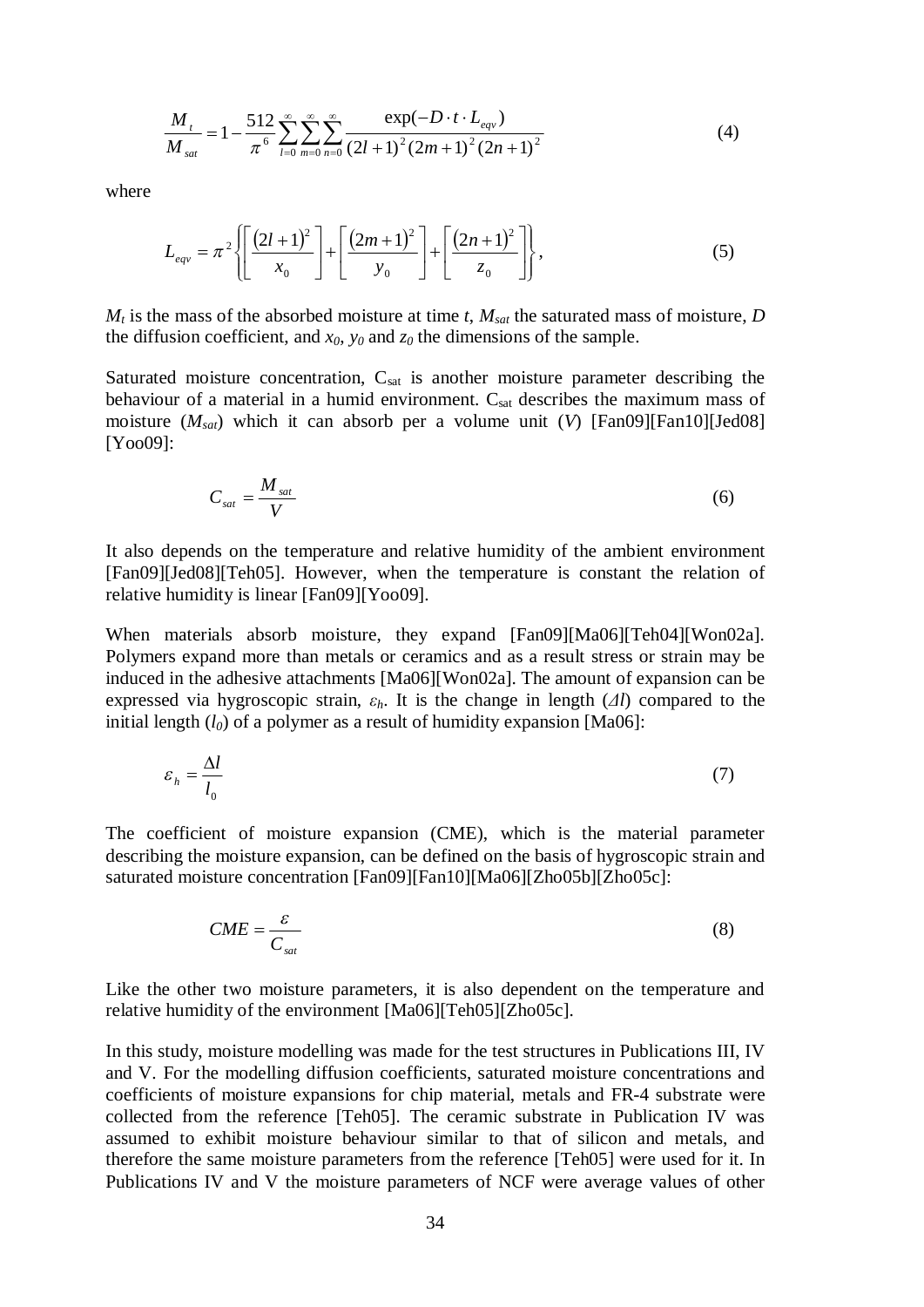epoxy-based NCA materials from references [Cae04][Teh04][Teh05]. Likewise for the test samples in Publication III, the average values of the moisture parameters of four epoxy-based ACAs from the reference [Teh05] were used for ACP. It was assumed that the average values for the adhesives would describe their behaviour in a humid environment with sufficient accuracy. However, for the PET substrate in Publication III the moisture parameters were measured. A moisture analyser was used in the definition of the diffusion coefficient and saturated moisture concentration when saturated test samples were dried in the analyser and the reduction of their mass was measured as a function of time. Additionally, the coefficient of moisture expansion was calculated from hygroscopic strain which was measured using TMA.

All moisture parameters were defined in an environment with a temperature of 85 °C and a relative humidity of 85 %. This was the environment of the constant humidity test and one extreme condition of the humidity cycling test. To be able to simulate stresses in the other extreme condition of the humidity cycling test, conversion of the moisture parameters to the environment with temperature of 85°C and relative humidity of 10% was needed. As there were no changes in the temperature, it was assumed that the saturated moisture concentration was linearly dependent on the relative humidity [Fan09]. According to measurements in reference [Yoo09], the diffusion coefficient of ACA does not depend on the relative humidity and in addition the relative humidity has only a minor effect on the diffusion coefficient of FR-4. It was therefore concluded that the relative humidity had no influence on the diffusion coefficients of any of the materials used in the Publication V. Additionally, according to the studies by [Yoo09], CMEs of ACA and FR-4 do not seem to depend on the relative humidity if the temperature is constant. Therefore in this study CMEs of the materials were assumed to be the same under both conditions.

## **4.3 Modelling process**

In thermomechanical and hygro-mechanical modelling stresses in steady state under thermal or hygro loads were calculated. Higher stresses were assumed to indicate lower reliability. Thermal modelling was done using a thermal module of the software. The thermal module was also used in humidity modelling via an unambiguous analogy between material parameters [Ard03][Fan10][Ma06][Won02a][Won02b][Zho05b]. The analogy of thermal and moisture parameters is shown in Table 9.

| <b>Properties</b>                | <b>Thermal</b> | <b>Moisture</b>  |
|----------------------------------|----------------|------------------|
| Field variable                   | Tempereture, T | Wetness, W       |
| Density                          |                |                  |
| Thermal conductivity             |                | $D * C_{sat}$    |
| Heat capacity                    | C              | $C_{\text{sat}}$ |
| Coefficient of thermal expansion | α              | $CME * Csat$     |

**Table 9:** Temperature-Wetness analogy [Saa08][Won02a][Won02b].

In finite element modelling displacements of nodes of elements are calculated using matrix calculation. With the help of displacements it was possible to calculate stresses and strains. In thermomechanical and hygro-mechanical modelling stresses are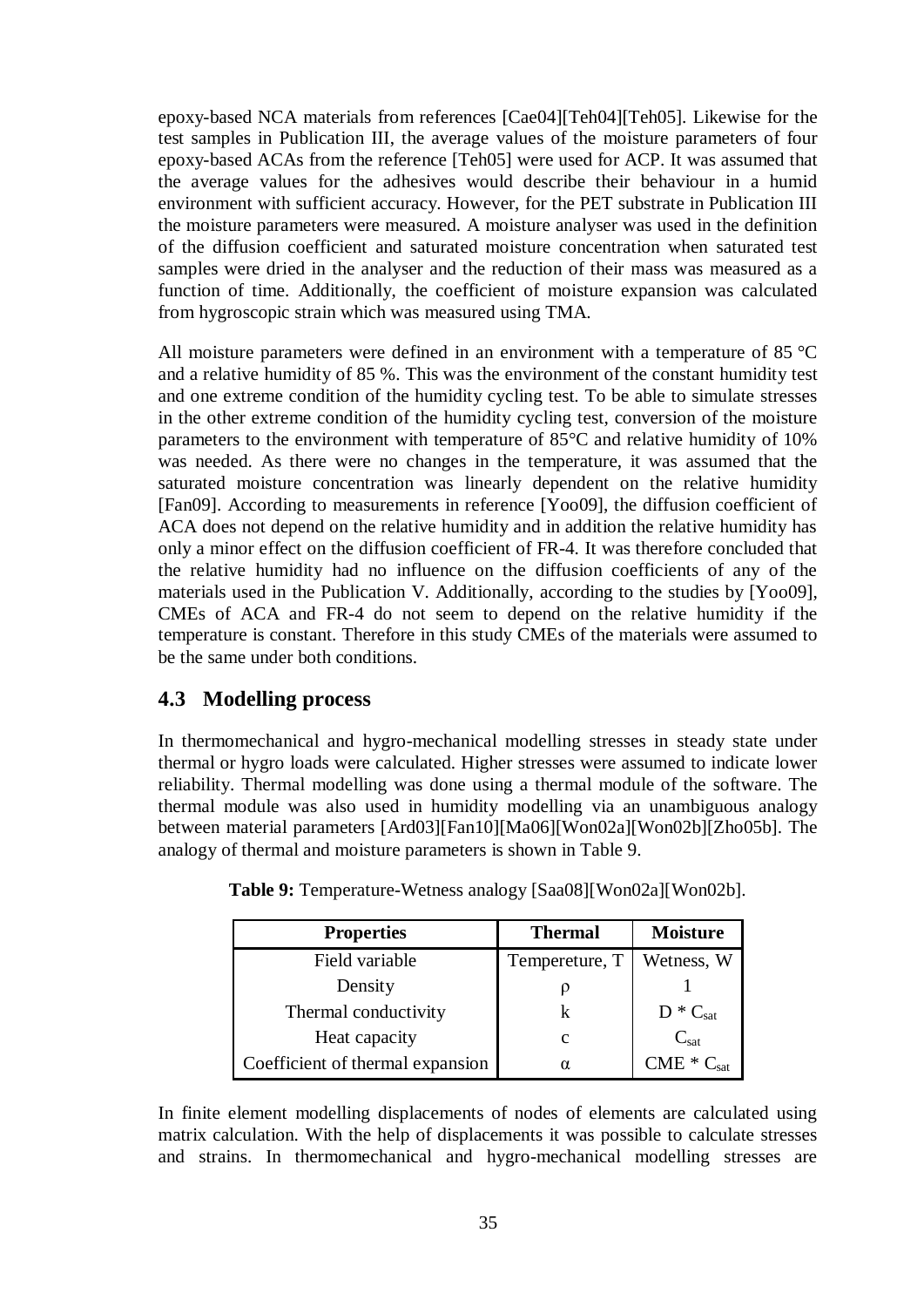calculated as a function of material matrix (D), element strain-displacement matrix (B), displacements (q) and thermal or hygro strains  $(\epsilon_0)$  [Cha02]:

$$
\sigma = D(Bq - \varepsilon_0) \tag{9}
$$

In three-dimensional models stress has six components; three normal stresses  $(\sigma_x, \sigma_y, \sigma_z)$ and three shear stresses  $(\tau_{xy}, \tau_{yz}, \tau_{xz})$  [Cha02]:

$$
\sigma = [\sigma_x, \sigma_y, \sigma_z, \tau_{xy}, \tau_{yz}, \tau_{xz}]^T
$$
\n(10)

Thermal strain also has six components; three normal strains  $(\varepsilon_x, \varepsilon_y, \varepsilon_z)$  and three shear strains ( $\gamma_{xy}$ ,  $\gamma_{yz}$ ,  $\gamma_{xz}$ ). Shear strains are zero, but normal strains can be calculated as a function of CTE  $\alpha$ ) and temperature change ( $\Delta T$ ) [Cha02][Mer03][Yin05a][Yin06]:

$$
\varepsilon_{0\text{thermal}} = [\varepsilon_x, \varepsilon_y, \varepsilon_z, \gamma_{xy}, \gamma_{yz}, \gamma_{xz}]^T = [\alpha \Delta T, \alpha \Delta T, \alpha \Delta T, 0, 0, 0]^T
$$
(11)

Hygroscopic strain likewise has six components. Normal hygro-strains can be calculated as a function of CME  $(\beta)$  and moisture concentration  $(C)$  [Mer03][Yin05a] [Yin06]:

$$
\varepsilon_{0moisture} = [\varepsilon_x, \varepsilon_y, \varepsilon_z, \gamma_{xy}, \gamma_{yz}, \gamma_{xz}]^T = [\beta C, \beta C, \beta C, 0.0, 0]^T
$$
(12)

The theory and equations behind the modelling are explained in more detail in references [Cha02], [Zie94] and [Mot96].

In the modelling of humidity tests, the effects of moisture and temperature were simulated separately, and to achieve the total effect of the environment they were added together. To obtain total strain in a structure exposed to both changed temperature and changed humidity, thermal strain and hygro strain are added together [Kwo06b][Lah06] [Yin06][Zho05c]. Thermal strain indicates expansion caused by a change in temperature, and hygro strain indicates expansion caused by a change in humidity. As the stresses in the models of this study were elastic, corresponding strain can be defined as a quotient of stress and Young's modulus, and therefore the stresses could also be added together [Yoo09].

To be able to calculate the stresses in the structures, the bumps and pads in the mechanical models were attached to each other making sliding and opening between them impossible. The aim of the modelling was to study the shear stresses in the joints during testing. Before failure the cured adhesive matrix holds the bumps and the pads in contact and greatly restricts movement in the joints [Kri98][Teh04]. As the object of the models was to describe the situation before failure, it was assumed that there would be no movement in the joints before this point.

In thermo-mechanical modelling three different stress-free temperatures were used. One of the temperatures was room temperature of 20ºC. The contact stresses in the samples were assumed to be equal at this temperature. In addition, the  $T<sub>g</sub>$  temperatures of the ACAs and the substrate of the RFID tag were also chosen as stress-free temperatures. It was assumed that above the  $T_g$  temperature the Young's modulus of ACA is low enough to reduce the contact stresses forming in the structure. When the temperature falls below the  $T_g$  temperature, the ACA changes from a soft form to a hard form and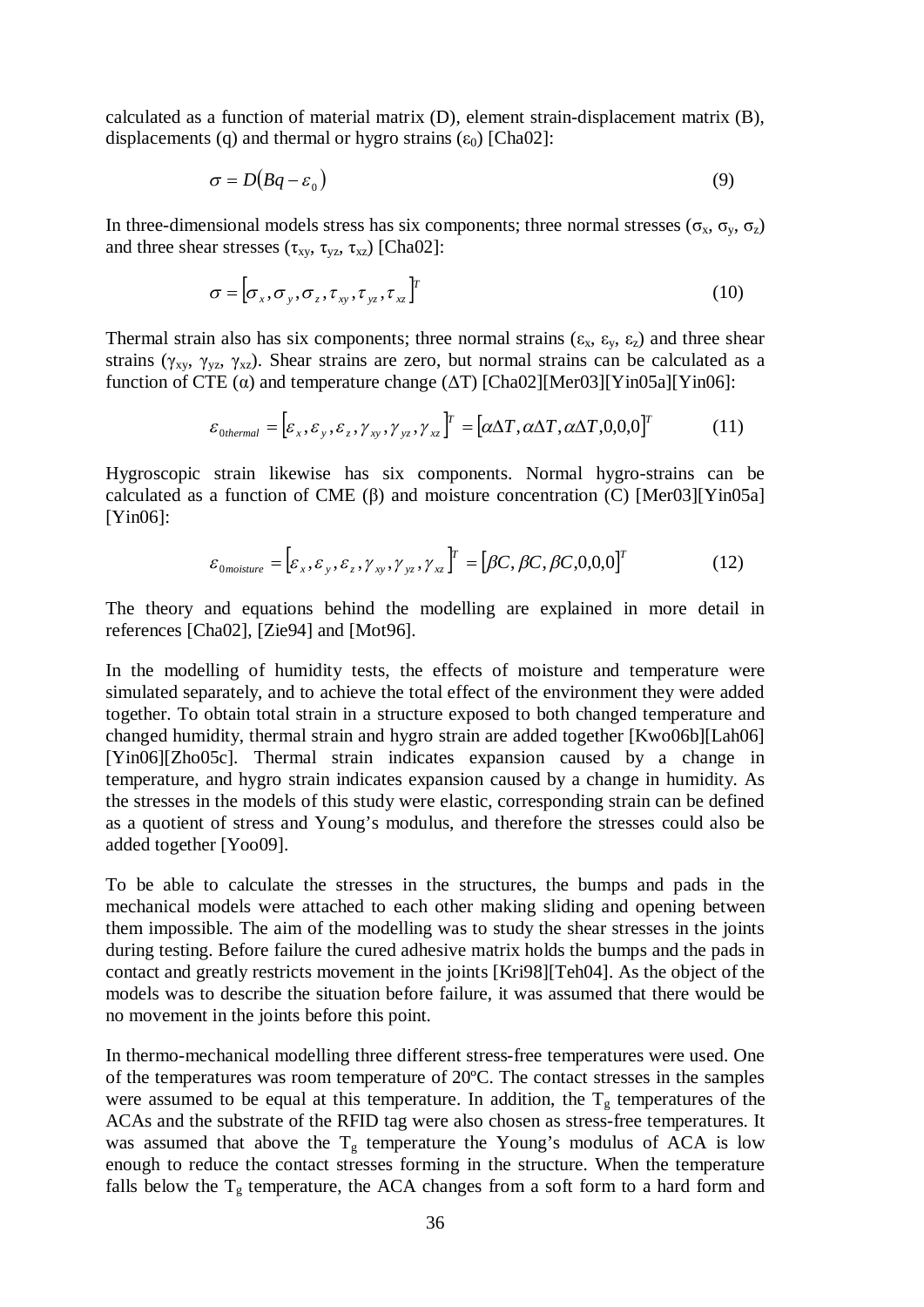the contact stresses increase as the ACA shrinks [Kwo04b]. Thus the  $T_g$ -point of the adhesive was chosen to be one of the stress-free temperatures. In Publications I, IV and V where ACF and NCF joints were studied, room temperature was used as a stress-free temperature. In Publication VI where joints with two different ACFs were compared,  $T_g$ temperatures of the ACFs were chosen as stress-free temperatures. For the thermomechanical modelling of ACP joints in Publications II and III all three stress-free temperatures were used and the results were compared. In hygro-mechanical modelling 0%RH was chosen as stress-free humid condition.

When the results were analysed, times for moisture diffusion were calculated and places for highest shear stresses were looked for. Highest shear stresses in all models were observed around corner joints. Consequently, shear stresses around the corner joints as a function of temperature and humidity were simulated. An example of the meshing and of the shear stresses in a quarter of the chip of RFID tag used in Publications II and III is shown in Figure 23. The joint is under the chip, in the upper right corner of the chip. The red areas indicate high positive shear stress values and the blue areas the high negative values. Positive shear stress indicates tensional shear stress and negative compressive shear stress. The absolute values of shear stresses are the lowest in the green areas.



**Figure 23:** An example of meshing and shear stresses in the joints of the RFID tag.

## **4.4 Modelling of thermal tests**

In this study, the prospects for using relatively simple shear stress modelling in the reliability prediction of polymeric interconnections in thermal tests were examined. Test structure, test materials or thermal tests were varied to see if modelling together with reliability data of another test or from the same test for almost similar test structure could be used in the prediction of reliability so that the need for testing could be reduced. First the materials of a test structure were varied by comparing two different ACF materials in a temperature cycling test. Next the thicknesses of substrate and chip were varied when test samples with the same materials were tested in a temperature cycling test. Finally, test samples with the same materials and structure were tested in different thermal tests. In each case it was investigated if the differences between the test series could be estimated on the basis of modelling. The results of modelling of thermal tests are presented in this chapter.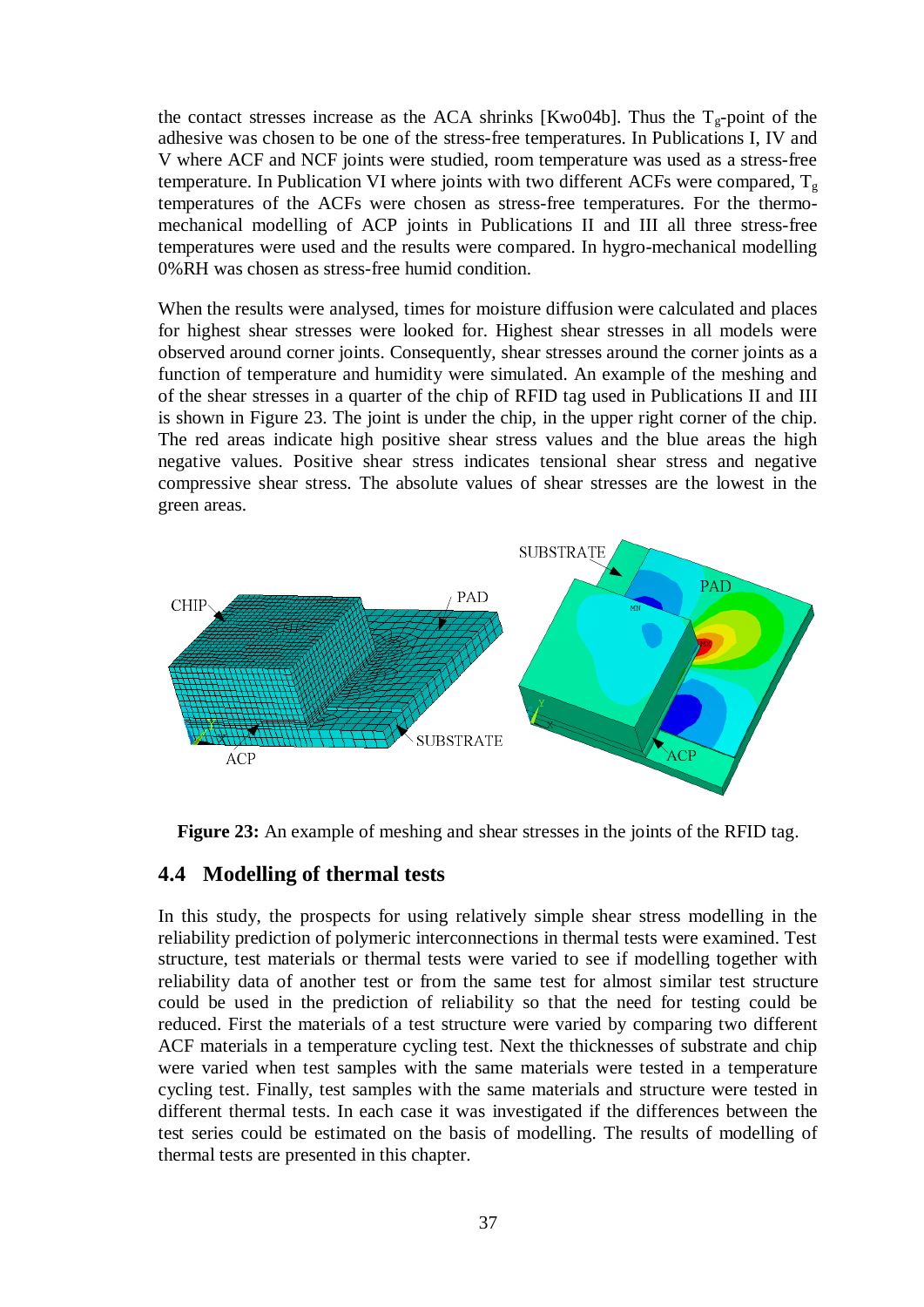### **4.4.1 Comparison of ACF materials**

In Publication VI, the prospects for utilising shear stress modelling in the prediction of the reliability of two different ACFs with an organic FR-4 substrate in temperature cycling testing from -40 °C to 125 °C were examined. The shear stresses were calculated at different temperatures from the range of cycling test temperatures using thermomechanical modelling. On the basis of the modelling results, corner joints were assumed to be the most likely places for failures, as the highest values of shear stresses in the adhesive were found to be in their vicinity [Saa09]. In the failure analysis of experimental testing, delamination was found in the corner joints or in the nearby joints. Consequently the model corresponds to the experimental tests from the point of view of the failure place.

The shear stresses of the samples with different ACFs in the inner face of the corner joints were calculated and compared as a function of time. The results are shown in Figure 24. The highest shear stress values with both ACFs were observed at the lowest temperatures. Consequently, according to the modelling, it can be assumed that the failures would more likely occur at lower temperatures than at higher temperatures. In the experimental testing, the failures occurred first at the lower extreme temperature and later also at the higher extreme temperature. Hence the results of modelling and experimental testing also seem to correspond from point of view of the failure mode.



**Figure 24:** Shear stresses near the corner junction as a function of temperature

In the comparison of test samples with different ACFs the highest shear stresses were observed in the test samples with ACF2. Consequently, on the basis of the modelling, the samples with ACF1 could be assumed to be more reliable than the samples with ACF2. Similar results were also observed in the experimental testing.

The results of the model and the temperature cycling test corresponded. It therefore seems that it may be feasible to use shear stress models to rank these kinds of ACF flip chip joints in order of anticipated failure times in the temperature cycling test. In addition, it seems that shear stress modelling can be used to predict the most likely failure places and failure modes in this kind of test structure during temperature cycling testing.

### **4.4.2 Comparison of chip and substrate thicknesses**

In Publication I shear stresses in test lots with different thicknesses of substrates and chips were modelled in the temperature cycling test from -40  $^{\circ}$ C to 125  $^{\circ}$ C. Test lots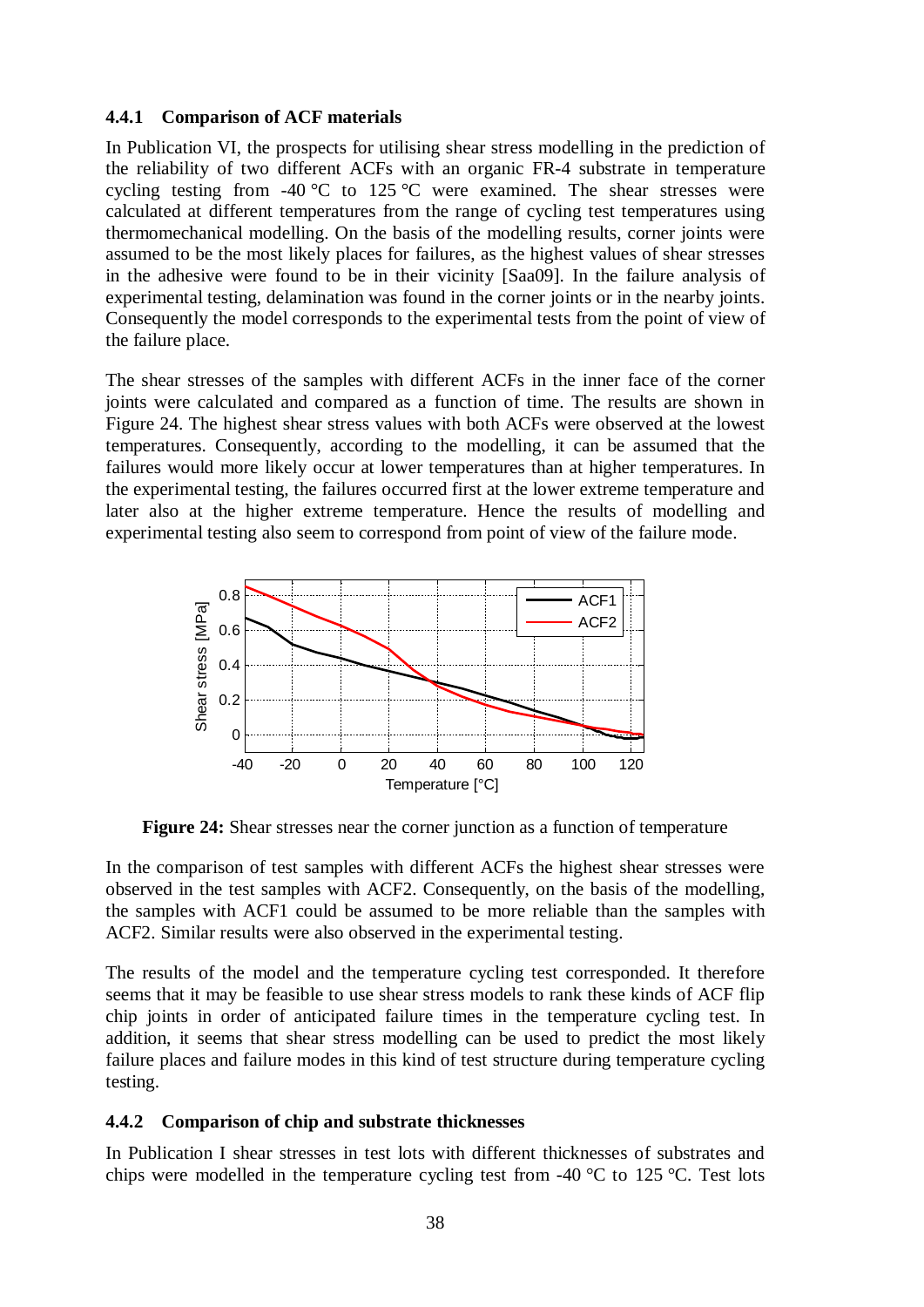with different combinations of ACFs and chip and substrate thicknesses are listed in Table 10.  $T_g$  temperature of ACF3 which was used in test lots  $1 - 4$  was exceeded during testing. This increased its CTE and decreased its Young's modulus significantly. In the model this change was taken into account by changing the material parameters linearly during 20 °C around the  $T_g$  temperature.

|            | <b>Chip</b> | <b>ACF</b>       | <b>Substrate</b>  |
|------------|-------------|------------------|-------------------|
| Test lot 1 | 480 µm      | ACF3             | $710 \mu m$       |
| Test lot 2 | 480 µm      | ACF3             | $100 \mu m$       |
| Test lot 3 | $80 \mu m$  | ACF3             | $710 \mu m$       |
| Test lot 4 | 480 µm      | ACF3             | $710 \mu m + RCC$ |
| Test lot 5 | $500 \mu m$ | ACF <sub>2</sub> | $600 \mu m$       |
| Test lot 6 | $500 \mu m$ | ACF2             | $100 \mu m$       |

**Table 10:** Test lots with different thicknesses of chips and substrates.

The highest shear stresses in each test lot were observed in the inner faces of corner joints. In the failure analysis of the joints after experimental testing, failures were observed in corner joints or joints near them. Consequently, the actual failure places seemed to correspond to the prediction made on the basis of modelling. The shear stresses at the inner face of the corner joint as a function of temperature range of the cycling test were calculated for each test lot. The calculated shear stresses for test lots 1 – 4 are shown in Figure 25 and for test lots 5 and 6 in Figure 26.



**Figure 25:** Shear stresses of test lots  $1 - 4$ .



**Figure 26:** Shear stresses of test lots 5 and 6.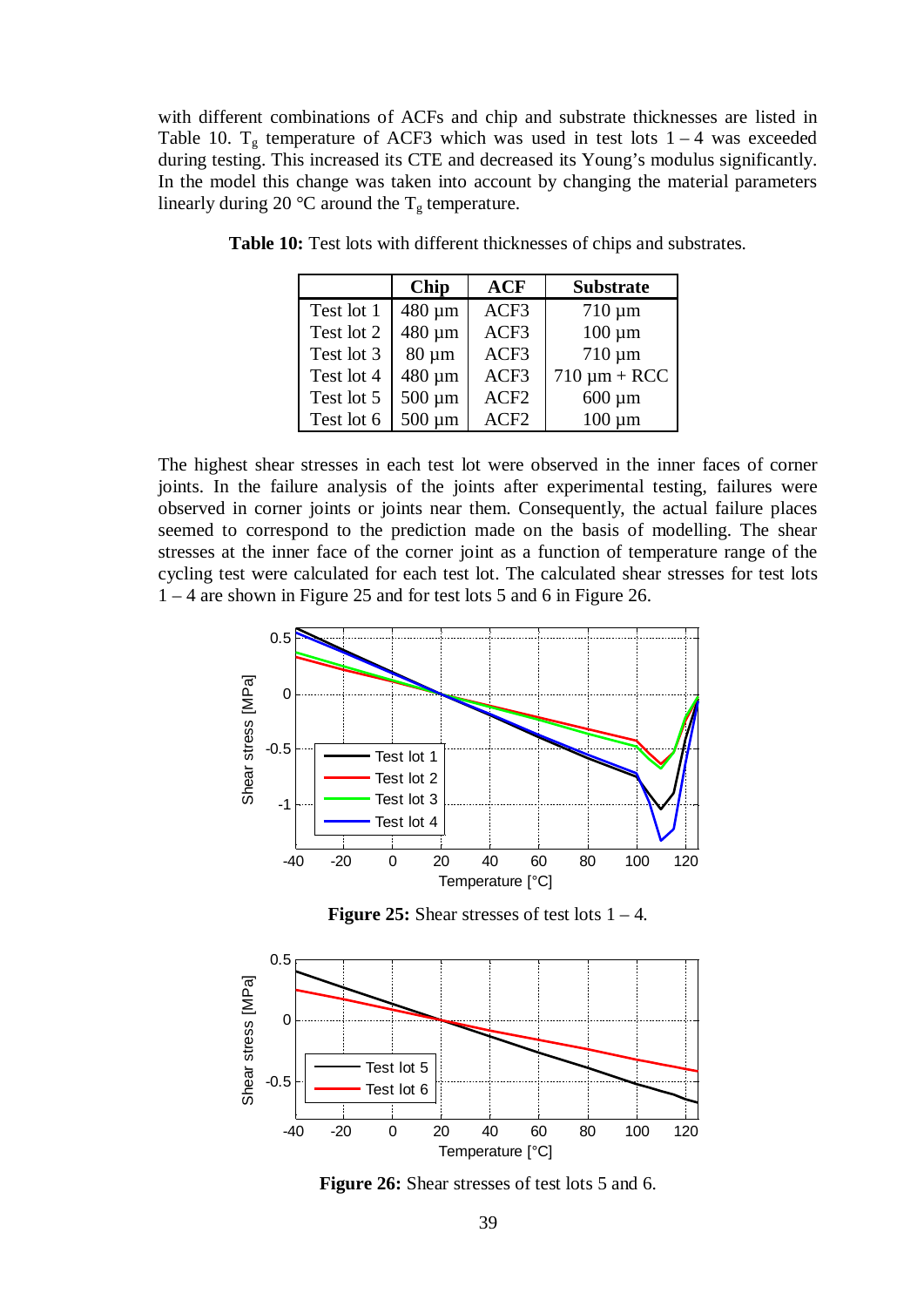The results show that the thicknesses of the substrate and the chip had an effect on the shear stresses. When the stresses in test lots 1 and 2, and in test lots 5 and 6 were compared, it was seen that the samples with thicker substrates had higher stresses. Similarly the thickness of the chip affected the shear stresses. Due to the thinner chip in test lot 3, it had smaller shear stresses than those in test lot 1. Higher stresses were €assumed to indicate lower reliability. Hence, according to modelling, the samples with thinner chips and substrates are assumed to be more reliable. The results corresponded to the results of experimental testing which showed clearly better reliability with thinner chips and substrates.

The effect of the RCC layer on top of the substrate can be seen by comparing the shear stresses of test lots 1 and 4. Before the  $T<sub>g</sub>$  temperature of ACF3 these test lots had almost identical shear stresses. However, after the  $T_g$  absolute value of the shear stress of test lot 4 was higher. The RCC layer had higher CTE than the FR-4 substrate. Therefore it expanded more as a function of temperature than the chip. This caused higher shear stress on the joints. This behaviour was observed in the temperatures around the glass transition temperature of the ACF3. However, at the lower temperatures the stresses between test lots 1 and 4 were equal. At those temperatures the CTE of ACF3 was smaller than the CTE of the RCC layer. Consequently, the RCC was not able to expand as much it would have without any restrictions from the structure, and shear stress was formed inside the RCC layer instead of ACF3. According to the modelling, the addition of the RCC layer should decrease reliability of the test samples in temperature cycling test, but the difference would be quite small. However, in the experimental testing the results were the opposite, when the addition of the RCC layer improved the reliability significantly. It is possible that these two test lots underwent different failure mechanisms during testing. The cracking of the substrate material observed in the samples of test lot 1 was not observed in any of the samples from test series 4. The absence of these cracks could explain the difference. It is possible that the samples with RCC layer had different contact stresses after bonding than the samples without the RCC. However, as in the modelling these contact stresses were assumed to be equal, the modelling results no longer corresponded to the results of testing.

The highest shear stresses of each test lot were observed at the highest temperatures. Consequently, on the basis of modelling, the samples were assumed to fail at the upper extreme temperature. However, this was heavily dependent on the choice of stress-free temperature. Opposite results were obtained when  $T_g$  temperature of the adhesive was chosen as a stress-free temperature. In the experimental studies failure modes were dependent on the bonding pressure. With low bonding pressures, the samples failed at the upper extreme temperature, but with high bonding pressures in the lower extreme temperatures. Consequently, the failure mode cannot be predicted positively on the basis of this kind of modelling. In addition, it was not possible to estimate the effect of bonding pressure on the basis of the modelling.

#### **4.4.3 Comparison of thermal tests**

In Publication II RFID tags were tested in two temperature cycling tests with temperature ranges of -40 °C to 125 °C and -40 °C to 85 °C, and in two constant temperature tests with temperatures of 125 °C and 85 °C. Prospects for using shear stress modelling in the reliability prediction of ACA joints in different thermal tests were examined using the test structures and reliability results of experimental testing of Publication II as a reference.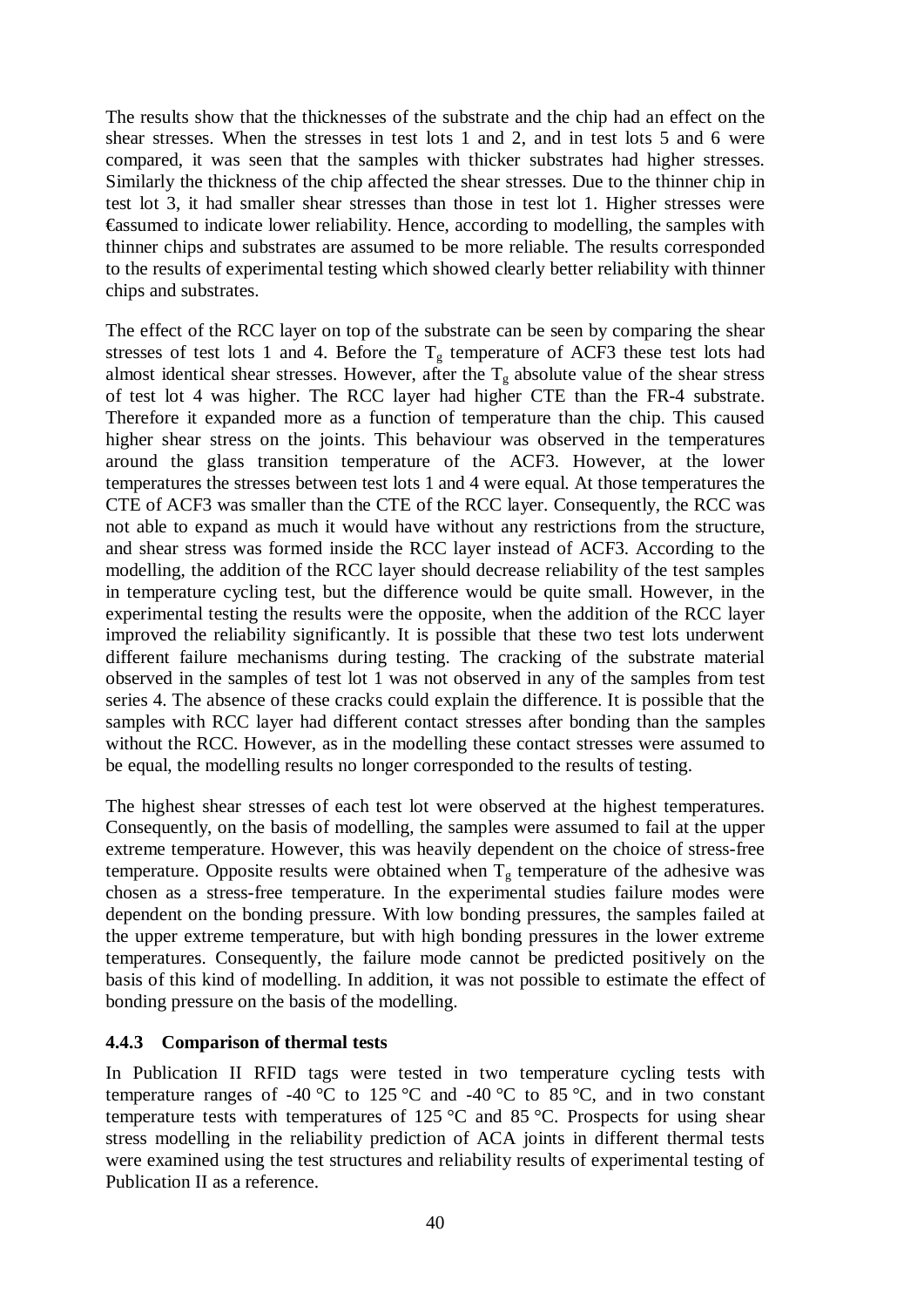The highest shear stresses in the ACP were seen around the joints. The shear stresses in the inner face of a joint were calculated at different temperatures from -40°C to 125°C, which is the temperature range of the wider temperature cycling test. In addition, it includes the temperature range of the other temperature cycling test as well as the temperatures of the constant temperature tests. The results with three different stressfree temperatures are presented in Figure 27.



**Figure 27:** Shear stress with different stress-free temperatures as a function of temperature.

According to the modelling the temperature cycling tests seemed to be more demanding than the constant temperature tests. The temperature cycling tests created higher shear stresses and in addition, the stresses in the cycling tests were fluctuating which may increase harshness even further. Consequently, according to the modelling failures can be assumed to occur faster in the cycling tests. Such behaviour was also observed in the experimental testing.

When the shear stresses in the temperature ranges of the cycling tests were compared, the highest stresses were equal and there was only a small difference in the fluctuating range of the stresses between the tests. Thereby, according to the modelling, it was assumed that the test samples in the -40  $\degree$ C to 125  $\degree$ C test might fail slightly faster than the test samples in the -40  $^{\circ}$ C to 85  $^{\circ}$ C test. Additionally, it could be assumed that the differences in the failure times would not be remarkable. However, this was contrary to the experimental tests, where a significant difference in the failure times was observed. Moreover, in the temperature cycling test from -40  $\degree$ C to 125  $\degree$ C significant differences in failure times of test samples with different bonding parameters were observed, samples with higher bonding temperature being significantly more reliable than the others. Nevertheless, it was not possible to predict these differences on the basis of the modelling, as it was not possible to take into account the effects of bonding parameters in the simple shear stress modelling.

Failure modes estimated on the basis of modelling did not correspond to the results of experimental testing either. The highest shear stresses in both temperature cycling tests occurred at the lower extreme temperature and thus the samples were assumed to fail at the lower extreme temperature. However, in the experimental testing samples failed commonly at higher extreme temperature.

As shear stress modelling and the results of experimental testing did not correspond, this kind of modelling is not feasible in the reliability predictions of ACA joints in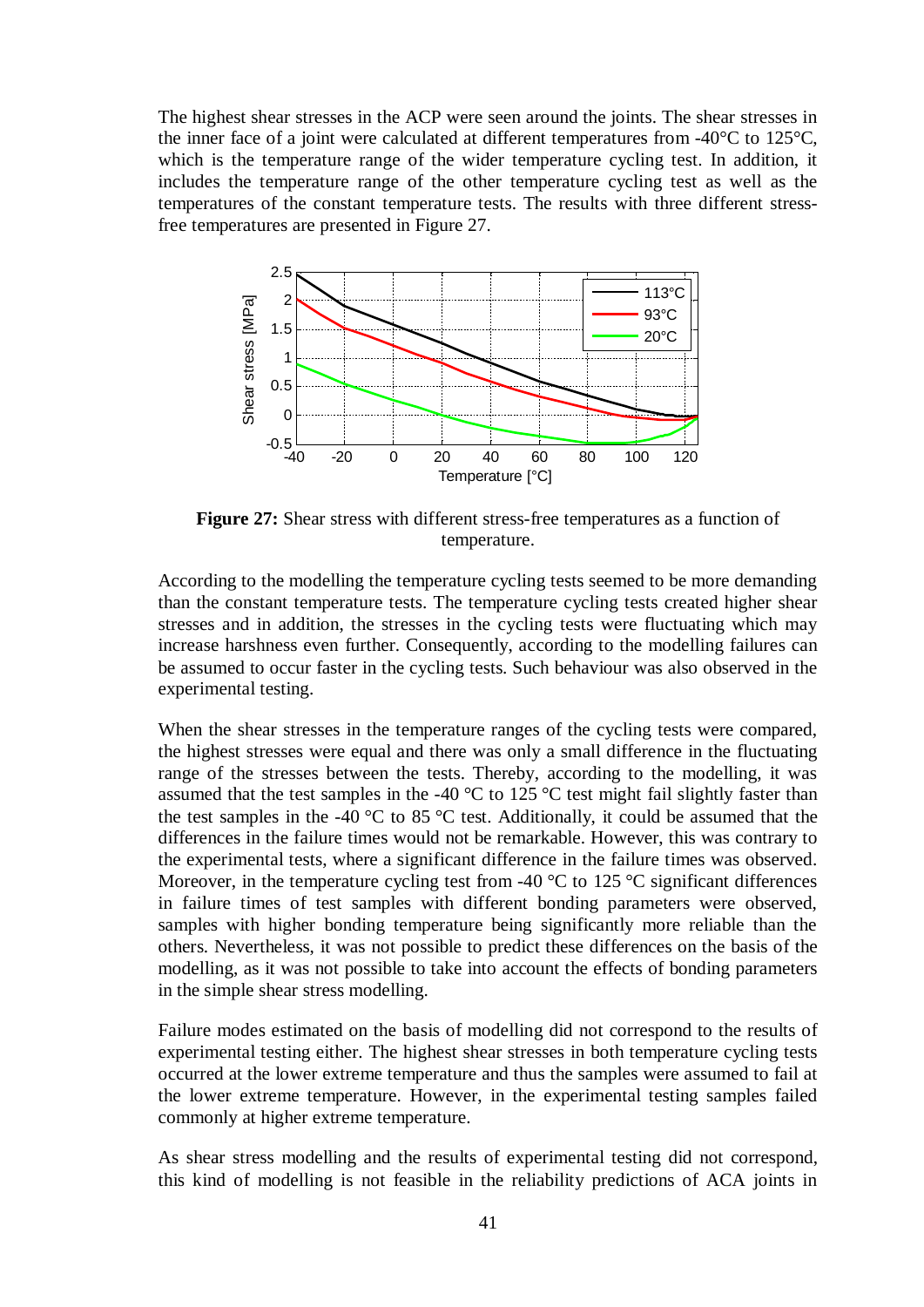different thermal tests. The model gives information about the rigorousness of a test and thereby a prediction of which test will first cause failures is possible. However, the failure times cannot be estimated on the basis of the failure times of the other tests. In addition, this indicates that the failure mechanism in the higher temperature cycling test is not significantly related to shear stress and the model needs to be improved.

Typically, in the bonding process of ACA joints a thin ACA layer is left in the joints between a bump and a pad. Hence, the model was improved by adding a thin ACP layer to the model which made the model more accurate and allowed both sliding and expansion between the bump and the pad. In addition to shear, normal stress and strain of the adhesive layer in the joint has been found to be an important factor to maintain electrical connection [Kwo06b][Wan09]. The expansion is especially important as the ACP used in the test samples had rigid nickel particles which cannot compensate for the expansion of the ACP matrix [Yim98][Yin03][Yin05a]. Due to the expansion of the ACP matrix, the thickness of the ACP layer increases and reduces the contact area between conductive particles and bumps or pads [Kwo06b][Yin03][Yin05a]. As a result, the contact resistance increases [Kwo06b][Wan09][Yin03]. In the experimental testing the resistances increased during the temperature cycling tests, but recovered after testing. Consequently, it is possible that the thin ACP layer in the joint expanded when the temperature increased during testing. To take this expansion into consideration, normal strain in the z-direction was modelled with the modified model. Using the improved model it was possible to take into account the effects of different bonding pressures by varying the thickness of the ACA layer in the model. In the samples from test series B, the layer was measured to be approximately 0.2µm while in the other samples with lower bonding pressure the thickness was approximately 0.3µm. The changes in the thickness of the ACP layer as a function of temperature were calculated with stress-free temperature of 20 °C and the results are shown in Figure 28.



**Figure 28:** Change in thickness of an ACP layer between bump and pad as a function of temperature with two different bonding pressures.

According to the results of the new model, it is likely that the samples would fail significantly faster in the temperature cycling test of -40  $^{\circ}$ C to 125  $^{\circ}$ C than in the -40  $^{\circ}$ C to 85 °C test. In addition, at a temperature of 125 °C samples with higher bonding pressure seem to be more reliable than the samples with lower bonding pressure. In the temperature range of -40 °C to 85 °C the difference between the samples with different bonding pressures is significantly smaller and the difference in the failure times between the samples with different bonding pressures can be assumed to be small. Moreover, on the basis of modelling the failures would be estimated to occur at the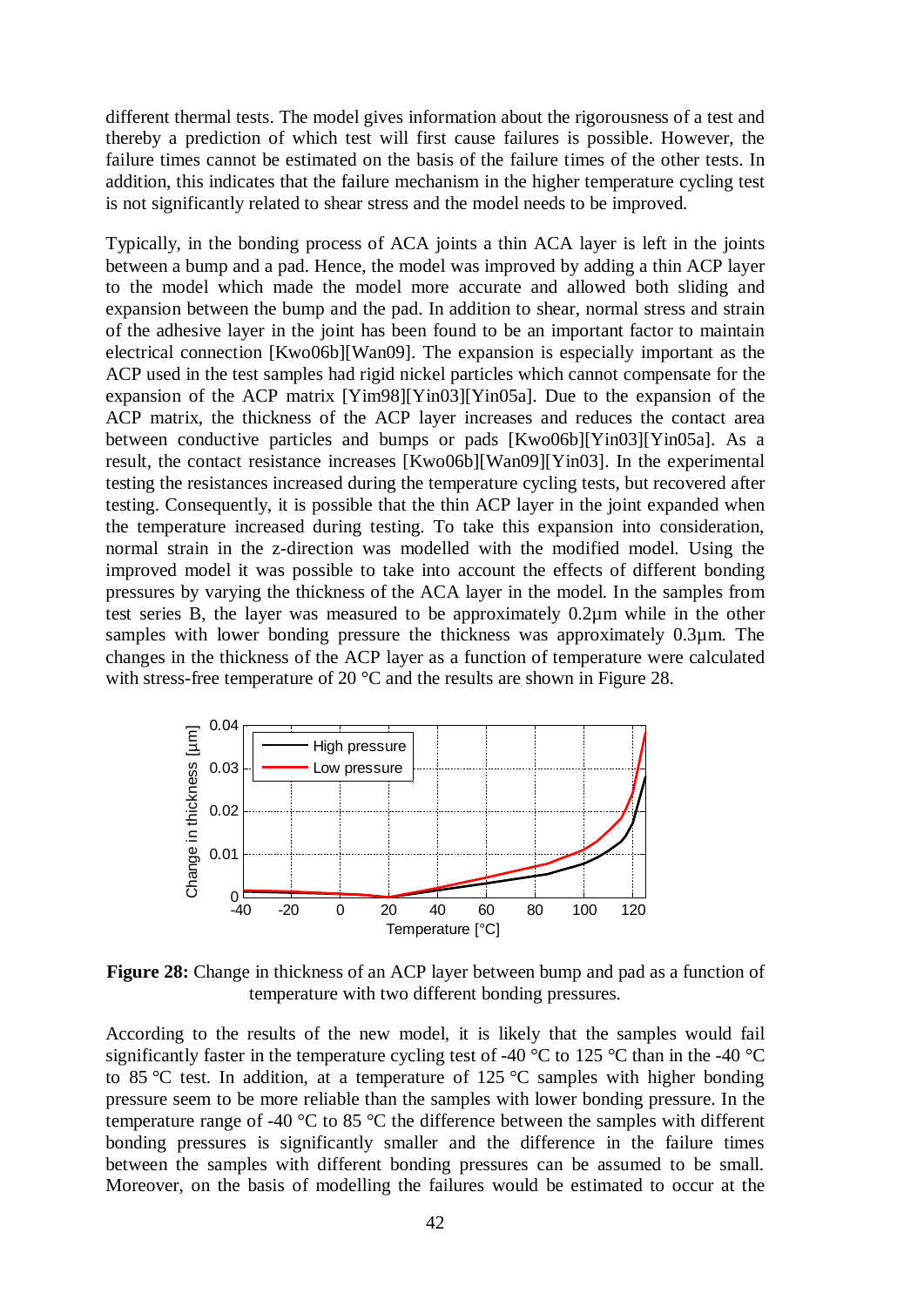higher extreme temperature. However, the difference between the extreme temperatures in the -40  $\degree$ C to 85  $\degree$ C test is not so significant, and thus it is possible that the samples fail at both extreme temperatures simultaneously. All these predictions made on the basis of the modelling corresponded to the experimental results. No difference between test samples with different bonding pressures were observed in -40 °C to 85 °C testing, but according to the modelling the difference is so small that it may not be noticeable because of natural divergence between test samples.

The modelling of the changes in the thickness of the ACA layers in the joints seems to fit well with the results of the experimental testing. Although estimation of exact failure times was not possible on the basis of the model by comparing to the results of another thermal test, the magnitude of the times could be well predicted. In addition, the modelling corresponded to the assumed failure mechanism and the failure modes seem to fit well with the experimental data. Moreover, the differences between the bonding pressures observed in the experimental testing could be estimated on the basis of such modelling.



**Figure 29:** Changes in the thicknesses of ACA layer at extreme temperatures of temperature cycling tests with three different bonding pressures.

Such modelling was done with each of the three stress-free temperatures. The changes in the thickness of ACA layer at extreme temperatures of the tests with each stress-free temperature are shown in Figure 29. Similar types of results were achieved with each stress-free temperature. However, differences in the failure modes were observed. With the other two stress-free temperatures, the samples in the -40  $\degree$ C to 85  $\degree$ C test would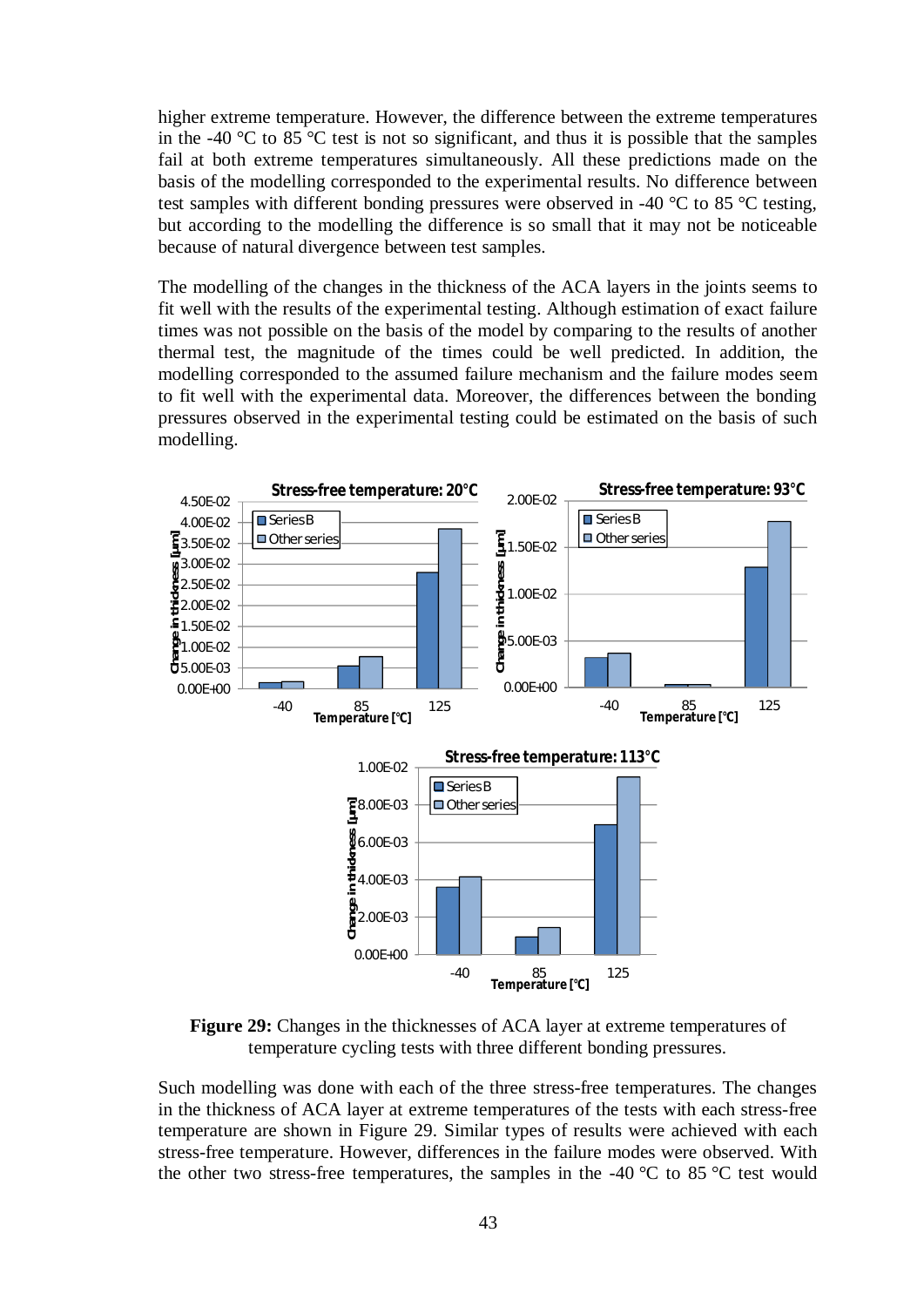have failed according to modelling most probably first in the lower extreme temperature. However, no such behaviour was detected in the experimental testing and thus the model with stress-free temperature of 20°C seems to fit to the experimental data best.

## **4.5 Modelling of humidity tests**

The prospects for using relatively simple shear stress modelling in the reliability prediction of polymeric interconnections under humidity tests were examined using two different methods. As in the thermal tests, the test samples were tested in different humidity tests and the prospects for using modelling together with reliability data obtained from another test were investigated. In addition, the potential to predict failure times on the basis of modelling and shear strength measurements was also examined. The results of the modelling of humidity tests are presented in this chapter.

### **4.5.1 Comparison of humidity tests**

In Publication III RFID tags were tested in two different humidity tests. A constant humidity test with temperature of 85 °C and relative humidity of 85 %, and a humidity cycling test with extreme conditions of 85 °C / 10 %RH and 85 °C / 85 %RH were used. In this study the prospects for using shear stress modelling in the reliability prediction of ACA joints in different humidity tests were examined.

A diffusion model was used to calculate the times to full saturation of the test samples in different test conditions. According to the modelling, it took 69 minutes until the dry test samples were saturated exposed to the test conditions of 85 °C and 85 %RH. Consequently, the test samples in the humidity cycling test saturated during the 2 hours' exposure time at extreme conditions of 85 °C and 85 %RH. In addition, at the extreme condition of 85 °C and 10 %RH the samples dried so that the wetness corresponded to the saturated state of that environment. Consequently, in the hygro-mechanical modelling, shear stresses in the test structure were modelled in the saturated states.

Shear stresses induced by moisture and temperature were modelled with hygromechanical and thermo-mechanical models and added together. The highest shear stresses were found to be around the joints at the height of the interface between the pad and the bump. Consequently, it is likely that failures will occur in this interface and the failure mechanism could be in the form of partial opening of the joint or delamination. However, in the failure analysis of the tested samples no obvious failure mechanism in the joints was observed even though the cross-sections of the joints had been examined.

The absolute values of total shear stresses in the ACP on the inner face of the joints at the height of the interface between the pad and the bump are shown in Figure 30. The stresses in both extreme conditions of the humidity cycling test are presented with the three stress-free temperatures. According to the results, selection of the stress-free temperature seems to play an important role. With the two lower stress-free temperatures, it seems that the constant humidity test is a more rigorous test of the samples. Alternatively, according to the results with highest stress-free temperature, there does not seem to be any significant difference.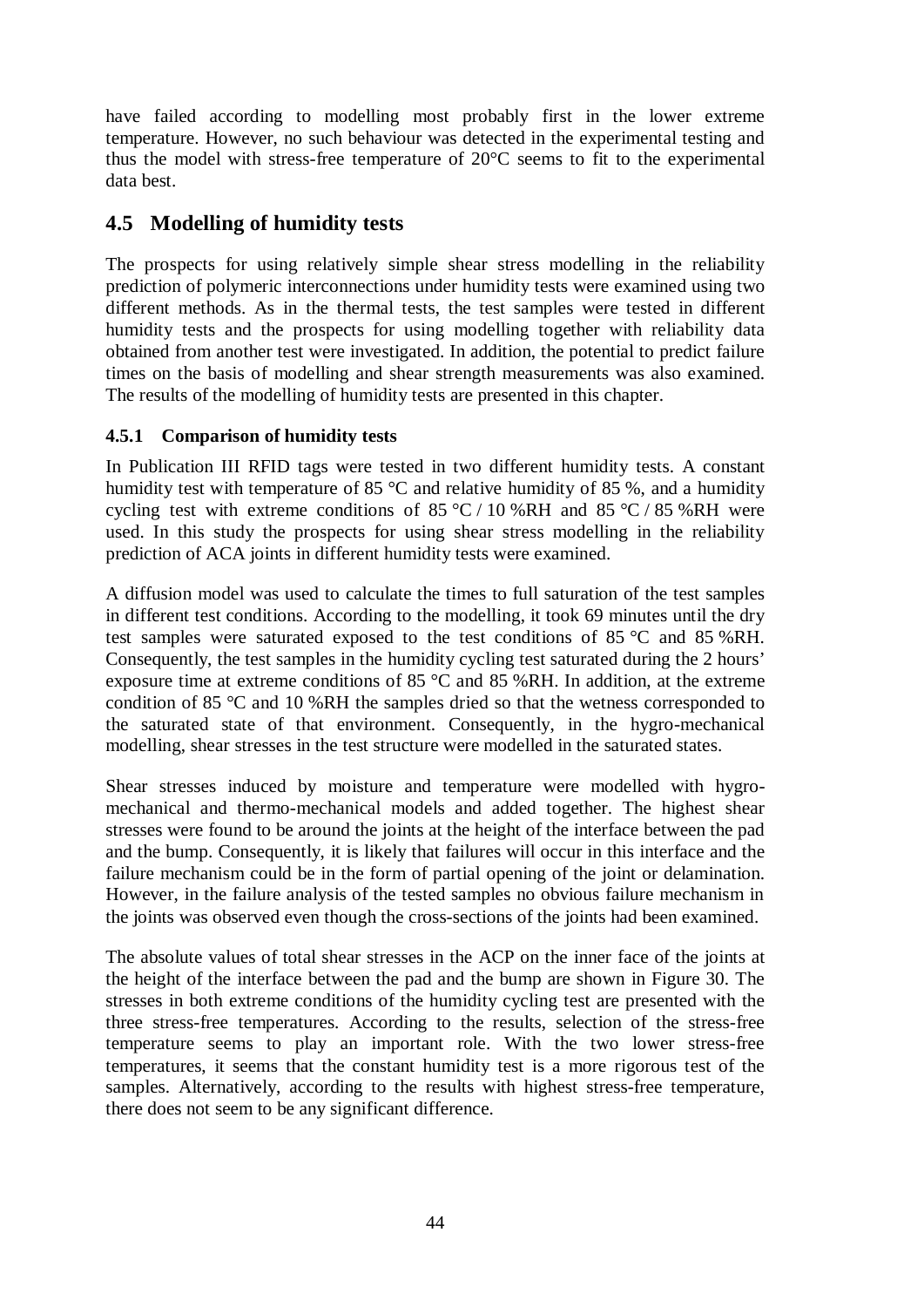

**Figure 30:** Total shear stresses in extreme conditions of humidity cycling test with three stress-free temperatures.

In addition to the fluctuation of the humidity level, the humidity cycling test also involves decrease in the temperature. The thermal stress as a function of temperature is illustrated in Figure 31. With the two higher stress-free temperatures the thermal stress increased when the temperature decreased and thus the temperature drop in the humidity cycling test appeared to increase the rigorousness of the test. On the other hand, with the lowest stress-free temperature, the drop in the temperature appeared to lower the stress and thus reduced the rigorousness of the test.



**Figure 31:** Thermal shear stress as a function of temperature.

When the effect of changing temperature in the humidity cycling test was also taken into account, with the stress-free temperature of 20°C, the humidity cycling test seemed to be a less severe test than the constant humidity test. However, with a stress-free temperature of 113°C, the humidity cycling test seemed to be more severe than the constant humidity test. With a stress-free temperature of 93°C, it was hard to determine the order of the humidity tests. In this case the shear stress decreased significantly when the humidity decreased. However, the shear stress increased even more when the temperature decreased. According to the results of the experimental tests, the samples from test series B and C failed significantly faster in the humidity cycling test than in the constant humidity test. However, the failure mechanism in these samples was not observed on the ACP joints. The samples from the other two test series failed at approximately the same time in both tests. Thus the results of modelling with a stress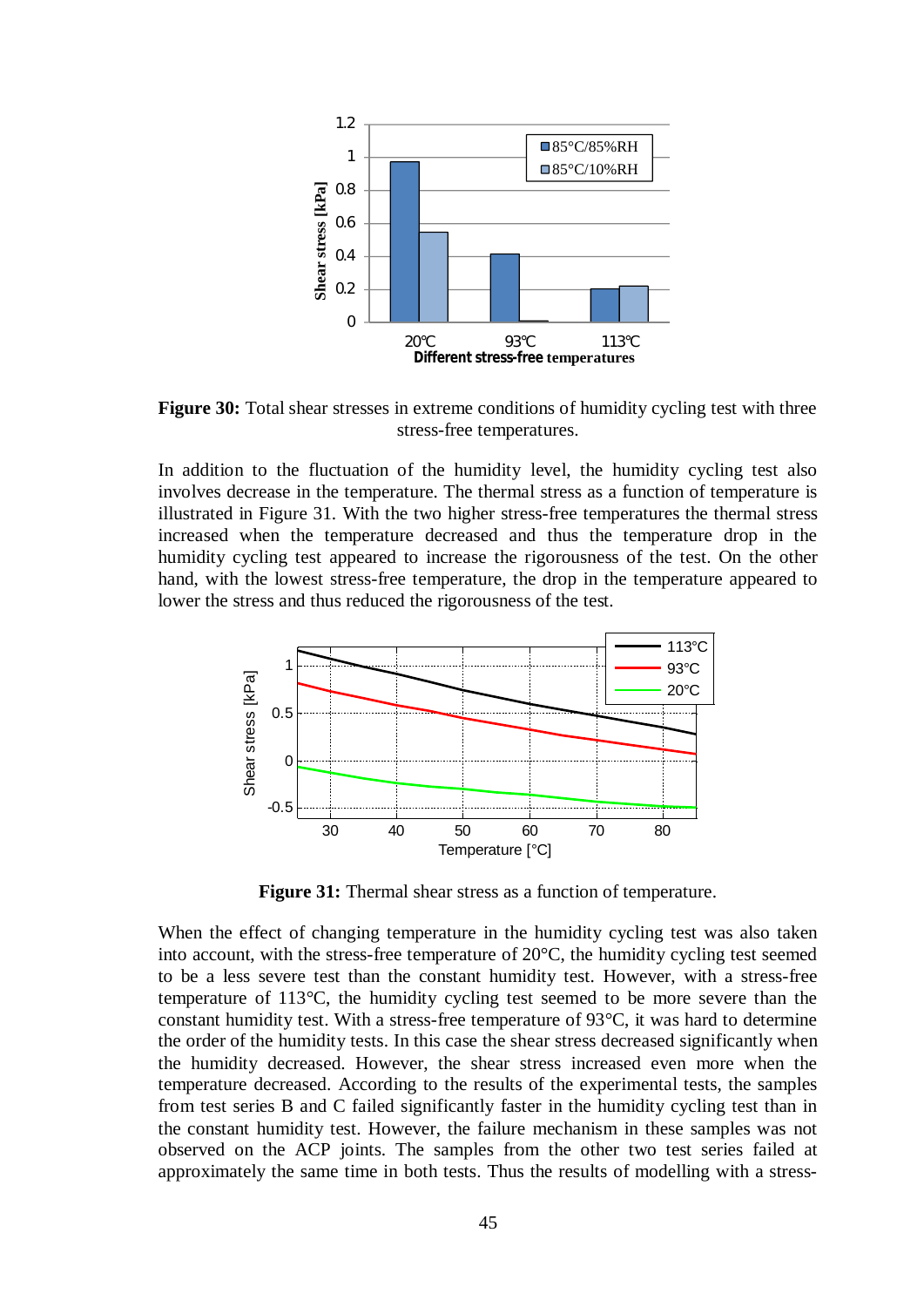free temperature of 93°C seemed to be closest to the results of experimental testing. However, as the failure in the humidity cycling test for test series B and C occurred in the antennas of the tags instead of in the ACP joints, this kind of modelling of the ACP joints does not describe the actual failure mechanisms. In addition, with this kind of modelling it is not possible to determine the differences in the reliability of the tags with different bonding parameters.

Failures in humid environments may be caused by different factors such as expansion, cracking, oxidation of metal surfaces, degradation of the polymer matrix, loss of adhesion and cohesion, chemical reactions between water molecules and materials, and relaxation [Fan09][Liu11][Mub09][Teh04][Won02a][Wun09][Yin05b]. Consequently, it is likely that failure mechanisms of polymeric interconnections in humidity tests are not only related to stresses and this kind of modelling may be useless for reliability prediction in humid environments.

### **4.5.2 Effects of humidity aging on adhesion of NCF joints**

In Publications IV and V flip chip joints with NCF were tested in a constant humidity test with temperature of 85 °C and relative humidity of 85 %. Two different substrate materials were used; FR-4 and  $Al_2O_3$ . The prospects for predicting failure times in a constant humid environment on the basis of shear strength measurements and modelling were examined. Shear strength measurements were made after periods in the constant humidity test to measure changes in contact stresses of the joints during the testing. It was observed that absorption of humidity impaired the adhesion of the joints significantly with both substrate materials. Moreover, the decline of adhesion continued as a function of time in the humid environment. When the contact stresses in the joint weaken enough, the joint will open and fail. At this point the hygroscopic stresses, which are constant during the whole humidity test, exceed the contact stresses holding the bumps and pads in contact. Using modelling the failure limits, under which the adhesion should decrease until a failure occurs were calculated. When the results of experimental testing and modelling were combined, estimation of failure times was possible.

A diffusion model was used to calculate times to full saturation of the test samples with both substrates. With the ceramic substrate it took 560 hours until the structure was saturated and with FR-4 substrate 86 hours. As the constant humidity test lasted for 2,500 hours with the samples with ceramic substrate and 4,000 hours with the samples with FR-4 substrate, all samples became saturated at the beginnings of the tests. Consequently, the stresses in test structures were modelled in the saturated state.

Thermo-mechanical and hygro-mechanical shear stress models were used to model the effects of mismatches in thermal and humid expansions. The stresses were added together and the highest shear stress value was chosen as failure limit. This indicates the stress limit under which the contact stresses must fall for a failure to occur. For the test samples with ceramic substrate the failure limit was 18.1 MPa and for the test structures with FR-4 substrate 11.7 MPa. In the adhesion measurements average contact stresses on the area of the chip were measured. It was assumed that the adhesion of the adhesive to the substrate and to the chip is quite constant as a function of place. Therefore the stresses calculated on the basis of adhesion measurements were compared to the failure limit to be able to estimate magnitude of failure time.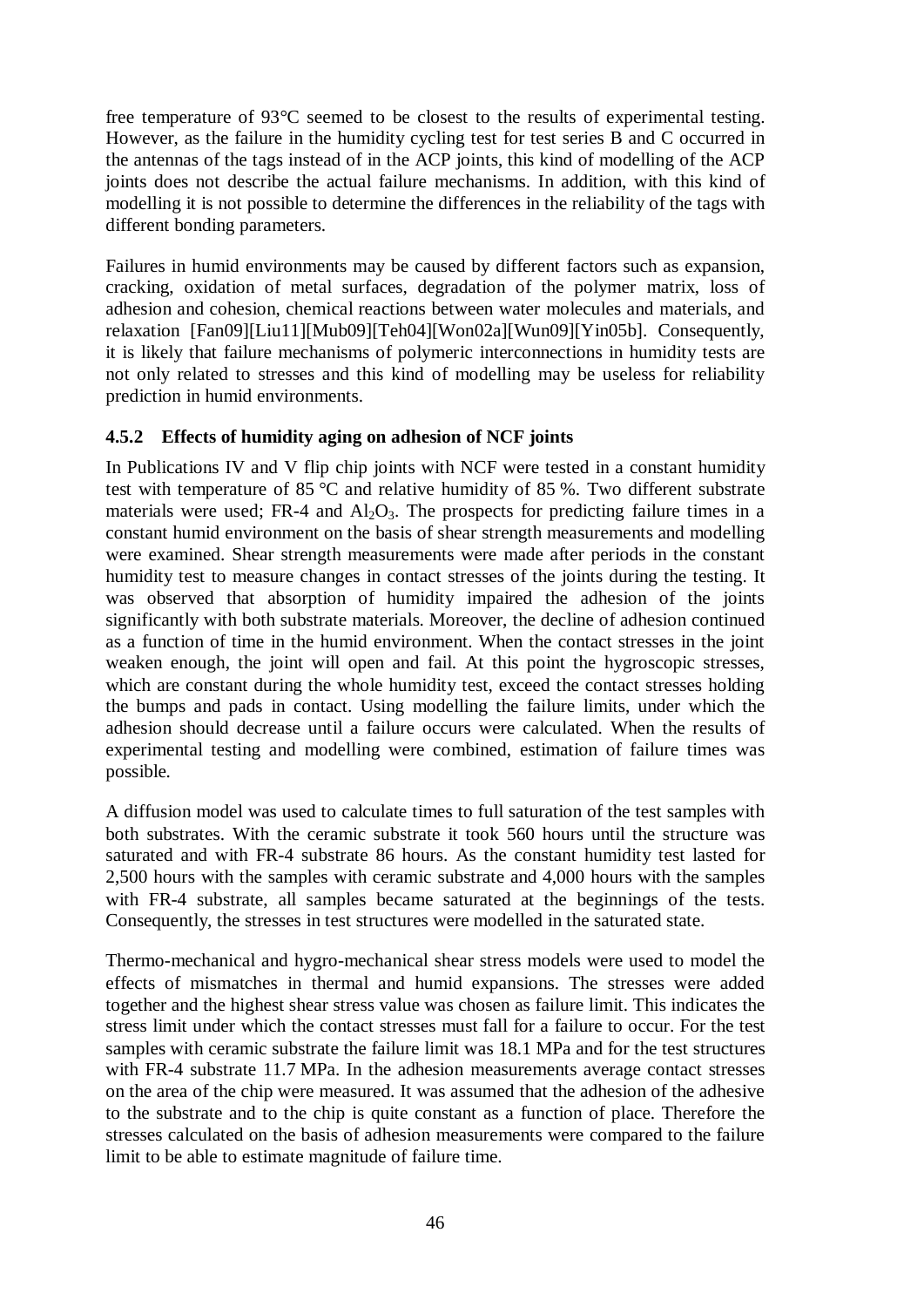Contact stresses of the test samples with ceramic substrate exceeded its failure limit during the 2,500 hours testing. Therefore, the estimation of the failure time was possible on the basis of modelling. The degradation of contact stress values measured by shear strength measurements and the failure limit defined on the basis of modelling are shown in Figure 32 as a function of time. The measurement point of 2,000 hours differed from the other measurement points because of technical problems and the curve without that point is plotted in the Figure 32. When the measurement point of 2,000 hours is ignored, the failure limit is exceeded at the time point of 2,045 hours. Consequently the magnitude of the failure time of the test samples with ceramic substrate in the constant humidity test was estimated to be around 2,045 hours. In the experimental testing the characteristic lifetime for the test samples was 2,333 hours, which is relatively close to the estimated failure time. According to this study it therefore seems possible to estimate the magnitude of failure time for this kind of test structure in a constant humidity test by using information of shear strength test and modelling.



**Figure 32:** Deterioration of contact shear stresses and failure limits for the samples with different substrates.

The failure limit of the test samples with FR-4 substrate was not exceeded during the 4,000 hours test. The changes in contact stress during testing and the failure limit are also presented in Figure 32. As the failure limit was not exceeded, according to the modelling, it was assumed that no failure would occur during testing. No failures were detected in the experimental testing either, therefore the results of modelling correspond to the results of experimental testing. When the test samples saturated at the beginning of the test, the drop in contact shear stress was fast, but after that it slowed down substantially. After saturation the decline of the contact stress seemed to be relatively linear. With the linear decrease of the contact stress, it would take 13,500 hours until the test samples with FR-4 substrate would exceed their failure limit. Consequently, the test samples with the thin FR-4 substrate appear to be extremely reliable in this kind on humid environment.

The place with the highest shear stress was assumed to be the most likely place for failures. Consequently, according to the modelling, the corner joints were assumed to be the most likely places for failures. In the failure analysis of the test samples with FR-4 substrate, signs of delamination were observed in a few corner joints. However, no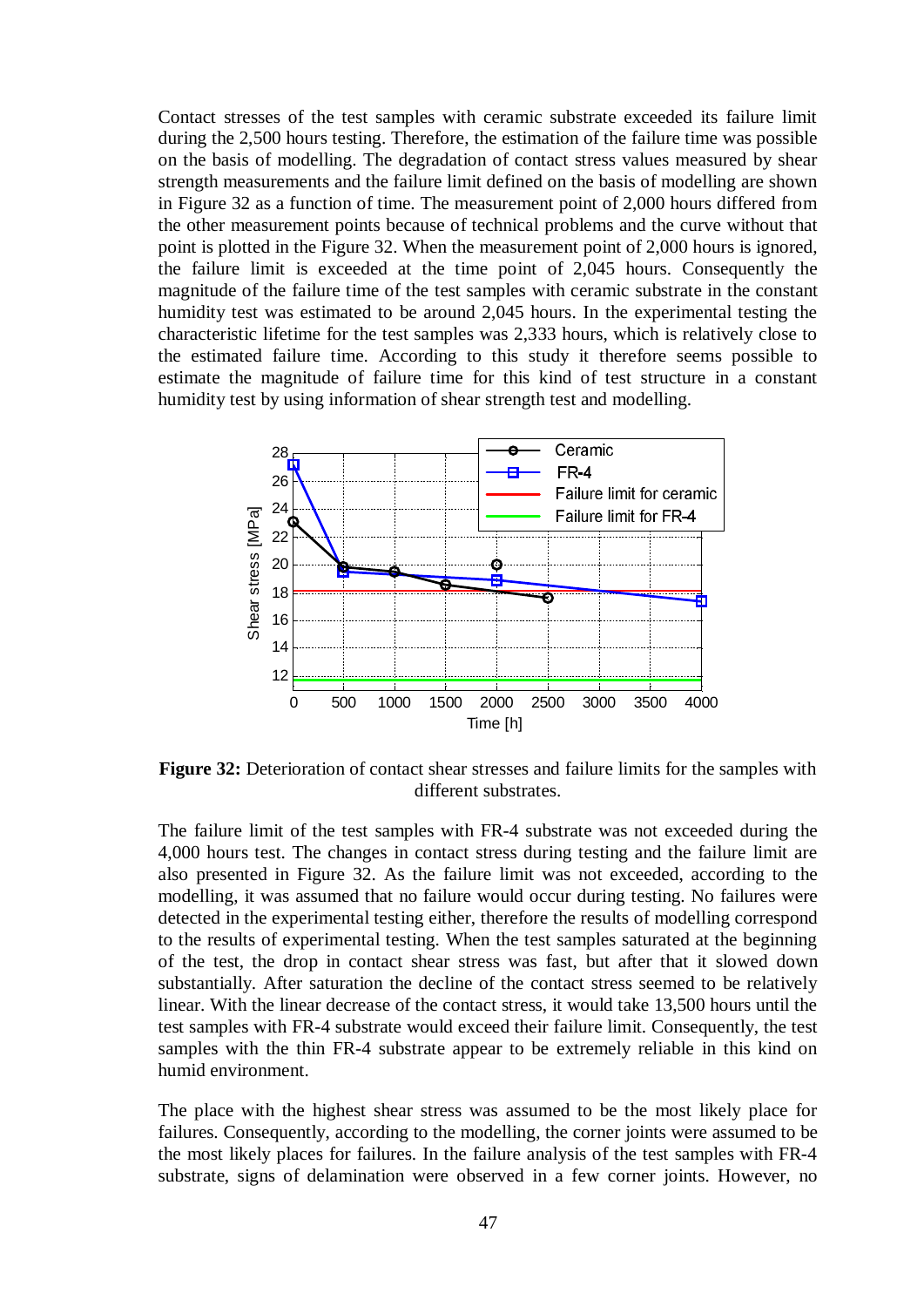signs of failures were observed in any other joints. Consequently, the failure place estimated on the basis of modelling seems to correspond to the results of experimental testing.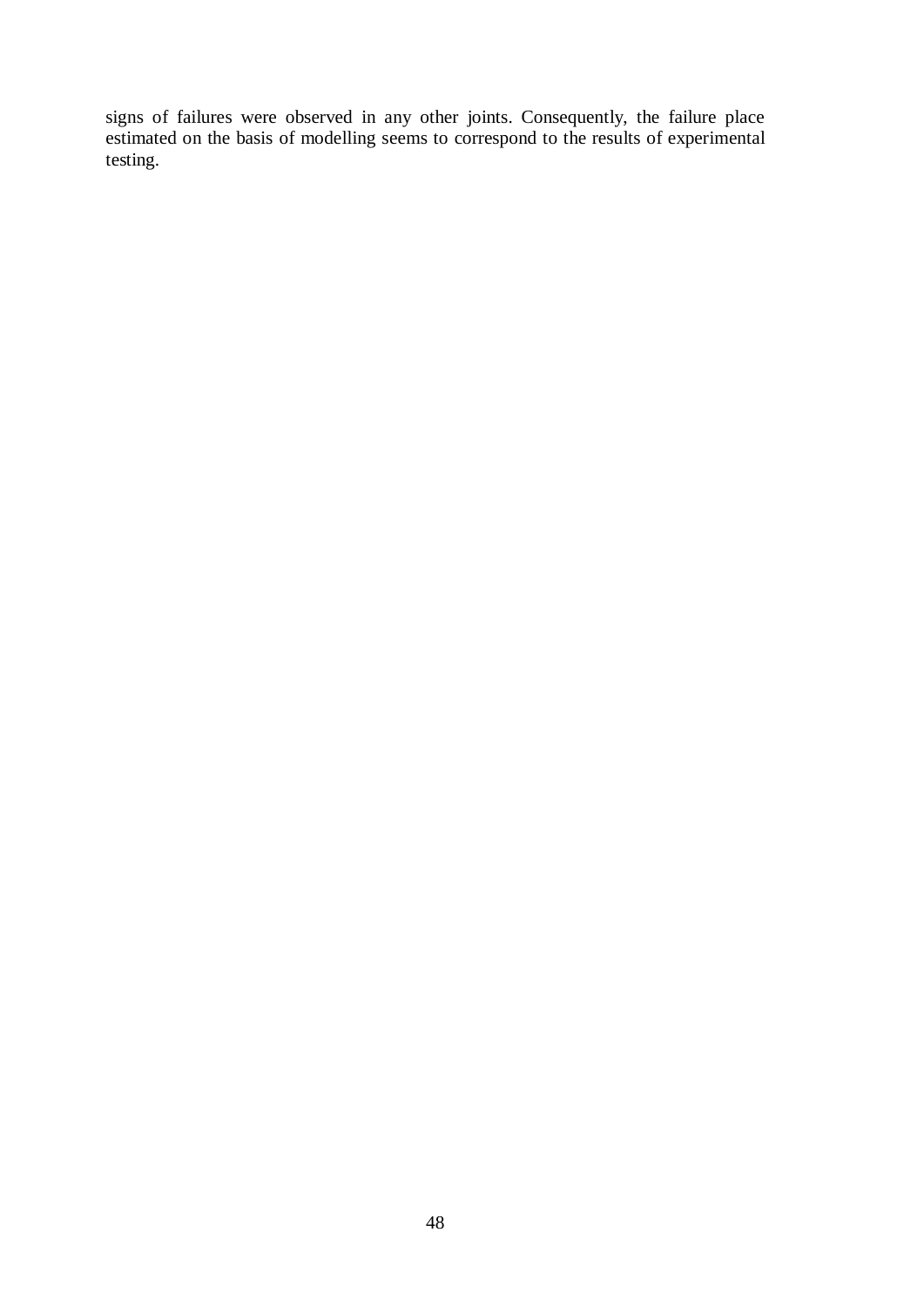# **5 Conclusions and final remarks**

Polymeric interconnections are an alternative to conventional solder joints with underfills. Because of their advantages polymeric interconnections can be used in numerous applications, and therefore in numerous environments. Nevertheless, reliability problems may occur, especially in demanding conditions. Accelerated life tests are typically used when reliability is studied, but they are typically timeconsuming. Utilisation of modelling would decrease the need for testing, and cost and time savings could be achieved. This study explored the prospects for using modelling in the prediction of reliability of ACA and NCA flip chip joints in humid and thermal environments. The aim was to ascertain if shear stress modelling together with reliability data of a test with one type of test structure could be used in the prediction of reliability of slightly changed test structures or different test methods.

It was observed that prediction of reliability in a humid environment is extremely difficult due to numerous factors which may cause failures in humid environments. The failures in humid environments are not related only to stresses; polymer degradation, relaxation, effects of material interfaces and chemical reactions such as oxidation may also impair the electrical properties of the joints as well as the change properties of the materials. In this work, one type of test structure was tested in two different humidity tests and the results between them were compared. Shear stress modelling was used to predict the changes between the tests, and finally the modelling results were compared to the results of experimental testing. The results of modelling were strongly related to the selection of stress-free temperature. In addition, it was not possible to estimate failure mechanisms and places on the basis of the modelling. Consequently it was found that shear stress modelling alone is not suitable for comparison between different humidity tests. However, when NCF flip chip joints were tested in a constant humidity test and the decrease of adhesion in the humid environment was taken into account, failure time estimation in a constant humidity test became possible.

In addition, it was observed that it is important to take failure mechanisms into account in modelling. If shear stress modelling is used, the failure mechanisms should be related to shear stresses. The shear stress modelling was found to correspond to the experimental tests fairly well when the material of ACA was changed or when the thicknesses of the chip or substrate were changed in thermal testing. In the failure analysis of these test samples signs of delamination were found, thus indicating a shear stress related failure mechanism [Luo05]. It therefore appears that this kind of modelling can be used in reliability prediction when only materials or material thicknesses are changed and when the reliability data of the first test structure in the same thermal test is available. Although the shear stress modelling seemed to be useful in the reliability prediction of slightly changed test structure, it was no longer functional when test structure was changed by adding a RCC layer on top of the substrate. The addition of an RCC layer changed the failure mechanism and the shear stress modelling no longer described the factors causing the failures. In addition, when the thermal tests were varied, shear stress modelling was found to give an incorrect result, as it underestimated the differences in reliability between the temperature cycling tests. The failure mechanism of these test samples was assumed to be caused by expansion of the adhesive matrix and not to be related to shear stress. Nevertheless, a strain model which calculated the change in thickness of an adhesive layer between a bump and a pad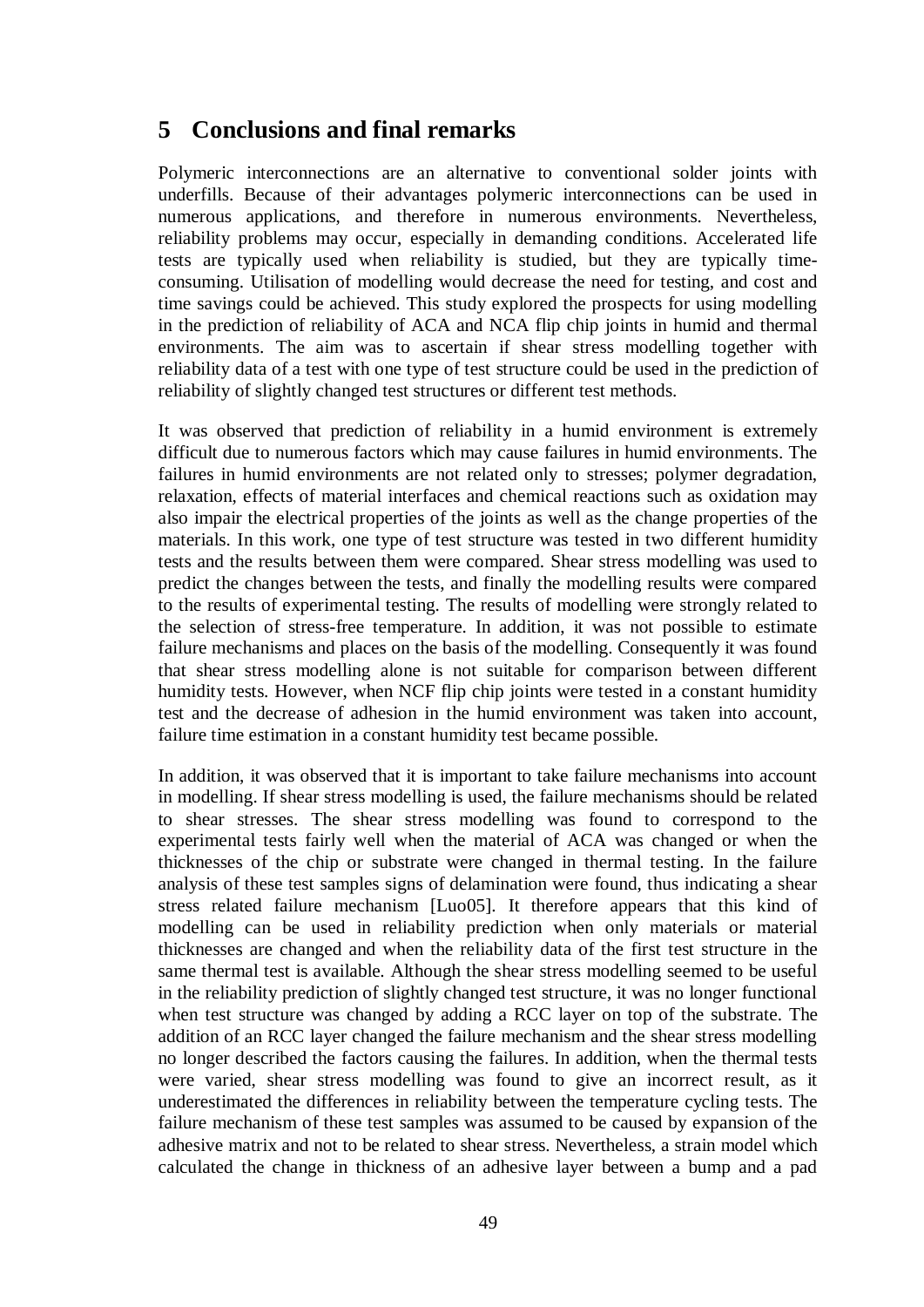during testing corresponded to the experimental result fairly well as it was related to the assumed failure mechanism.

Although the relative simple shear stress modelling seemed to be useful for the estimation of failure time, mode, mechanism and place for some applications, the calculation of accurate failure times was not possible for most of them. To obtain more accurate results, the modelling needs to be improved. In this study it was observed that material properties may change significantly during testing. Consequently, changes in material parameters during testing need to measured and utilised in the modelling. In addition, the visco-elastic behaviour of the materials needs to be taken into account. In this study the material behaviour was assumed to be purely elastic to ensure the simplicity of the models. However, as the failures occur as a function of time viscous characteristics may also be significant. Moreover, the effects of bonding parameters on the contact stresses and their material properties should also be estimated. In this study test samples with different bonding parameters were tested and it was observed that the bonding parameters had significant effects on reliability in the experimental tests. However, it was not possible to estimate the differences between the test samples with different bonding parameters using modelling. By modelling the bonding process, contact stresses could be calculated and possible differences in them with different bonding parameters could be discovered. Furthermore, if accurate life-time estimations without reliability data of another test structure or another test are desired, long-term failure mechanisms such as fatigue, creep and relaxation of an adhesive should also be taken into account in the modelling.

The following paragraphs summarise the main results of the publications.

Publication I, "Reliability of ACF interconnections on FR-4 substrates", studied the effects of different thicknesses of chips and substrates on the reliability of ACF flip chip joints. Six test lots with two different ACFs, four different substrates and three different test chips were tested in a temperature cycling test. Shear stress modelling was used to study the differences between the test lots in a temperature cycling tests. The results of the modelling and the reliability tests were compared. When only the thicknesses of the substrate and chip were changed their effects on the reliability could be estimated on the basis of modelling. Consequently, shear stress modelling seems to be feasible in the reliability prediction of ACF joints when dimensions of test samples are changed. However, when an RCC layer was added on top of the substrate modelling the experimental results were the opposite. The test samples with the RCC layer had a different failure mechanism, which may explain the discrepancy between the results.

Publication II, "The Effects of Temperature Profile of Accelerated Temperature Cycling Tests on the Reliability of ACA Joints in RFID Tags", studied the reliability of ACP joints of RFID tags using two constant temperature tests and two temperature cycling tests. The temperature cycling tests were observed to be more usable than the constant temperature tests. In the temperature cycling tests different failure times and modes were observed. In addition, tags with different bonding pressures behaved differently in the temperature cycling tests. In failure analysis no clear failure mechanism was perceived. After both tests resistances of most of the test samples recovered. Consequently, failures were assumed to be caused by mismatch of expansions between polymer matrix and conductive particles of the ACP in the joints. The mismatch caused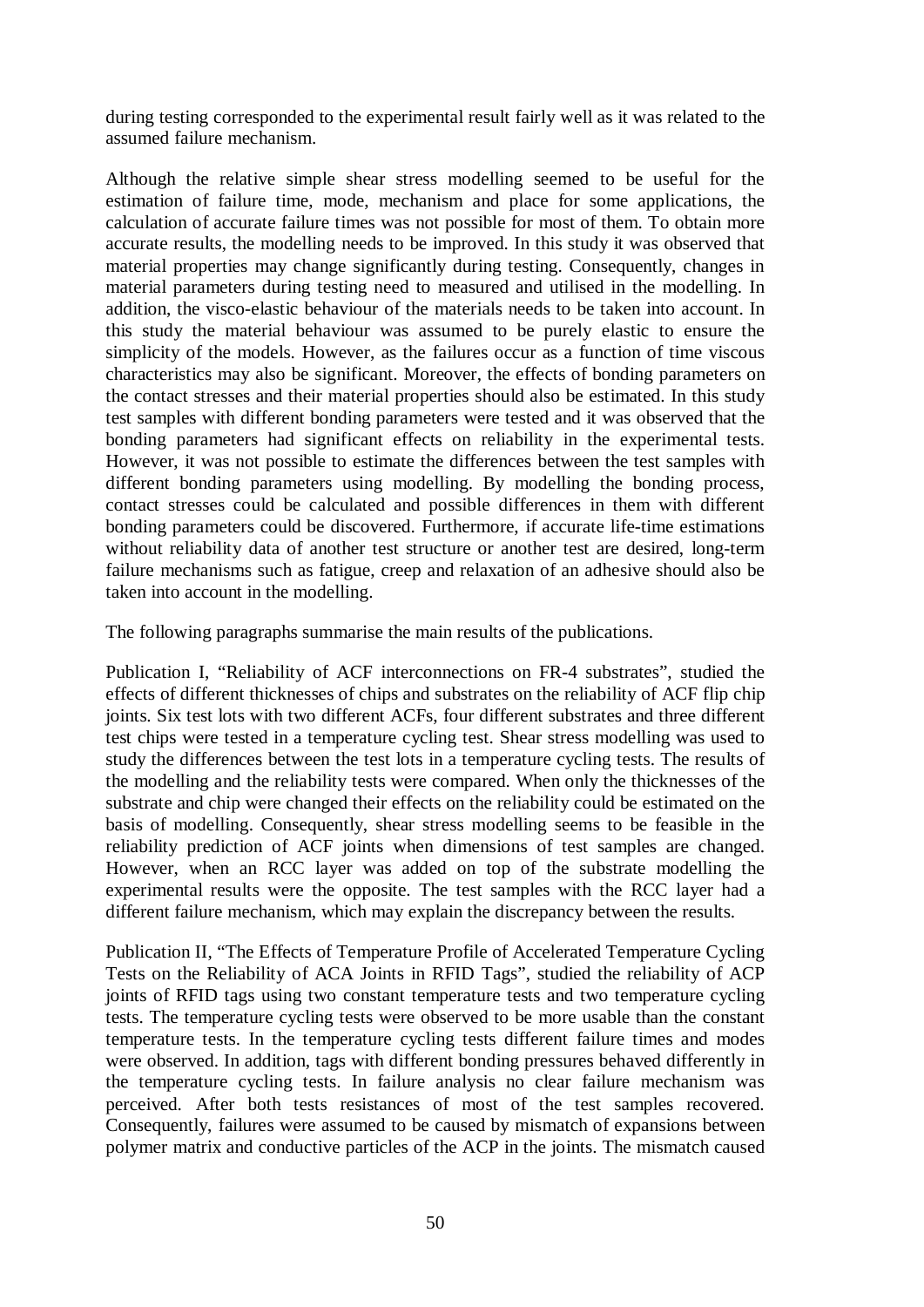degradation of electrical contact during testing but it recovered after testing when the elastic expansion recovered.

Publication III, "Effects of cycling humidity on the performance of RFID tags with ACA joints", concentrated on the reliability of RFID tags in two different humidity tests. The tags were tested using a constant humidity test and a humidity cycling test. Different failure times, modes and mechanisms were observed in these tests. Failure times in the humidity cycling tests were significantly shorter than the failure times in the constant humidity test. In the constant humidity test most of the test samples failed due to hydrolysis, when the substrate material became brittle and the tags crumbled. In the humidity cycling test the failure mechanism was dependent on the bonding parameters. In two test series cracks in the antennas of the tags, which broke the electrical connection between chip and antenna, were observed. However, in the other two series no obvious failure mechanism was observed.

Publication IV, "Moisture Effects on Adhesion of Non-Conductive Adhesive Attachments", studied the prospects for estimating the failure times of flip chip joints with NCF and ceramic substrate in a constant humidity test on the basis of modelling and adhesion tests. Experimental testing and adhesion measurements were made. Adhesion was observed to decrease as a function of time during which the samples were exposed to the humid environment. On the basis of modelling the failure limit under which the adhesion should decrease a failure to occur was calculated. When the results of the adhesion tests and modelling were combined, the failure time for the test samples was predicted. When the predicted failure time was compared to the results of testing, it was observed that the results were nearly the same.

Publication V, "Changes in Adhesion of Non-Conductive Adhesive Attachments during Humidity Test", dealt with flip chip joints with NCF and FR-4 substrate in a constant humidity test. Experimental testing, adhesion measurements and modelling were performed. With this test structure, too, adhesion was observed to decrease as a function of time in the humid environment. According to the modelling the failure limit was calculated and on the basis of adhesion measurements, failure time was predicted. The predicted failure time was not exceeded during testing, nor were any failures detected in the experimental testing.

Publication VI, "Shear stress modelling of ACA joints during temperature cycling testing", concentrated on the reliability of flip chip joints with two different ACFs in a temperature cycling test. In addition, the prospects for using shear stress modelling in the prediction of the reliability of ACF joints when one ACF is replaced by another, was studied. Using modelling differences in the reliability of the joints with different ACFs were estimated and the result compared to those of the experimental data. The results of modelling and testing were observed to correspond. On the basis of shear stress modelling ACF flip chip joints could be ranked in order of anticipated failure times and likely places for failures could be estimated.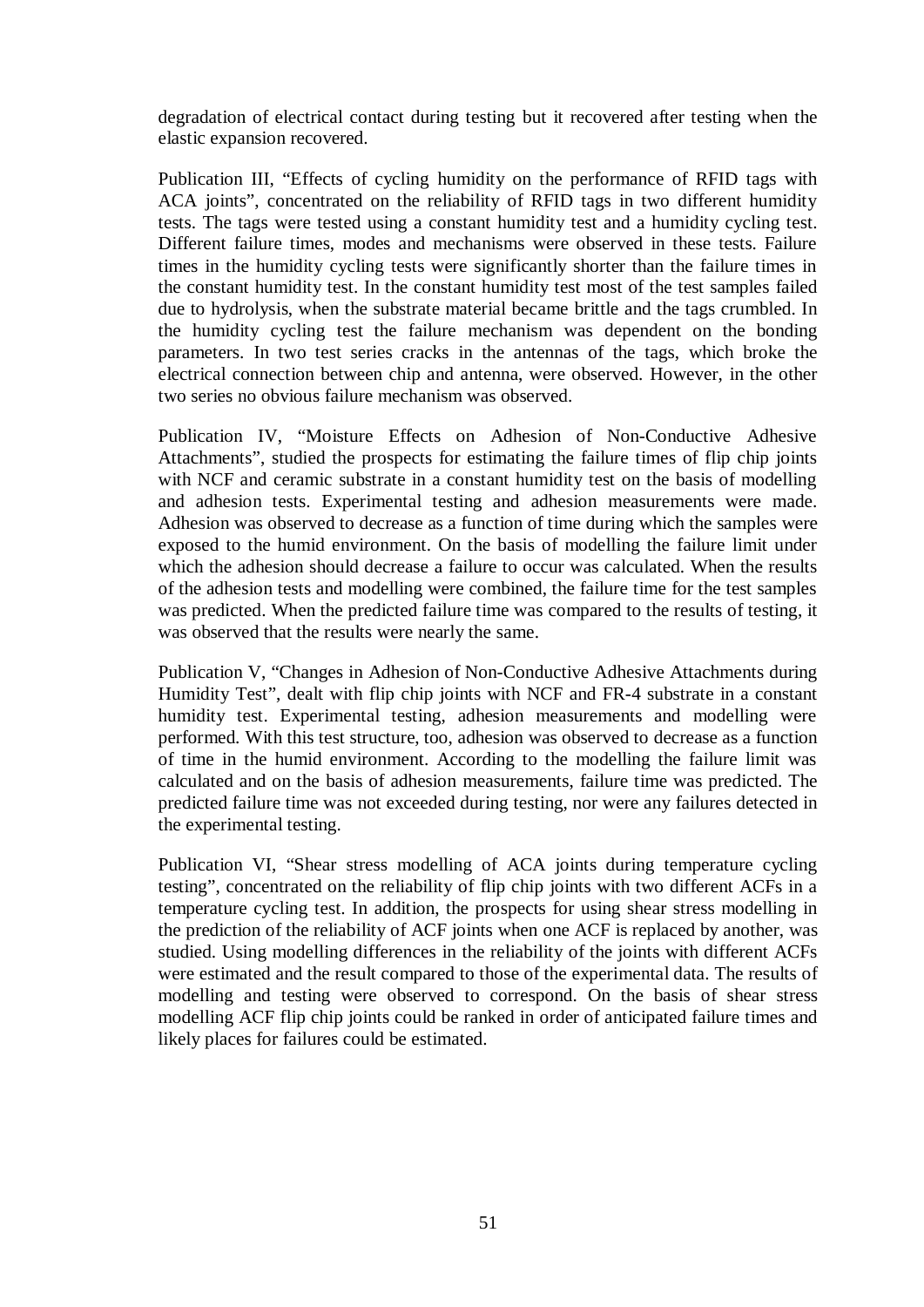## **REFERENCES**

- [Ada99] Adams, V. and Askenazi, A. "Building Better Products with Finite Element Analysis", OnWord Press, United States of America, 1999, 587p.
- [An07] An, B., Cai, X., Chu, H., Lai, X., Wu, F. and Wu, Y. "Flex Reliability of RFID Inlays Assembled by Anisotropic Conductive Adhesive", Proceedings of HDP'07, Shanghai, China, June 26-28, 2007, pp. 60-63.
- [Ard03] Ardebili, H., Wong, E.H. and Pecht, M. "Hygroscopic Swelling and Sorption Characteristics of Epoxy Molding Compounds Used in Electronic Packaging", IEEE Transactions on Components and Packaging Technologies, Vol. 26, No. 1, 2003, pp. 206-214.
- [Ast06] Asthana, R., Kumar, A. and Dahotre, N. "Materials Science in Manufacturing", Elsevier Inc., United States of America, 2006, 628p.
- [Bro99] Brown, W.D. "Advanced Electronic Packaging With Emphasis on Multichip Modules", IEEE Press, New York, 1999, 791p.
- [Cae03] Caers, J.F.J.M. and Zhao, X.J. "Prediction of Moisture Induced Failures in Flip Chip on Flex Interconnections with Non-conductive Adhesives", IEEE, Electronic Components and Technology Conference, New Orleans, Louisiana, USA, May27-30, 2003, pp. 1176-1180.
- [Cae04] Caers, L.F.J.M., Zhao, X.J., Hansen Sy, G., Wong, E.H. and Mhaisalkar, S.G. "Towards a Predictive Behaviour of Non-conductive Adhesive Interconnects in Moisture Environment", IEEE, Electronic Components and Technology Conference, Las Vegas, USA, June 1-4, 2004, pp. 106- 112.
- [Cai08] Cai, X., An, B., Wu, Y., Wu, F. and Lai, X. "Research on the Contact resistance and Reliability of Flexible RFID Tag Inlays Packaged by Anisotropic Conductive Paste",  $9<sup>th</sup>$  International Conference on Electronic Packaging Technology & High Density Packaging (ICEPT-HDP'08), Shanghai, China, July 28-31, 2008, pp.129-133.
- [Cha00] Chan, Y., Hung, K., Tang, C. and Wu, C. "Degradation Mechanisms of Anisotropic Conductive Adhesive Joints for Flip Chip on Flex application*s*", Proceedings of 4th IEEE Conference on Adhesive Joining and Coating Technology in Electronics Manufacturing, Espoo, Finland, June 18-21, 2000, pp. 141-146.
- [Cha02] Chandrupatla, T.R. and Belegundu, A.D. "Introduction to Finite Elements in Engineering", 3rd edition, Prentice-Hall, Inc., United Sates of America, 2002, 453p.
- [Cha03] Chan, Y.C., Uddin, M.A., Alam, M.O. and Chan, H.P. "Curing kinetics of Anisotropic Conductive Adhesive Film", Journal of Electronic Materials, Vol. 32, No. 3, 2003, pp. 131-136.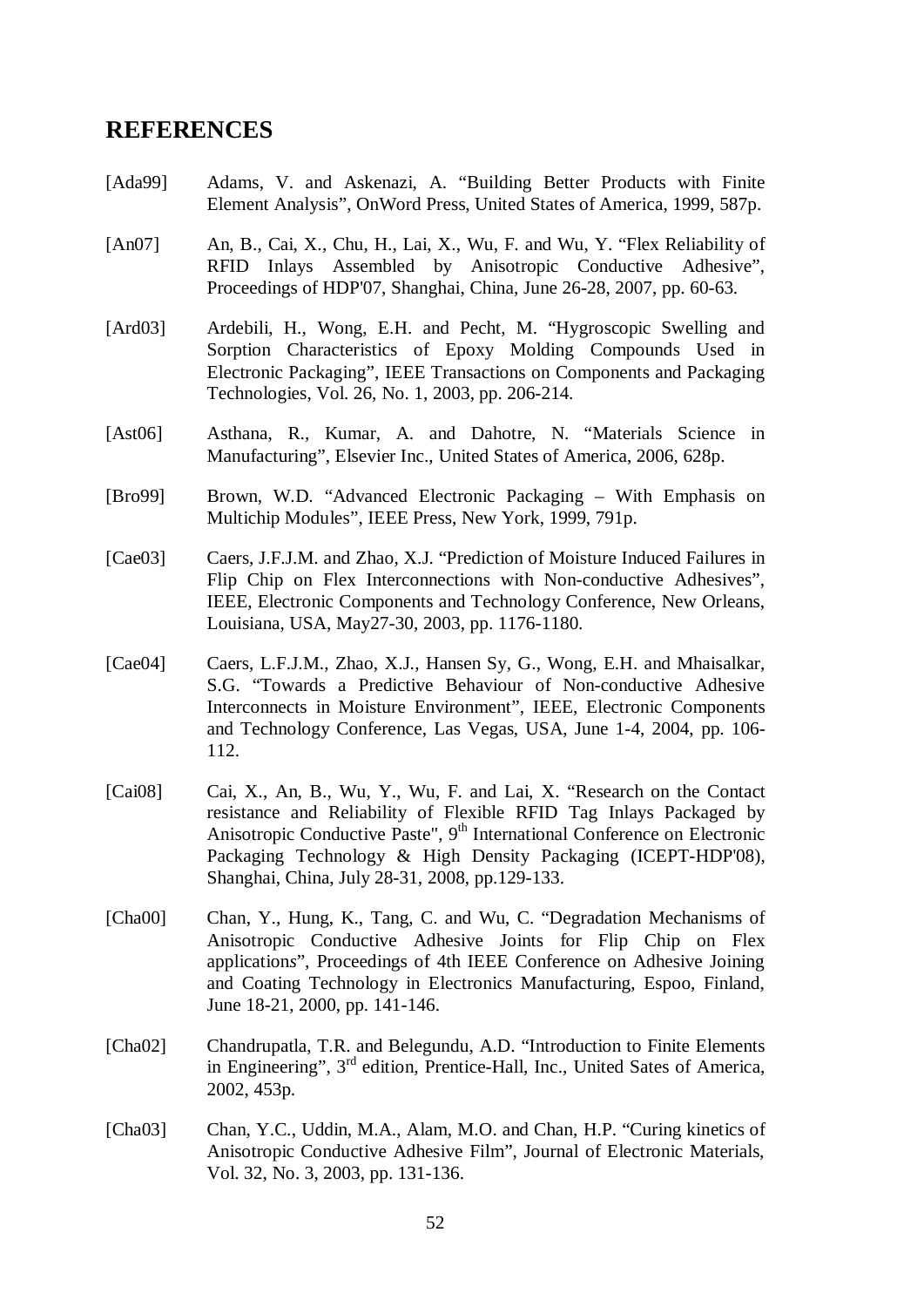- [Che06] Chen, X., Zhang, J., Jiao, C. and Liu, Y. "Effects of different bonding parameters on the electrical performance and peeling strengths of ACF interconnection", Microelectronics reliability, Vol. 46, No. 5-6, 2006, pp. 774-785.
- [Chi01] Chiriac, V.A. and Lee, T.T. "Transient Thermal Analysis of an ACF Package Assembly Process", IEEE Transactions on Components and Packaging Technologies, Vol. 24, No. 4, 2001, pp. 673-681.
- [Dob07] Dobkin, D. "The RF in RFID Passive UHF RFID in Practice", WJ Communications, San Jose, 2007, 504p.
- [Dom07] Domdouzis, K., Kumar, B. and Anumba, C. "Radio-Frequency Identification (RFID) applications: A brief introduction", Advanced Engineering Informatics, Vol. 21, No. 4, 2007, pp. 350-355.
- [Ehr04] Ehrenstein, G.W., Riedel, G. and Trawiel, P. "Thermal Analysis of Plastics – Theory and Practice", Carl Hanser Verlag, Munich, Germany, 2004, 368p.
- [Fan09] Fan, X.J., Lee, S.W.R. and Han, Q. "Experimental investigations and model study of moisture behaviors in polymeric materials", Microelectronics Reliability, Vol. 49, No. 8, 2009, pp. 861-871.
- [Fan10] Fan, X.J. and Suhir, E. "Moisture Sensitivity of Plastic Packages of IC Devices", Springer, United States of America, 2010, 570p.
- [Fay07] Fayolle, B., Colin, X., Audouin, L. and Verdu, J. "Mechanism of degradation induced embrittlement in polyethylene", Polymer Degradation and Stability, Vol. 92, No. 2, 2007, pp. 231-238.
- [Fri06a] Frisk, L. and Kokko, K. "The Effects of Chip and Substrate Thickness on the Reliability of ACA Bonded Flip Chip Joints", Soldering and Surface Mount Technology, Vol. 18, No. 4, 2006, pp. 28-37.
- [Fri06b] Frisk, L. and Cumini, A. "Reliability of ACA bonded flip chip joints on LCP and PI substrates", Soldering Surface Mount Technology, Vol. 18, No. 4, 2006, pp. 12-20.
- [Fri07a] Frisk, L. and Kokko, K. "Effect of RCC on the Reliability of Adhesive Flip Chip Joints", Journal of Electronic Packaging, Vol. 129, No. 3, 2007, pp. 260-265.
- [Fri07b] Frisk, L. and Cumini, A. "Reliability of ACA Bonded Flip Chip Joints on LCP and FR-4 Substrates", Proceedings of the  $17<sup>th</sup>$  European Microelectronics and Packaging Conference & Exhibition (EMPC), Oulu, Finland, June 17-20, 2007, pp. 478-483.
- [Fri09] Frisk, L. and Cumini, A. "Effect of Substrate Material and Thickness on Reliability of ACA Bonded Flip Chip Joints", Soldering and Surface Mount Technology, Vol. 21, No. 3, 2009, pp. 15–23.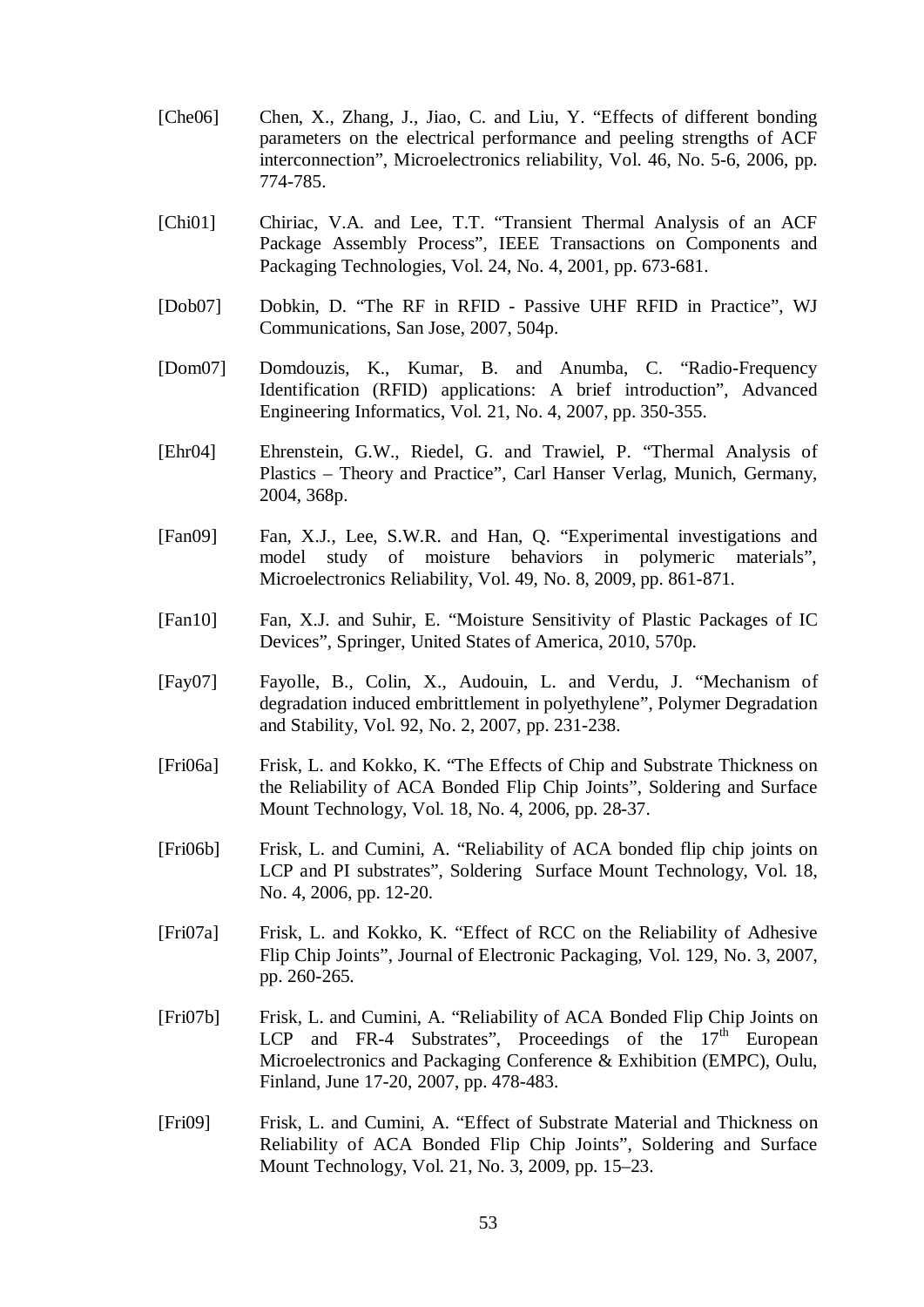- [Har04] Harper, C.A. "Electronic Materials and Processes Handbook", 3<sup>rd</sup> edition, McGraw-Hill, United States of America, 2004, 800p.
- [Hua10] Huang, Y. and Lu, S. "Development and Reliability of Ultra-Thin Chip on Plastic Bonding for Flexible Liquid Crystal Displays", IEEE, Electronic Components and Technology Conference, Las Vegas, NV, USA, June 1-4, 2010, pp. 575-580.
- [Hwa09] Hwang, J., Kim, J., Kang, S., Seo, D. and Kwon, Y. "Feasibility study of non-conductive film (NCF) for plasma display panel (PDP) application", Microelectronics Reliability, Vol. 49, No. 7, 2009, pp. 806-812.
- [Jed08] Jedec Solid State Technology Association, "JEDEC Standard Test Method fot the Measurement of Moisture Diffusivity and Water Solubility in Organic Materials Used in Electronic Devices - JESD22-A120A", United States of America, 2008, 8p.
- [Jed09a] Jedec Solid State Technology Association, "JEDEC Standard Steady State Temperature Humidity Bias Life Test – EIA/JESD22-A101-C", United States of America, 2009, 6p..
- [Jed09b] Jedec Solid State Technology Association, "JEDEC Standard Temperature Cycling – JESD22-A104D", United States of America, 2009, 12p.
- [Jen95] Jensen, F. "Electronic Component Reliability Fundamentals, Modelling, Evaluation, and Assurance", John Wiley & Sons Ltd., England, 1995, 355p.
- [Kim08a] Kim, J., Kim, D., Lee, Y. and Jung, S. "Analysis of Failure Mechanism in Anisotropic Conductive and Non-Conductive Film Interconnections", IEEE Transactions on Components and Packaging Technologies, Vol. 31, No. 1, 2008, pp. 65-73.
- [Kim08b] Kim, J., Lee, Y. and Jung, S. "Effect of Bonding Conditions on Conduction Behaviour of Anisotropic Conductive Film Interconnection", Metals and Materials International, Vol. 14, No. 3, 2008, pp. 373-379.
- [Kok10] Kokko, K. and Frisk, L. "Effects of failure criteria on the constant humidity test results",  $3<sup>rd</sup>$  Electronic System-Integration Technology Conference (ESTC), Berlin, Germany, September 13-16, 2010, pp. 1-4.
- [Kri98] Kristiansen, H. and Liu, J. "Overview of Conductive Adhesive Interconnection Technologies for LCD's", IEEE Transactions on Components, Packaging and Manufacturing Technology - Part A, Vol. 21, No. 2, 1998, pp. 208-214.
- [Kwo04a] Kwon, W., Yang, S., Lee, S. and Paik, K. "The Effect of Tg on Thermomechanical Deformation and Reliability of Adhesive Flip Chip Assemblies During Temperature Cycling", IEEE, Electronic Components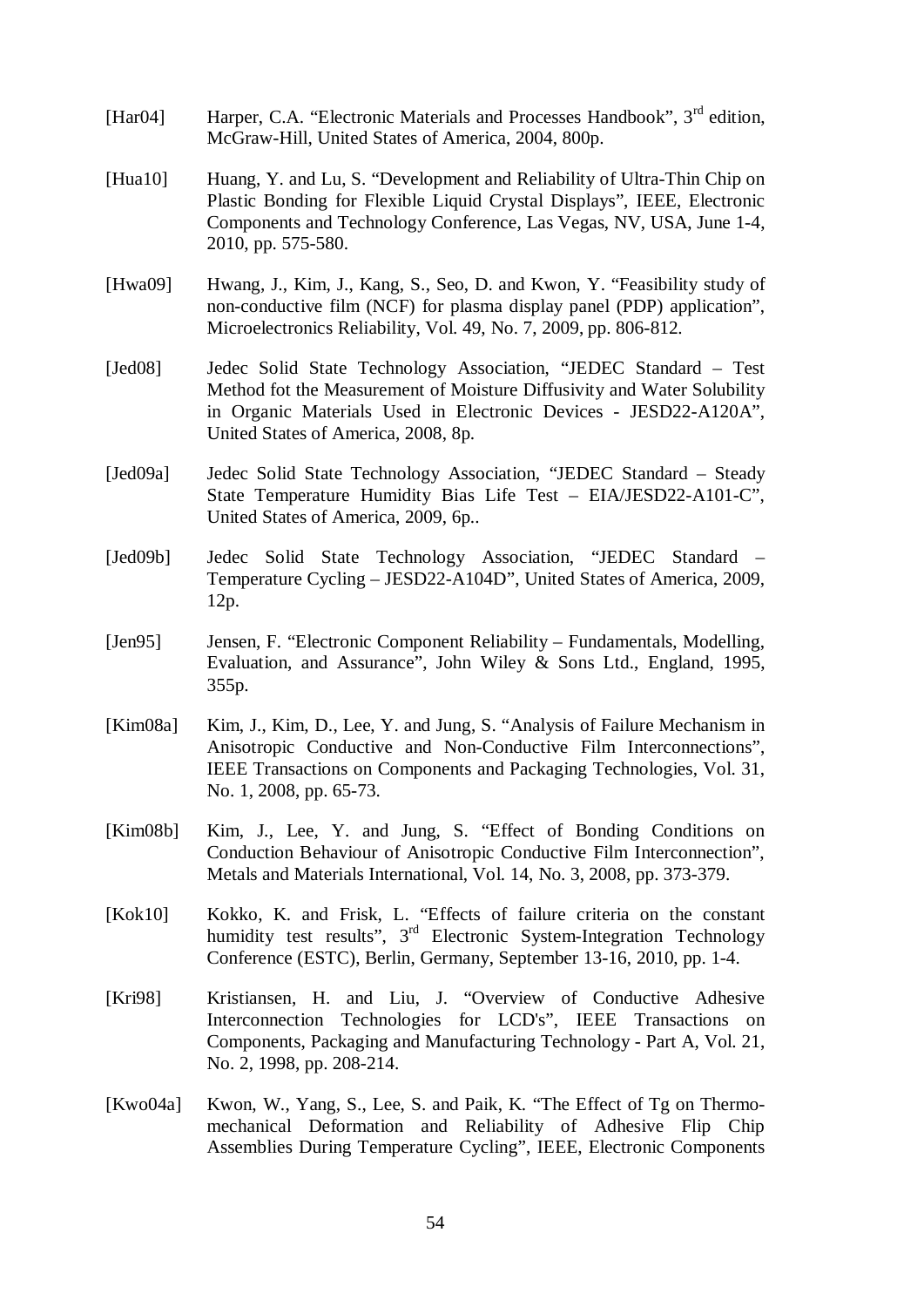and Technology Conference, Las Vegas, USA, June 1-4, 2004, pp. 1731- 1737.

- [Kwo04b] Kwon, W. and Paik, K. "Contraction Stress Build-Up of Anisotropic Conductive Films (ACFs) for Flip-Chip Interconnection: Effect of Thermal and Mechanical Properties of ACFs", Journal of Applied Polymer Science, Vol. 93, No. 6, 2004, pp. 2634-2641.
- [Kwo05] Kwon, W., Yim, M., Paik, K., Ham, S. and Lee, S. "Thermal Cycling Reliability and Delamination of Anisotropic Conductive Adhesives Flip Chip on Organic Substrates With Emphasis on the Thermal Deformation", Journal of Electronic Packaging, Vol. 127, No. 2, 2005, pp. 86-90.
- [Kwo06a] Kwon, W. and Paik, K.W. "Experimental Analysis of Mechanical and Electrical Characteristics of Metal-Coated Conductive Spheres for Anisotropic Conductive Adhesives (ACAs) Interconnection", IEEE Transactions on Components and Packaging Technologies, Vol. 29, No. 3, 2006, pp. 528-534.
- [Kwo06b] Kwon, W., Ham, S. and Paik, K. "Deformation mechanism and its effect on electrical conductivity of ACF flip chip package under thermal cycling condition: An experimental study", Microelectronics Reliability, Vol. 46, No. 2-4, 2006, pp. 589-599.
- [Lah06] Lahoti, S.P., Kallolimath, S.C. and Zhou, J. "Finite Element Analysis of Thermo-hygro-mechanical Failure of a Flip Chip Package", IEEE, 6th International Conference on Electronic Packaging Technology, Shanghai, China, August 26-29, 2006, 6p.
- [Lai96] Lai, Z. and Liu, J. "Anisotropically Conductive Adhesive Flip-Chip Bonding on Rigid and Flexible Printed Circuit Substrates", IEEE Transactions on Components, Packaging and Manufacturing Technology – Part B, Vol. 19, No. 3, 1996, pp. 644-660.
- [Lau98a] Lau, J.H. "Flip Chip Technologies", McGraw-Hill Companies Inc., United States of America, 1998, 565p.
- [Lau98b] Lau, J., Wong, C.P., Prince, J.L. and Nakayama, W. "Electronic Packaging – Design, Materials, Process and Reliability", McGraw-Hill, United States, 1998, 498p.
- [Lew08] Lewis, H.J. and Coughlan, F.M. "An Overview of the Use of Electrically Conductive Adhesives (ECAs) as a Solder Replacement", Journal of Adhesion Science and Technology, Vol. 22, No. 8-9, 2008, pp. 801-813.
- [Li05] Li, Y., Moon, K. and Wong, C.P. "Electronics without Lead", Materials Science, Vol. 308, No. 5727, 2005, pp. 1419-1420.
- [Li06] Li, Y. and Wong, C.P. "Recent advances of conductive adhesives as a lead-free alternative in electronic packaging: Materials, processing,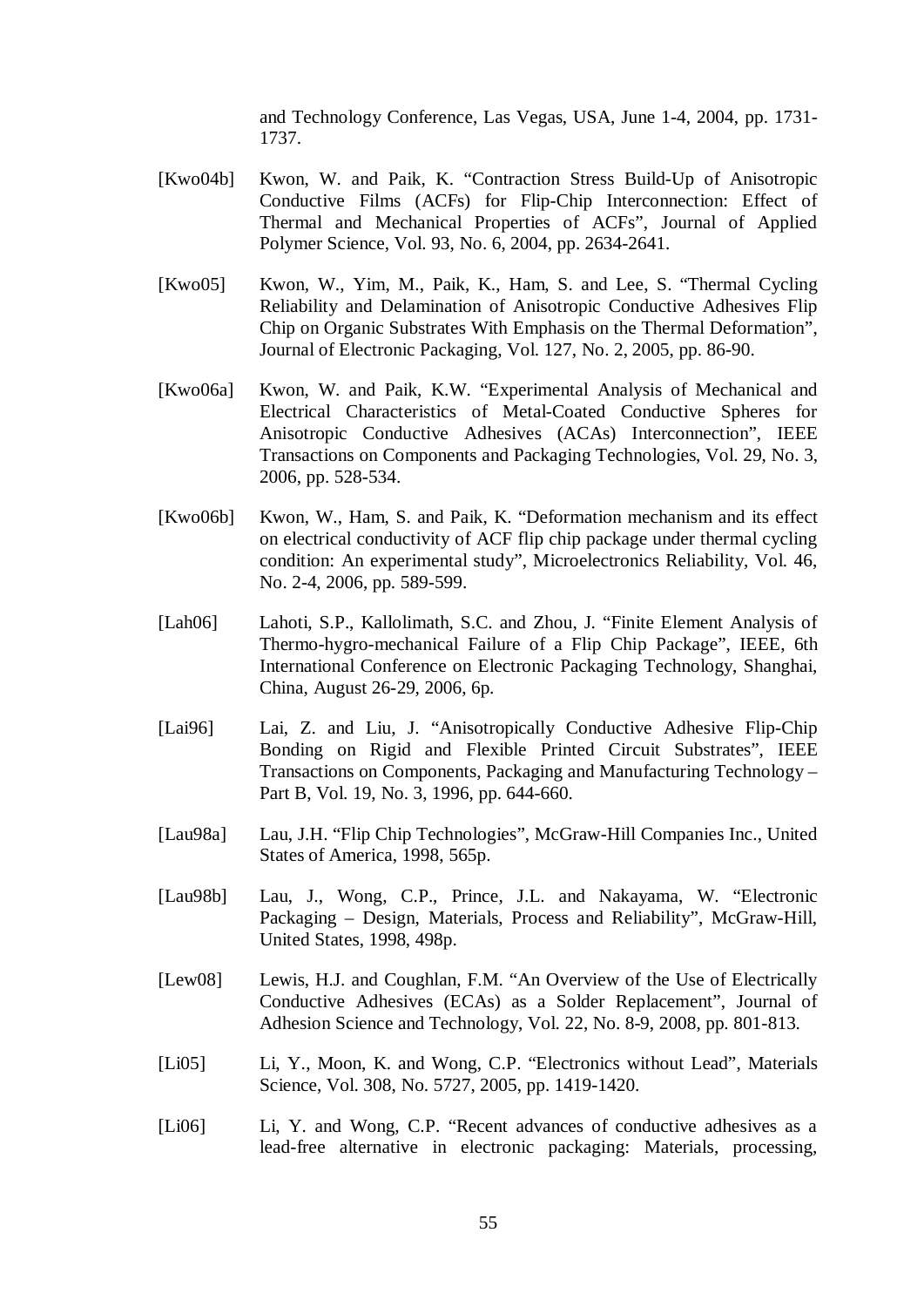reliability and applications", Materials Science and Engineering, Vol. 51, No. 1-3, 2006, pp. 1-35.

- [Lic05] Licari, J.J. and Swanson, D.W. "Adhesives Technology for Electronic Applications – Materials, Processes, Reliability", William Andrew, Inc., Norwich, 2005, 457p.
- [Lin05] Lin, Y.C. and Chen, X. "Investigation of moisture diffusion in epoxy system: Experiments and molecular dynamics simulations", Chemical Physics Letters, Vol. 412, No. 4-6, 2005, pp. 322-326.
- [Lin06a] Lin, Y.C., Chen, X., Zhang, H.J. and Wang, Z.P. "Effects of hygrothermal aging on epoxy-based anisotropic conductive film", Materials Letters, Vol. 60, No. 24, 2006, pp. 2958-2963.
- [Lin06b] Lin, Y.C., Chen, X. and Wang, Z.P. "Effects of hygrothermal aging on anisotropic conductive adhesive joints: experiments and theoretical analysis", Journal of Adhesion Science Technology, Vol. 20, No. 12, 2006, pp. 1383-1399.
- [Lin08a] Lin, Y.C. and Chen, X. "Reliability of Anisotropic Conductive Adhesive Joints in Electronic Packaging Applications", Journal of Adhesion Science and Technology, Vol. 22, No. 14, 2008, pp. 1631-1657.
- [Lin08b] Lin, Y.C. and Zhong, J. "A review of the influencing factors on anisotropic conductive adhesives joining technology in electrical applications", Journal of Material Science, Vol. 43, No. 9, 2008, pp.3072- 3093.
- [Liu98a] Liu, J., Lai, Z., Kristiansen, H. and Khoo, C. "Overview of Conductive Adhesive Joining Technology in Electronics Packaging Applications", IEEE, Proceedings of 3rd International Conference on Adhesive Joining and Coating Technology in Electronics Manufacturing, Binghamton, New York. September 28-30, 1998, pp. 1-18.
- [Liu98b] Liu, J. "Recent advantages in conductive adhesives for direct chip attach applications", Microsystem Technologies, Vol. 5, No. 2, 1998, pp. 72-80.
- [Liu99] Liu, J. "Conductive Adhesives for Electronics Packaging", Electrochemical Publications Ltd, British Isles, 1999, 432p.
- [Liu02] Liu, J. and Lau, Z. "Reliability of Anisotropically Conductive Adhesive Joints on a Flip-Chip/FR-4 substrate", Journal of Electronic Packaging, Vol. 124, No. 3, 2002, pp. 240-245.
- [Liu05] Liu, J., Wang, Y., Morris, J. and Kristiansen, H. "Development of ontology for the anisotropic conductive adhesive interconnect technology in electronics applications", International Symposium on Advantaged Packaging Materials: processes, Properties and Interfaces, Irvine, CA, March 16-18, 2005, pp. 193-208.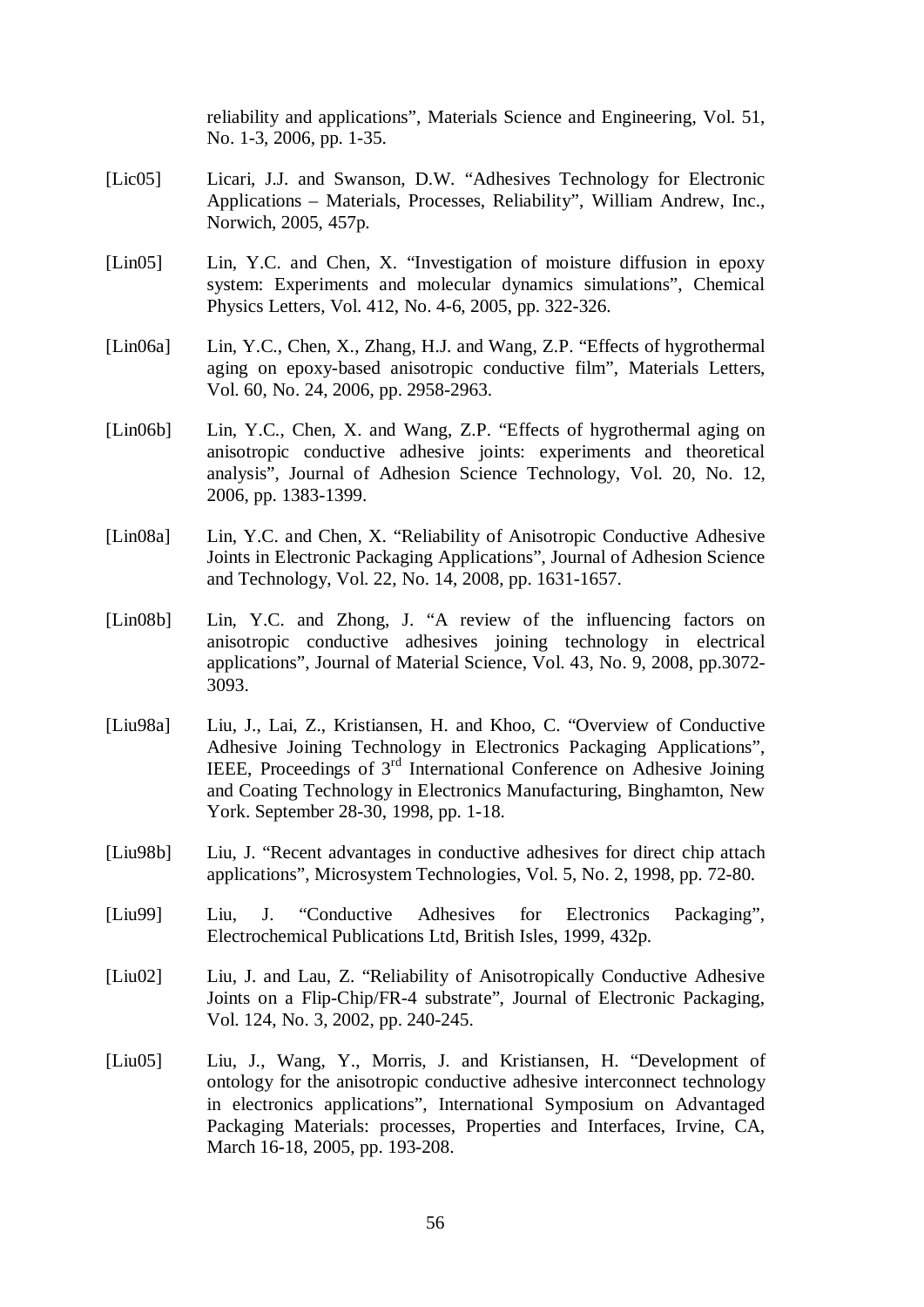- [Liu07] Liu, J., Lu, X. and Cao, L. "Reliability aspects of electronics packaging technology using anisotropic conductive adhesives", Journal of Shanghai University, Vol. 11, No. 1, 2007, pp. 1-16.
- [Liu11] Liu, J. Salmela, O. Särkkä, J. Morris, J.E. Tegehall, P. and Andersson, C. "Reliability of Microtechnology – Interconnects, Devices and Systems", Springer, United States of America, 2011, 204p.
- [Lu08] Lu, D.D. and Wong, C.P. "Recent Advantages in Developing High Performance Isotropic Conductive Adhesives", Journal of Adhesion Science and Technology, Vol. 22, No. 8-9, 2008, pp. 835-852.
- [Lu10a] Lu, D. and Wong, C.P. "Materials for Advanced Packaging", Springer, United States of America, 2010, 719p.
- [Lu10b] Lu, S. and Chen, W. "Experimental/Numerical Analysis of Thermally Induced Warpage of Ultrathin Chip-on-Flex (UTCOF) Interconnects", IEEE Transactions on Components and Packaging Technologies, Vol. 33, No. 4, 2010, pp. 819-829.
- [Luo05] Luo, S. and Wong, C.P. "Influence of Temperature and Humidity on Adhesion of Underfills for Flip Chip Packaging", IEEE transactions on Components and Packaging Technologies, Vol. 28., No. 1, 2005, pp. 88- 94.
- [Lyo03] Lyons, A.M. and Dahringer, D. W. "Electrically Conductive Adhesives", Taylor & Francis Group, LCC, in "Handbook of Adhesive Technology",  $2<sup>nd</sup>$  edition, edited by A. Pizzi and K.L. Mittal, Marcel Dekker, Inc., United States of America, 2003, 19p.
- [Ma06] Ma, X., Jansen, K. M. B., Zhang, G. Q. and Ernst, L. J., "Hygroscopic Effects on Swelling and Viscoelasticity of Electronic Packaging Epoxy", IEEE, 7th International Conference on Electronics Packaging Technology, Shanghai, China, August 26-29, 2006, 5p.
- [Mat11] MatWeb, "Material Property Data", available at: http://www.matweb.com (accessed 20.9.2011).
- [Men08] Menard, K.P. "Dynamic Mechanical Analysis A Practical Introduction", 2<sup>nd</sup> edition, Taylor & Francis Group, LCC, United States of America, 2008, 224p.
- [Men09] Menczel, J.D. and Prime, R.B. "Thermal Analysis of Polymers Fundamentals and Applications", John Wiley & Sons, Inc., New Jersey, 2009, 696p.
- [Mer03] Mercado, L.L., White, J., Sarihan, V. and Lee, T.T. "Failure Mechanism" Study of Anisotropic Conductive Film (ACF) Packages", IEEE Transactions on Components and Packaging Technologies, Vol. 26, No. 3, 2003, pp. 509-516.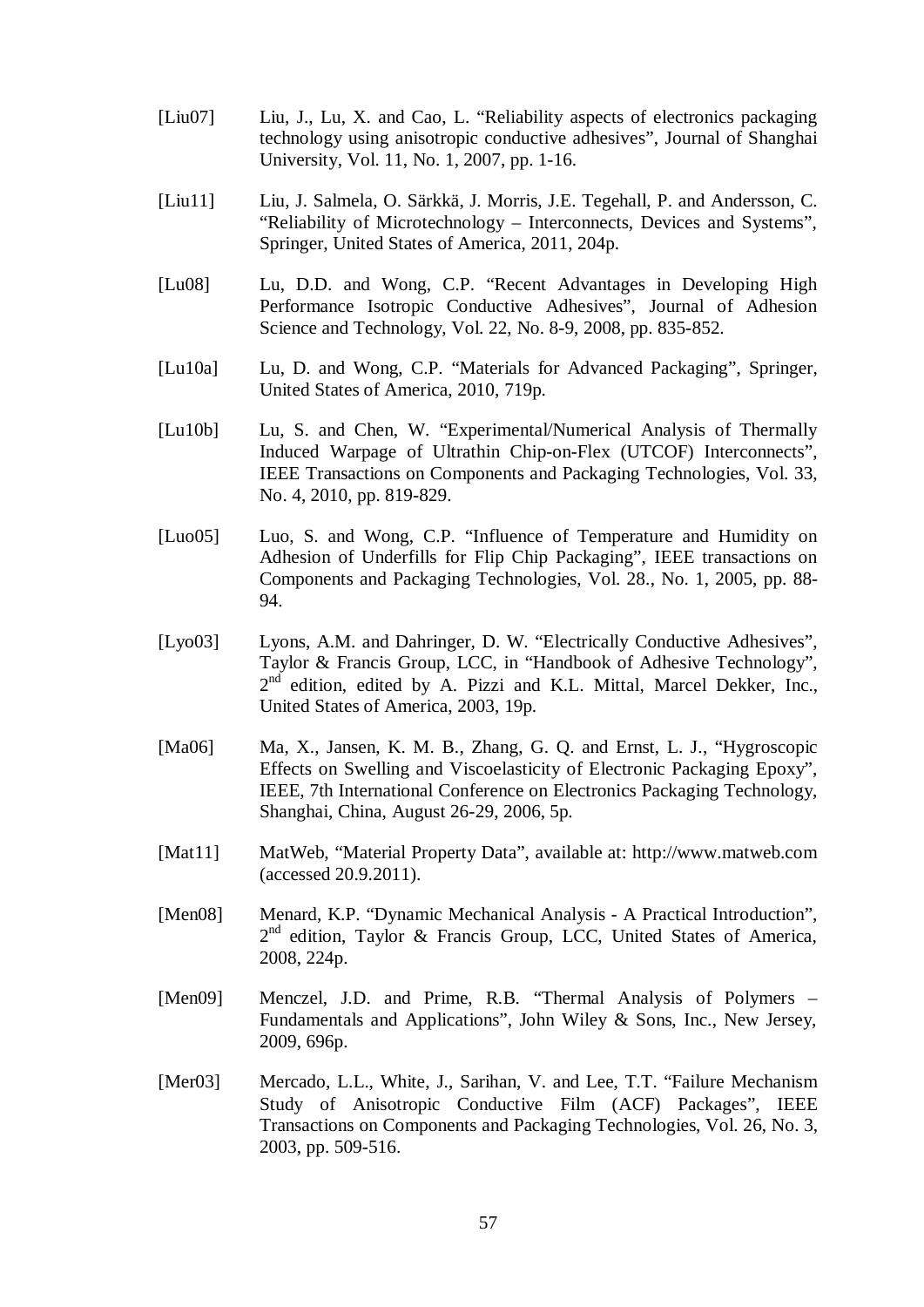| [Mor07]     | Morris, J.E. "Isotropic conductive adhesives: Future trends, possibilities,<br>and risks", Microelectronics Reliability, Vol. 47, No. 2-3, 2007, pp. 328-<br>330.                                                                                       |
|-------------|---------------------------------------------------------------------------------------------------------------------------------------------------------------------------------------------------------------------------------------------------------|
| [ $Mot96$ ] | Mottram, J.T. and Shaw, C.T. "Using Finite Elements in Mechanical<br>Design", McGrawn-Hill International (UK) Ltd., Great Britan, 1996,<br>276p.                                                                                                        |
| [Mub09]     | Mubashar, A., Ashcroft, I.A., Critchlow, G.W. and Crocombe, A.D.<br>"Moisture absorption-desorption effects in adhesive joints", International<br>Journal of Adhesion & Adhesives, Vol. 29, No. 8, 2009, pp. 751-760.                                   |
| [Nat $06$ ] | Nath, B., Reynolds, F. and Want, R. "RFID Technology and<br>Applications", IEEE, Pervasive Computing, Vol. 5, No. 1, 2006, pp. 22-<br>24.                                                                                                               |
| [ $Nik06$ ] | Nikitin, P.V. and Rao, K.V.S. "Theory and measurement of backscattering<br>from RFID tags," IEEE, Antennas and Propagation Magazine, Vol. 48,<br>No. 6, 2006, pp. 212–218.                                                                              |
| [Oco01]     | O'Conner, P. "Test Engineering – A Concise Guide to Cost-Effective<br>Design, Development and Manufacture", John Wiley & Sons, Ltd.,<br>England, 2001, 268p.                                                                                            |
| [Ohr98]     | Ohring, M. "Reliability and Failure of Electronic Materials and Devices",<br>Academic Press, United States of America, 1998, 692p.                                                                                                                      |
| [Par10]     | Park, J., Jang, K., Paik, K. and Lee, S. "A Study of Hygrothermal<br>Behaviour of ACF Flip Chip Packages with Moiré Interferometry", IEEE<br>Transactions on Components and Packaging Technologies, Vol. 33, No. 1,<br>2010, pp. 215-221.               |
| [Pro11]     | Professional plastics, "Mechanical Properties of Plastics", available at:<br>http://www.professionalplastics.com/professionalplastics/MechanicalProp<br>erties of Plastics.pdf (accessed 12.9.2011).                                                    |
| [Rao05]     | Rao, K.V.S., Nikitin, P.V. and Lam, S.F. "Antenna Design for UHF RFID<br>Tags: A Review and a Practical Application", IEEE Transactions on<br>Antennas and Propagation, Vol. 53, No. 12, 2005, pp. 3870-3876.                                           |
| [ $Ras04$ ] | Rasul, J.S. "Chip on paper technology utilizing anisotropically conductive<br>adhesive for smart label applications", Microelectronics Reliability, Vol.<br>44, No. 1, 2004, pp. 135-140.                                                               |
| [Rau06]     | Raugi, F., Kamruzzaman Chowdhury, M., Kristiansen, H. and Liu J.<br>"Flow Behaviour of Anisotropic Conductive Adhesive Film during COG<br>Bonding Process in Flat Panel Display Assembly", ESTC, Dresden,<br>Germany, September 5-7, 2006, pp. 827-833. |
| [Riz05]     | Rizvi, M.J., Chan, Y.C., Bailey, C., Lu, H. and Sharif, A. "The Effect of<br>Curing on the Performance of ACF Bonded Chip-on-flex Assemblies                                                                                                            |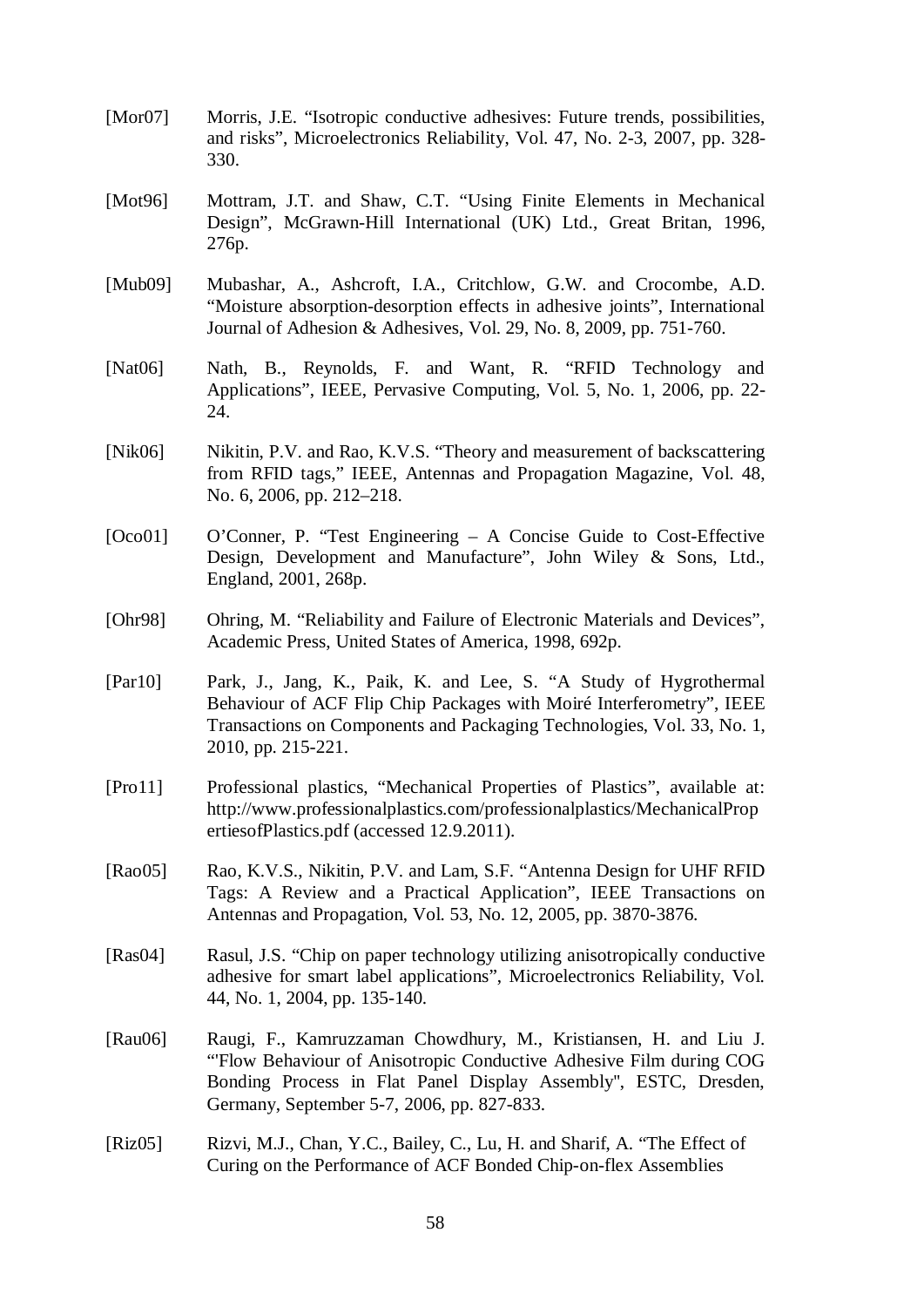After Thermal Ageing", Soldering and Surface Mount Technology, Vol. 17, No. 2, 2005, pp.40-48.

- [Saa08] Saarinen, K. and Heino, P. "Moisture Effects on Reliability of Non-Conductive Adhesive Attachments", Polytronic Conference, Garmish-Partenkirchen, Germany, August 17-20, 2008, 6p.
- [Saa09] Saarinen, K. and Frisk, L. "Shear stress of ACA joints during temperature cycling testing", IMAPS Nordic Conference, Tønsberg, Norway, September 13-15, 2009, pp. 57-62.
- [Saa10a] Saarinen, K. and Frisk, L. "Effects of Different Temperature Tests on the Reliability of ACA Joints" 34<sup>th</sup> International Microelectronics and Packaging IMAPS-CPMT Conference, Wroclaw, Poland, September 22- 25, 2010, 6p.
- [Saa10b] Saarinen, K., Frisk, L. and Ukkonen, L. "Moisture effects on the performance of RFID tags with ACA joints", IMAPS Nordic Conference, Göteborg, Sweden, June 6-9, 2010, 6p.
- [Sep04] Seppälä, A. and Ristolainen, E. "Study of Adhesive Flip Chip Bonding Process and Failure Mechanisms of ACA joints", Microelectronics Reliability, Vol. 44, No. 4, 2004, pp. 639-648.
- [Spe05] Sperling, L.H. "Introduction to Physical Polymer Science",  $4<sup>th</sup>$  edition, John Wiley & Sons, Inc., New Jersey, 2005, 880p.
- [Suh02] Suhir, E. "Accelerated Life Testing (ALT) in Microelectronics and Photonics: Its Role, Attributes, Challenges, Pitfalls, and Interaction with Qualification Tests", ASME Journal of Electronic Packaging, Vol. 124, No. 3, 2002, pp. 281-291.
- [Teh04] Teh, L.K., Anto, E., Wong, C.C., Mhaisalkar, S.G., Wong, E.H., Teo, P.S. and Chen, Z. "Development and reliability of non-conductive adhesive flip-chip packages", Thin Solid Films, Vol. 462-463, 2004, pp. 446-453.
- [Teh05] Teh, L.K., Teo, M., Anto, E., Wong, C.C., Mhaisalkar, S.G., Teo, P.S. and Wong, E.H. "Moisture-Induced Failures of Adhesive Flip Chip Interconnects", IEEE Transactions of Components and Packaging Technologies, Vol. 28, No. 3, 2005, pp. 506-516.
- [Tsa06] Tsai, M., Wu, C., Huang, C., Cheng, W. and Yang, S. "Study of Some Parameter Effects on Warpage and Bump-Joint Stresses of COG Packages", IEEE Transactions on Advanced Packaging, Vol. 29, No. 3, 2006, pp. 587-598.
- [Tsa08] Tsai, M.Y., Wu, C.Y., Huang, C.Y. and Yang, S.S. "Transient Stress Distributions in NCF-Bonded COG Packages due to Moisture Diffusion", IEEE Transactions on Advanced Packaging, Vol. 31, No. 3, 2008, pp. 454-462.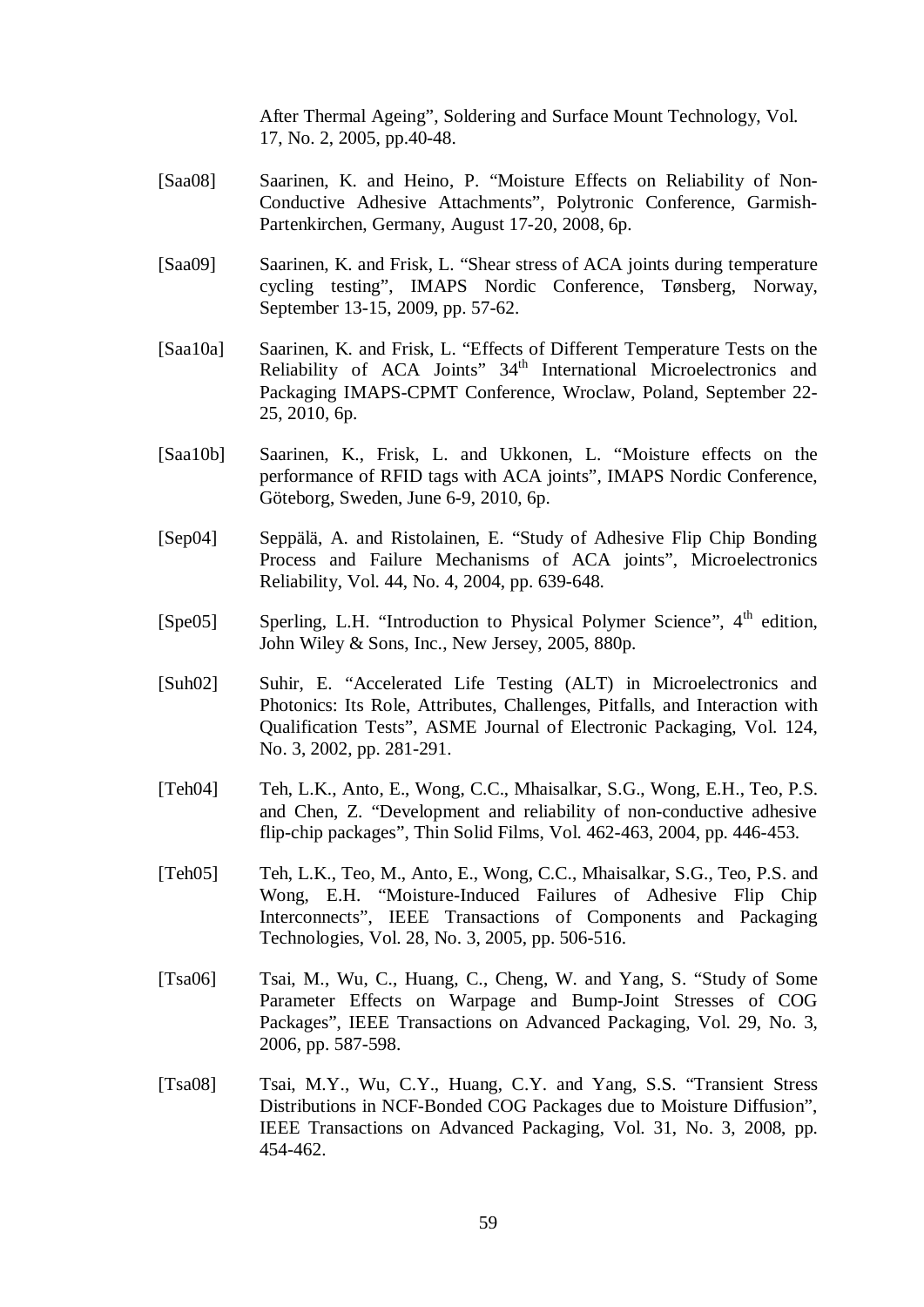- [Tum97a] Tummala, R.R., Rymanszewski, E.J. and Klopfenstein, A.G. "Microelectronics Packaging Handbook – Technology Drivers, Part I",  $2<sup>nd</sup>$ edition, Chapman & Hall, United States of America, 1997, 720p.
- [Tum97b] Tummala, R.R., Rymanszewski, E.J. and Klopfenstein, A.G. "Microelectronics Packaging Handbook - Subsystem Packaging, Part III", 2<sup>nd</sup> edition, Chapman & Hall, United States of America, 1997, 628p.
- [Tum01] Tummala, R.R. "Fundamentals of Microsystems Packaging", McGraw-Hill, Inc., United States, 2001, 967p.
- [Tur04] Turunen, M.P.K., Marjamäki, P., Paajanen, M., Lahtinen, J. and Kivilahti, J.K. "Pull-off test in the assessment of adhesion at printed wiring board metallisation/epoxy interface", Microelectronics Reliability, Vol. 44, No. 6, 2004, pp. 993-1007.
- [Udd04] Uddin, M.A., Alam, M.O., Chan, Y.C. and Chan, H.P. "Adhesion Strength" and Contact Resistance of Flip Chip on Flex Packages – Effect of Curing Degree of Anisotropic Conductive Film", Microelectronics Reliability, Vol. 44, No. 3, 2004, pp.505-514.
- [Wan06] Want, R. "An Introduction to RFID Technology", IEEE Pervasive Computing, Vol. 5, No. 1, 2006, pp. 25-33.
- [Wan08] Wang, W., Chan, Y.C. and Pecht, M. "Anisotropic Conductive Adhesives for Flip-Chip Interconnects", Journal of Adhesion Science and Technology, Vol. 22, No. 8-9, 2008, pp. 871-892.
- [Wan09] Wang, Z., Yin, Z., Tao, B. and Xiong, Y. "Coupled Simulation of Anisotropic Conductive Adhesive Process and Reliability Analysis of the Packaging", IEEE, International Conference on Electronic Packaging Technology & High Density Packaging (ICEPT-HDP), Beijing, China, August 10-13, 2009, pp. 411-416.
- [Wat04] Watabe, I., Fujinawa, T., Arifuku, M., Fujii, M. and Gotoh, Y. "Recent Advantages of Interconnection Technologies using Anisotropic Conductive Films in Flat Panel Display Applications", IEEE,  $9<sup>th</sup>$ International Symposium on Advanced Packaging Materials: Processes, Properties and Interfaces, Atlanta, Georgia, USA, March 24-26, 2004, pp. 11-16.
- [Wei02] Wei, Z., Waf, L.S., Loo, N.Y., Koon, E.M. and Huang, M. "Studies on moisture-induced failures in ACF interconnection", IEEE, Electronics Packaging Technology Conference, Singapore, December 10-12, 2002, pp. 133-138.
- [Won02a] Wong, E.H., Koh, S.W., Lee, K.H. and Rajoo, R., "Comprehensive Treatment of Moisture Induced Failure - Recent Advances", IEEE, Transactions on Electronics Packaging Manufacturing, Vol. 25, No. 3, 2002, pp. 223-230.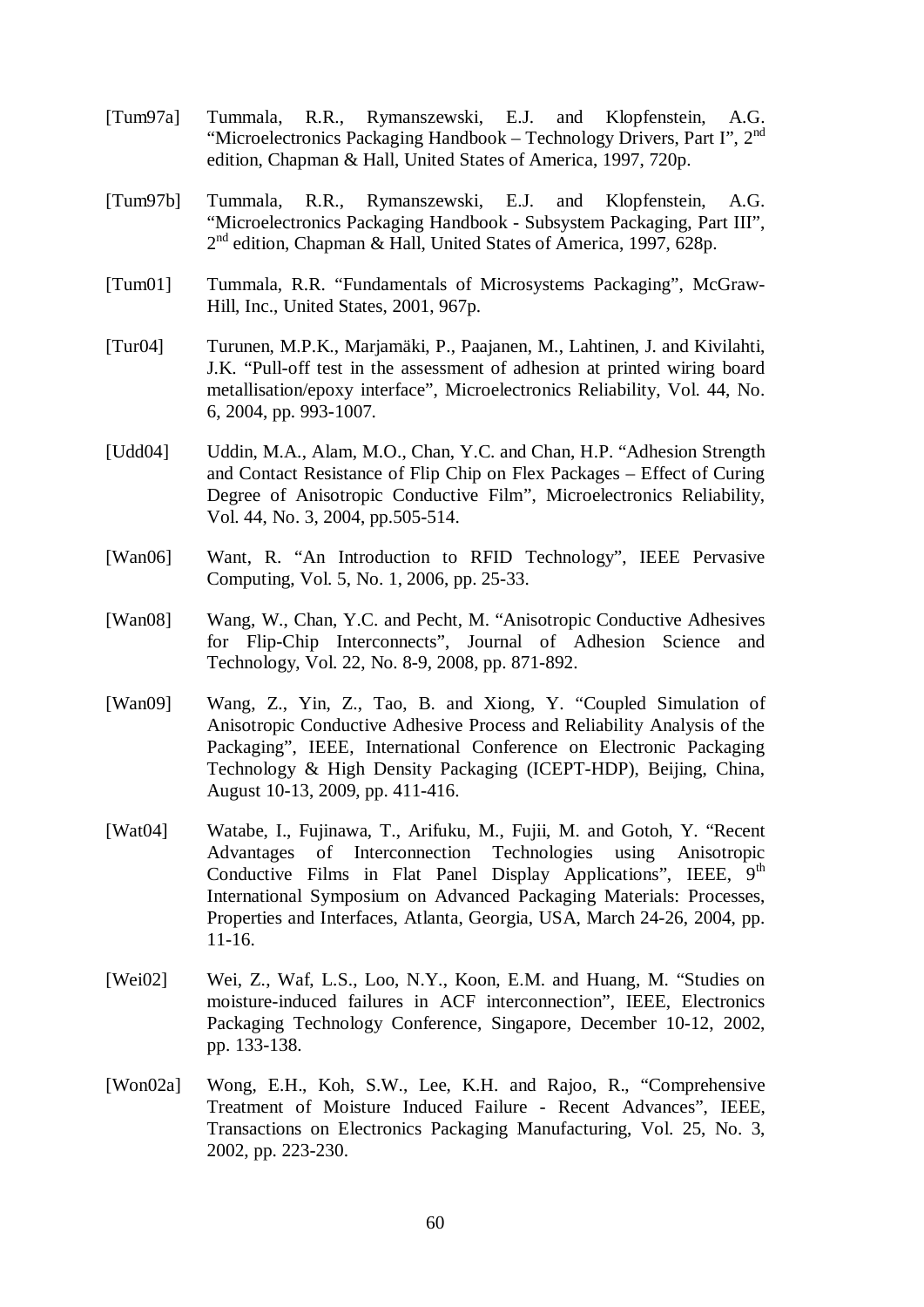- [Won02b] Wong, E.H., Koh, S.W., Lee, K.H. and Rajoo, R. "Advanced Moisture Modeling & Characterisation for Electronic Packaging", IEEE, Electronic Components and Technology Conference, San Diego, California, USA, 2002, pp. 1297-1303.
- [Wun08] Wunderle, B., Kallmayer, C., Walter, H., Braun, T., Michel, B. and Reichl, H. "Lifetime Model for Flip-Chip on Flex Using Anisotropic Conductive Adhesive under Moisture and Temperature Loading", IEEE, 11<sup>th</sup> Intersociety Conference on Thermal and Thermomechanical Phenomena in Electronic Systems (ITHERM), Orlando, FL, USA, May 28-31, 2008, pp. 799-808.
- [Wun09] Wunderle, B., Kallmayer, C., Walter, H., Braun, T., Gollhardt, A., Michel, B. and Reichl, H. "Failure modelling of ACA-glued flip-chip on flex assemblies", Microsystem Technologies, Vol. 15, No. 1, 2009, pp. 3-15.
- [Yeo04] Yeo, A., Teo, M. and Lee, C. "Thermo- and Hydro-mechanical Modeling of an Adhesive Flip Chip Joint", IEEE, Electronics Packaging Technology Conference, Singapore, December 8-10, 2004, pp. 92-97.
- [Yeu98] Yeung, N.H., Wu, C.M.L. and Lai, J.K.L. "Thermal Cycling Analysis of TAB OLB Connection With ACF". Proceedings of the  $3<sup>rd</sup>$  International Conference on Adhesive Joining and Coating Technology in Electronics Manufacturing, Binghamton, New York, September 28-30, 1998, pp. 206- 210.
- [Yim98] Yim, M. and Paik, K. "Design and Understanding of Anisotropic Conductive Films (ACF's) for LCD Packaging", IEEE Transactions on Components, Packaging, and Manufacturing Technology – Part A, Vol. 21, No. 2, 1998, pp. 226-234.
- [Yim99] Yim, M. and Paik, K. "The Contact Resistance and Reliability of Anisotropically Conductive Film (ACF)", IEEE Transactions on Advanced Packaging, Vol. 22, No. 2, 1999, pp. 166-173.
- [Yim03] Yim, M., Hwang, J., Kwon, W., Jang, K.W. and Paik, K. "Highly Reliable Non-Conductive Adhesives for Flip Chip CSP Applications", IEEE Transactions on Electronics Packaging Manufacturing, Vol. 26, No. 2, 2003, pp. 150-155.
- [Yim06] Yim, M.J. and Paik, K.W. "Recent advantages on anisotropic conductive adhesives (ACAs) for flat panel displays and semiconductor packaging applications", International Journal of Adhesion & Adhesives, Vol. 26, No. 5, 2006, pp. 304-313.
- [Yim07] Yim, M.J., Hwang, J. and Paik, K.W. "Anisotropic conductive films (ACFs) for ultra-fine pitch Chip-on-Glass (COG) applications", International Journal of Adhesion & Adhesives, Vol. 27, No. 1, 2007, pp. 77-84.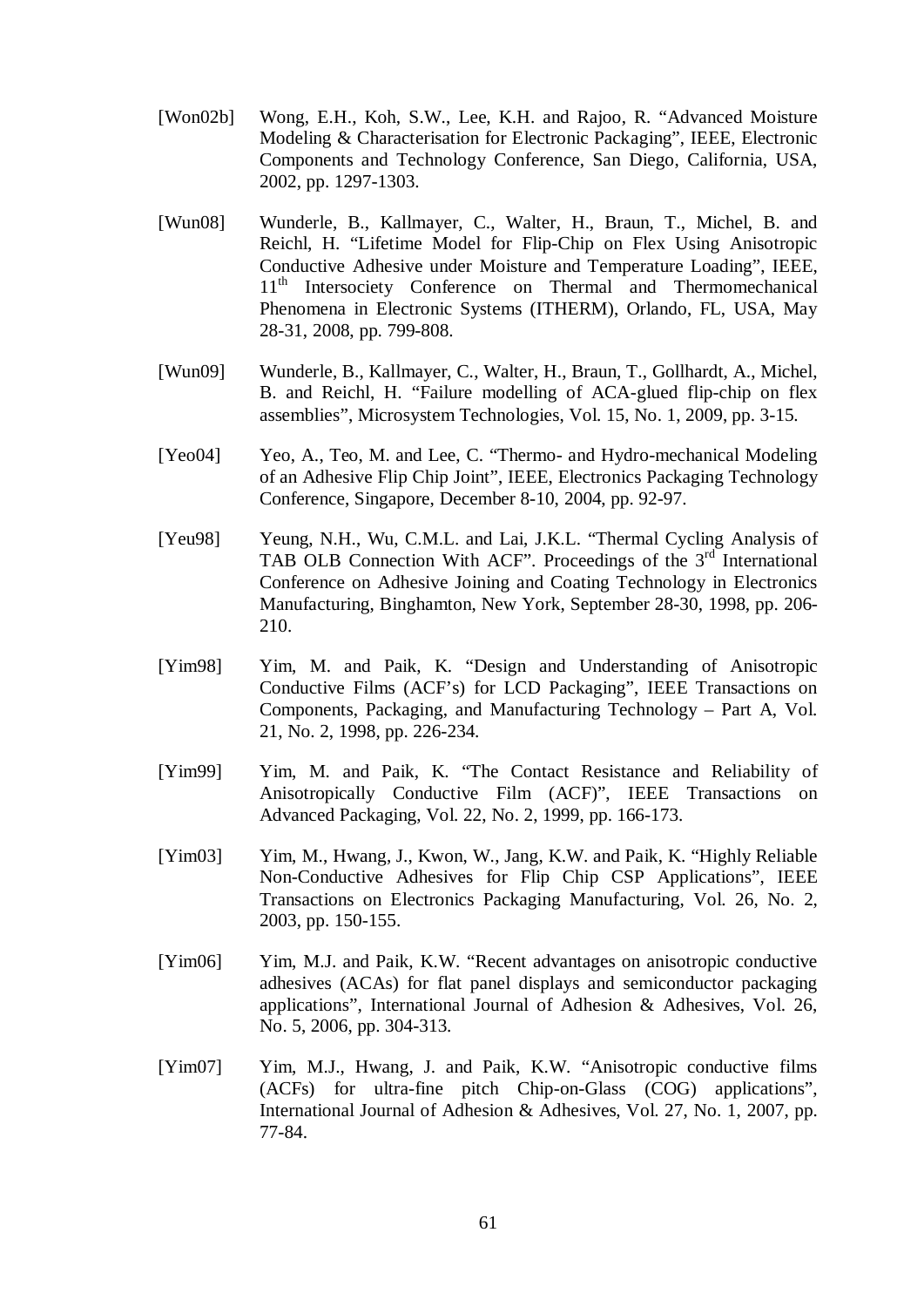- [Yim08] Yim, M.J., Li, Y., Moon, K., Paik, K.W. and Wong, C.P. "Review of Recent Advantages in Electrically Conductive Adhesive Materials and Technologies in Electronic Packaging", Journal of Adhesion Science and Technology, Vol. 22, No. 14, 2008, pp. 1593-1630.
- [Yin03] Yin, C.Y., Lu, H., Bailey, C. and Chan, Y.C. "Experimental and Modelling Analysis of the Reliability of the Anisotropic Conductive Films", IEEE, Electronic Components and Technology Conference, New Orleans, Louisiana, USA, May 27-30, 2003, pp. 698-702.
- [Yin05a] Yin, C.Y., Lu, H. Bailey, C. and Chan, Y.C. "Moisture Effects on the Reliability of Anisotropic Conductive Films", IEEE, 6<sup>th</sup> International Conference on Thermal, Mechanical and Multiphysics Simulation and Experiments in Micro-Electronics and Micro-Systems, EuroSimE, Berlin, Germany, April 18-20, 2005, pp. 162-167.
- [Yin05b] Yin, C.Y., Lu, H. Bailey, C. and Chan, Y.C. "Experimental and Modelling Analysis on Moisture Induced Failures in Flip Chip on Flex Interconnections with Anisotropic Conductive Film", IEEE, International Conference on Asian Green Electronics, Shanghai, China, March 15-18, 2005, pp. 172-177.
- [Yin06] Yin, C.Y., Lu, H. Bailey, C. and Chan, Y.C. "Macro-micro modelling of moisture induced stresses in an ACF flip chip assembly", Soldering & Surface Mount Technology, Vol. 18, No. 2, 2006, pp. 27-32.
- [Yoo09] Yoon, J., Kim, I. and Lee, S. "Measurement and Characterization of the Moisture-Induced Properties of ACF Package", Journal of Electronic Packaging, Vol. 131, No. 2, 2009, 8p.
- [Yu04] Yu, H., Mhaisalkar, S.G., Wong, E.H. and Caers, J.F.J.M. "Evolution of Mechanical Properties and Cure Stresses in Non-Conductive Adhesives Used for Flip Chip Interconnects", IEEE, Electronics Packaging Technology Conference, Singapore, December 8-10, 2004, pp. 468-472.
- [Zho05a] Zhong, Z.W. "Various Adhesives for Flip Chips" Journal of Electronic Packaging, Vol. 127, No. 1, 2005, pp. 29-32.
- [Zho05b] Zhou, J., Tee, T.Y., Zhang, X. and Luan, J. "Characterization and Modeling of Hygroscopic Swelling and its Impact on Failures of a Flip Chip Package with No-flow Underfill", IEEE, Electronics Packaging Technology Conference, Singapore, December 7-9, 2005, pp. 561-568.
- [Zho05c] Zhou, J., Lahoti, S.P., Sitlani, M.P., Kallolimath, S.C. and Putta, R. "Investigation of Non-Uniform Moisture Distribution on Determination of Hygroscopic Swelling Coeffecient and Finite Element Modeling for a Flip Chip Package", IEEE, 6<sup>th</sup> International Conference on Thermal, Mechanical and Multiphysics Simulation and Experiments in Micro-Electronics and Micro-Systems, EuroSimE, Berlin, Germany, April 18-20, 2005, pp.112-119.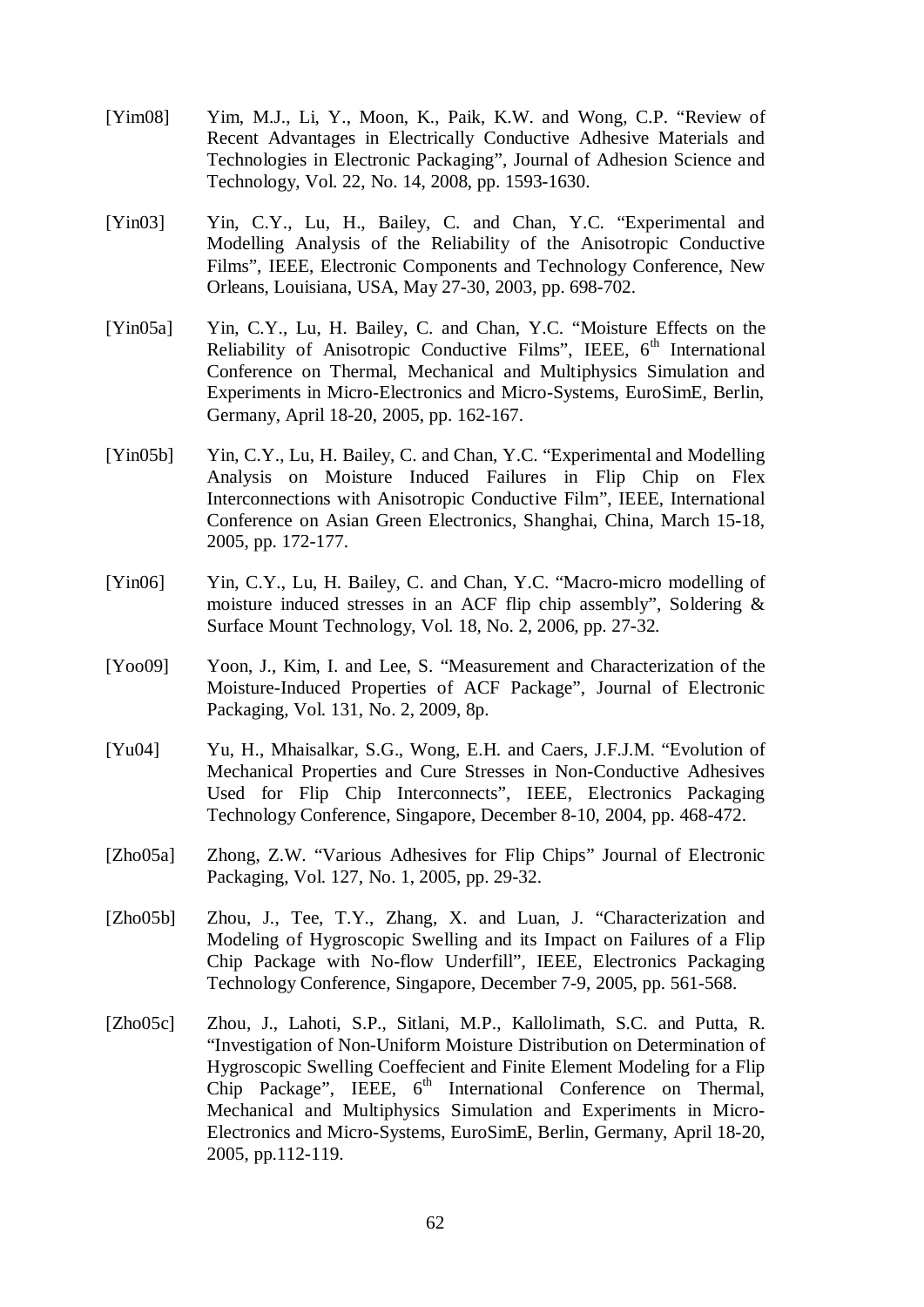[Zie94] Zienkiewicz, O.C. and Taylor, R.L. "The Finite Element Method – Volume  $1$  – Basic Formulation and Linear Problems",  $4<sup>th</sup>$  edition, McGrawn-Hill International (UK) Limited, UK, 1994, 648p.